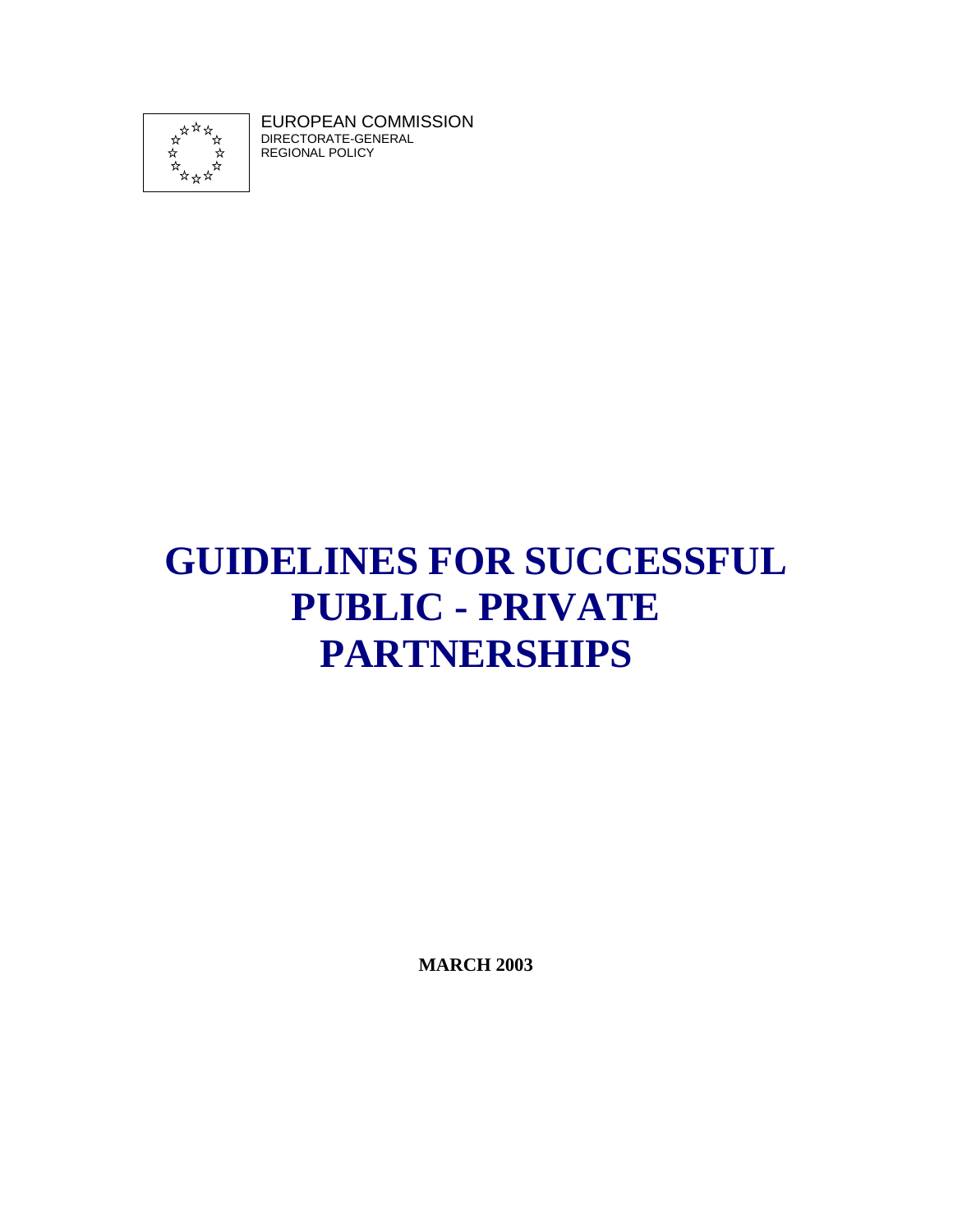Ce *Guide* est publié sur le site internet de la Commission européenne :

http://europa.eu.int/comm/regional\_policy/sources/docgener/guides/PPPguide.htm

Le *Guide* a été rédigé à l'initiative de la *Direction générale de la Politique régionale en collaboration avec :*

DG Marché intérieur DG Concurrence DG Transport & Energie DG Office de Coopération EUROPEAID EIB EBRD

et tient compte des résultats du Séminaire qui a réuni 100 opérateurs nationaux de 18 pays à Bruxelles le 4 juillet 2002.

PPP Coordinator : Mr Roberto Ridolfi, email : Regio-PPP@cec.eu.int

Disclaimer : These Guidelines are funded by the European Commission. They are the result of independent review and do not necessarily reflect the views and opinions of the European Commission nor attempt to define current or future policy.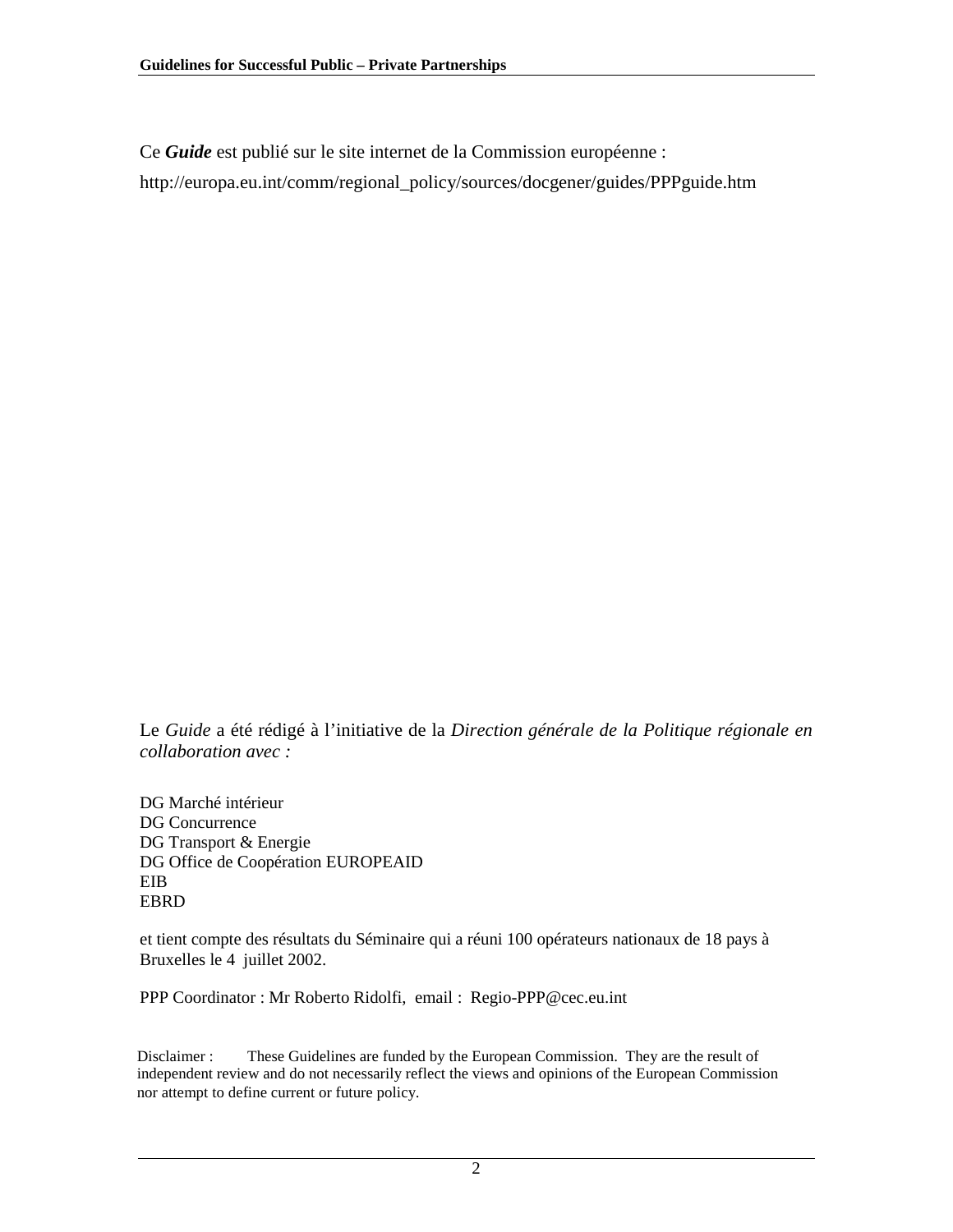Bruxelles, février 2003



Preface

Le secteur privé, de par son expérience et ses moyens financiers, est un partenaire à privilégier tant pour le financement que pour la réalisation et la gestion directe et déléguée de missions de services publics.

Dans le contexte actuel de rigueur budgétaire, l'intérêt du recours au partenariat public-privé (PPP) paraît primordial.

Dans ce cadre, les interventions des Fonds communautaires doivent, dans la mesure du possible, jouer un rôle de levier en attirant les investissements et le savoir-faire du secteur privé.

L'intégration territoriale des pays candidats à l'Union européenne est marquée par des besoins accrus en équipements publics, notamment d'infrastructures dans les domaines des transports et de l'environnement (eau et déchets solides). La réalisation de ces infrastructures est indispensable afin d'assurer un développement économique durable des pays candidats à l'adhésion. Leur financement est, et restera l'une des priorités de la politique régionale de l'Union européenne.

Déjà utilisé dans le contexte actuel d'ISPA, le PPP est appelé à jouer un rôle important dans les nouveaux Etats membres.

Conscient des difficultés à associer le secteur privé, tout en assurant une bonne application des directives européennes en matière de marchés publics et d'aides d'Etat, j'ai demandé à mes services de préparer un guide **«Guidelines for Successful Public-Private-Partnerships»** qui devrait faciliter l'analyse des risques inhérents à ces types de financement ainsi que les négociations entre les autorités publiques et le secteur privé.

J'espère que ce guide sera utile pour tous les opérateurs publics et privés des Etats membres actuels et futurs.

Michel Barnier Commissaire européen responsable de la politique régionale et de la réforme des institutions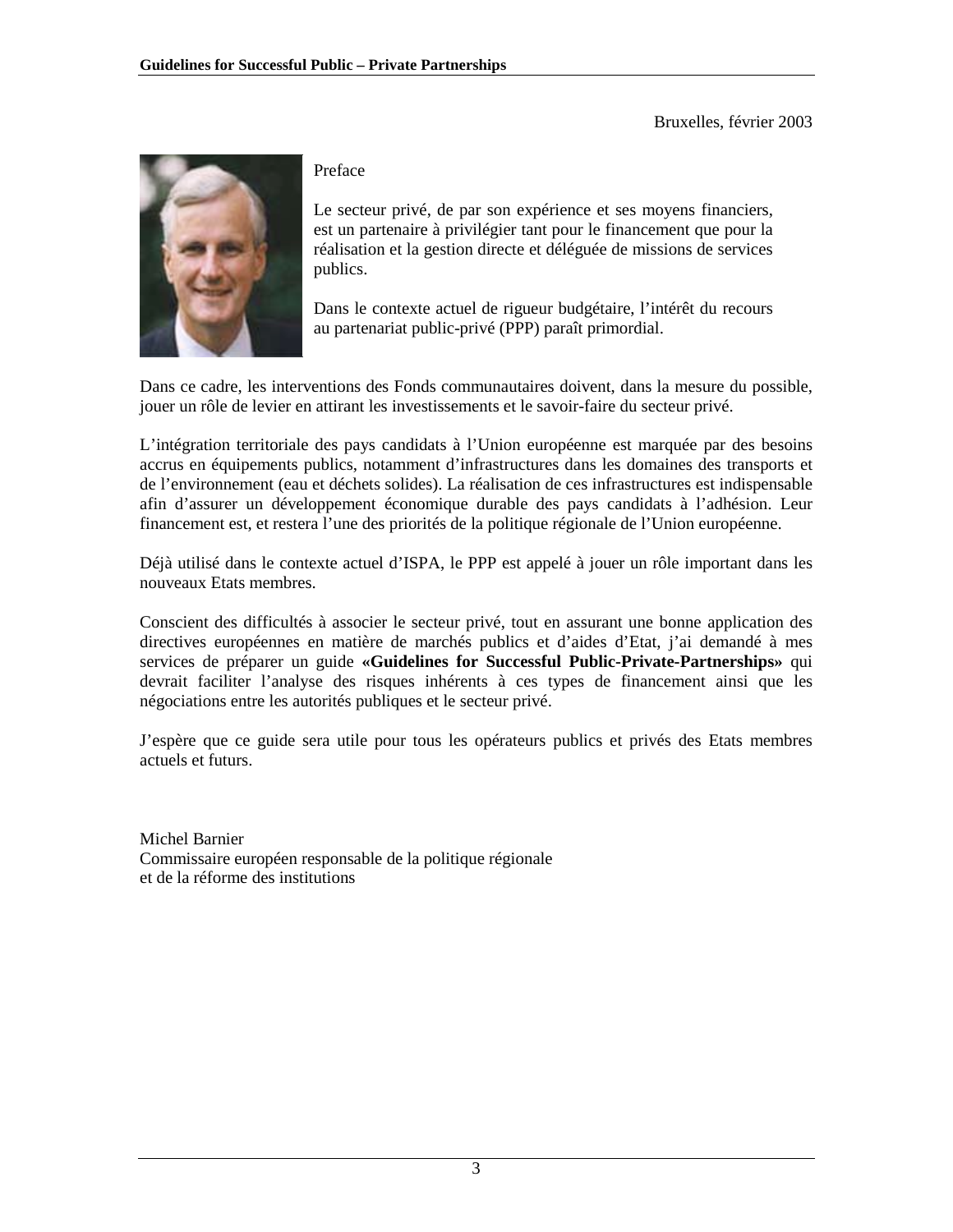

EUROPEAN COMMISSION DIRECTORATE-GENERAL REGIONAL POLICY

Brussels, February 2003

#### **Introduction**

Recent years have seen a marked increase in cooperation between the public and private sectors for the development and operation of infrastructure for a wide range of economic activities. Such Public-Private Partnerships (PPP) arrangements were driven by limitations in public funds to cover investments needs but also by efforts to increase the quality and efficiency of public services.

PPPs have a long history in some Member States of the EU while being a more recent development in others. PPPs have received a boost in various countries undergoing process of significant economic growth.

The efforts of the Accession Countries to reform and upgrade infrastructure and services could potentially benefit from the PPP approach. This is particularly true, given the enormous financing requirements to bring these infrastructures up to the standards. The Commission has identified four principal roles for the private sector in PPP schemes:

- to provide additional capital;
- to provide alternative management and implementation skills;
- to provide value added to the consumer and the public at large;
- to provide better identification of needs and optimal use of resources.

However, while PPPs can present a number of advantages, it must be remembered that these schemes are also complex to design, implement and manage. They are by no means the only or the preferred option and should only be considered if it can be demonstrated that they will achieve additional value compared with other approaches, if there is an effective implementation structure and if the objectives of all parties can be met within the partnership.

The Services of the European Commission have a particular interest in PPPs within the framework of the grants that it provides, both within the context of Cohesion and Structural Funds as well as ISPA. The use of grants in PPPs imposes constraints on projects, given the Commission's, over-riding requirement to protect the public interest.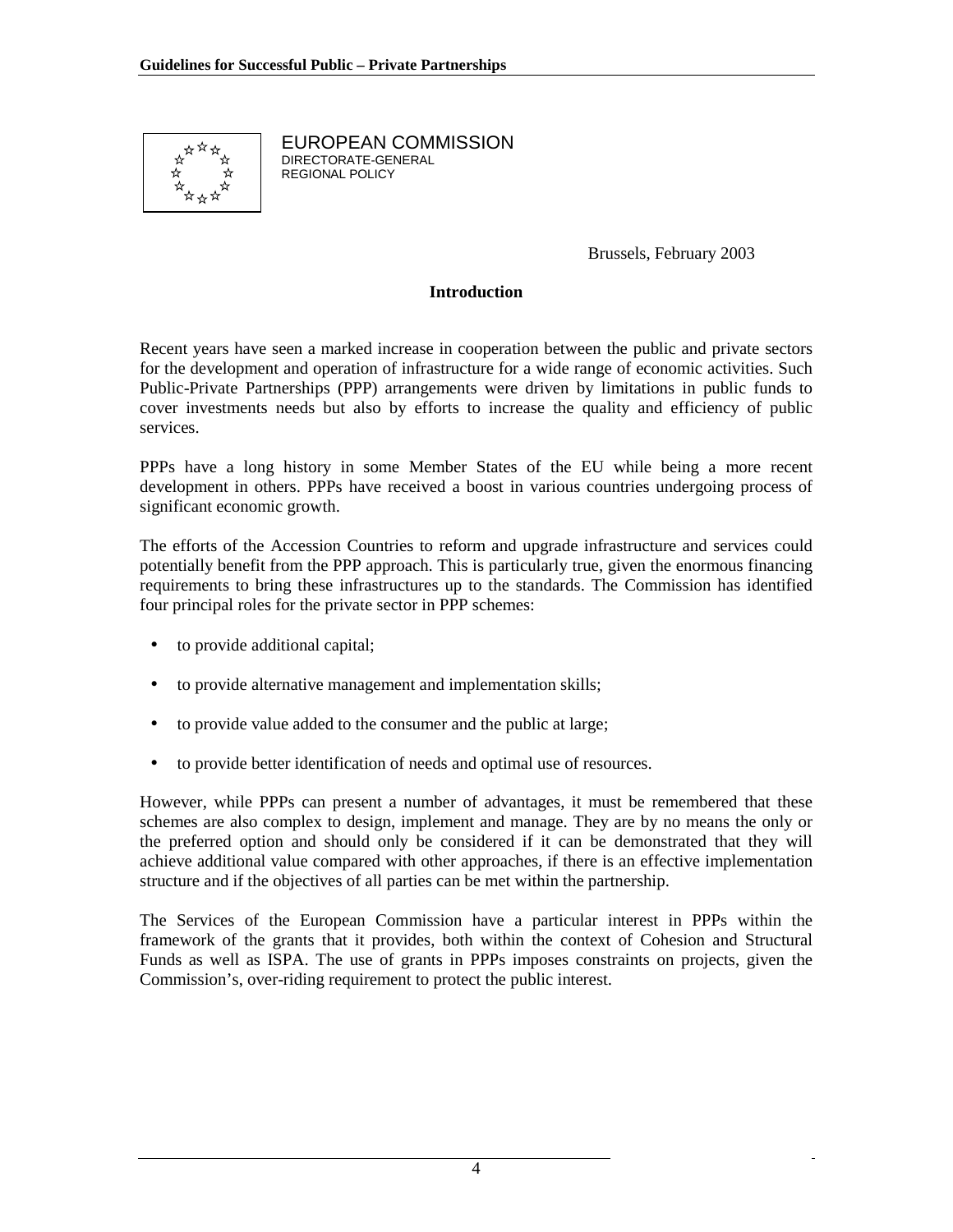In order to profit from the advantages of PPP all potential participants must enhance their understanding of the different approaches and the optimal methods to structure such arrangements. To this end, DG Regional Policy has undertaken a wide consultation process within the Commission, involving the EIB, EBRD, PPP units and task forces of the Member States and Candidate Countries. The Commission has attempted to integrate the views of all parties and will continue to draw upon their experience and skills in further promoting understanding and the development of PPP. This process has yielded valuable information on the strengths and weaknesses of PPP and importantly on how to integrate grant financing while also respecting the requirements of EU and national legislation.

These Guidelines are designed as a practical tool for PPP practitioners in the public sector faced with the opportunity of structuring a PPP scheme and of integrating grant financing. They do not attempt to provide a complete methodology or to define current or future policy. They should be regarded as a guide to the identification and development of key issues affecting the development of successful PPP schemes.

To this end, the Guidelines focus on four key topics:

- ensuring open market access and fair competition;
- protecting the public interest and maximising value added;
- defining the optimal level of grant financing both to realize a viable and sustainable project but also to avoid any opportunity for windfall profits from grants;
- assessing the most effective type of PPP for a given project.

The services of the European Commission recognize the evolving nature of the PPP concept but also the need for further debate and above for the expansion of knowledge and implementation capacity. The Guidelines could contribute positively to this process.

I hope that the Guidelines will assist public officials, financial institutions and the private sector in our common efforts to better implement ISPA measures as well as those to be implemented in the near future under the Cohesion and Structural Funds.

> Guy Crauser Director General DG Regional Policy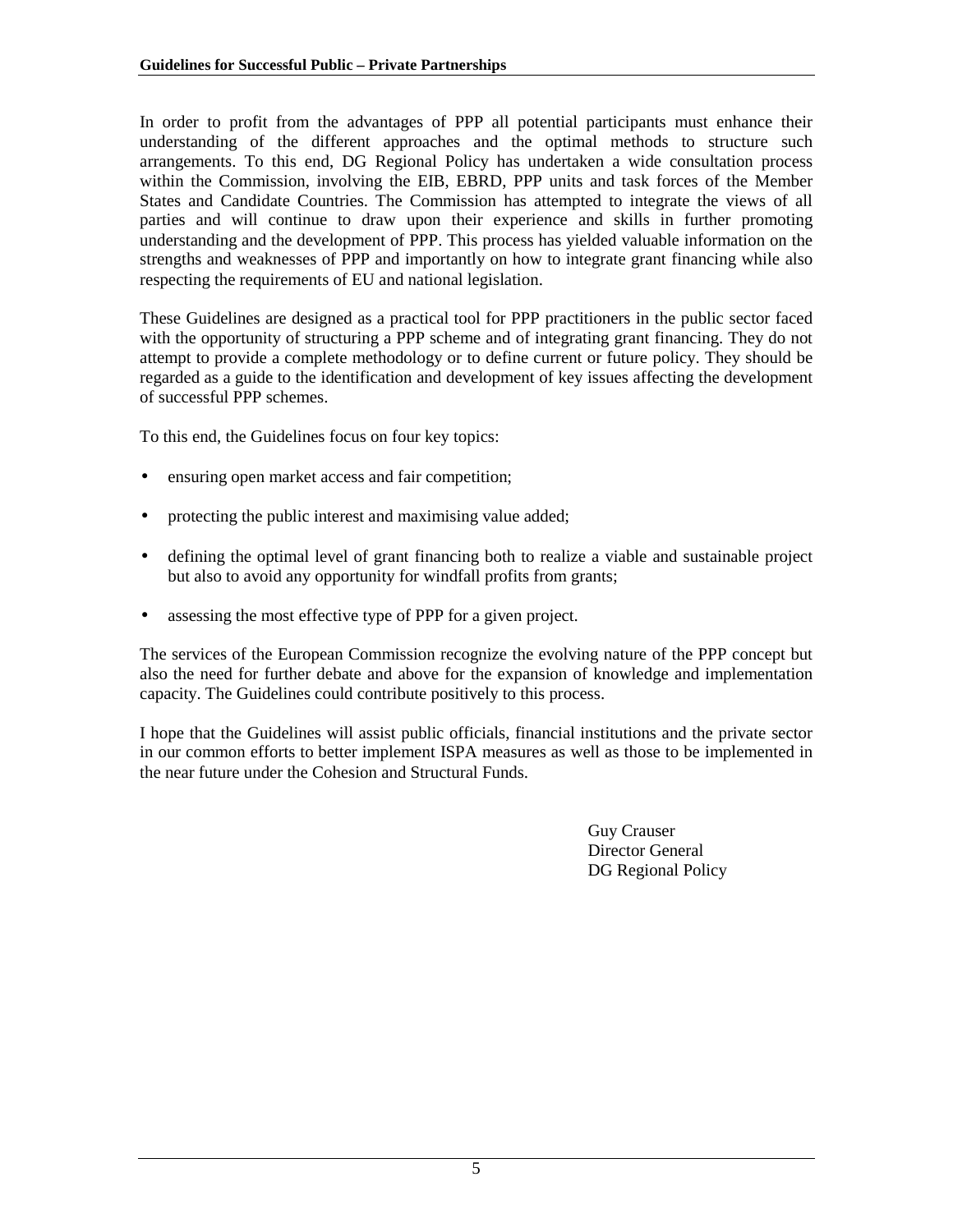#### **Executive Summary**

#### **Introduction**

Recent years have seen a marked increase in cooperation between the public and private sectors for the development and operation of environmental and transport infrastructure. In the European Member States this is a direct result of efforts to increase the quality and efficiency of public services, insufficient public sector financial resources to cover investment needs coupled with spending restrictions and a desire to access private sector efficiencies.

A long experience of private participation in the road and water sector now exists and there is a growing acceptance that Public – Private Partnerships (PPP) arrangements can be used as an additional and complementary [to others] instrument to meet infrastructure and service needs in a wide range of sectors ranging from environmental services to health care provision or education.

PPPs present a number of recognized advantages for the public sector to exploit. These include the ability to raise additional finance in an environment of budgetary restrictions, make the best use of private sector operational efficiencies to reduce cost and increase quality to the public and the ability to speed up infrastructure development.

The positive characteristics of PPP arrangements in developing infrastructure appear particularly attractive for the Candidate Countries (CCs) of Central Europe given the enormous financing requirements, the equally large funding shortfall, the need for efficient public services, growing market stability and privatization trends creating a favourable environment for private investment.

PPP arrangements come in many forms and are still an evolving concept which must be adapted to the individual needs and characteristics of each project and project partners. Successful PPPs require an effective legislative and control framework and for each partner to recognize the objectives and needs of the other. The European Commission has recognised the importance of PPPs and the need for an effective legal framework to ensure the application of the rules and principles of the Treaty. For this reason it has recently issued a declaration to the Internal Market Council<sup>1</sup> in line with the proposals to modify procurement regulations and an Interpretative Communication on Concessions<sup>2</sup>. These Guidelines have been developed to integrate these important documents and are fully based on them.

While the benefits of partnering with the private sector in PPPs are clear, such relationships should not be seen as the only possible course of action and are indeed complex to design, implement and operate. Many alternative sources of financing are available, including "public-public" institutional arrangements which should not be discounted in the hope that PPPs offer a miracle solution. Therefore PPPs should be carefully assessed in the context of the project, the public benefit and the relative gains to be achieved under various approaches. Not least the national characteristics, individual

<sup>&</sup>lt;sup>1</sup> COM(2000)275 final

<sup>&</sup>lt;sup>2</sup> JOCE C/121 of 29 April 2000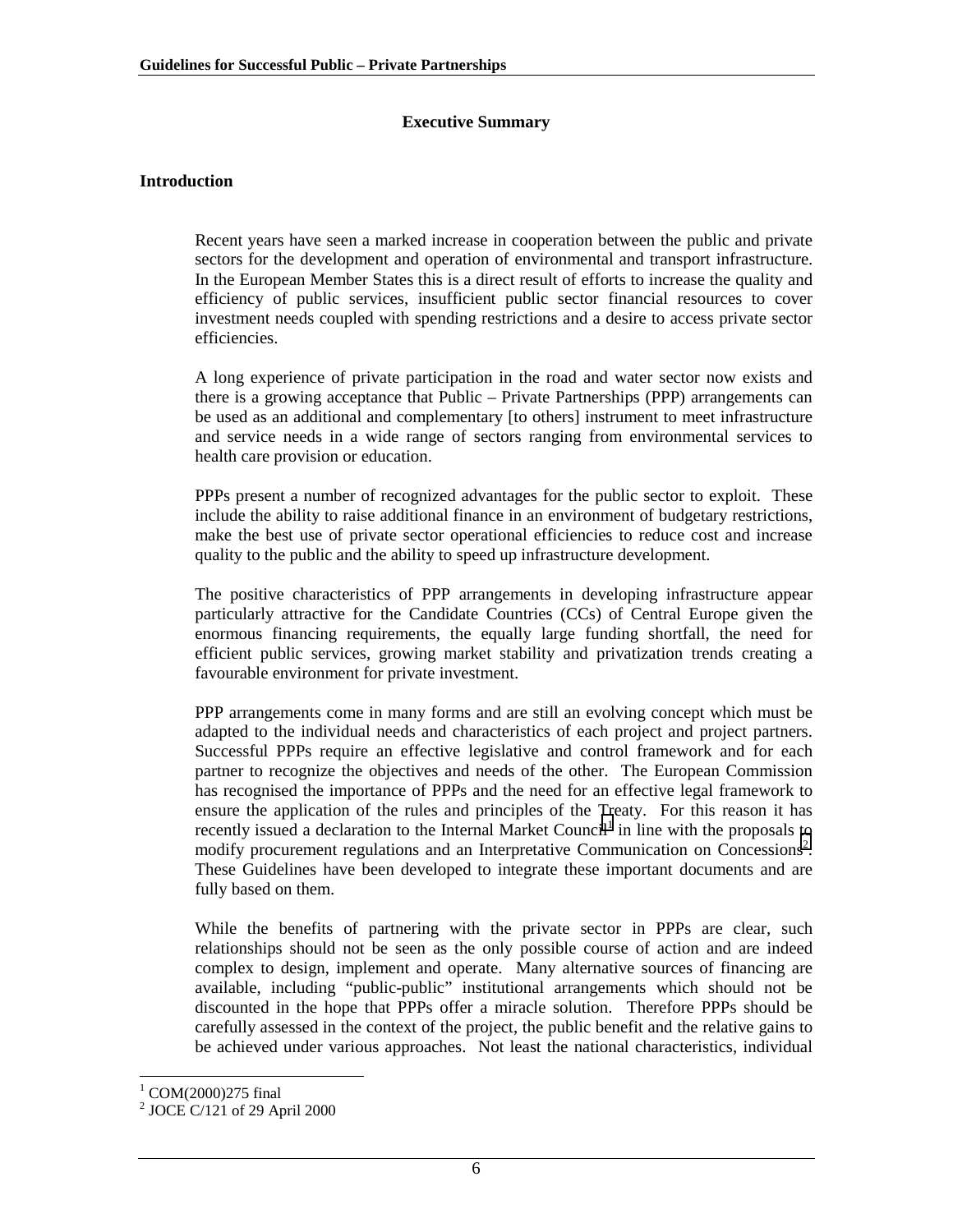macro-economic situations and the local policy framework must also allow and facilitate PPPs.

The European Commission has a particular interest in promoting and developing PPPs within the framework of the grants that it provides. It has expressed its willingness to assist in the development and implementation of PPP projects and use grant financing to leverage such arrangements. However the use of grants will impose additional conditionalities on projects particularly given the Commission's financing objectives, constraints and over-riding requirement to protect the public interest.

The Guidelines are designed to assist the project designer to match the objectives of the public and private sectors.

These Guidelines seek to address the issue of developing successful PPP projects in the CC's on a general level with specific reference to grant financing of transport and environmental infrastructure projects. They present a brief introduction to PPP concepts, discuss key conceptual issues and present a working guide to PPP development. Above all they are an attempt to bridge a perceived gap in our understanding of the practicalities of implementing PPPs in the Candidate Countries.

#### **Scope and Purpose of the Guidelines**

The Guidelines do not aim to provide a detailed guide to project design, appraisal and implementation but rather to focus on a number of critical issues influencing the successful integration of public grants, private funds, IFI loans (such as the EIB or EBRD) and European Commission financing. Reference is made to a number of analytical techniques which are well known and documented. These are not presented with the objective of promoting a standard methodology but rather in an attempt to highlight areas in which particular care and analysis needs to be observed. The Guidelines are not designed to provide an exhaustive list of PPP structures nor present any structures as having the endorsement of the Commission.

The Guidelines present five thematic parts dealing in turn with:

- PPP structures, suitability and success factors
- Legal and regulatory structures
- Financial and economic Implications of PPPs
- Integrating grant financing and PPP objectives
- Conception, planning and implementation of PPPs

*Part One* "Alternative PPP Structures" presents four broad categories of PPP structures each with increasing degrees of private sector involvement. It is stressed that while it is generally recognised that PPP presents an effective alternative to mobilising and using financial resources and that there are private sector efficiencies to be harnessed, they remain an evolving concept and do not represent the only or preferred solution to project financing. Indeed the terminology debate surrounding the definition of PPP categories itself mirrors the evolution of PPP approaches and the evolving regulatory environment defining PPP in Member States. As such PPPs must be carefully matched to the individual project characteristics. Guaranteeing benefit from PPP requires recognition of the relative strengths and weaknesses of each type of structure and the aims and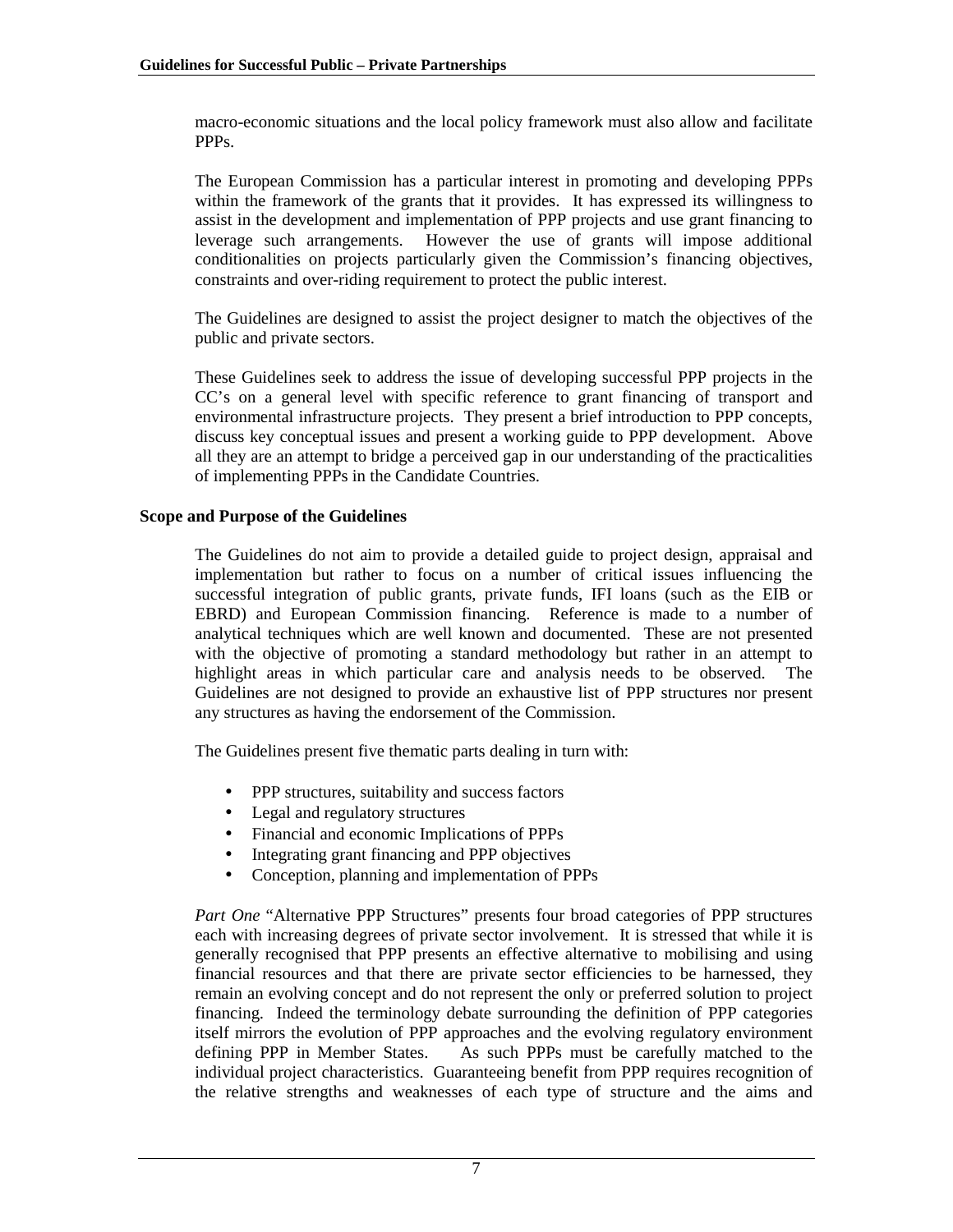objectives of each party. Of particular importance is the role of the public sector which may transform itself from a service provider to an overseer of service contracts.

*Part Two* "Legal and Regulatory Structures" defines the legal environment for PPP projects. The importance of effective legal structures is stressed together with the fact that PPP implementation may require a review of existing legal provisions to ensure compatibility. PPPs will operate in a complex legal environment characterised by the interaction of the EU Acquis Communitaire, national, regional and municipal legislation, detailed project contractual documents and importantly, specific, procurement regulations. The legal situation in many CC's is still evolving making careful legal due diligence an absolute requirement.

*Part Three* "Financial and Economic Implications of PPP" addresses the topic of risk management and its financial impact on a project. As the prime responsibility of the public sector is to ensure value for money for society, several techniques and considerations are presented for determining and assessing value. Grant financing is recognised as a useful tool in project financing but carries certain risks. Grants should be carefully matched to the actual needs of the project and beneficiary to minimise any negative effects, ensure project viability and value for money.

*Part Four* "Integrating grant financing and PPP Characteristics" addresses the relative strengths and weaknesses of grant financing and the opportunities offered. The ability to use grants in a PPP depends on the ability to meet the conditionalities attached and the ability to provide sufficient safeguards to protect the grant providers' objectives. This section will also include a specific discussion of integrating European Commission grants into PPPs.

*Part Five* "PPP Conception, Planning and Implementation" considers the PPP project cycle with the objective of providing a detailed discussion of the issues encountered and possible solutions. It does not aim to provide a comprehensive guide but rather to focus on key issues likely to impact on effective design and implementation. These issues are considered separately below.

#### **Key PPP Issues**

During the development of the Guidelines a number of key issues were identified as influencing the design of projects and their implementation. These are characteristic of grant financing in general and specific to cooperation with the European Commission. Their recognition and integration at an early stage is designed to facilitate both readier project acceptance by the Commission and more effective implementation.

*Ensuring open market access and competition.* A key requirement of Commission financing and indeed as part of the Acquis Communitaire, is that PPPs should not impact negatively on the operation of open markets nor on the clear and transparent rules of these markets. This issue is particularly relevant with respect to tendering and selection procedures for private partners, the use to which grants are put and the provisions made for renewing contracts (with special reference to the length of concession agreements). While regard must be taken to ensuring that private parties are able to realise financial returns by guaranteeing sufficient opportunity to generate revenues, this must be matched with a concern to avoid the creation of non competitive or closed markets. An impact is clearly on the designed duration of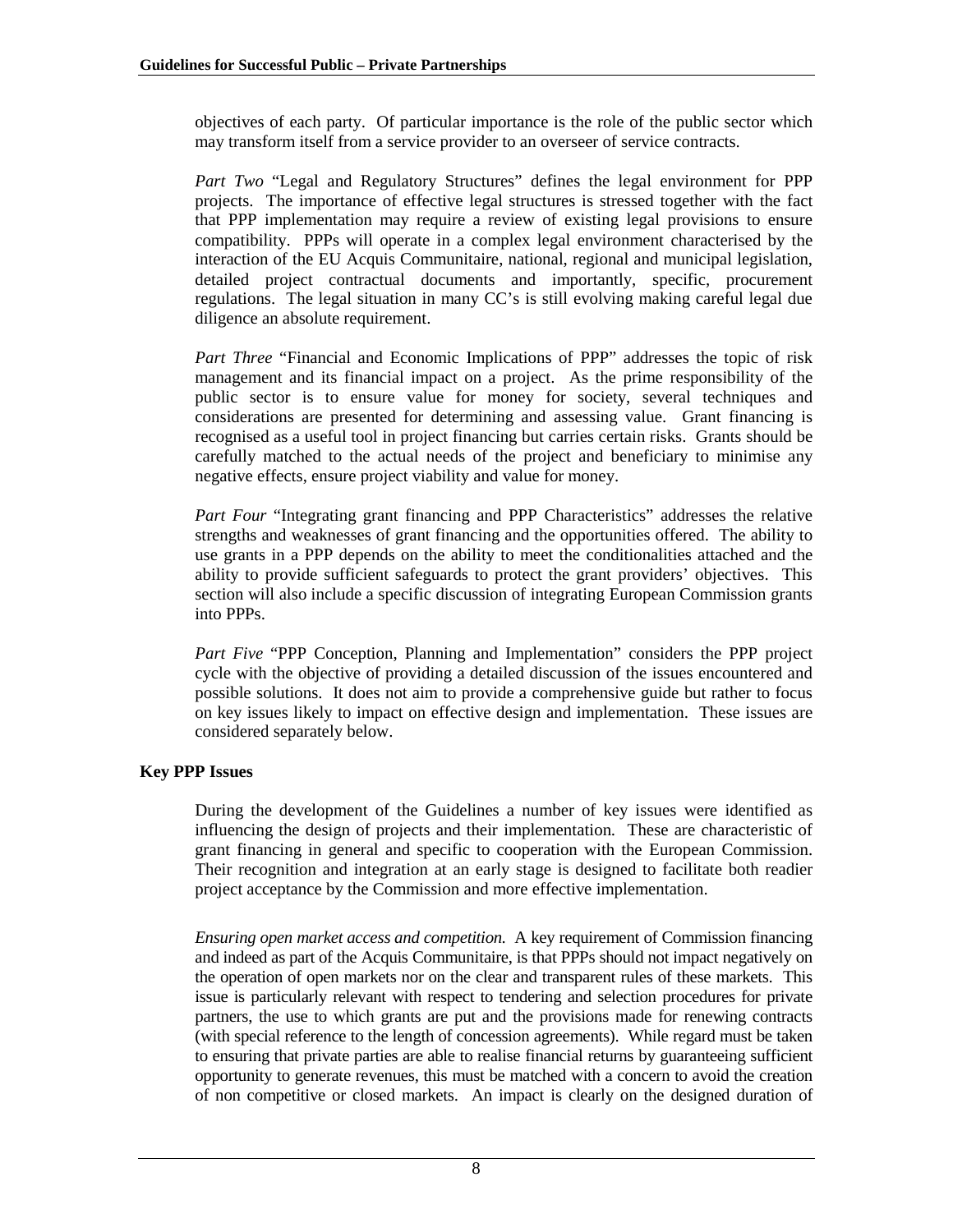concession contracts but also procurement procedures must respect the current body of Directives and above all the principles and rules of the Treaty setting out the need for open and fair competition, transparency and proportionality.

*Protecting the public's interest*. The European Commission's objective in developing control mechanisms is foremost to protect the public's interest. This manifests itself in many forms and will impact on project design, scope and implementation. Most notably Commission grants will require the adoption of European norms, quality and performance standards together with effective monitoring and management systems in local public sector partners. There will also be a degree of reassurance obtained at the tender, evaluation and contracting stages including the possibility for grant renegotiation particularly sensitive to sustainable local capacity if required. However there is also an important role for the public to play and therefore the creation of independent consumer groups and associations acting as "watchdogs" will be encouraged.

*Ensuring full compatibility between PPP arrangements and State Aid Rules*. Provision of grant financing must be matched to the real need for grants. In particular care must be taken that grants do not provide an unfair assistance to construction or operation thereby constituting unacceptable State Aid under the EU's interpretation.

*Defining the right level of grant contribution*. A particular concern of the European Commission is to ensure that its grants closely match real needs. This is not only to ensure financial efficiency but also that the maximum use is made of limited funds. A further concern is to achieve an effective balance between the desire to facilitate project realisation and, in the public's benefit, to limit the private sector's ability to achieve undue profit from grants. This requires careful calculation of actual financing requirements to achieve project viability. Consideration also needs to be given to avoiding the possibility that grants constitute incompatible state aid.

*Selection of the most suitable PPP type.* PPP arrangements should not be entered into merely for the sake of undertaking a PPP project. A detailed review of the costs and benefits of private sector involvement versus public alternatives must be undertaken to ensure that a PPP enhances the public benefit. The degree of private involvement needs to be carefully matched to the objectives and needs of the project and the public. Appropriateness, cost, the ability to effectively implement and manage should be the paramount considerations in selecting a PPP structure.

*Success and constraint factors.* The characteristics of projects, partners and implementation arrangements will create a series of constraints. These must be fully recognised and integrated. A PPP must be regarded as an active partnership requiring a degree of flexibility from each side. However the extent of flexibility must also be clearly defined to ensure that project boundaries are clearly known. The management of public grants imposes transparent rules on how private sector partners can be selected, how financing can be used and the benefits which parties can expect from the project, together with performance and quality requirements. However the European Commission can also play a valuable role in assisting public beneficiaries to protect the interests of their public.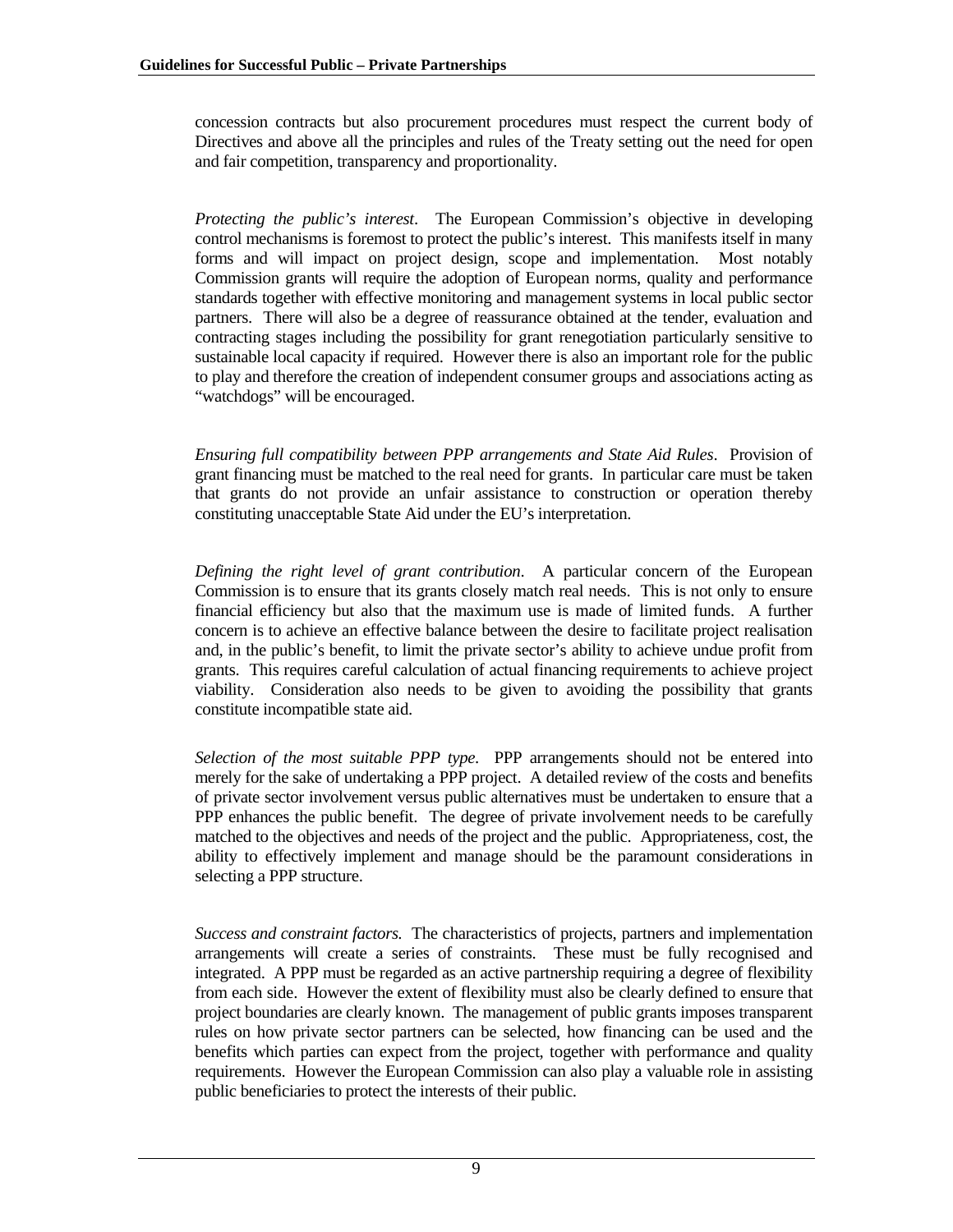*Timing.* Successful PPP design requires that all parties are brought together at an early stage. This is particularly important for the European Commission which, because of the need to carefully justify its use of grants, must undertake careful analysis of proposed PPP arrangements to ensure its objectives are met. Early Commission involvement and sharing of functions is therefore crucial and preferable if a grant is foreseen. Four situations can be considered where timing is a crucial issue in relation to grant attribution, namely; where a PPP exists, where a PPP is already under negotiation but a grant is required to enable it, where a Commission grant is awarded and a PPP is entered into and finally where a PPP is desired regardless of a grant. In each situation a Commission grant may be possible but certain pre-conditions must be met allowing the Commission to satisfy its requirements.

*Recognition of European Commission grant financing objectives and the best use of grant financing.* Grant financing, while attractive, carries a number of constraints. Grants have specific financing objectives, conditionalities and limitations. The project and its' different partners must be able to effectively integrate and accept these and manage their consequences.

*Future requirements*. PPPs are a developing concept and in some cases have required substantial reform of legal and financial systems in Member States to make their application possible. It can be expected that CCs will face similar difficulties in developing further effective frameworks within which PPPs can operate. This requires possibly actions to define the role of the public sector, institutional capacity building at all levels including the allocation of qualified and motivated staff to specialised PPP units, reduction of market risk through user-oriented strategic approaches and development of private sector investment facilitation mechanisms. Additionally the 'paying public' i.e. the consumer must also be integrated and given the power to influence PPP design and operation. This 'bottom up' influence is crucial to the sustainability of the PPP approach and will require coordination with NGOs, consumer associations and the public.

These Guidelines aim to highlight some of the important issues that need to be considered and addressed and will be supplemented with in-country training and further activities to strengthen implementation capacity.

Relevant authorities in Candidate Countries and Member States have the final responsibility for deciding on whether to use PPP or other financing vehicles.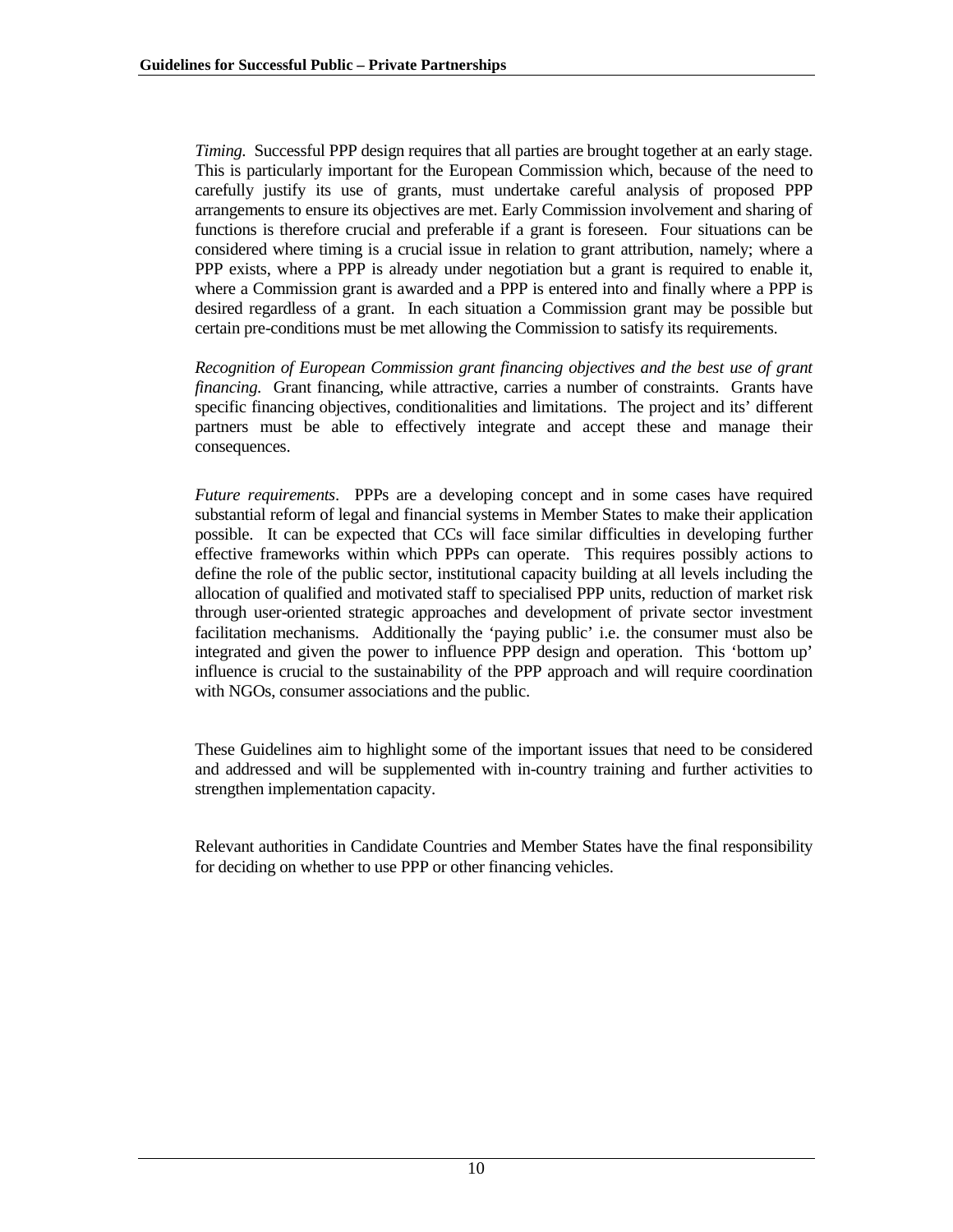# **INDEX**

| $\overline{1}$                 |                                                                                   |  |
|--------------------------------|-----------------------------------------------------------------------------------|--|
| $\frac{2}{3}$                  |                                                                                   |  |
|                                |                                                                                   |  |
|                                | Opportunities for Private Involvement in Traditionally Procured Projects19<br>3.1 |  |
|                                | <b>Integrated Project Development and Operation Opportunities21</b><br>3.2        |  |
|                                | 3.3                                                                               |  |
| 4                              | THE SUITABILITY AND EFFECTIVENESS OF ALTERNATIVE PPP STRUCTURES26                 |  |
|                                | 4.1                                                                               |  |
|                                | 4.2                                                                               |  |
|                                | 4.3                                                                               |  |
| $\overline{2}$<br>6            |                                                                                   |  |
|                                |                                                                                   |  |
| <b>PART 2</b>                  |                                                                                   |  |
|                                |                                                                                   |  |
| $\frac{1}{2}$<br>$\frac{3}{2}$ |                                                                                   |  |
|                                |                                                                                   |  |
| $\frac{4}{5}$                  |                                                                                   |  |
|                                |                                                                                   |  |
|                                | 5.1                                                                               |  |
| $\underline{6}$                |                                                                                   |  |
| <b>PART 3</b>                  |                                                                                   |  |
| $\mathbf{1}$                   |                                                                                   |  |
| $\overline{2}$                 |                                                                                   |  |
|                                | 2. I                                                                              |  |
|                                | 2.2                                                                               |  |
|                                | 2.3                                                                               |  |
|                                | 2.4                                                                               |  |
|                                | 2.5                                                                               |  |
|                                | 2.6                                                                               |  |
|                                | 2.7                                                                               |  |
|                                | 2.8                                                                               |  |
|                                | 2.9                                                                               |  |
|                                | 2.10<br>2.11                                                                      |  |
| 3                              |                                                                                   |  |
|                                | <u>3.1</u>                                                                        |  |
|                                | 3.2                                                                               |  |
|                                | <u>3.3</u>                                                                        |  |
|                                | <u>3.4</u>                                                                        |  |
|                                | 3.5                                                                               |  |
|                                | 3.6                                                                               |  |
| $\overline{4}$                 |                                                                                   |  |
| <b>PART4</b>                   | <b>INTEGRATING GRANT FINANCING AND PPP CHARACTERISTICS63</b>                      |  |
|                                |                                                                                   |  |
|                                |                                                                                   |  |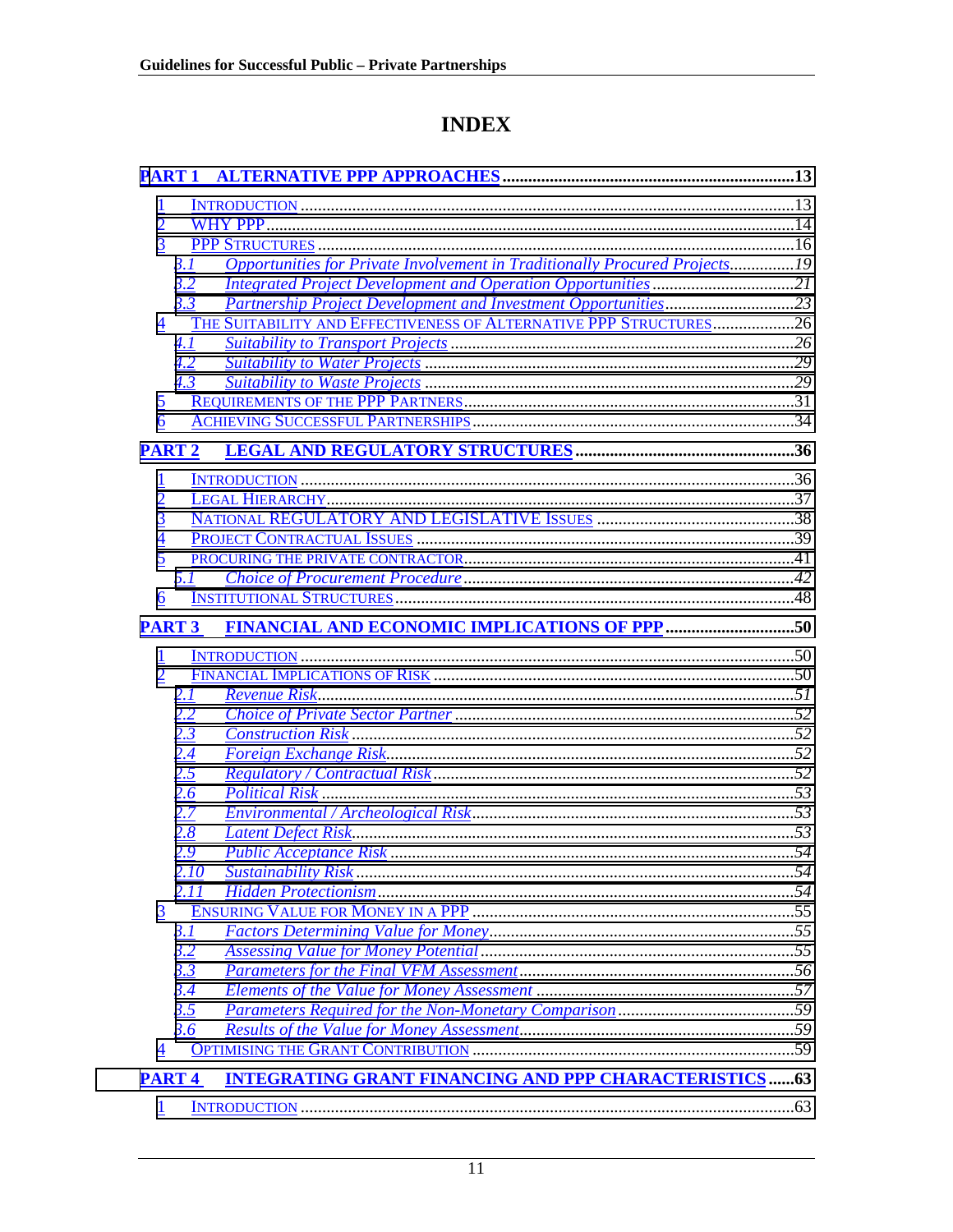|                    | 2.1             |                                                                            |     |
|--------------------|-----------------|----------------------------------------------------------------------------|-----|
| 3                  |                 |                                                                            |     |
|                    | 3.1             |                                                                            |     |
| $\overline{4}$     |                 |                                                                            |     |
| <b>PART 5</b>      |                 |                                                                            |     |
|                    |                 |                                                                            |     |
|                    |                 |                                                                            |     |
| $\frac{1}{2}$<br>3 |                 |                                                                            |     |
|                    | 3.1             |                                                                            |     |
|                    | 3.2             |                                                                            |     |
|                    | 3.3             |                                                                            |     |
| 4                  |                 |                                                                            |     |
|                    | 4.1             |                                                                            |     |
|                    | 4.2             |                                                                            |     |
|                    | 4.3             | Components of Service Delivery to Include in Public Private Partnerships80 |     |
|                    | 4.4             |                                                                            |     |
|                    | 4.5             |                                                                            |     |
| 5                  |                 |                                                                            |     |
|                    | 5.1             |                                                                            |     |
|                    | 5.2             |                                                                            |     |
|                    | 5.3             |                                                                            |     |
| 6                  |                 |                                                                            |     |
|                    | 6.1             |                                                                            |     |
|                    | <b>ANNEX 1.</b> |                                                                            | .95 |
|                    |                 |                                                                            |     |
|                    |                 |                                                                            | .96 |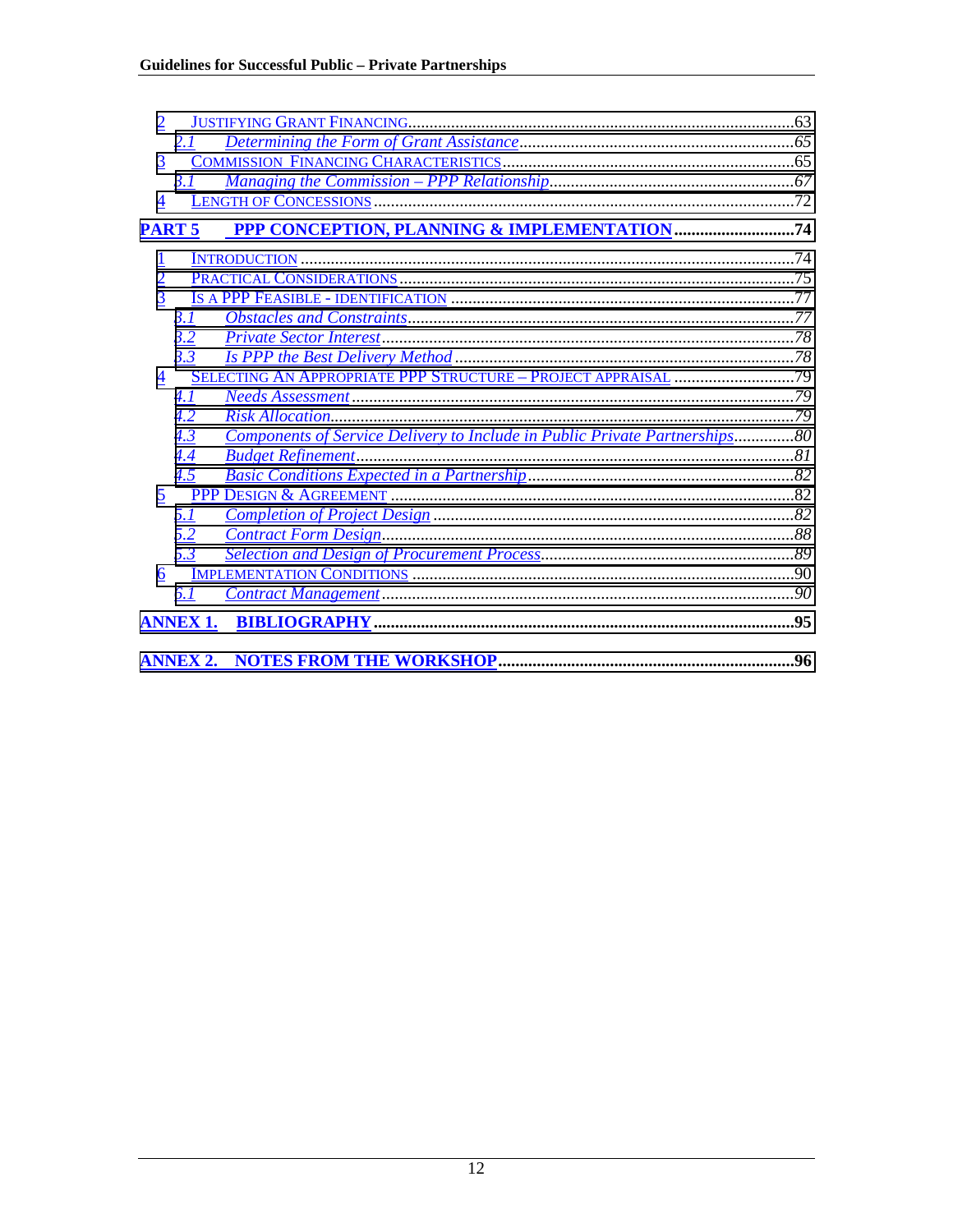# **PART 1 ALTERNATIVE PPP APPROACHES**

### **PART 1 – SUMMARY**

- <span id="page-12-0"></span>• **PPP arrangements are growing in use and acceptance as an alternative and effective method to mobilize additional financial resources and benefits from private sector efficiencies**
- **PPP is not the only method to deliver project financing and realisation. It does not provide a 'miracle' solution nor a quick fix and should only be used where appropriate and where it is able to deliver clear advantages and benefits.**
- **A multitude of PPP structures exist and must be selected according to project type, needs and sector. There is no single perfect model.**
- **Each type of PPP has inherent strengths and weaknesses which need to be recognized and integrated into project design**
- **Each partner to a PPP has responsibilities. The Public sector must transform it's role from a service provider to manager / monitor of private contractors.**
- **Guaranteeing and enhancing public benefit from PPPs will depend to a large degree on effective management and monitoring systems**
- **This Part will address:**
	- **PPP structures**
	- **Suitability of alternative structures**
	- **Requirements of PPP parties**
	- **Success factors for partnerships**

# **1 INTRODUCTION**

While the assumption that the public sector is responsible for the delivery of basic services remains deeply entrenched in many countries, the methods by which these services are created, procured and delivered are changing. This reflects a greater need and desire for the public sector to work with and harness the benefits of the private sector.

There is a broad range of options for involving the private sector in the financing, physical development, and operation of transport and environment projects traditionally the domain of the public sector. As depicted in Figure 1, Public-Private Partnership (PPP) approaches are arrayed across a spectrum. At one end, the public sector retains all responsibility for financing,

constructing, operating and maintaining assets, together with the responsibility for assuming all associated risks. At the other end, the private sector assumes all of these responsibilities. The vast majority of PPP approaches fall in the middle of spectrum, with risks and responsibilities shared between the public sector and its private partners according to their strengths and weaknesses.

The aim of this section is to provide an overview of the variety of financing and operational PPP structures that are currently used and which could be matched to the needs of CCs and the use of Commission funding to leverage additional sources of capital that would not otherwise be available. This all-important phenomenon allows projects to be built with smaller levels of support from both grant financing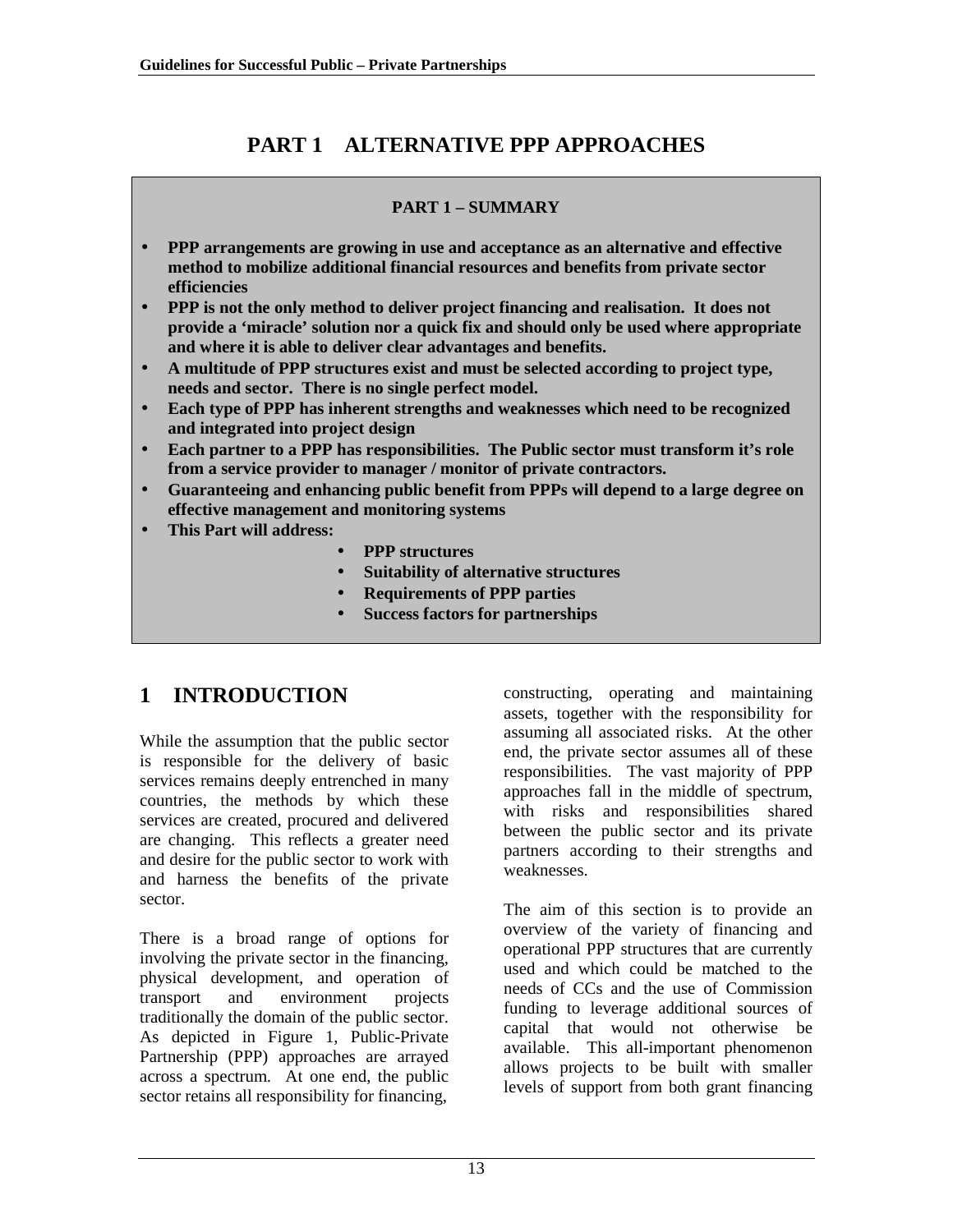<span id="page-13-0"></span>programmes and public resources in recipient nations.



**Waste Water Treatment Plant – Poland**

**The water and waste water sectors have gained considerable experience in implementing PPP type projects**

By moving beyond pure grant financing and supporting projects that limit private participation to simple outsourcing agreements, the Commission can demonstrate the potential of PPPs in markets which have limited experience with partnerships. In this context the European Commission can play an important role in demonstrating that when implemented under the right conditions, PPPs encourage efficiency and provide access to new capital funds. By limiting the need for public investment, PPPs can also help Candidate Countries (CCs) to implement much needed projects sooner by avoiding the need to wait for future government budget cycles for funding.

It should be noted that while these Guidelines refer to the specific situation of Commission grant financing, many issues are taken from general experience and are applicable to a wide range of scenarios. It is however not the purpose of the Guidelines to prejudge any future activity or initiative of the Commission in the field of PPP development or the application of grant financing either within the Member States or

the CCs. Indeed the Commission has noted $3$ that "the issues relative to service concessions and public private partnerships merit a detailed analysis in order to evaluate whether specific legislation is required to permit more effective access to these arrangements by economic operators and to guarantee to these operators to rights afforded by the Treaty". This is not the purpose of these Guidelines.

# **2 WHY PPP**

- **PPP have developed in part due to financial shortages in the public sector**
- **PPPs have demonstrated the ability to harness additional financial resources and operating efficiencies inherent to the private sector**

Recent years have seen a marked increase in cooperation between the public and private sectors for the development and operation of environmental and transport infrastructure. In the European Member States this has resulted, in part, from the privatisation of utilities, the development of large multinational utility operators and a general review of how public spending is undertaken including recent caps on spending limits to meet the Maastricht criteria requiring a diversification of funding sources.

While initial projects have often been in the water and road sector, with the construction of toll roads (representing clearly defined financial returns); there is a growing acceptance that PPP arrangements can be used to meet infrastructure and service needs in a wide variety of sectors.

Success of PPP projects, the increasing availability of private sector funds able to adopt a higher risk profile; and a generalised global trend to privatise utilities has resulted in attempts to introduce the PPP concept in the transforming economies of the Candidate

l <sup>3</sup> COM (2000) 275 final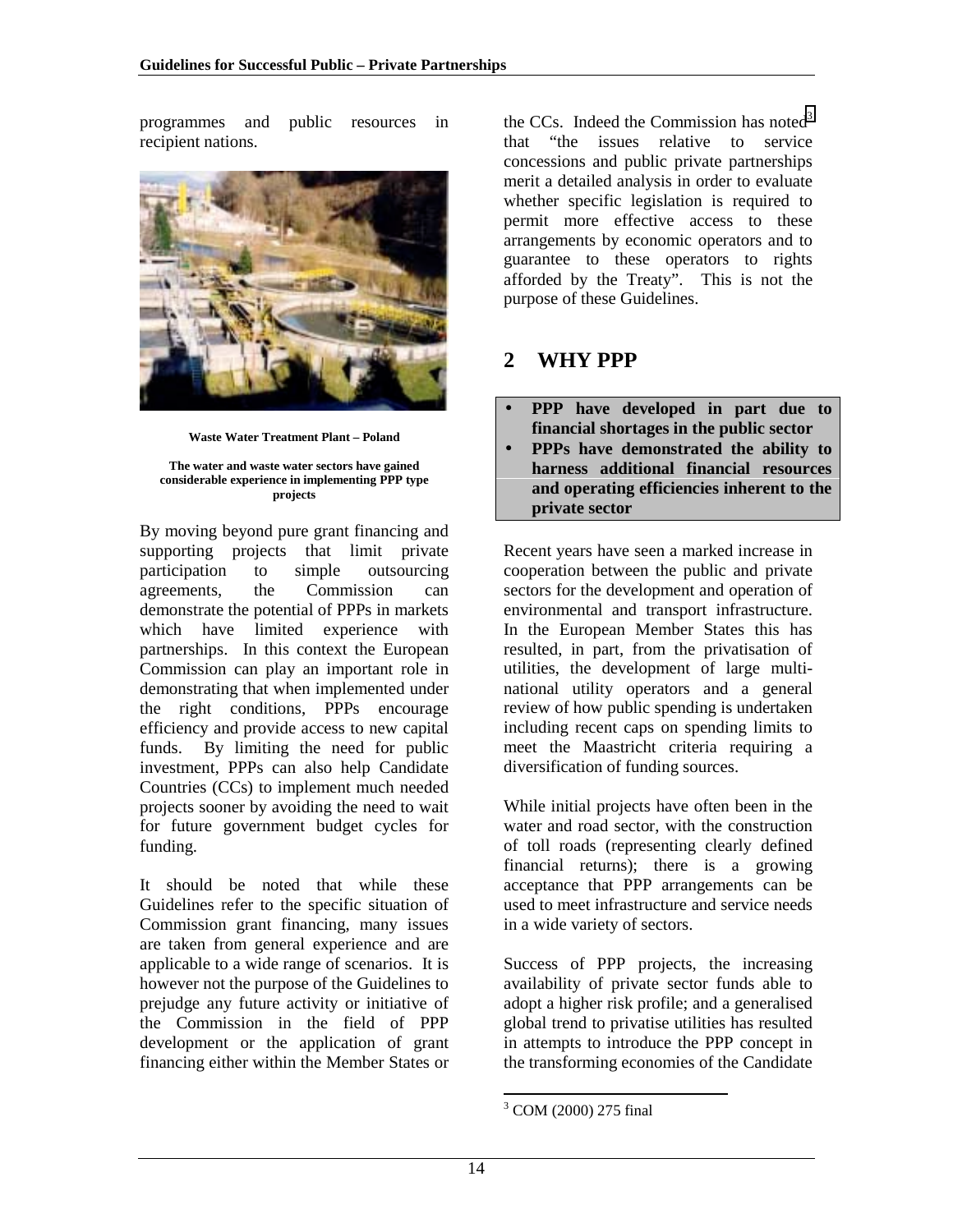Countries (CCs) of Central Europe. This is based on the existence of:

- An enormous financing requirement in the environment and transport sectors to upgrade and extend networks in line with the accession requirements and effective service provision
- An equally large financial shortfall in available public funds and the ability of international institutions to cover costs. This requires not only the identification of additional funding sources but also attention to the more effective use of public funds and to increasing their impact.

Additionally there is a growing realisation that cooperation with the private sector, in PPP projects, is able to offer a number of advantages, including:

- *Acceleration of infrastructure provision* - PPPs often allow the public sector to translate upfront capital expenditure into a flow of ongoing service payments. This enables projects to proceed when the availability of public capital may be constrained (either by public spending caps or annual budgeting cycles), thus bringing forward much needed investment.
- *Faster implementation*  the allocation of design and construction responsibility to the private sector, combined with payments linked to the availability of a service, provides significant incentives for the private sector to deliver capital projects within shorter construction timeframes.
- *Reduced whole life costs*  PPP projects which require operational and maintenance service provision provide the private sector with strong incentives to minimise costs over the whole life of a project, something that is inherently<br>difficult to achieve within the achieve within the

constraints of traditional public sector budgeting.

- *Better risk allocation*  a core principle of any PPP is the allocation of risk to the party best able to manage it at least cost. The aim is to optimise rather than maximise risk transfer, to ensure that best value is achieved.
- *Better incentives to perform*  the allocation of project risk should incentivise a private sector contractor to improve its management and performance on any given project. Under most PPP projects, full payment to the private sector contractor will only occur if the required service standards are being met on an ongoing basis.
- *Improved quality of service*  international experience suggests that the quality of service achieved under a PPP is often better than that achieved by traditional procurement. This may reflect the better integration of services with supporting assets, improved economies of scale, the introduction of innovation in service delivery, or the performance incentives and penalties typically included within a PPP contract.
- *Generation of additional revenues*  the private sector may be able to generate additional revenues from third parties, thereby reducing the cost of any public sector subvention required. Additional revenue may be generated through the use of spare capacity or the disposal of surplus assets.
- *Enhanced public management*  by transferring responsibility for providing public services government officials will act as regulators and will focus upon service planning and performance monitoring instead of the management of the day to day delivery of public services. In addition, by exposing public services to competition, PPPs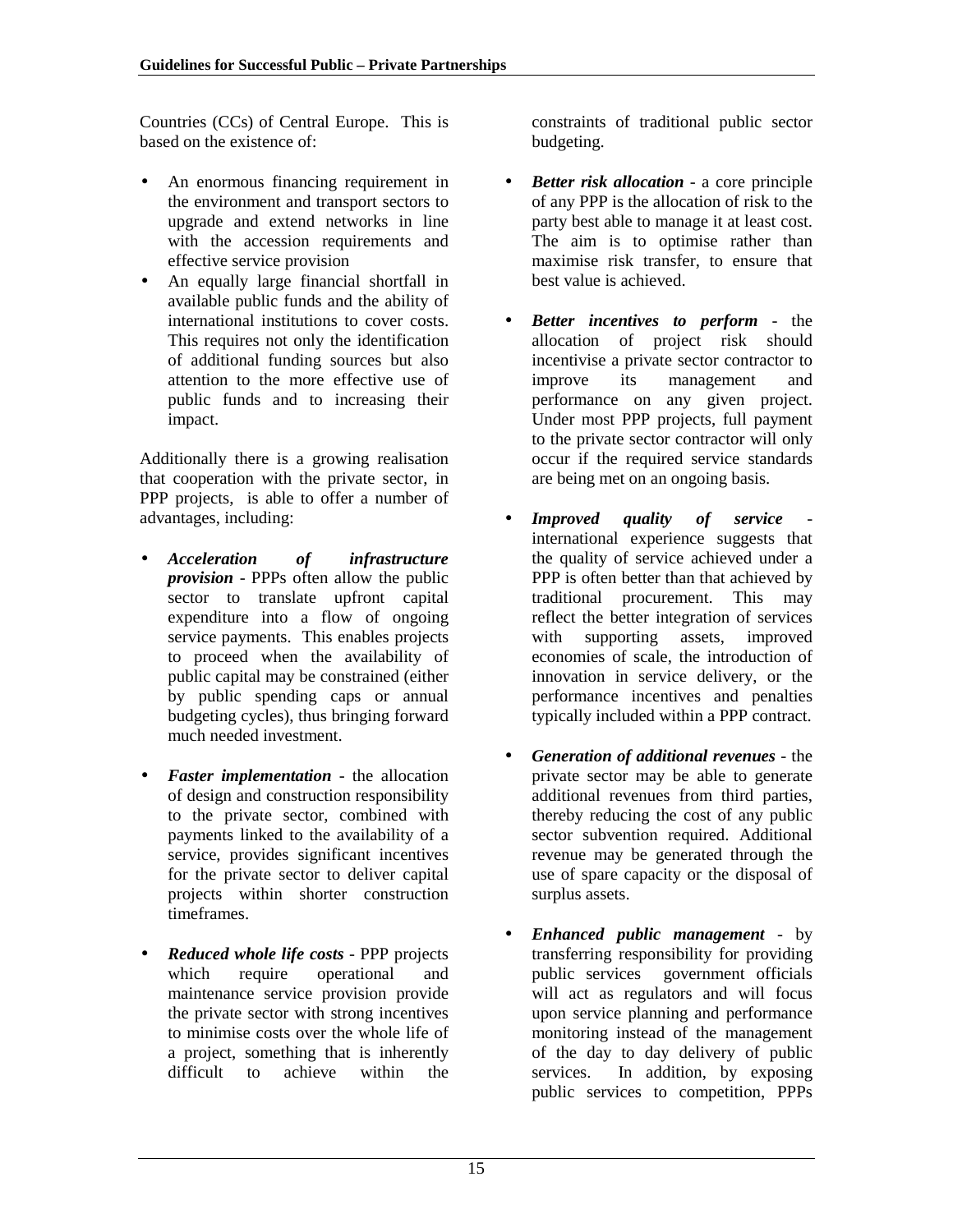<span id="page-15-0"></span>enable the cost of public services to be benchmarked against market standards to ensure that the very best value for money is being achieved.

International interest in PPPs is attributable generally to three main drivers:

- Investment in infrastructure economic growth is highly dependent on the development and enhancement of infrastructure, particularly in utilities (such as power, water and telecommunications) and transport systems. Furthermore, in many countries there is an urgent need for new social infrastructure such as hospitals and healthcare equipment, prisons, education facilities and housing. For many governments this is seen as the most pressing area for private sector involvement.
- **Greater efficiency in the use of resources** - the experience of privatisation has shown that many activities, even those traditionally undertaken by the public sector, can be undertaken more cost effectively with the application of private sector management disciplines and competencies.
- **Generating commercial value from public sector assets -** significant amounts of public resources are invested in the development of assets such as defence technology and leading edge information systems that are then often used for a narrow range of applications within the public sector. Engaging private sector expertise to exploit these assets in a wider range of applications can lead to the realisation of substantial incremental value for the public sector.

However while certain advantages do exist and can be harnessed, PPP should not be regarded as representing a miracle cure nor indeed a quick fix to infrastructure and service development. PPP should be

regarded as an option amongst a range of possible tools to be applied only where the situation and project characteristics permit it and where clear advantages and benefits can be demonstrated. Indeed consideration of PPP should not preclude other options including the traditional public – public models.

# **3 PPP STRUCTURES**

- **Many forms of PPP exist and are continuously being developed to suit project characteristics**
- **Main defining feature is the degree of private control over and involvement in financing**
- **There is no unique model nor do the Guidelines suggest the development of one. Each project will define what is suitable and what is required**

The following, *non-exhaustive*, discussions describe a number of possible PPP structures. It should be understood, however, that the PPP process is extremely dynamic and that the particulars of most arrangements are tailored to the specific circumstances involved. At the same time, many of the individual components used to design and structure specific partnerships (i.e. contract terms, in-kind contributions, financing facilities, or grants) can be used with a number of different PPP approaches. There can therefore be no one generic or 'best' model of PPP structure, nor does the Commission make any recommendations as to the suitability of individual structures.

A PPP is a partnership between the public sector and the private sector for the purpose of delivering a project or a service traditionally provided by the public sector. PPPs recognise that both parties have certain advantages relative to the other in the performance of specific tasks. By allowing each sector to do what it does best, public services and infrastructure can be provided in the most economically efficient manner.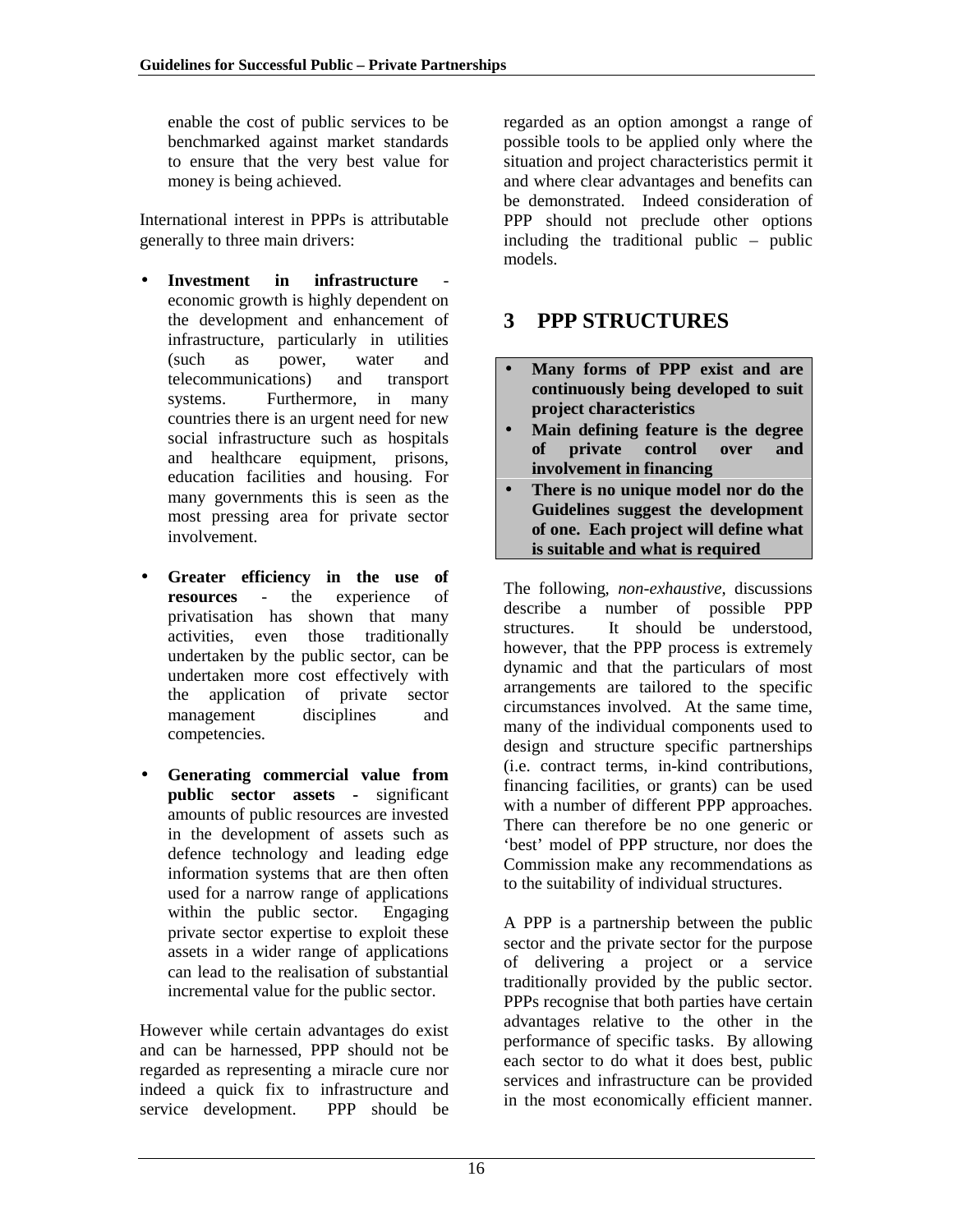The overall aim of PPPs is therefore to structure the relationship between the parties, so that risks are borne by those best able to control them and increased value is achieved through the exploitation of private sector skills and competencies.

In order to work successfully with the private sector, public bodies need to be clear about the fundamental principles and objectives behind PPP. Under PPP arrangements, private sector contractors become long term providers of services rather than simply upfront asset builders, combining the responsibilities of designing, building, operating and possibly financing assets in order to deliver the services needed by the public sector. As a result, central and local government agencies become increasingly involved as regulators and focus resources on service planning, performance monitoring and contract management rather than on the direct management and delivery of services. The result is that the public mission is delivered through the private sector.

Designed appropriately, PPPs can generate substantial benefits for consumers and taxpayers. The scope of potential benefit will, however, depend on the type of project being undertaken and the exact terms of the contract governing the PPP. It is important to note that public bodies have a critical role to play in the management and regulation of PPP during their design, construction and operation. PPPs also require effective contract monitoring procedures to ensure



that contractual obligations continue to be met in terms of both quality and timing. These issues are the subject of the following sections.

It is also essential to recognize that the nomenclature used to describe the partnership process has not been standardized. There are several terms often used interchangeably – turnkey and buildoperate-transfer (BOT), for example. There are also single terms that are used loosely and can be applied to situations that are fundamentally different. For example, BOT can be used to describe procurements that involves private financing, as well as those that do not. As such, it is necessary for PPP practitioners to delve beyond the terms and concepts and become familiar with the way in which the partnership process itself works. Indeed the terminology debate surrounding the definition of PPP categories itself mirrors the evolution of PPP approaches and the evolving regulatory environment defining PPP in Member States.

 *A significant body of text now exists describing PPP structures and their applicability. The bibliography presents some of these including useful contact points for further information*

**The Channel Tunnel - linking France and Britain.**

**The Project, costing approximately Euro 15 billion, met with considerable delay, cost overruns and financing problems. In a major overhaul of project organization – increased responsibility was given to the private sector to manage the construction and financing process.**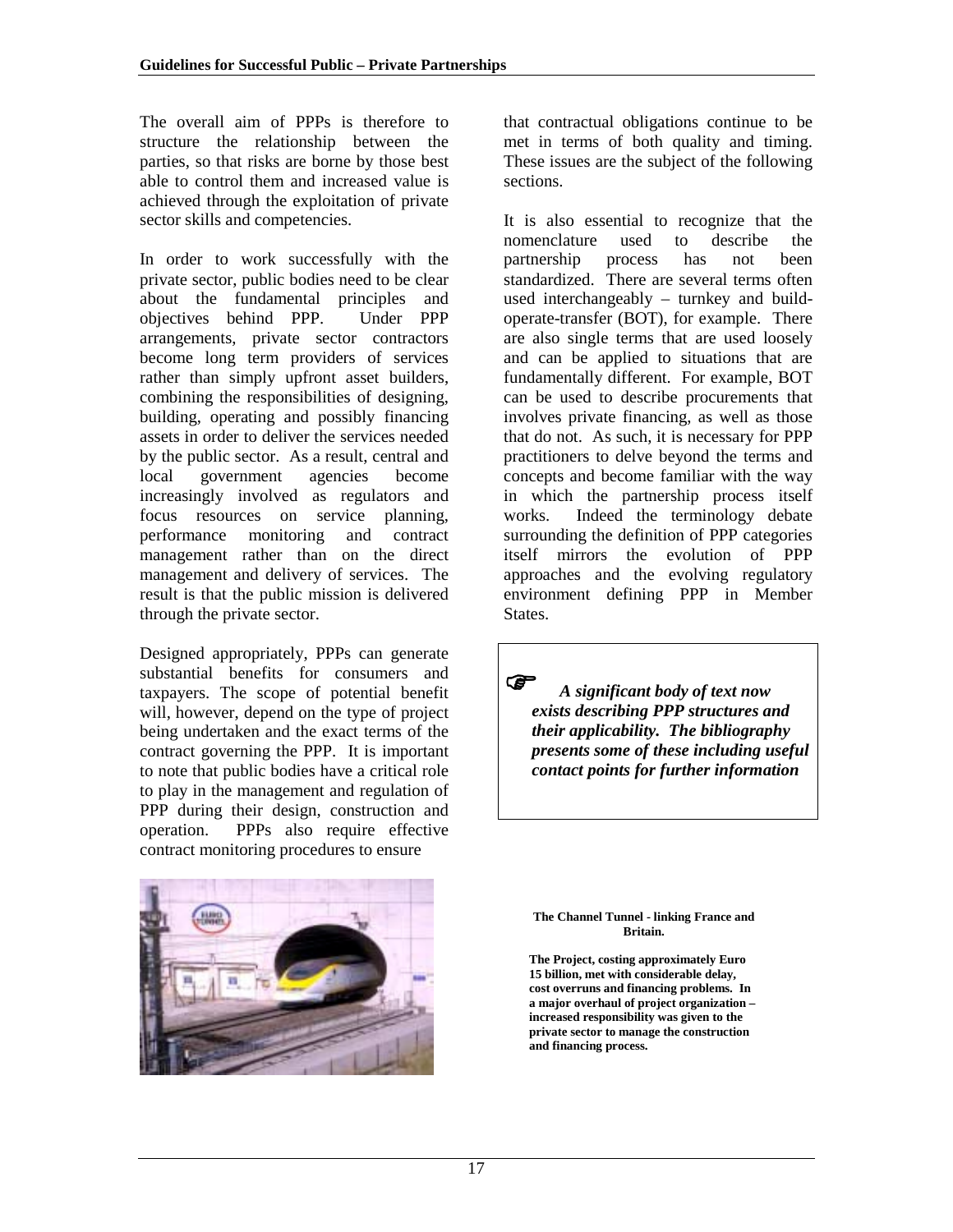# Figure 1 **Project Procurement Options**



#### 18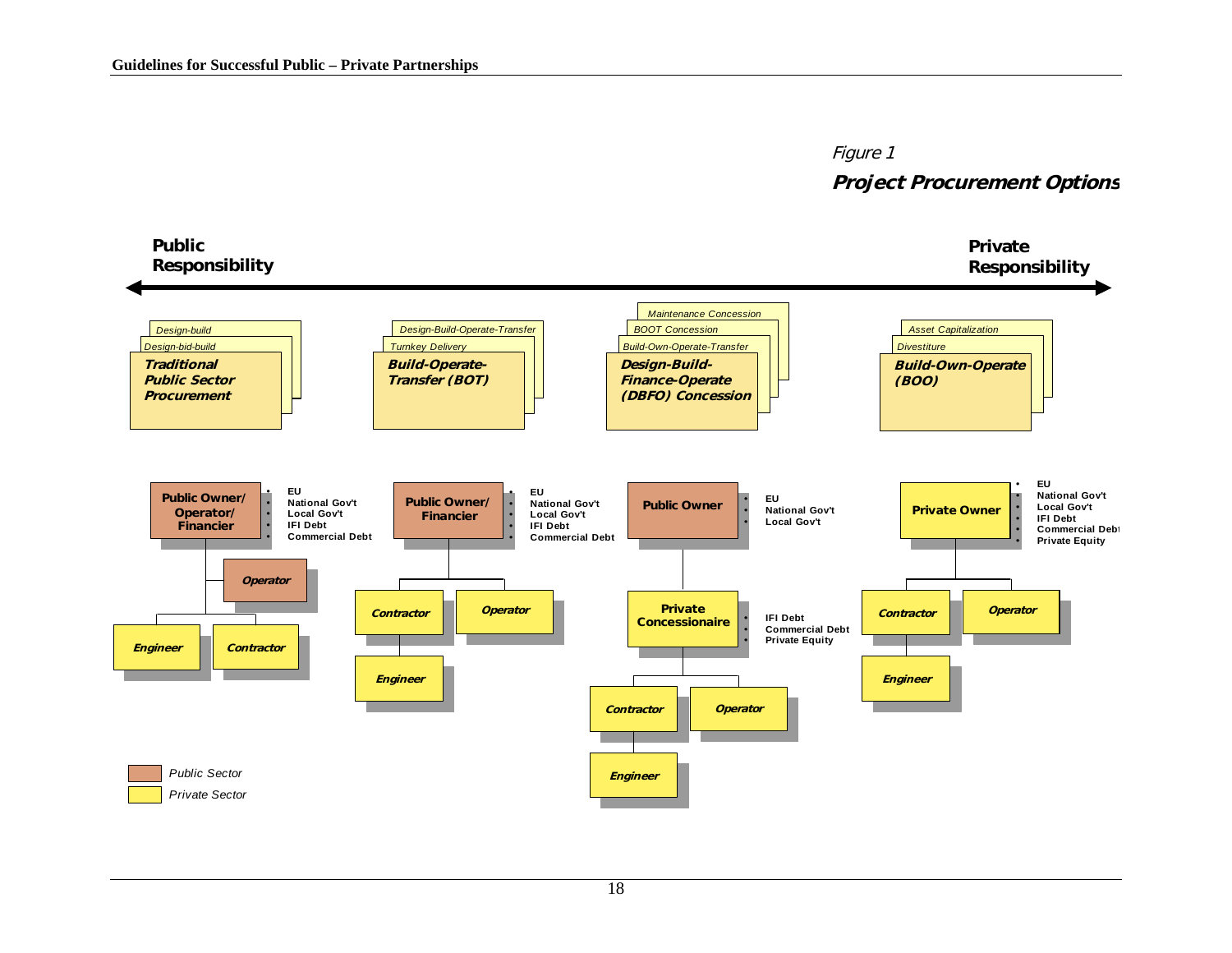<span id="page-18-0"></span>At present, Community Law does not have a specific definition of PPP. Each type of arrangement is defined by individual Community Legislation governing operational structures and procurement. However the Commission's Interpretative Communication on Concessions<sup>4</sup> suggests that the principal criteria for distinguishing concessions from other PPP type structures is the extent of risk transfer to the private party. This criteria will then also allow each type of PPP to be defined and related to the relevant legislation and methods for selecting private parties. While the choice of PPP structures is limitless in terms of financial and legal forms, the Commission is of the view that all PPPs can be defined in relation to the rules governing the choice of private partners and the selection and application of public procurement procedures. As a result PPPs, whether for works and / or services, are:

- Covered under the detailed provisions of Public Procurement Directives
- Covered by the rules and principles of the Treaty as set out in the Interpretative Communication and jurisprudence.

While it is not possible at this stage to define all possible types of PPPs according to the application of public procurement of concession rules, it is extremely important for PPP sponsors to develop a detailed understanding of the Commission's perspective and to correctly categorise their choice of PPP structure before entering into contractual arrangements.

The following sections present various forms of PPP relationships moving from minimal to maximal private sector involvement. These definitions are based on internationally recognized nomenclature but unlike a 'legalistic' definition of PPP or procurement derived from the Procurement Directives, these are based on the extent of risk and responsibility transfer to the private party.

l

 *Further assistance and clarification on the Commission's interpretation can be obtained directly from DG Market and DG Competition.*

#### **3.1 Opportunities for Private Involvement in Traditionally Procured Projects**

Traditionally, governments in most CCs have relied on public procurement to develop their infrastructure systems. With this approach designated government agencies, such as a ministry or public authority are vested with responsibility for developing certain types of infrastructure. These agencies typically elaborate master plans prioritizing needs and then arrange the financing, design, and construction of individual projects. Once a project is completed it is then operated and maintained by the agency, together with the other assets under its care.

Under the traditional public procurement model, government agencies can utilize the services of the private sector for design and construction, with the award of individual contracts made on a competitive basis.<sup>5</sup> However, private sector participation usually does not extend beyond these functions. There are a number of ways in which greater private sector participation can be introduced as depicted in figure 2.

Three approaches for outsourcing former public functions to the private sector are described below. These mechanisms present opportunities for the private sector to participate in varying degrees in the maintenance, operation and management of infrastructure improvements.

l

<sup>4</sup> JOCE C/121 of 29 April 2000

<sup>5</sup> In certain cases in CCs design and construction functions may have been fulfilled by publicly owned companies, or directly by agency staff.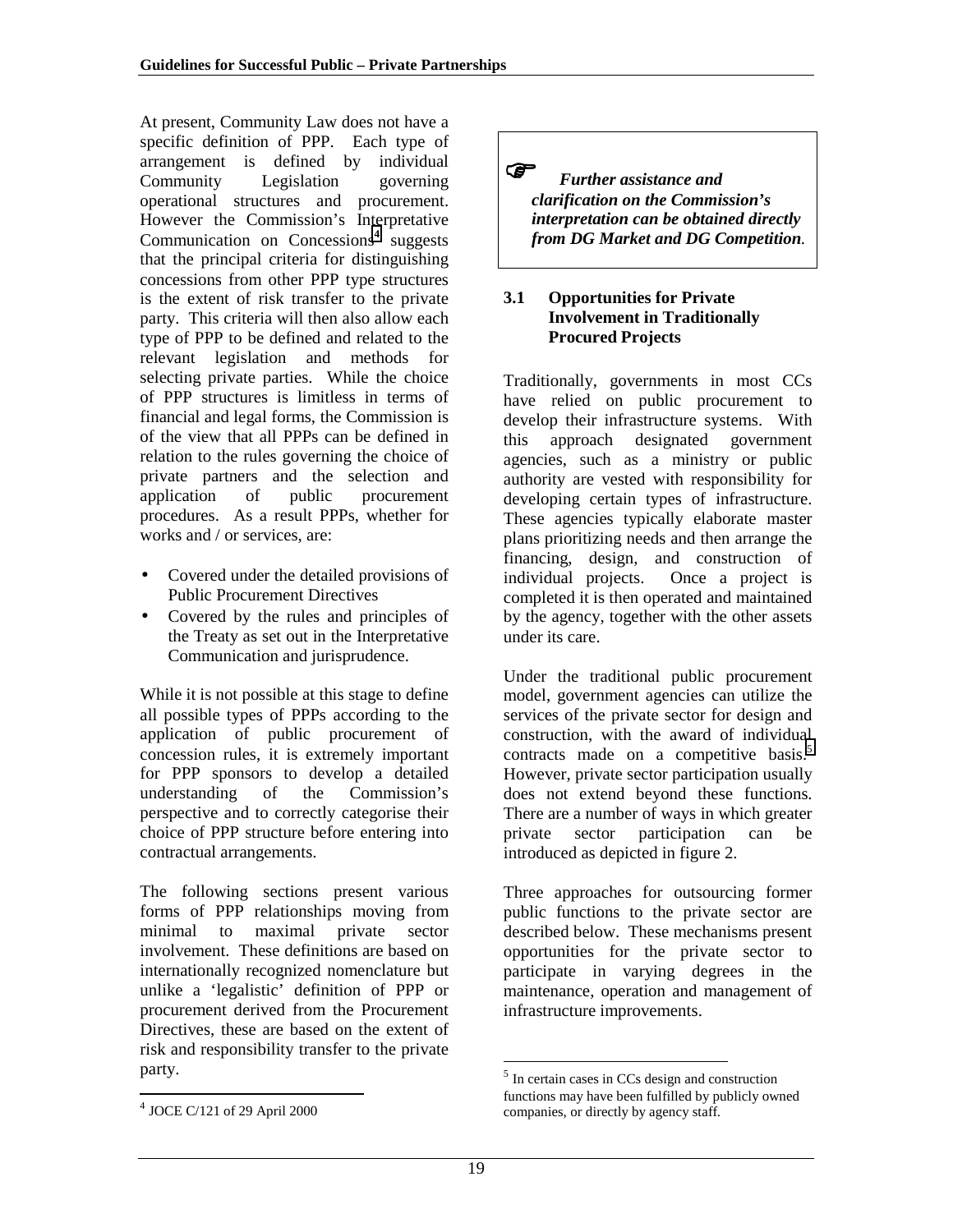

Figure 2

#### 3.1.1 Service Contracts

Public agencies can enter into service contracts with private sector companies for the completion of specific tasks. Service contracts are well suited to operational requirements and may often focus on the procurement, operation and maintenance of new equipment. These tasks could include areas such as toll collection, the installation, maintenance and reading of meters in the water sector, waste collection or the provision and maintenance of vehicles or other technical systems.

Service contracts are generally awarded on a competitive basis and extend for short periods of time of a few months up to a few years. They allow public agencies to benefit from the particular technical expertise of the private sector, manage staffing issues, and achieve potential cost savings. Nonetheless, with service contracts management and investment responsibilities remain strictly with the public sector. While they afford certain benefits, service contracts cannot address underlying management or cost issues affecting poorly run organizations.

#### 3.1.2 Operation and Management **Contracts**

Public operating agencies utilize management contracts to transfer responsibility for asset operation and management to the private sector. These comprehensive agreements transfer involve both service and management aspects and are often useful in encouraging enhanced efficiencies and technological sophistication. Management contracts tend to be short term, but often extend for longer periods than service agreements. Contractors can be paid either on a fixed fee basis, or on an incentive basis where they receive premiums for meeting specified service levels or performance targets.

Management contracts may be used as a means to transfer responsibilities for a specific plant, facility or service provided by an infrastructure owner. They may have a more broad reaching scope involving the management of a series of facilities. Nonetheless, responsibility for investment decisions remains with the public authority.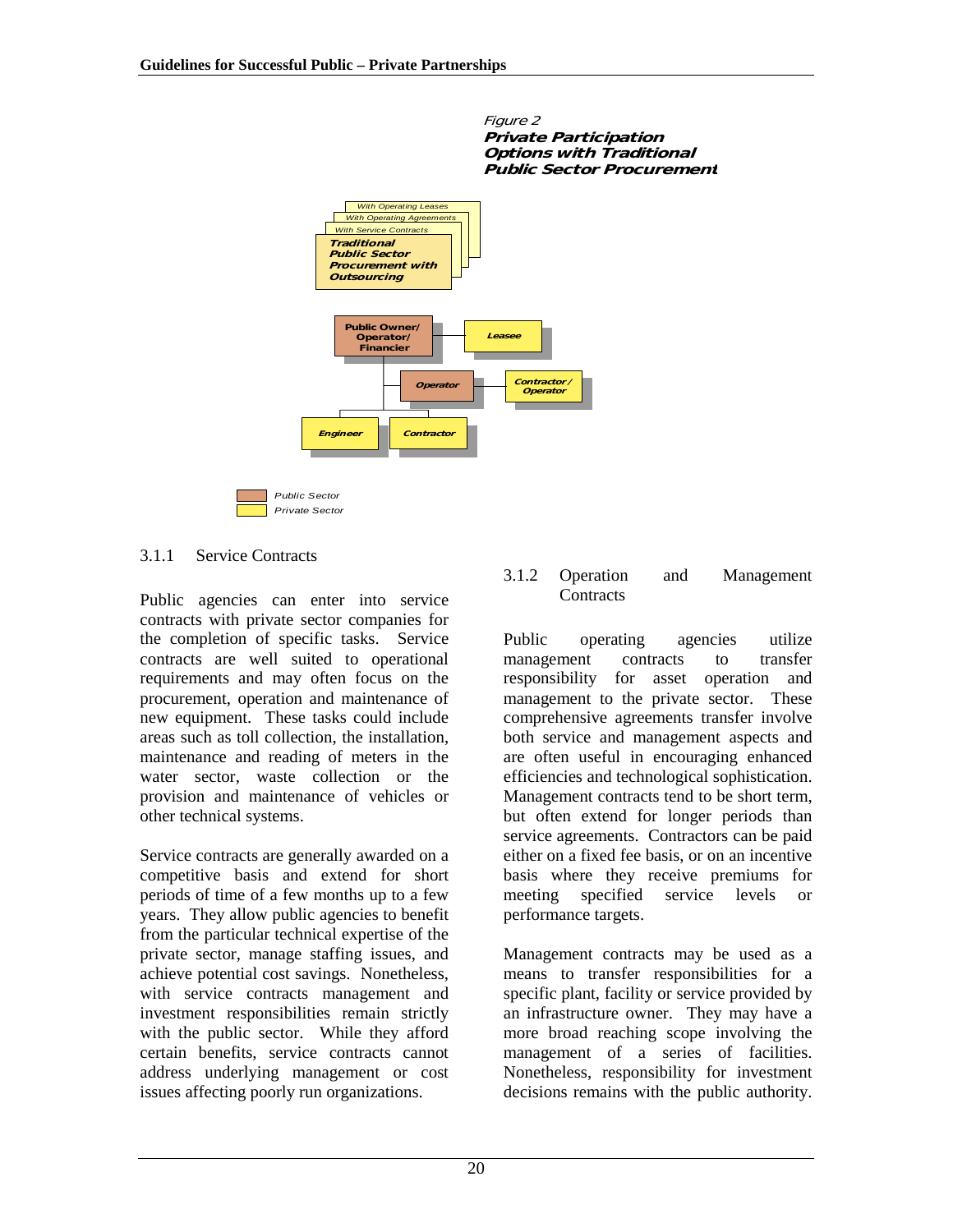<span id="page-20-0"></span>Operation and management contracts often provide a good opportunity to encourage greater private sector involvement in the future. They are particularly appropriate in sectors undergoing transition from public ownership where existing regulatory and legal frameworks may not allow greater private participation. They can be helpful in generating trust between the public and private sectors in markets where there has been little experience with PPPs. They also provide a means for private companies to test the waters in potentially risky markets with limited risk exposure. While operation and management contracts should be expected to improve service quality, they cannot be expected to improve service coverage or encourage tariff reform.

#### 3.1.3 Leasing

Leases provide a means for private firms to purchase the income streams generated by publicly owned assets in exchange for a fixed lease payment and the obligation to operate and maintain the assets. Lease transactions are different from operations and management contracts in that they transfer commercial risk to the private sector partner, as the lessor's ability to derive a profit is linked with its ability to reduce operating costs, while still meeting designated service levels.

Leases are similar to operations and management contracts in that the responsibility for capital improvements and network expansion remains with the public sector owner. However, in certain cases the lessor may be responsible for specified types of repairs and rehabilitation. Under the right conditions, private companies entering into lease agreements might also make targeted capital improvements in order to improve operating efficiencies and profit levels. However, responsibility for planning and financing overall investment and expansion programs remains with the public sector owner. Lease agreements can be expected to extend for a period of five to fifteen years. They are suitable only for infrastructure systems that generate independent revenue streams, and are often used in the public transport and water sectors.

Traditional procurement can also be used to cover the design and build functions either bundled or separately. As with the examples above, ownership of assets remains with the public body and the private sector is responsible only for well-defined tasks adopting limited responsibility.

#### **3.2 Integrated Project Development and Operation Opportunities**

The functions described above involve instances where limited responsibilities normally assumed by the public sector are passed to private companies. However, the functions involved are at once discrete and relatively isolated – a fact which limits the potential benefits that the owner can derive from its partnership with the private sector. Integrated partnerships involve transferring responsibility for the design, construction, and operation of a single facility or group of assets to a private sector partner. This project delivery approach is practiced by several governments around the world and is known by a number of different names, including "turnkey" procurement and the "build-operate-transfer" (BOT) system.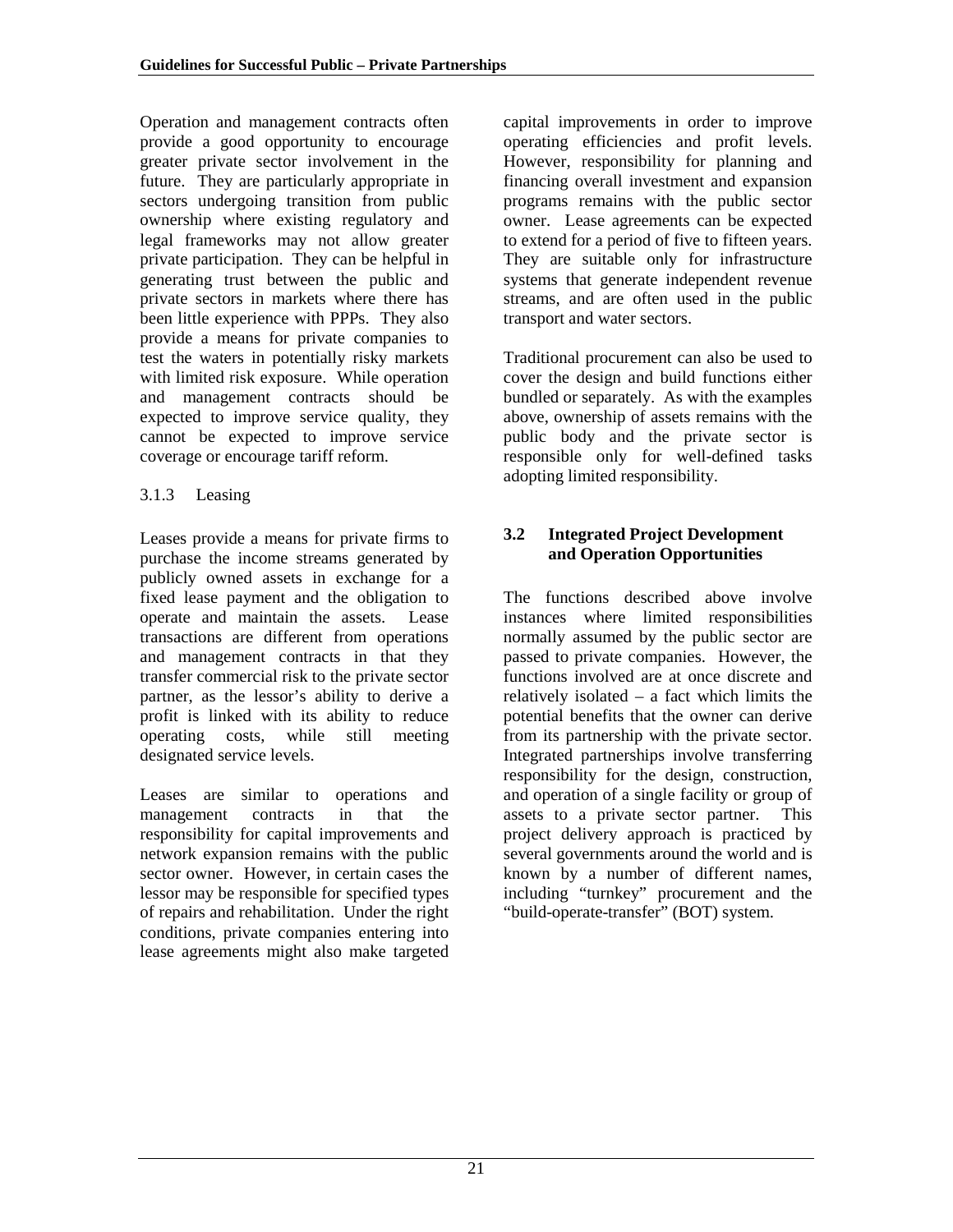

The advantage of the BOT approach is that it combines responsibility for usually disparate functions – design, construction, and maintenance – under one single entity. This allows the partners to take advantage of a number of efficiencies. First of all, the project design can be tailored to the construction equipment and materials that will be used. In addition, the contractor is also required to establish a long-term maintenance program up front, together with estimates of the associated costs. The contractor's detailed knowledge of the project design and the materials utilized allows it to develop a tailored maintenance plan over the project life that anticipates and addresses needs as they occur, thereby reducing the risk that issues will go unnoticed or unattended and then deteriorate into much more costly problems. The benefits of this "life cycle costing" are particularly important as most infrastructure owners spend more money maintaining the systems than on development. In addition, the life-cycle approach removes important maintenance issues from the political vagaries affecting many public maintenance budgets, with owners often not knowing how much funding will be available to them from year to year. In such cases they are often forced to spend what money the do have on the most pressing maintenance needs rather than adopting a more rational and cost effective preventive approach.

The public sector awards BOT contracts by competitive bid following a transparent tender process. Tenderers respond to the specifications provided in the tender documents and are usually required to provide a single price for the design, construction and maintenance of the facility for whatever period of time is specified.<sup>6</sup>

l

<sup>&</sup>lt;sup>6</sup> Depending on the terms of the tender,

Tenderers may be given some flexibility in preparing payment schedules.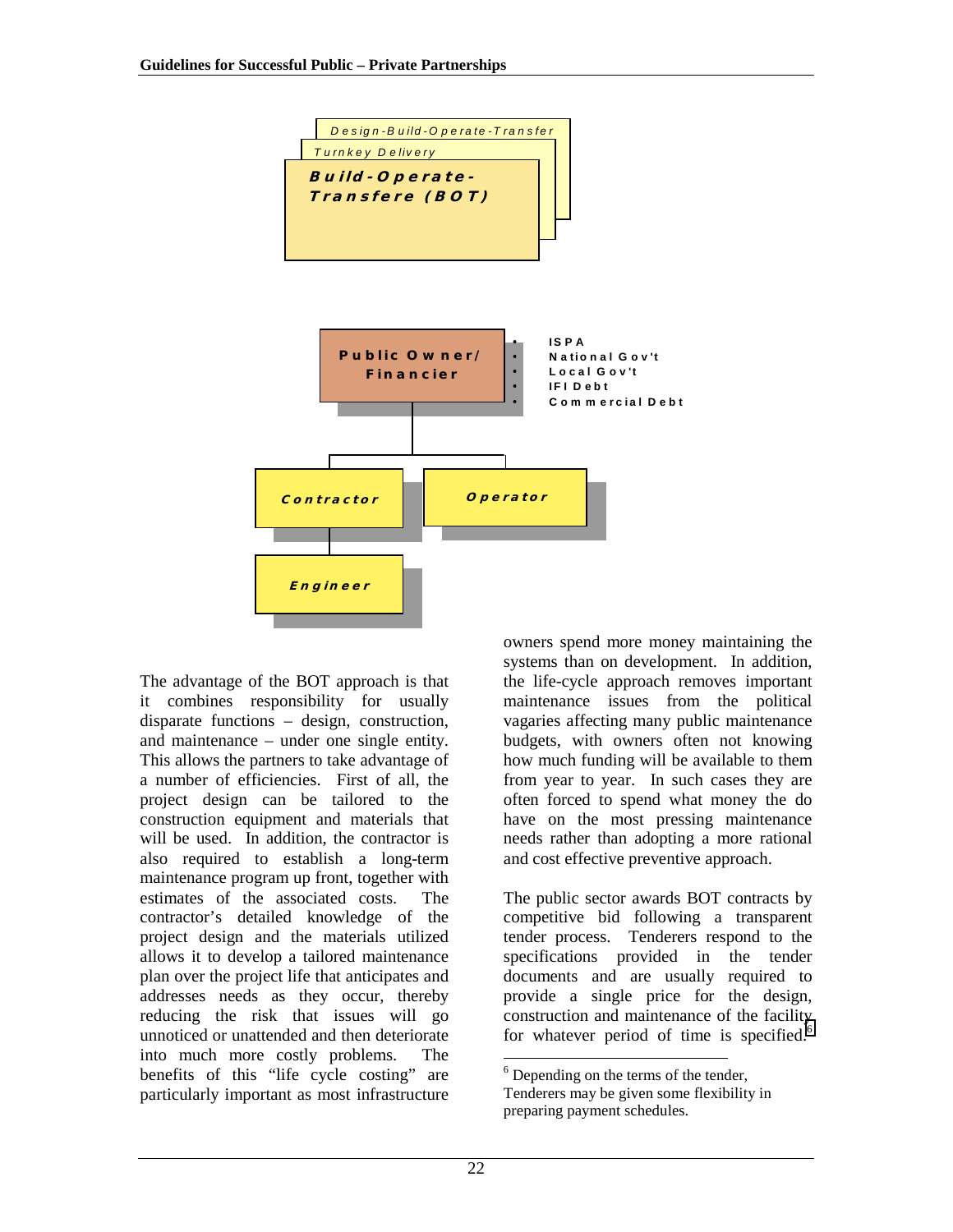<span id="page-22-0"></span>Tenderers are also required to submit documentation on their qualifications, thereby allowing evaluators to compare the costs of the different offers as well as ability of the Tenderers to meet their specified needs.

While the potential exists to reap substantial rewards by utilizing the integrated BOT approach, project sponsors not accustomed to this approach must take great care to specify all standards to which they want their facilities designed, constructed, and maintained. With a BOT approach the public sector relinquishes much of the control they typically possess with more traditional project delivery, and unless needs are identified up front as overall project specifications, they will not generally be met.

It should also be noted that an integrated BOT approach alone does not relieve public sector owners of the burden of financing the related infrastructure improvements. From design through operation, BOT contracts can extend for periods of up to twenty years or more. They involve the construction and

operation of major infrastructure systems, such as wastewater treatment plants or mass transit systems.

#### **3.3 Partnership Project Development and Investment Opportunities**

The structures described above provide new opportunities for the private sector to perform tasks that would otherwise be undertaken by the public sector. However, PPP arrangements can also involve private sector financing for projects that would otherwise be fully financed by the state. These types of PPP arrangements are particularly attractive as they afford all the implementation and operational efficiencies described early, together with new sources of capital. Access to additional sources of capital allows owners to implement important projects sooner by avoiding the need to wait for future government budget cycles for funding.



**The Vasco de Gama Bridge – Portugal**

**Portugal is considered a reference on how coordinated efforts can develop an economy. In particular experience of project financing show the benefits of public and private partnerships as for example the financing of the Vasco de Gama Bridge**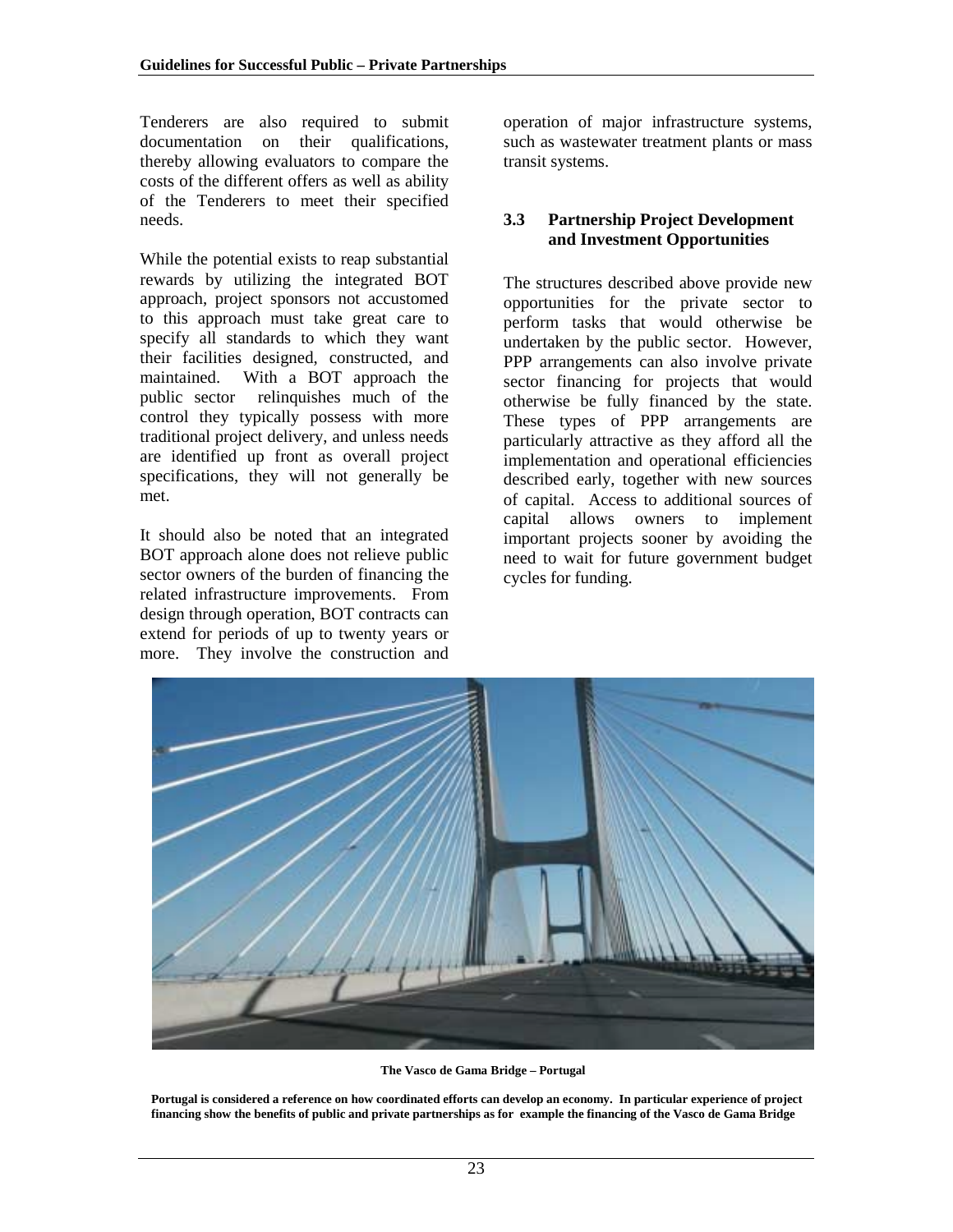

#### 3.3.1 Concessions

The primary vehicle for PPP opportunities involving direct private sector investment is the design-build-finance-operate (DBFO) concession agreement. These agreements enable a private investment partner to finance, construct, and operate a revenue generating infrastructure improvement in exchange for the right to collect the associated revenues for a specified period of time. Concessions can be awarded for the construction of a new asset or for the modernization, upgrade, or expansion of an existing facility.

Concessions often extend for a period of 25 to 30 years, or even longer, and are awarded under competitive bidding conditions. Under a concession approach the ownership of all assets, both existing and new, remains with the public sector. It is their responsibility to ensure that the assets are properly used and maintained during the concession period and that they are returned in good condition when it is over.

Concessions are generally awarded based on following criteria:

- The end price offered to users
- The level of financial support required from the government and other grantors
- Ability to implement the project.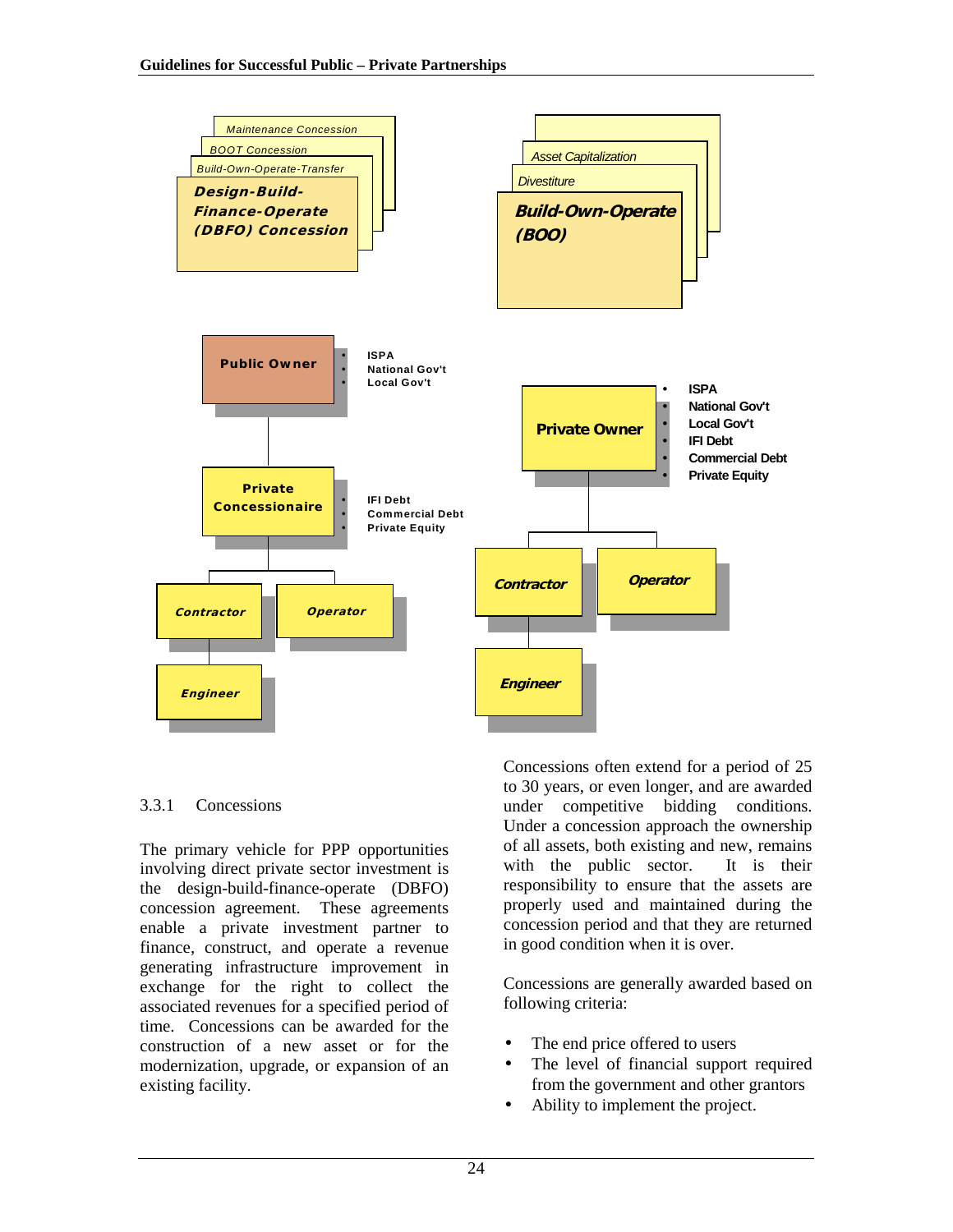The Commission is currently reviewing its definition and approach to concessions given the interest shown in their application in the Member States. This is addressed in greater detail in Part 2 particularly with respect to safeguarding open market access and fair competition;

Oversight of the award, implementation, and operation of PPP concessions is a complex task. As such, it is often common practice for governments to establish dedicated, stand-alone state agencies or special purpose vehicles (SPV) with the sole responsibility of overseeing PPP projects. Implementation agencies are likely to require staff with sophisticated financial and legal experience that goes beyond that of many public infrastructure owners. This is particularly important for CCs where the infrastructure investment market is still considered risky due in part to incomplete legislative and institutional structures, let alone the lack of comprehensive experience in project financing, structuring and implementation.

### 3.3.2 Private Divestiture

Private divestiture involves the sale of assets or shares of a state-owned entity to the private sector. Divestitures can be approached in many different ways, and can be either partial or complete. Divestiture is also often an integral part of the transformation of state-owned enterprises in CCs and can be used as a vehicle to transfer the ownership of assets from the central government to local governments and / or to private utility companies. The following discussion on divesture addresses the sale of assets to private investors only.

### *3.3.2.1 Complete Private Divestiture*

In the case of a complete divestiture, the entire assets of a utility would be sold either to a single investor, a group of investors, or possibly through a management buyout. In certain cases a divestiture can also be accomplished by making shares in the company available for purchase on the national stock market. A complete divestiture is similar to a concession in certain ways, as it gives the private investor complete control over investment in, and the operation and maintenance of whatever assets the company possesses. However, unlike concessions, divestiture also gives the private sector ownership of the assets themselves, and that ownership is permanent. As such, the government relinquishes further control with a divestiture approach, maintaining only a regulatory role, protecting consumers from monopolistic pricing and, in some cases, perhaps requiring a minimum maintenance and investment regimen.

Divestiture is likely to be particularly sensitive when it involves assets of national significance, such as a water resources or highway networks. In addition to ideological impediments, there may well also be constitutional and legislative issues to be overcome. However, in cases where local managerial capabilities are strong and where there are local investors who may be interested in supporting such a venture, divestiture may provide a way to achieve private sector efficiency gains while keeping control over the assets – and the revenues they generate – within the country. This has proven an effective strategy with the privatization of former state motorway authorities in Portugal and Italy, for example, or water resources in Slovenia and Estonia.

### *3.3.2.2 Partial Private Divestiture*

With a partial private divestiture, the government would retain ownership of a certain portion of the former public company's assets. This is often a more attractive alternative to those governments or authorities who wish to maintain a certain level of control in the management of the assets. In such cases, the interplay of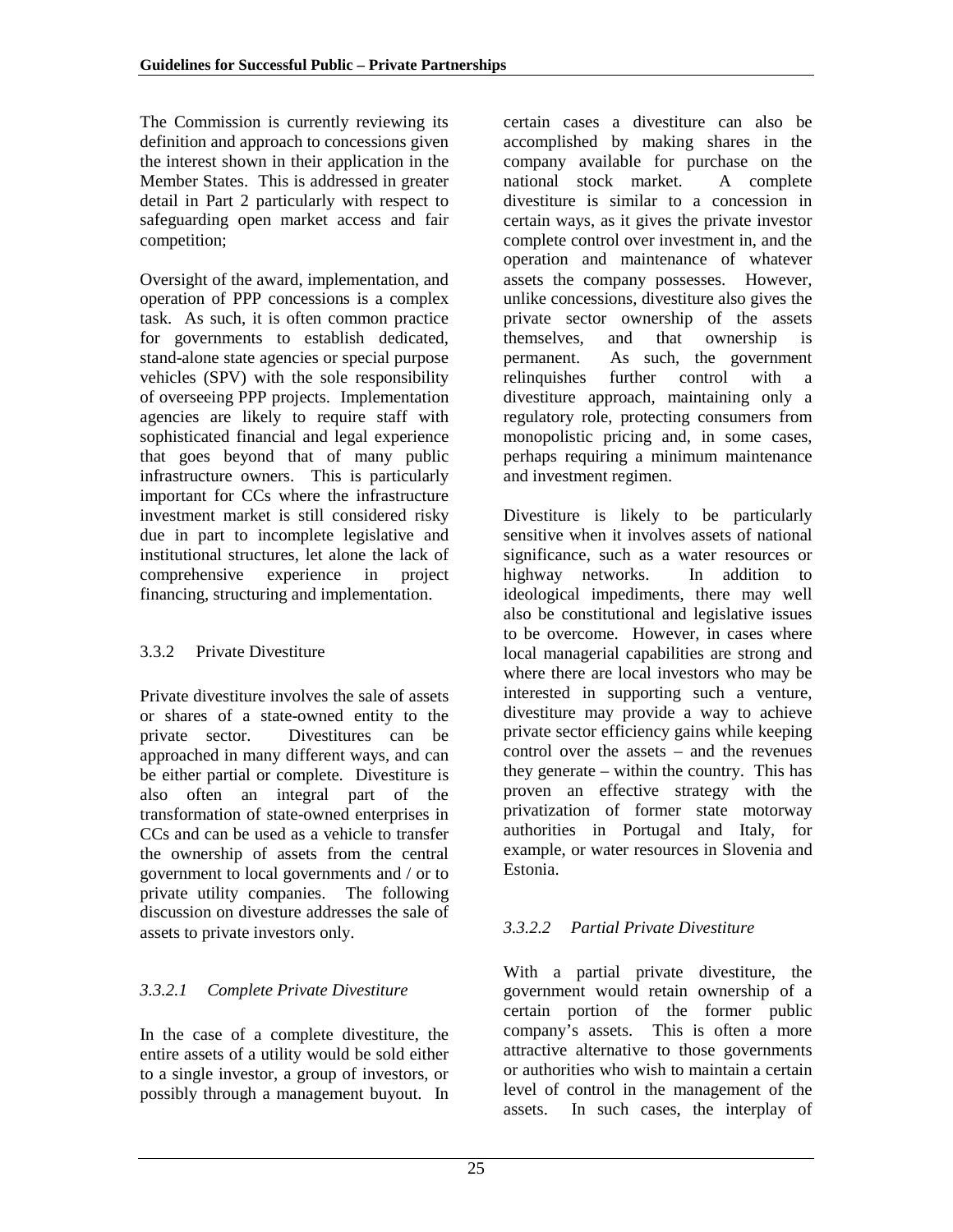<span id="page-25-0"></span>responsibilities between the public and private sectors is blended. A partial divestiture is an excellent way for the public sector to attract private capital and encouraging improvements in operational and management efficiency, while also protecting the public consumers as well as assets of national significance. The individual arrangements for sharing responsibility for management and investment decisions depend on the division of assets, as well as the sharing of costs. Therefore, they would need to be established on an individual basis. It is likely that the public sector would transfer as much of the costs as possible to its private partner. However, in order for a partial divestiture to be attractive to private investors there would have to be a reasonable scope for making a fair profit on its investment.

# **4 THE SUITABILITY AND EFFECTIVENESS OF ALTERNATIVE PPP STRUCTURES**

- **Each PPP structure has strengths and weaknesses which must be recognized and integrated**
- **PPP does not provide a 'quick fix' and should be applied only where suitable and when clear benefits and advantages can be demonstrated**
- **PPP structures must be adapted to sectoral and project context**
- **Desired impacts and benefits will influence PPP selection and design**

Table 1 summarises the advantages and disadvantages of the four main groupings of PPP relationships. It also provides suggested sectoral applications which are further discussed below. The selection of a suitable PPP arrangement is a complex task and must be based on individual project characteristics and needs (this is discussed further in Part 5).

 *Considerable experience has been gained in Member States with the different PPP forms and in a broad range of sectors. This experience can be accessed directly from the Member State PPP units details of which can be found in the reference section.*

### **4.1 Suitability to Transport Projects**

Some of the most important issues that will influence the selection of a preferred form of PPP for projects in the transport sector are the size and scope of the project, the ability to apply user tolls and the extent of risk transfer required. Major and minor roads schemes or mass transit systems are well suited to traditional design and build contracts, as operating costs in a typical scheme are low when compared to the capital costs of construction.

Traditional procurement contracts are essentially an extension of the existing conventional approach, endeavouring to transfer design and construction risk to the private sector through fixed price contracts. In such instances responsibility for maintaining the infrastructure will remain within the Public sector. In some instances, the construction of, particularly, a major road scheme may be funded in part or in whole by user tolls. For example, bridges and tunnels are particularly suited to user tolling where there is a clear benefit to be gained from choosing the tolled route over a different alternative route. In such circumstances, the public sector must decide whether to transfer responsibility for financing the project and collecting tolls to the private sector contractor.

Different types of PPP contracts are already being implemented in Europe. Toll motorway concession contracts are suitable where the private sector contractor will finance a major road scheme, collect user tolls and bear the risk associated with traffic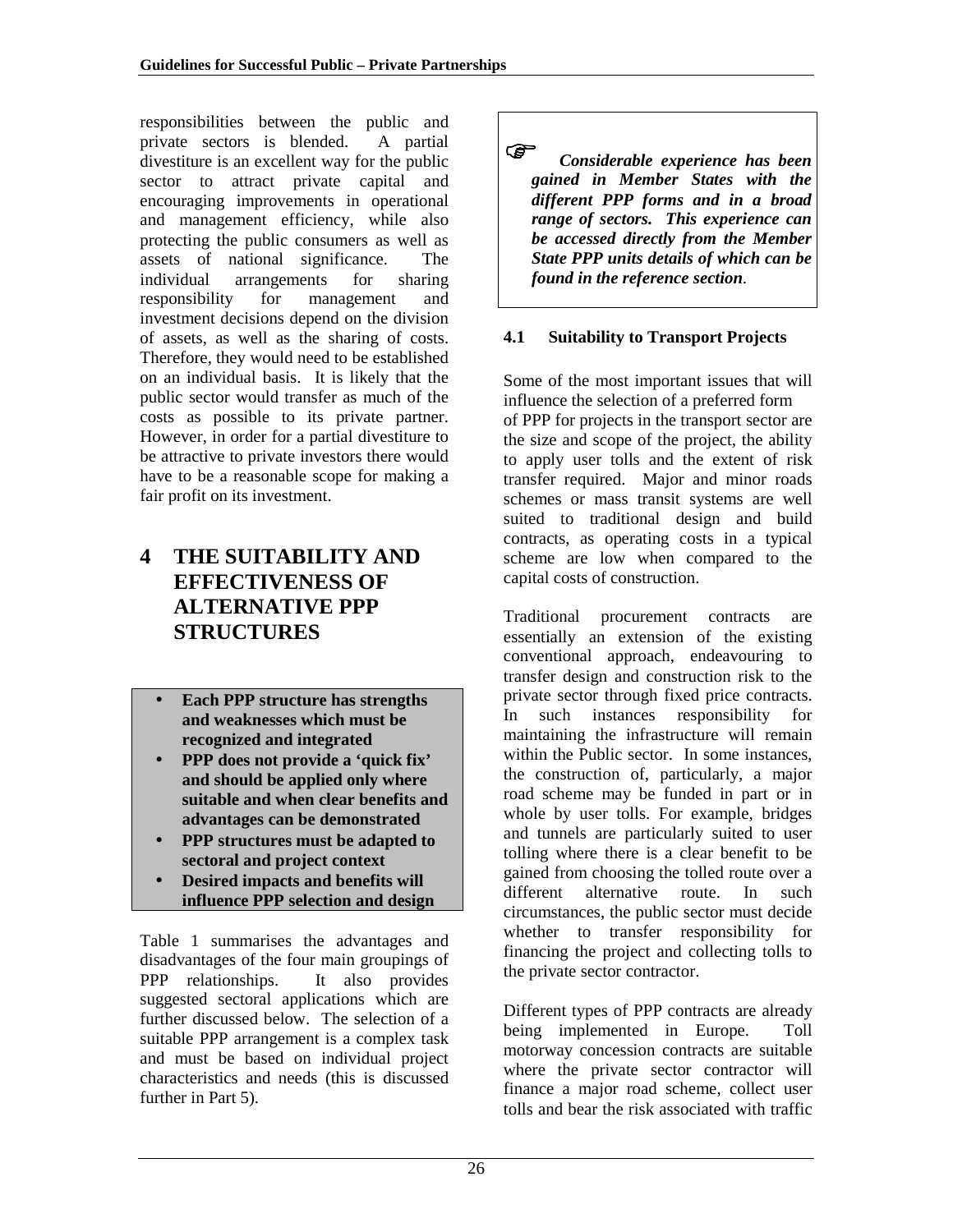demand. BOT contracts are more suitable where the private sector will receive user fees paid by the public sector, but the public sector will finance the project and accept the risk associated with demand. Shadow toll DBFO contracts are likely to be more suitable where the private sector contractor will accept some of the risk associated with traffic demand, but user tolls are not applied. A number of major roads projects have been undertaken in England, Finland, Scotland, Spain and Portugal on this basis and the private sector contractors are paid on the basis of *Shadow Toll*s. However, there are also a range of disadvantages associated with this approach including the greater level of demand risk retained by the public sector and the fact that as motorists do not pay for the economic cost of infrastructure provision, infrastructure investment may not be rationally allocated.

Minor projects are more suited to traditional design and build contracts and are not likely to be suitable for other forms of PPP unless bundled together into a larger contract with a significant operating element.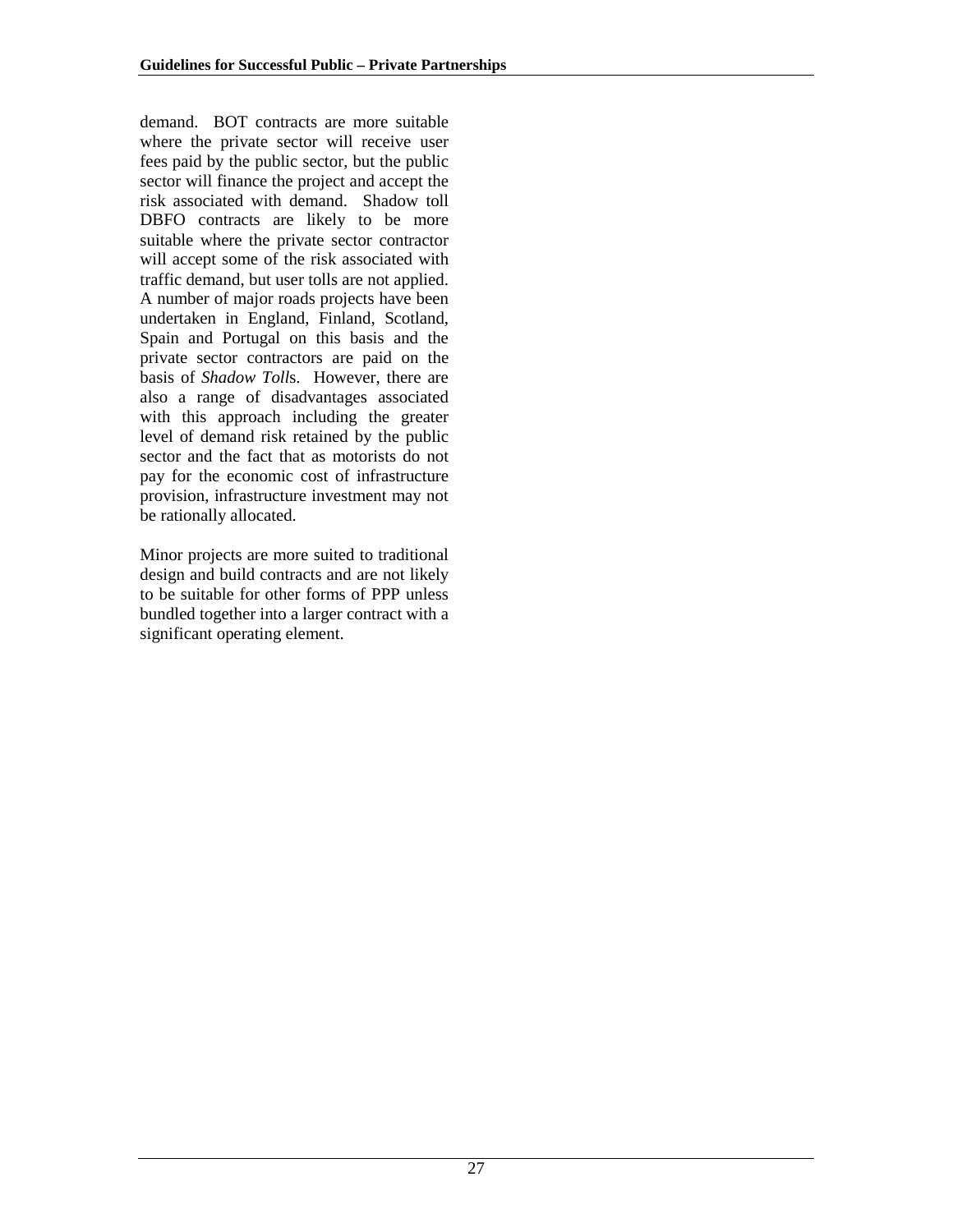| <b>PPP Type</b>    | <b>Main Features</b>                                                                                                                                                                                                                                                                                                                                                                                                                                                                                                                                       | <b>Application</b>                                                                                                                                                                                  | <b>Strengths</b>                                                                                                                                                                                                                                                                                                                                                                                                                                                                                | <b>Weaknesses</b>                                                                                                                                                                                                                                                                                                                                                                                                                                |
|--------------------|------------------------------------------------------------------------------------------------------------------------------------------------------------------------------------------------------------------------------------------------------------------------------------------------------------------------------------------------------------------------------------------------------------------------------------------------------------------------------------------------------------------------------------------------------------|-----------------------------------------------------------------------------------------------------------------------------------------------------------------------------------------------------|-------------------------------------------------------------------------------------------------------------------------------------------------------------------------------------------------------------------------------------------------------------------------------------------------------------------------------------------------------------------------------------------------------------------------------------------------------------------------------------------------|--------------------------------------------------------------------------------------------------------------------------------------------------------------------------------------------------------------------------------------------------------------------------------------------------------------------------------------------------------------------------------------------------------------------------------------------------|
| <b>Contracting</b> | Contract with Private party to design<br>$\bullet$<br>& build public facility<br>Facility is financed & owned by<br>$\bullet$<br>public sector<br>Key driver is the transfer of design<br>$\bullet$<br>and construction risk.                                                                                                                                                                                                                                                                                                                              | Suited to capital projects with small<br>$\bullet$<br>operating requirement.<br>Suited to capital projects where the<br>$\bullet$<br>public sector wishes to retain operating<br>responsibility.    | Transfer of design and construction<br>$\bullet$<br>risk.<br>Potential to accelerate construction<br>$\bullet$<br>programme.                                                                                                                                                                                                                                                                                                                                                                    | Possible conflict between planning<br>$\bullet$<br>and environmental considerations.<br>May increase operational risk.<br>$\bullet$<br>Commissioning stage is critical.<br>Limited incentive for whole life<br>$\bullet$<br>costing approach to design.<br>Does not attract private finance<br>$\bullet$                                                                                                                                         |
| <b>BOT</b>         | Contract with a private sector<br>$\bullet$<br>contractor to design, build and<br>operate a public facility for a<br>defined period, after which the<br>facility is handed back to the public<br>sector.<br>The facility is financed by the public<br>$\bullet$<br>sector and remains in public<br>ownership throughout the contract.<br>Key driver is the transfer of<br>$\bullet$<br>operating risk in addition to design<br>and construction risk.                                                                                                      | Suited to projects that involve a<br>significant operating content.<br>Particularly suited to water and waste<br>$\bullet$<br>projects.                                                             | Transfer of design, construction and<br>$\bullet$<br>operating risk<br>Potential to accelerate construction<br>$\bullet$<br>Risk transfer provides incentive for<br>$\bullet$<br>adoption of whole life costing approach<br>Promotes private sector innovation and<br>$\bullet$<br>improved value for money.<br>Improved quality of operation and<br>$\bullet$<br>maintenance.<br>Contracts can be holistic<br>$\bullet$<br>Government able to focus on core<br>public sector responsibilities. | Possible conflict between planning<br>$\bullet$<br>and environmental considerations.<br>Contracts are more complex and<br>$\bullet$<br>tendering process can take longer<br>Contract management and<br>∣•<br>performance monitoring systems<br>required.<br>Cost of re-entering the business if<br>operator proves unsatisfactory.<br>Does not attract private finance<br>and commits public sector to<br>providing long term finance.           |
| <b>DBFO</b>        | Contract with a private party to<br>$\bullet$<br>design, build, operate and finance a<br>facility for defined period, after<br>which the facility reverts to the<br>public sector.<br>The facility is owned by the private<br>$\bullet$<br>sector for the contract period and it<br>recovers costs through public<br>subvention.<br>Key driver is the utilisation of<br>$\bullet$<br>private finance and transfer of<br>design, construction & operating<br>risk.<br>Variant forms involve different<br>combinations of the principle<br>responsibilities. | Suited to projects that involve a<br>$\bullet$<br>significant operating content.<br>Particularly suited to roads, water and<br>$\bullet$<br>waste projects.                                         | As for BOT plus:<br>$\bullet$<br>Attracts private sector finance;<br>$\bullet$<br>Attracts debt finance discipline;<br>$\bullet$<br>Delivers more predictable and<br>$\bullet$<br>consistent cost profile;<br>Greater potential for accelerated<br>$\bullet$<br>construction programme; and<br>Increased risk transfer provides greater<br>incentive for private sector contractor<br>to adopt a whole life costing approach<br>to design.                                                      | Possible conflict between planning<br>$\bullet$<br>and environmental considerations.<br>Contracts can be more complex<br>and tendering process can take<br>longer than for BOT.<br>Contract management and<br>$\bullet$<br>performance monitoring systems<br>required.<br>Cost of re-entering the business if<br>$\bullet$<br>operator proves unsatisfactory.<br>Funding guarantees may be<br>required.<br>Change management system<br>required. |
| <b>Concession</b>  | As for DBFO except private party<br>$\bullet$<br>recovers costs from user charges.<br>Key driver is the Polluter Pays<br>$\bullet$<br><i>Principle</i> and utilising private<br>finance and transferring design,<br>construction and operating risk.                                                                                                                                                                                                                                                                                                       | Suited to projects that provide an<br>$\bullet$<br>opportunity for the introduction of user<br>charging.<br>Particularly suited to roads, water (non-<br>$\bullet$<br>domestic) and waste projects. | As for DBFO plus:<br>$\bullet$<br>Facilitates implementation of the<br>$\bullet$<br>Polluter Pays Principle; and<br>Increases level of demand risk transfer<br>$\bullet$<br>and encourages generation of third<br>party revenue.                                                                                                                                                                                                                                                                | As for DBFO plus:<br>$\bullet$<br>May not be politically acceptable<br>$\bullet$<br>Requires effective management of<br>$\bullet$<br>alternatives / substitutes, eg<br>alternative transport routes;<br>alternative waste disposal options)                                                                                                                                                                                                      |

**Table 1: Advantages and Disadvantages of PPP Relationships**

#### **4.2Suitability to Water Projects**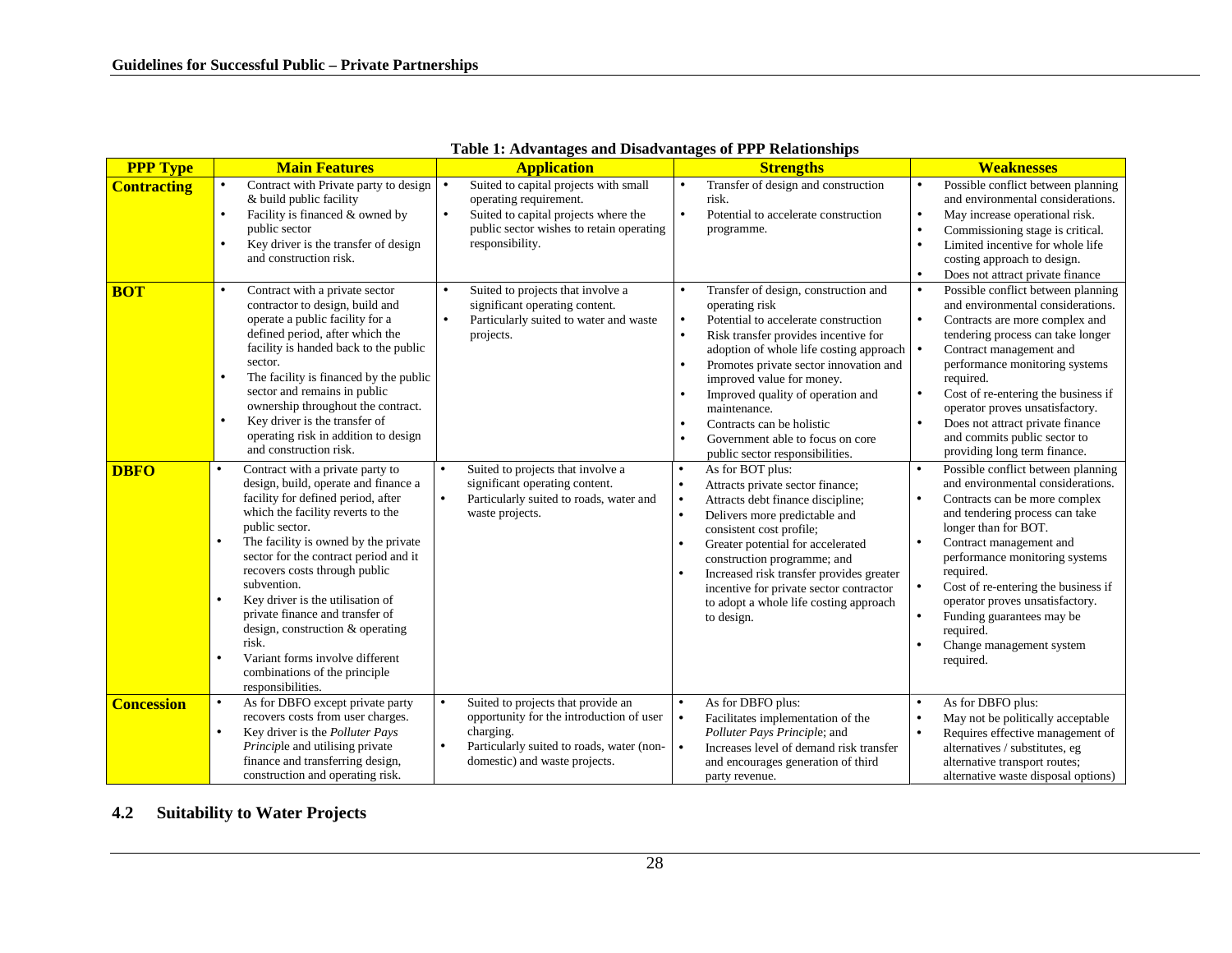### <span id="page-28-0"></span>**4.2 Suitability to Water Projects**

Public Private Partnerships have existed in the international water sector for a number of years. For example, private sector concessions for the development and operation of water supply and treatment plants have been common place in France for at least forty years, leading to the growth of the large and diversified French private sector utility companies. The European Union Drinking Water Directive and the Urban Waste Water Directive have resulted in a substantial change in public sector responsibility within the water industry. In order to meet the requirements of the Directives, many countries will have to invest substantial amounts of capital in new water supply and waste water treatment facilities. As a result, countries that have not yet involved the private sector in water supply or waste water treatment, are now considering the potential to make use of private sector skills and finance to satisfy the requirements of the Directives.

The considerations that will shape the selection of a preferred form of PPP for projects in the water sector are similar to those in the transport sector and include the size and scope of the project (including its operational content), the ability to apply user charging and the extent of risk transfer required.

The construction of water supply or waste water networks under PPP arrangements is likely to be linked to the level of information available on the extent, composition and performance of existing networks. If information is not sufficient traditional procurement arrangements may be more suitable. On the other hand, water supply and waste water facilities are likely to be very suited to BOT and DBFO contracts. They may also be suited to Concession contracts where there is an opportunity to introduce user charging. However, water supply and waste water facilities are considered to be less suited to traditional procurement design and build contracts as the public sector would retain

the risks associated with operating increasingly complex treatment processes, without having had a role in the design of those processes.

### **4.3 Suitability to Waste Projects**

More recently, the use of PPPs has been stimulated in sectors where there has been a significant increase in the burden of traditional public sector responsibilities and this is particularly true with regard to the disposal of municipal waste. Increasingly, for economic and environmental reasons, public authorities are reducing their reliance on landfill which has been the traditional means of disposing of waste. New methods of waste disposal such as waste to energy schemes and recycling plants require substantial investment and specialised technical know-how.

The considerations that will shape the selection of a preferred form of PPP are similar to those for the transport and water sectors and include the size and scope of the project (including operational content), the ability to apply user charging and the extent of risk transfer required. Projects in the waste sector are likely to be very suited to the more developed forms of PPP where a significant amount of operating risk can be transferred to the private sector. In addition, under a Concession contract, the private sector can be asked to finance the project, collect user charges (in accordance with the *Polluter Pays* principle) and accept the risk associated with waste volumes. This is now being widely applied in the UK.

Table 2 summarizes the ability of the PPP structures to meet a range of desirable performance indicators. The various PPP structures are arrayed in increasing order of private participation from top to bottom on the table. It can be seen that as private sector participation increases, so too does the potential for achieving a wide variety of infrastructure goals. However, it also needs to be recognized that greater private sector participation in infrastructure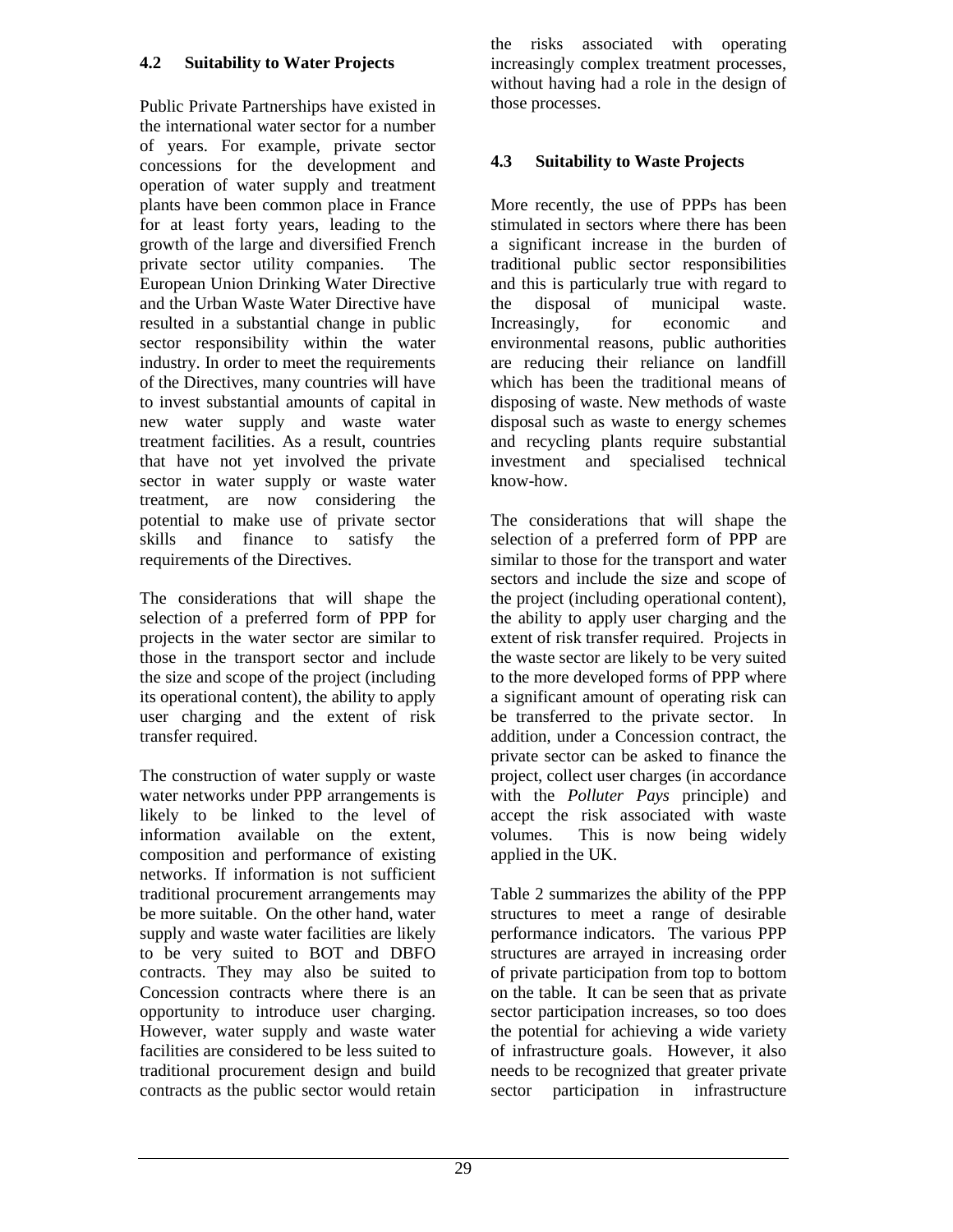development also brings with it increased implementation constraints, particularly when private investment is involved. These constraints may well become further

complicated when Commission grant funding is involved.

| The Enternooness of Anti-Bauve III subdenies |                                   |                                                     |                                                  |                          |                                   |                                         |                                          |  |
|----------------------------------------------|-----------------------------------|-----------------------------------------------------|--------------------------------------------------|--------------------------|-----------------------------------|-----------------------------------------|------------------------------------------|--|
|                                              | <b>Improved</b><br><b>Service</b> | <b>Enhanced</b><br>Operational<br><b>Efficiency</b> | <b>Enhanced</b><br><b>Risk</b><br><b>Sharing</b> | Life<br>Cycle<br>Costing | Accelerated<br>Implement<br>ation | Leveraging<br>of Public<br><b>Funds</b> | Implement<br>ation<br><b>Constraints</b> |  |
| <b>Private Outsourcing</b>                   |                                   |                                                     |                                                  |                          |                                   |                                         |                                          |  |
| <b>Service Contracts</b>                     | Possible                          | Yes                                                 | No.                                              | No                       | N <sub>0</sub>                    | No.                                     | Low                                      |  |
| Management<br>Contracts                      | Yes                               | Yes                                                 | N <sub>0</sub>                                   | N <sub>0</sub>           | N <sub>o</sub>                    | N <sub>o</sub>                          | Moderate                                 |  |
| Leasing                                      | Possible                          | Yes                                                 | Some                                             | Possible                 | N <sub>0</sub>                    | N <sub>o</sub>                          | Moderate                                 |  |
| <b>Integrated Private Development</b>        |                                   |                                                     |                                                  |                          |                                   |                                         |                                          |  |
| <b>BOT</b>                                   | Yes                               | Yes                                                 | Some                                             | Yes                      |                                   |                                         | High                                     |  |
| <b>Private Investment</b>                    |                                   |                                                     |                                                  |                          |                                   |                                         |                                          |  |
| <b>DBFO</b> Concessions                      | Yes                               | Yes                                                 | Yes                                              | Yes                      | Yes                               | Yes                                     | Very High                                |  |

**Table 2 The Effectiveness of Alternative PPP structures**

As demonstrated, private outsourcing arrangements have the ability to affect service improvements and gains in operational efficiency. However, their ability to enhance risk sharing or capture more important life cycle costing efficiencies is limited. These latter indicators can be somewhat enhanced with certain types of leases, but the extent to which this is possible depends both upon the required service standards and the duration of the lease agreement. Given that they do not involve private sector capital investment, outsourcing partnerships have no ability to accelerate project implementation or leverage public funds. Therefore these approaches are best suited to situations where improvements in operational efficiency are desired, but where there is little need for major capital improvements.

Like outsourcing, BOT arrangement can enhance both operational and service indicators. In addition they also bring about extensive life cycle cost benefits. Although certain risk elements are shared, pure BOT structures do not involve private investment and therefore cannot be expected to leverage funds.

The BOT approach is appropriate when owners need to embark on new capital projects and hope to achieve greater operational efficiencies. They can also streamline both implementation costs and the implementation process as a whole. BOT projects can prove a useful first step in moving towards future partnerships involving private investment, as they provide the opportunity to demonstrate the types of savings and efficiencies private sector involvement can bring to infrastructure development.

PPPs involving private investment provide the potential to achieve all the cost and operational efficiencies associated with the BOT approach. In addition, the benefits leveraging and accelerated project implementation are also added. As such, investment partnerships have the potential to deliver maximum benefits to the public sector. However, these arrangements also introduce legal and regulatory concerns, and require sophisticated management on the part of the government to insure that its requirements are met. Therefore, in order to justify the considerable effort involved in resolving such issues, investment partnerships are often best suited to larger and more costly projects.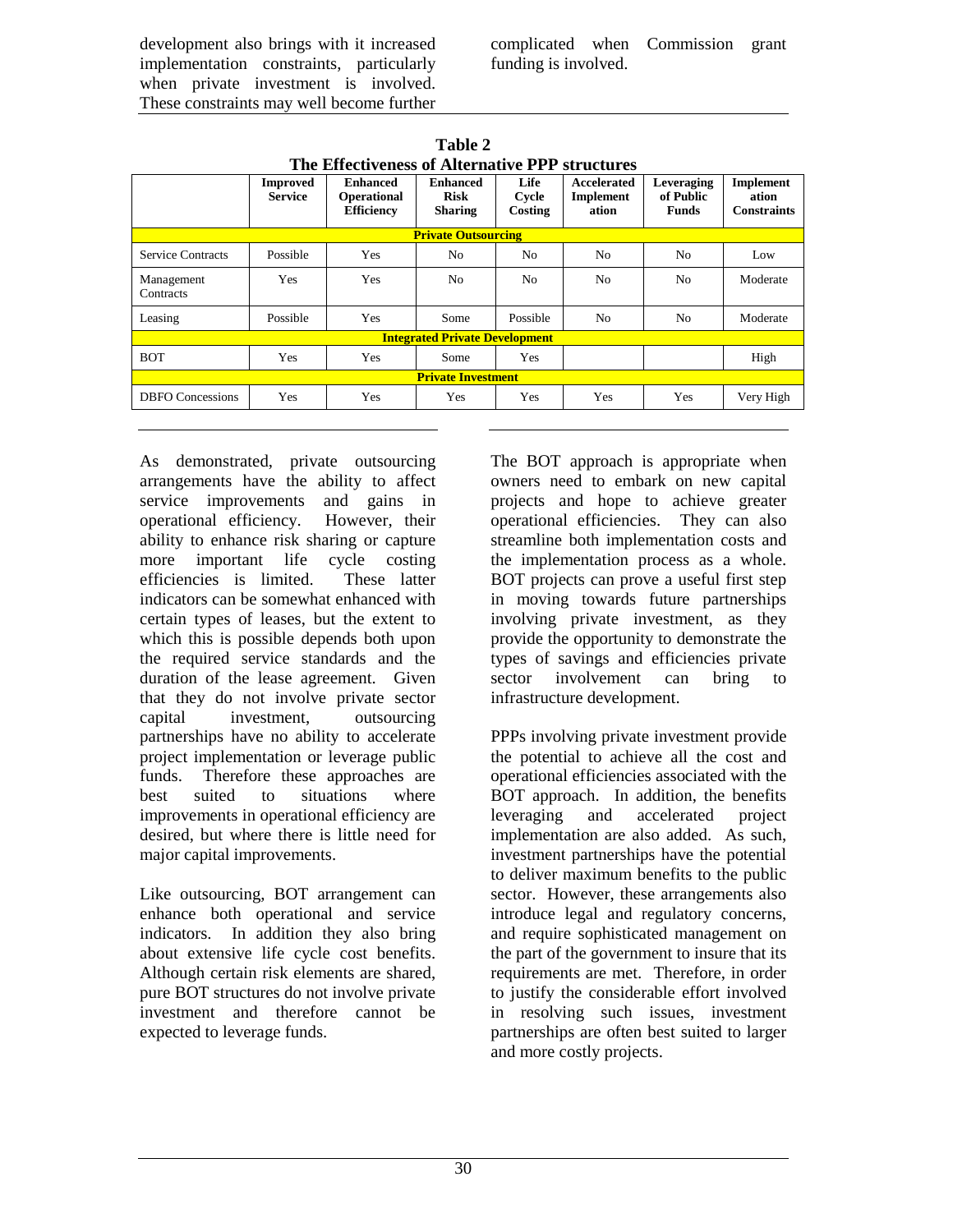# <span id="page-30-0"></span>**5 REQUIREMENTS OF THE PPP PARTNERS**

#### • **PPP requires active participation of all partners**

• **All partners must recognize and address the objectives and characteristics of each other**

It is important to recognize that the different participants in PPP projects have distinct goals and requirements that must be met in order for them to be able to participate in an effective partnership. While certain goals are complimentary; others are not, and as the number of players increases, so too will the complexity of establishing a fair playing ground for the various participants.

Table 3 identifies the different players that may be involved in partnership projects and arrays their likely requirements when operating under the partnership structures discussed earlier. Predictably, as the level of private sector participation increases, so do the number of participants and the requirements of all partners, public and private alike.

For private sector participants, the first requirement for any type of involvement is the potential to derive a reasonable profit. In addition, in return for greater risk exposure, the private sector will also require the potential for commensurate increases in profit potential. Similarly, before committing its own capital in the development of projects, it will require clear legal and regulatory structures, and will want to see the potential for future economic growth, together with reasonable levels of political support and stability.

While the public sector supports efficiency improvements, the private sector's motivation for profit introduces conflicts of interest with beneficiary governments, which are committed to promoting equity and maximizing the well being of their citizens. However, governments are generally willing to allow their private

partners to make a reasonable profit in exchange for improving service and efficiency, leveraging its own financial resources, expediting project implementation. Beneficiary governments may also be concerned about the overall ease of implementation when using outside or donor funds to support partnership projects.

It is also important to recognize that the Commission introduces its own set of requirement attached to its financing. In such cases, the improvements afforded by the project will have to meet European standards and also provide other societal benefits which may not always be easy to quantify in economic terms. Like beneficiary governments, the Commission is eager to achieve gains in efficiency and leverage existing financial resources, but as a donor of grant funds it is also interested in avoiding unfair private sector profit levels, as well as maintaining transparency in the award of all contracts. Furthermore, the Commission also seeks to protect its grants by maintaining some control of the funds after they have been released to the beneficiary.

Finally, partnerships involving private investment are also likely to require loans and guarantees provided by international financial institutions (IFIs), such as the EIB (see box) and commercial banks. Such institutions will require rigorous and conservative financial analysis in exchange for their participation. They will also need clear proof regarding the certainty of outside and State funding, as well any equity contributions to be made by the private sector. Lenders will also need proof of the technical ability of the private operator, as well as the beneficiary government's ability to oversee the implementation and operation of the project. In addition, lenders will require that clear regulatory and legal structures be in place to govern investment partnerships, and they will also be interested in the general stability of the political environment in the beneficiary nation. It should be recognized that as regular participants in PPP infrastructure partnerships, IFIs and commercial banks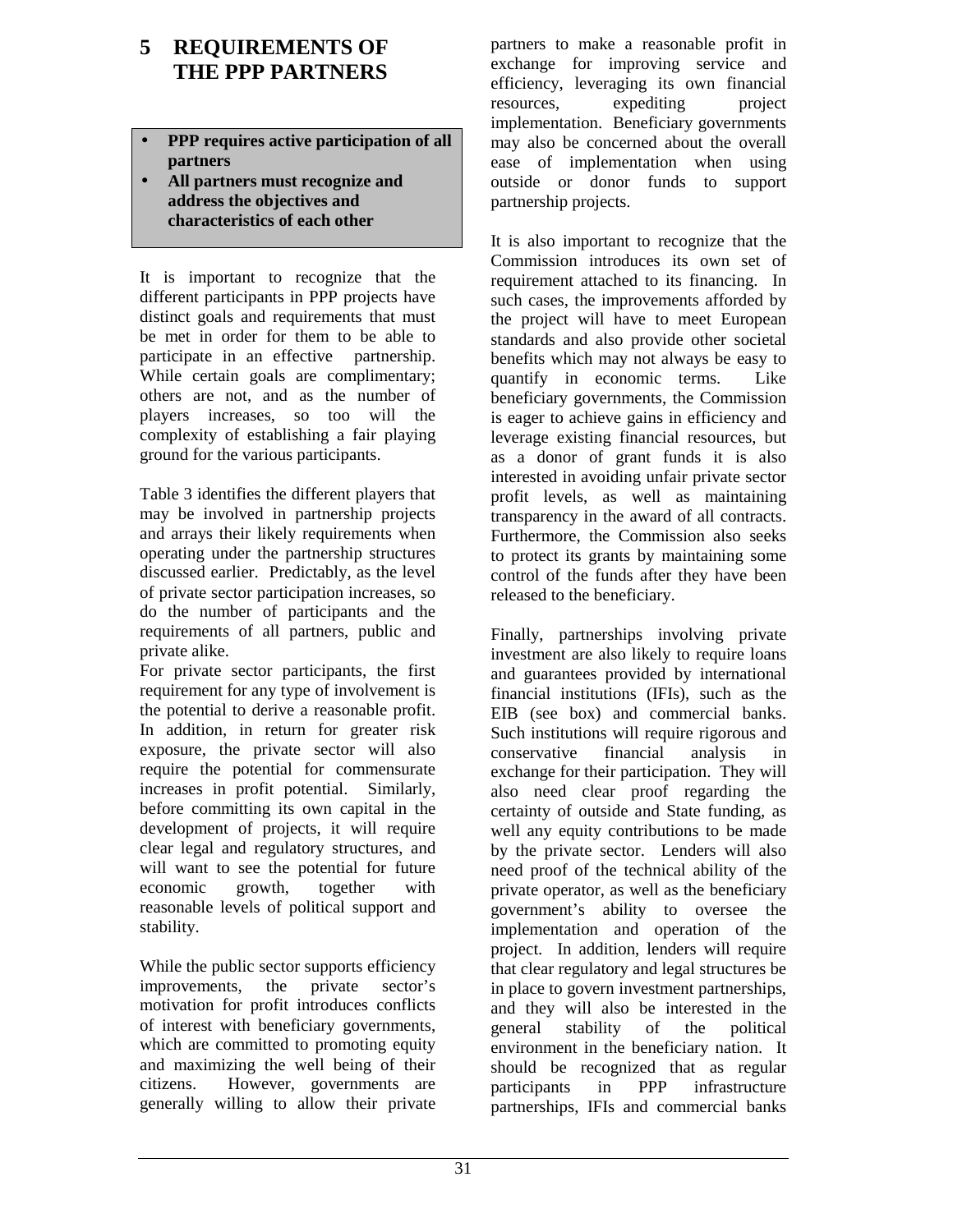are well versed in the potential pitfalls and in turn have developed comprehensive financial modeling and due diligence practices that will have to be satisfied before their participation can be assured. Examples of the different requirements of the parties in various PPP arrangements are set out in table 3.

**The EIB (European Investment Bank) has supported the development of about 100 PPPs to-date in most EU countries for a total amount of signed loans over EUR 15 billion. On the basis of its multi-sectoral know-how, geographical spread and PPPdeal making experience, EIB is well positioned to assist both public authorities and private investors in the CEEC to successfully implement PPP projects. In doing so, it seeks to provide significant added value to all interested parties by sharing its experience, applying best practice and offering long-term funding on attractive terms. In this way, the Bank not only aims to bring about the successful financing of PPPs but also to ensure value-for–money to the public sector as a whole.**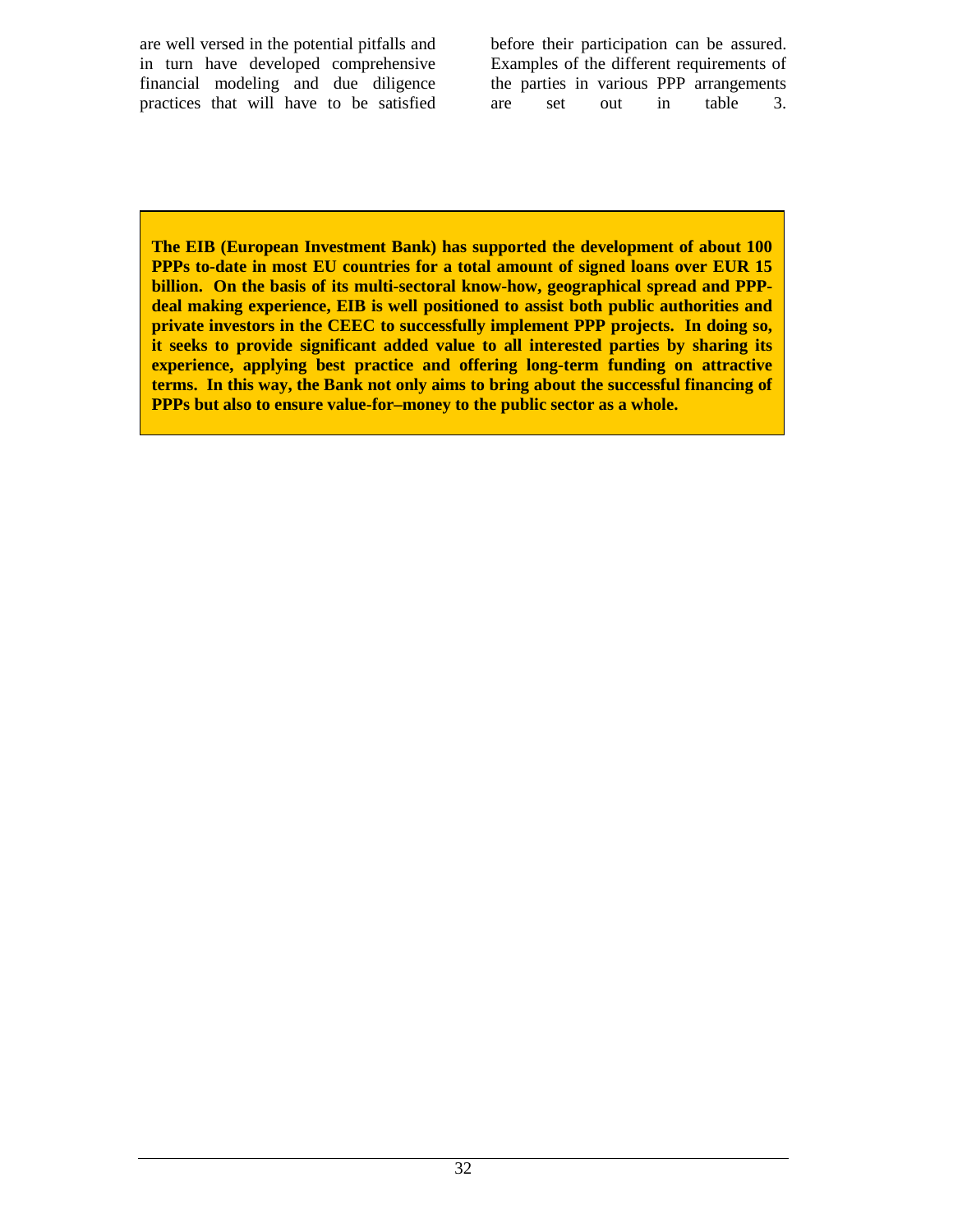| THUIC OF<br><b>Private Sector Requirements</b> | <b>Service</b>           | <b>Management</b>        | <b>Leases</b>            | <b>BOT</b>               | Acquirements of first furthers under Dinerent first infungements<br><b>DBFO</b> | <b>Partial</b>     | <b>Full Divestiture</b> |
|------------------------------------------------|--------------------------|--------------------------|--------------------------|--------------------------|---------------------------------------------------------------------------------|--------------------|-------------------------|
|                                                | <b>Contracts</b>         | <b>Contracts</b>         |                          | <b>Agreements</b>        | <b>Concessions</b>                                                              | <b>Divestiture</b> |                         |
| <b>Fair Profit</b>                             | Required                 | Required                 | Required                 | Required                 | Required                                                                        | Required           | Required                |
| Reward for Risk Mitigation                     |                          |                          | Desirable                | Desirable                | Required                                                                        | Required           | Automatic               |
| Clear Legal / Regulatory Structure             | $\equiv$                 | $\qquad \qquad -$        | Required                 | Required                 | Required                                                                        | Required           | Required                |
| <b>Growth Potential</b>                        | $\overline{\phantom{0}}$ | $\overline{\phantom{m}}$ | Desirable                |                          | Desirable                                                                       | Desirable          | Desirable               |
| <b>Political Support</b>                       | $\overline{\phantom{0}}$ | $\overline{\phantom{0}}$ | Desirable                | Desirable                | Required                                                                        | Required           | Required                |
| <b>Political Stability</b>                     | $\qquad \qquad -$        | $\overline{\phantom{0}}$ | $\overline{\phantom{0}}$ | Desirable                | Desirable                                                                       | Desirable          | Desirable               |
| <b>Beneficiary Government Requirements</b>     |                          |                          |                          |                          |                                                                                 |                    |                         |
| Leveraging Funding                             | $\overline{\phantom{0}}$ | $\overline{\phantom{m}}$ | $\qquad \qquad -$        | Yes                      | Important                                                                       | Important          | Important               |
| Accelerating Project Implementation            | $\overline{\phantom{0}}$ | $\overline{\phantom{0}}$ | $\overline{\phantom{a}}$ | $\overline{\phantom{a}}$ | Important                                                                       | Important          | Important               |
| <b>Improving Service Levels</b>                | Yes                      | Yes                      | Yes                      | Yes                      | Yes                                                                             | Yes                | Yes                     |
| <b>Improving Service Coverage</b>              |                          | $\overline{\phantom{0}}$ |                          | Important                | Yes                                                                             | Yes                | Yes                     |
| <b>Efficiency Gains</b>                        | Important                | Important                | Important                | Important                | Important                                                                       | Important          | Important               |
| Ease of Implementation                         |                          | $\overline{\phantom{0}}$ | Desirable                | Desirable                | Desirable                                                                       | Desirable          | Desirable               |
| <b>Commission Requirements</b>                 |                          |                          |                          |                          |                                                                                 |                    |                         |
| <b>Attaining European Standards</b>            | $\overline{\phantom{0}}$ | $\overline{a}$           | $\overline{\phantom{0}}$ | Relevant                 | Relevant                                                                        | Relevant           | Relevant                |
| <b>Maximizing Societal Benefits</b>            | Relevant                 | Relevant                 | Relevant                 | Important                | Important                                                                       | Important          | Important               |
| Transparency / Open Competition                | Relevant                 | Relevant                 | Relevant                 | Important                | Important                                                                       | Important          | Important               |
| Reasonable Control of Grant Funds              | $\overline{\phantom{0}}$ | $\qquad \qquad -$        | $\overline{\phantom{0}}$ | Required                 | Required                                                                        | Required           | Required                |
| Avoiding Undue Private Profit                  |                          | $\overline{\phantom{0}}$ | $\overline{\phantom{0}}$ | Required                 | Required                                                                        | Required           | Required                |
| <b>Efficiency Gains</b>                        | Desirable                | Desirable                | Desirable                | Important                | Important                                                                       | Important          | Important               |
| Leveraging Private Funds                       | $\overline{\phantom{0}}$ | $\overline{\phantom{0}}$ | $\overline{\phantom{m}}$ | $\overline{\phantom{m}}$ | Yes                                                                             | Yes                | Yes                     |
| Lender Requirements                            |                          |                          |                          |                          |                                                                                 |                    |                         |
| <b>Rigorous Financial Analysis</b>             | $\overline{\phantom{0}}$ | $\overline{\phantom{0}}$ | $\overline{\phantom{0}}$ | $\overline{\phantom{a}}$ | Required                                                                        | Required           | Required                |
| <b>Conservative Cost/Revenue Assumptions</b>   | $\overline{\phantom{0}}$ | $\qquad \qquad -$        | $\overline{\phantom{0}}$ | $\equiv$                 | Required                                                                        | Required           | Required                |
| Certainty of Grant and State funding           | $\overline{\phantom{a}}$ | $\overline{\phantom{0}}$ | $\overline{\phantom{a}}$ | $\overline{\phantom{a}}$ | Required                                                                        | Required           | Required                |
| Clear Legal regulator structure                | $\overline{\phantom{0}}$ | $\overline{\phantom{m}}$ | $\qquad \qquad -$        | $\overline{\phantom{a}}$ | Required                                                                        | Required           | Required                |
| <b>Technical Ability of Owner/Operator</b>     | $\overline{\phantom{0}}$ | $\overline{\phantom{0}}$ | $\equiv$                 | $\overline{\phantom{0}}$ | Required                                                                        | Required           | Required                |
| <b>Political Stability</b>                     | $\overline{\phantom{0}}$ | $\overline{\phantom{0}}$ | $\overline{\phantom{0}}$ | $\overline{\phantom{0}}$ | Desirable                                                                       | Desirable          | Desirable               |

**Table 3. Requirements of PPP Partners under Different PPP Arrangements**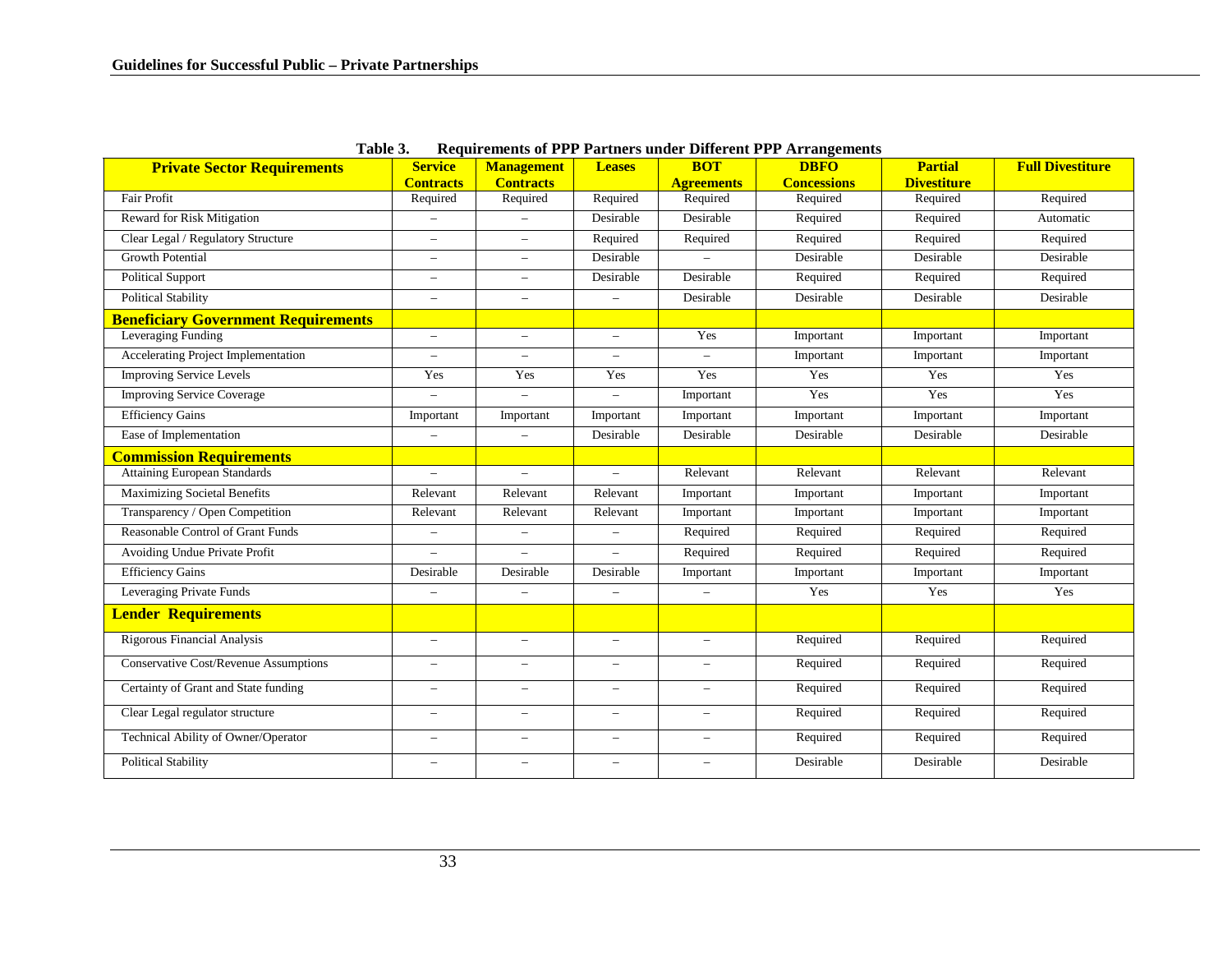# <span id="page-33-0"></span>**6 ACHIEVING SUCCESSFUL PARTNERSHIPS**<sup>7</sup>

- **Successful implementation depends on recognition of partner's objectives**
- **PPPs require careful consideration of control and management systems through project agreements**

What are the necessary elements to achieve successful partnerships in the infrastructure arena? First, it is essential to recognize exactly what a partnership is. A partnership is an agreement between two or more parties to work together towards a common goal. Partners share joint rights and joint responsibilities, and when these are not met partnerships do not work. Partnerships require the will of all parties involved to work together. They also rely on clear and carefully crafted agreements defining the rights and obligations of the parties involved and establish a framework for responding to new situations as they arise. Concession agreements must also be tailored to the laws and regulations governing the award. As such, it is essential for governments to develop clear legal and regulatory formats that identify the various steps in the process, together with rights and obligations of all involved. In CCs, as has been the experience in Member States, this may well involve the promulgation of new laws.

Similarly, effective user fee policies are also essential components of the partnership process. In certain cases utility fees may have been subsidized in the past and infrastructure PPPs may be undertaken in conjunction with the liberalization of tariffs. If this is the case, proposed tariff structures will require careful review in terms of their overall affordability, their ability to gain public and political support, and their ability to

finance the needed improvements. The establishment of a reasonable tariff level is a delicate task at best and involves close interplay between expected utilisations levels, public acceptability, market conditions, and government support.

Efficient organization and streamlined decision making are also critical to the ability of beneficiary governments to launch successful PPP projects. One of the most effective steps beneficiary governments can take to support successful infrastructure partnerships is the establishment of special-purpose authorities charged with overseeing their implementation. Such authorities usually work with consultants to organize and execute planning and feasibility studies, conceptual design work, and in many cases establish financial demand model. Special purpose authorities can assume responsibility for liaison with all parties, as well other government departments. Often these agencies also negotiate with development banks and other potential funders. Once individual projects have been identified, the authority procures them on behalf of the government and then oversees their construction and operation. While the presence of a development authority can never guarantee success, it does streamline and organize government involvement, helps develop government expertise, and encourage consistent policy.

Successful concessions rely on a series of checks and balances. A well-crafted agreement uses checks and balances to create co-dependence and transparency, while enabling all the parties involved to achieve their goals. Without the participation of any one of these actors it would not be possible to develop these projects on a partnership basis. This reality forces all of the participants to be receptive to the needs of its fellow partners and to work together towards a joint solution and work through new issues as they arise. This dynamic may be further reinforced when IFIs are involved.

Partnership is achieved by providing credibility for the private partner risking its money and legitimacy for the

<sup>7</sup> This section draws on *Achieving Public-Private Partnership in the Transport Sector*, Benjamin G. Perez, Diebold Institute for Public Policy Studies: New York City, 2002.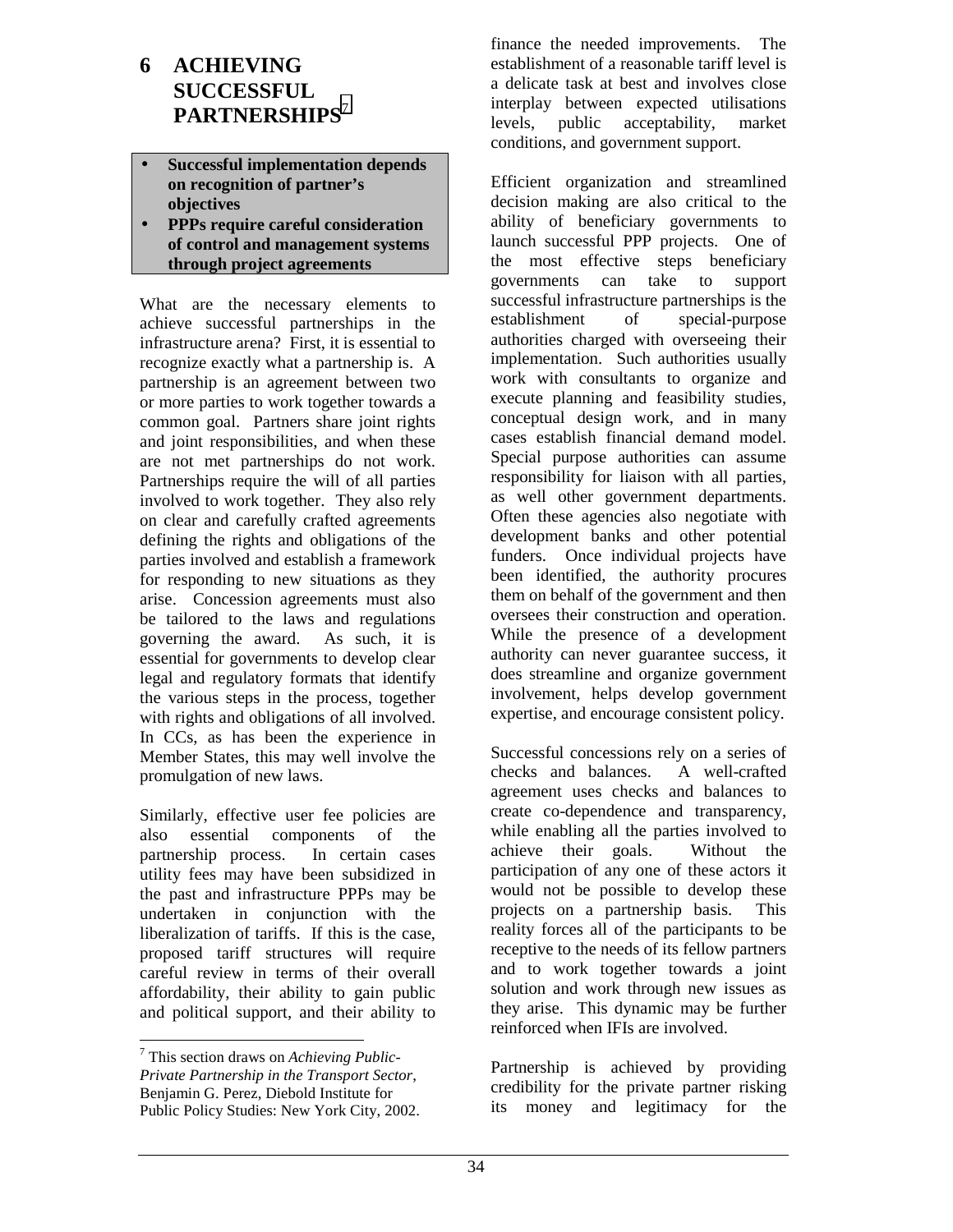government sponsoring the project. Legitimacy is achieved by ensuring that partnership projects meet the needs of the paying public, produce desired additionalities, and reinforce wider financing goals. It is also achieved by rewarding for the successful negotiation of risk and providing the private partner with a reasonable return on its investment. However, if the rewards are too high then that legitimacy is undermined. Legitimacy is also undermined when investors are more interested in the profits derived from lucrative construction contracts rather than the successful operation of a concession itself once it is built. As an independent grantor, the Commission can be used to foster credible and legitimate relationships between beneficiary government and private investment partners, both through its direct participation and through the objectives and conditionalities attached to grants.

Achieving partnership also requires strong political support. Traditionally when there has consensus that an infrastructure project should be built, governments have allocated the necessary resources to procure it themselves. When governments look to the private sector for funding this may be a signal of lackluster support. However, because of the risks involved, the un-conventionality of the approach and the need to maintain legitimacy, partnership projects are likely to require stronger political and government support. Moreover, as risks and challenges increase, so to must the government's support and commitment. In addition to providing financial resources, the Commission can play an important role in maintaining critical government support for PPP projects in beneficiary nations.



**Toll Station on Hungarian Motorway**

**Successful implementation of motorway toll schemes depends not only on demand for services but effective partnering of all parties, comprehensive project agreements and a commitment to project success**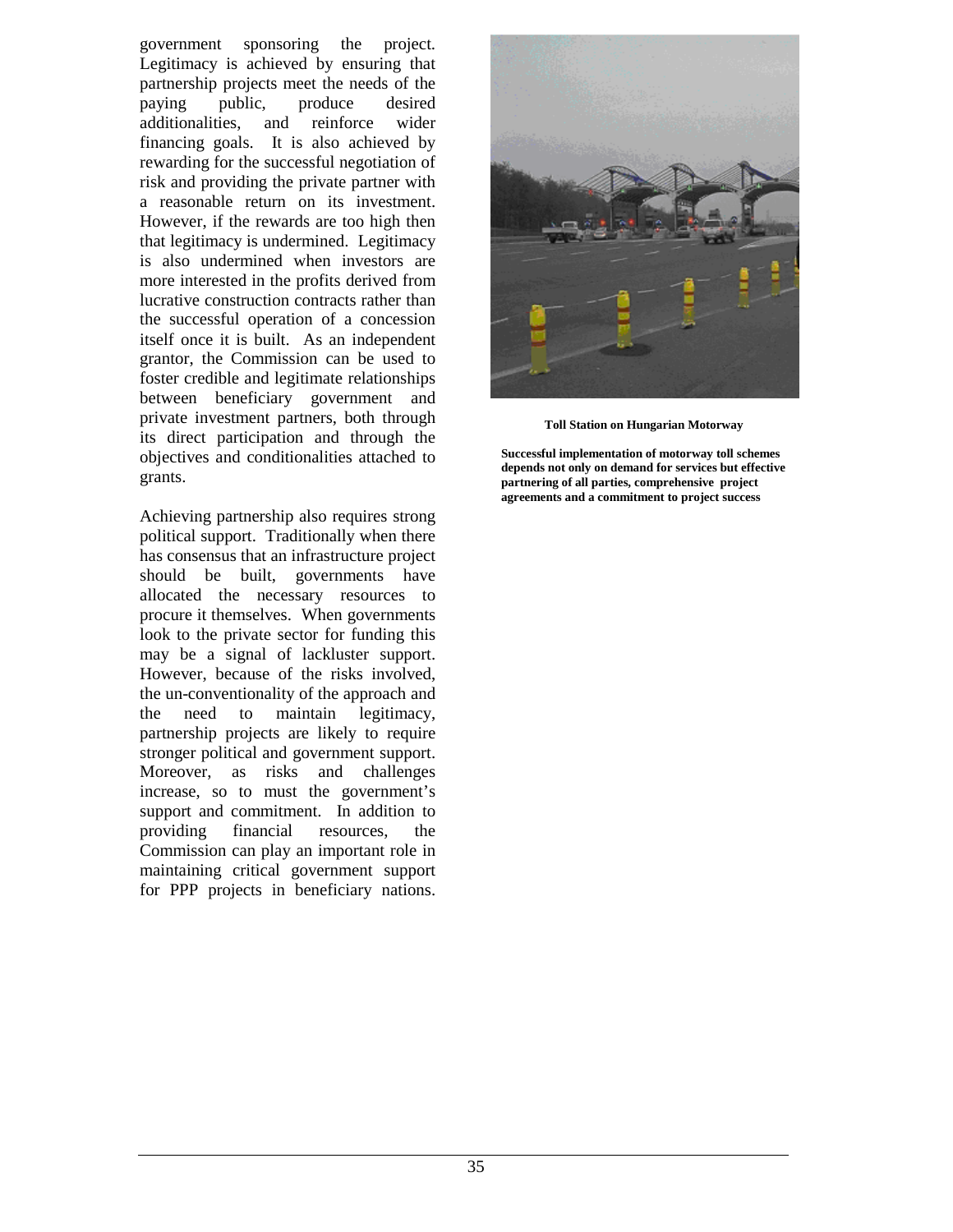#### **PART 2 - Summary**

- <span id="page-35-0"></span>• **PPP are defined and governed by a complex interaction of national and municipal legislation and regulation and project contractual documents**
- **Commission grants and the accession process add the EU** *Acquis Communitaire* **and grant conditionalities to the legal environment**
- **While cooperation with the private sector is welcomed the Commission must fulfill its objective of safeguarding the public interest and the correct use of funds. This implies contractual and implementation conditionalities**
- **The legal situation in CC's is still evolving therefore full legal due diligence and careful contract design are crucial for all parties**
- **An effective and sustainable institutional structure is essential for promoting and fostering successful PPPs**
- **This Part will address:**
	- **The legal hierarchy**
	- **National legislative and regulatory issues**
	- **Project contractual issues**
	- **Procurement specific issues**
	- **Institutional requirements**

# **1 INTRODUCTION**

The objective of this section is to identify and define the relevant statutory, regulatory and contractual issues affecting successful PPP relationships. A distinction is made between EU, national and project specific issues in order to capture both statutory and contractual matters. In all instances a key requirement for successful PPPs is that sufficient clarity, continuity and security is provided to safeguard the interests of all parties, including the Commission.

Although on individual projects the Commission will be a contractual party only to a designated National Authority as in the case of ISPA the NIC and the National Fund (through respectively the Financing Memorandum and the Memorandum of Understanding) it directly influences both the national legal structures through the *Acquis Communitaire* and the individual project

contracts through conditionalities it imposes. Additionally; and through its association with the accession process, it will have a wider indirect policy impact on a broad set of legal and regulatory criteria. For this reason it is imperative to the effectiveness of PPP development that regard is taken to the impact of Commission conditionalities.

As stated in the ISPA Manual, *"The involvement of private finance in the development of infrastructure is an important objective of Community policy…The use of ISPA resources in a public-private partnership requires verification of the existence of an appropriate legal framework and of appropriate regulatory conditions for this partnership, including the following aspects:*

- *Equal opportunity for all relevant companies in the same sector;*
- *Respect of competition rules in awarding concession;*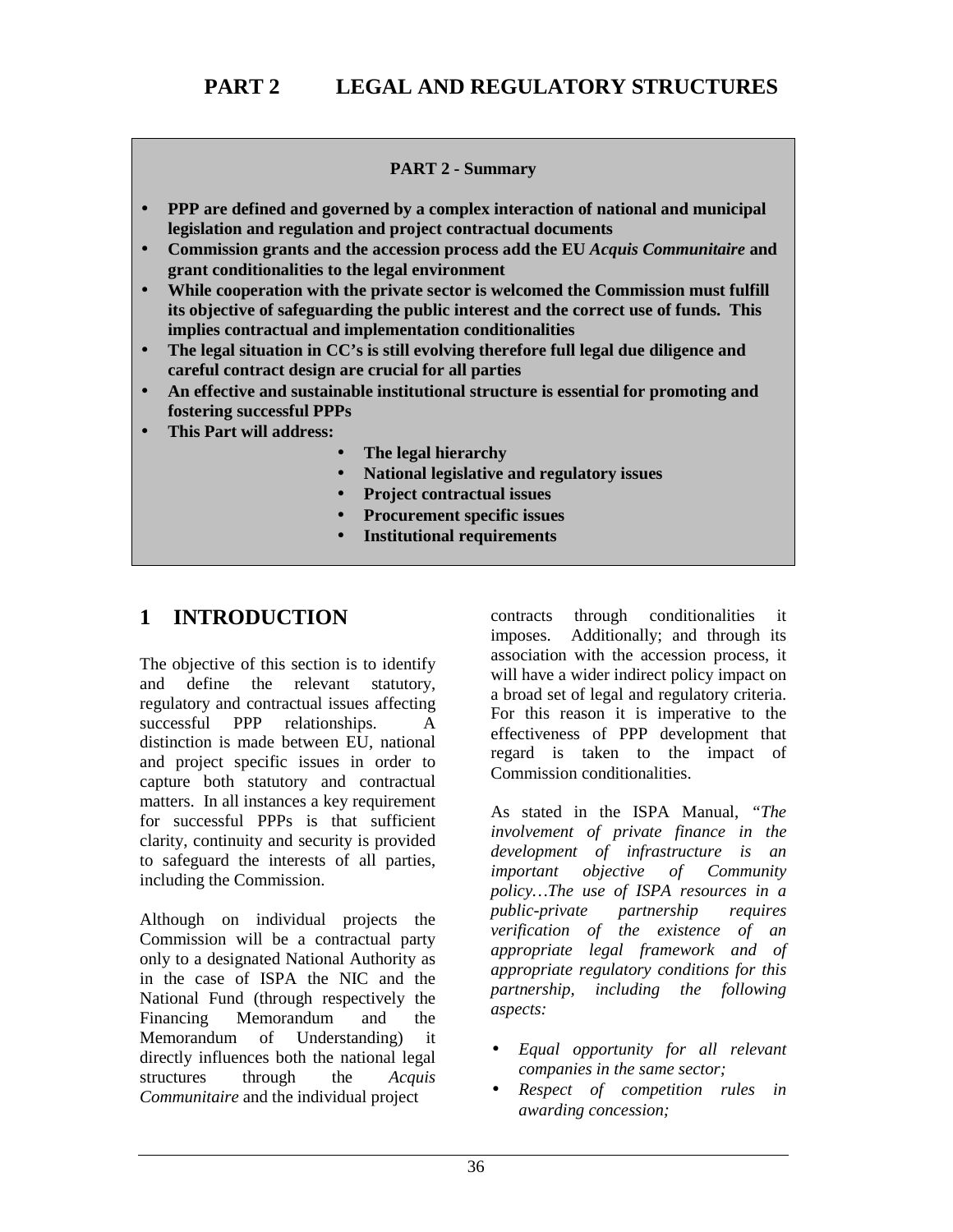- *Respect of competition rules in awarding the investment contracts;*
- *Respect of conditions of the concession (service to consumers, maintenance, etc.);*
- *Absence of disproportionate remuneration on capital.*

Additionally ISPA characteristics imply:

- That while, the Commission it is a project funder it does not necessarily enjoy the same rights as other, notably private sector financiers. Grant financing implies a lack of equity participation or ownership of assets and hence a lower status of debtor (unless provided for contractually).
- The Commission continues to require ex-ante control of projects (under the ISPA programme) and the use of specific procurement procedures. This imposes certain restrictions on how projects can be implemented and possibly on how private operators / investors can be selected and integrated integrated.
- Conditionalites on contractual arrangements must be matched with sufficient flexibility to allow the possibilities of private sector involvement.

On top of these considerations the evolving (and incomplete) nature of regulatory systems in CCs needs to be accounted for both in terms of risk generation and effective PPP management.

Bearing this in mind two checklists can be developed to ensure national and project level issues are effectively identified and addressed.

### **2 LEGAL HIERARCHY**

• **Development of PPP in Candidate Countries requires the integration of a complex legal hierarchy involving EU, national, municipal and contractual issues**

PPP investments are influenced by a hierarchy of legal regimes as depicted by diagram 1 below. Each must be accounted for when developing a PPP both to guarantee the ability to access funds but also to ensure the long-term legality and viability of the project. The following chapters investigate each and will stress that the legal environment in many CCs is currently such, with the continuing reform and harmonisation process, that particular attention must be given to ensuring that legal risks are properly identified, accounted for and attributed. Additionally given the long term nature of PPP projects, the requirements of the EU Acquis Communitaire must also be integrated.

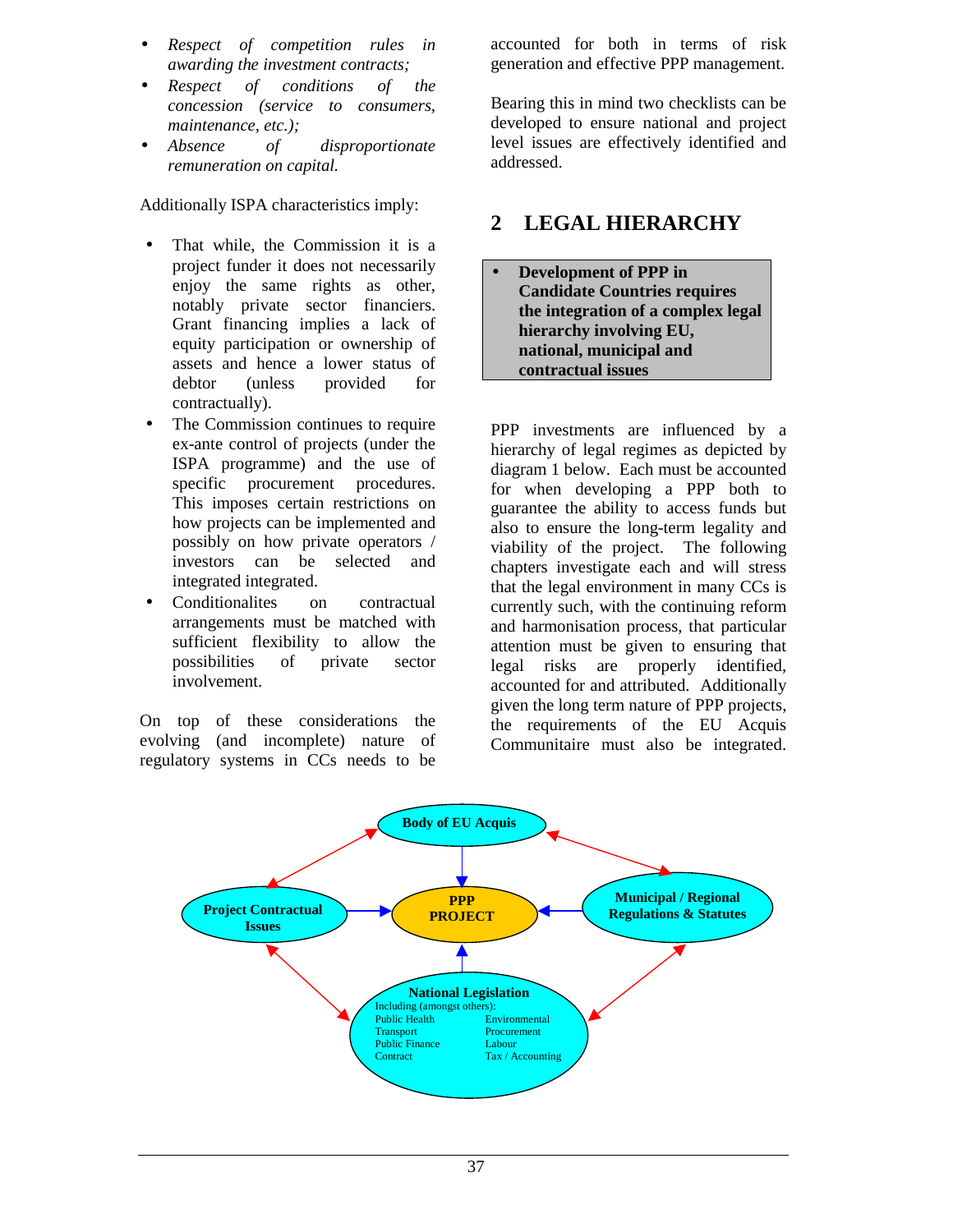### **3 NATIONAL REGULATORY AND LEGISLATIVE ISSUES**

- **Successful PPPs depend on the effectiveness of the national and municipal legislative and regulatory structures**
- **Legal due diligence is required to define the constraints to PPP implementation and to define project scope**
- **EU Directives must be integrated**

The effectiveness and impact of a PPP depends, to a large extend, on the regulatory mechanisms used to influence and guide the parties and in particular the private sector decision making process. Because of these critical interactions it is preferable to ensure the development of effective legislative and regulatory provisions before developing PPP relationships. In this area the Commission, can provide valuable policy contributions particularly in the current situation of regulatory transition associated with the accession process and reform of legal and operating structures in the CCs.

The analysis of a national and sectoral regulatory framework has four main purposes:

- 1. to identify elements that could impede private sector participation, affect
- Legal capacity of parties and legal requirement of the State to provide services
- General legislation allowing or restricting private sector involvement particularly by foreign companies
- Existence and legal basis of cost recovery mechanisms
- Ability to provide guarantees
- Property issues of land and infrastructure
- EIA requirements
- Land acquisition
- Planning permission requirements
- Licenses
- Need for project specific statutory requirements
- Potential conflict with EU Directives
- Transparency of laws

viability or distort advantages to be gained

- 2. to consider the need for restructuring of current operators ahead of a PPP with respect to their legal status and the flexibility of their mandate and articles of association
- 3. to identify the need for and design sector specific regulation making private sector participation possible and effective including the development of institutional structures to oversee and regulate private operators
- 4. to identify which regulations need to be incorporated into PPP contracts, to identify their impact and to identify if safeguards against regulatory risk need to be included

While the accession process and exposure to Commission financing has meant the development of certain statutory and regulatory structures to accommodate the Acquis, these are not necessarily sufficient or appropriate for a PPP relationship. It should be noted that all Member States have had to, or are undertaking legislative reform to ensure their ability to use PPP arrangements. The Commission also is undertaking review of its approach towards PPPs as demonstrated by the Commission Interpretative Communication on Concessions Under Community Law (2000/C 121/02) and its desire to reform procurement procedures. In particular the following issues must be investigated:

- Administrative coordination
- Dispute settlement provisions
- Forms of possible state financial support
- Competition and antitrust regulations
- Potential impact of employment and social security laws
- Currency and profit repatriation rules
- **Public sector borrowing restrictions**
- Tax and accounting liabilities
- Adequacy of selection and procurement procedures
- Legislation governing project agreements and operational issues
- Property law
- Intellectual property law
- Transfer of know-how and technologies
- Adequacy of oversight and monitoring provisions and authority to regulate services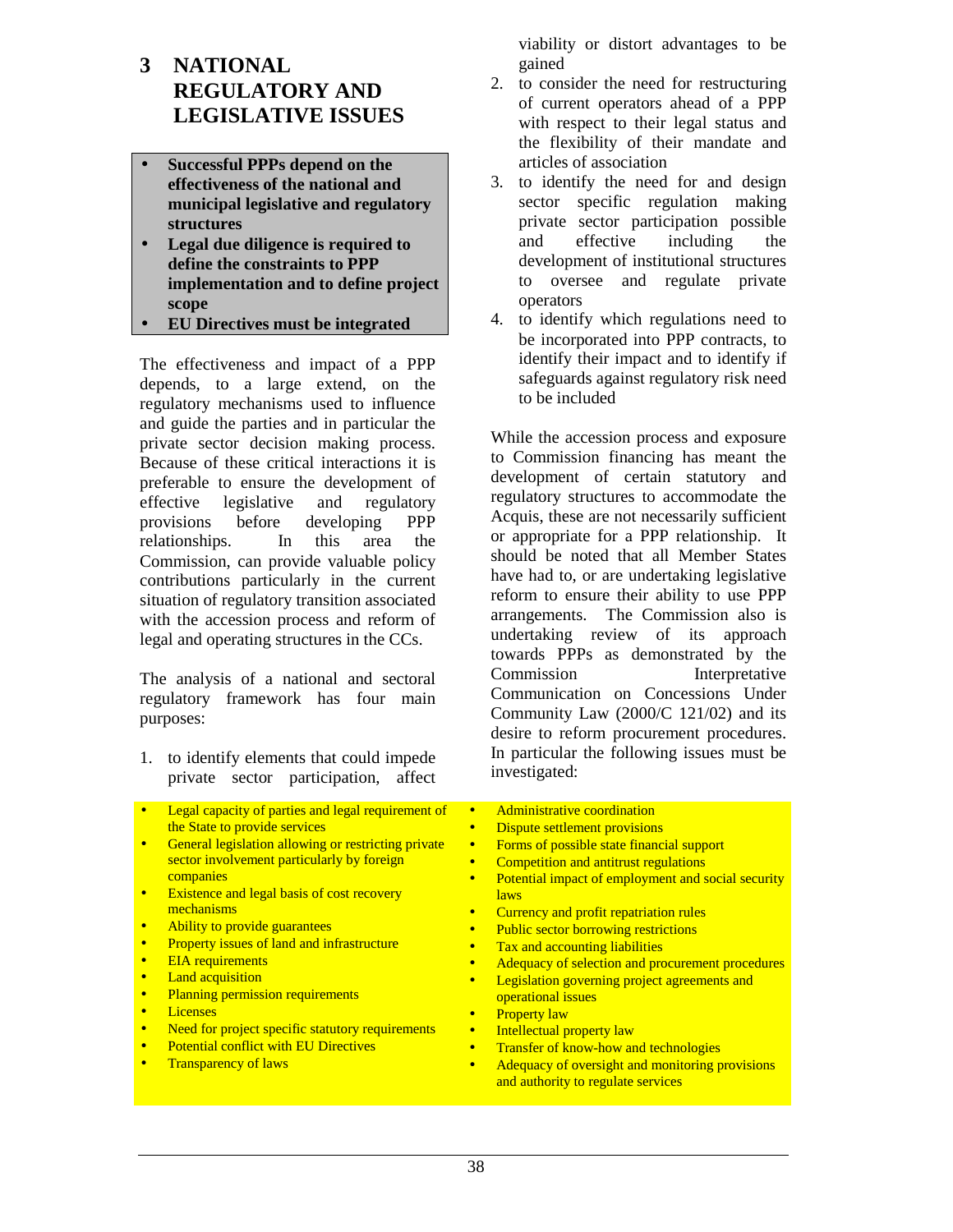National legislative structures will not always be conducive to PPP arrangements, but certain methods can be adopted to facilitate their introduction, including:

- choosing a private sector arrangement that reduces risks associated with the deficiencies of the legislative structure, for example using a fee based management contract for distribution or BOTs for bulk supply, if collection performance or requirements for providing subsidised services pose unacceptable revenue risk to the private partner
- choosing a private partner best able to manage legislative / regulatory risk, for example in the case of adverse foreign currency or profit repatriation rules then contracting local companies may be more viable
- incorporate explicit safeguards in contracts
- encourage the development of effective regulatory and watchdog mechanisms

Experience has shown that early development of conducive and consistent national legislative and regulatory structures greatly facilitates the identification, development and implementation of PPPs. A particular requirement is to establish the roles and responsibilities of all parties and ensure that effective systems are in place to regulate and monitor PPPs to derive the desired value for money and necessary transparency in implementation.

When designing and evaluating PPP projects particular attention needs to be given to the integration of the uncertainties caused by an evolving national legislative and regulatory structure and the reform process affecting many of the CCs, as for example the privatisation of utility operators. Focus should be placed particularly on:

• the impact of legislation on the ability to guarantee open and fair competition particularly with respect to the selection of utility operators. It is

often the case that reform or privatisation will impose an operator or partner, which has not been selected on a competitive basis nor perhaps identified at the project design stage

- the potential change in legal status and rights and obligations of parties. This includes consideration of potential changes in the ownership of assets
- the extent and effectiveness of public sector oversight and monitoring regulations and systems in ensuring compliance with contract conditions

### **4 PROJECT CONTRACTUAL ISSUES**

- **Contracts will define the parameters of the PPP relationship and limit the activities of all parties.**
- **Contracts need to provide sufficient flexibility and control to ensure objectives of all parties are met and that differences can be resolved to the benefit of the project**
- **Keeping things simple is often more effective than being over prescriptive**
- **The Commission will directly influence the design of contractual documents despite the fact that it is not a party to individual project contracts**

A PPP will involve numerous parties and therefore a corresponding number of contractual arrangements. While the nomenclature may change, the main contractual documents include:

Project Agreement – this is the main legal document setting out the rights and obligations of the Contracting Authority and the Contractor. Many model contracts exist but changes will need to be made to account for national and project specific requirements.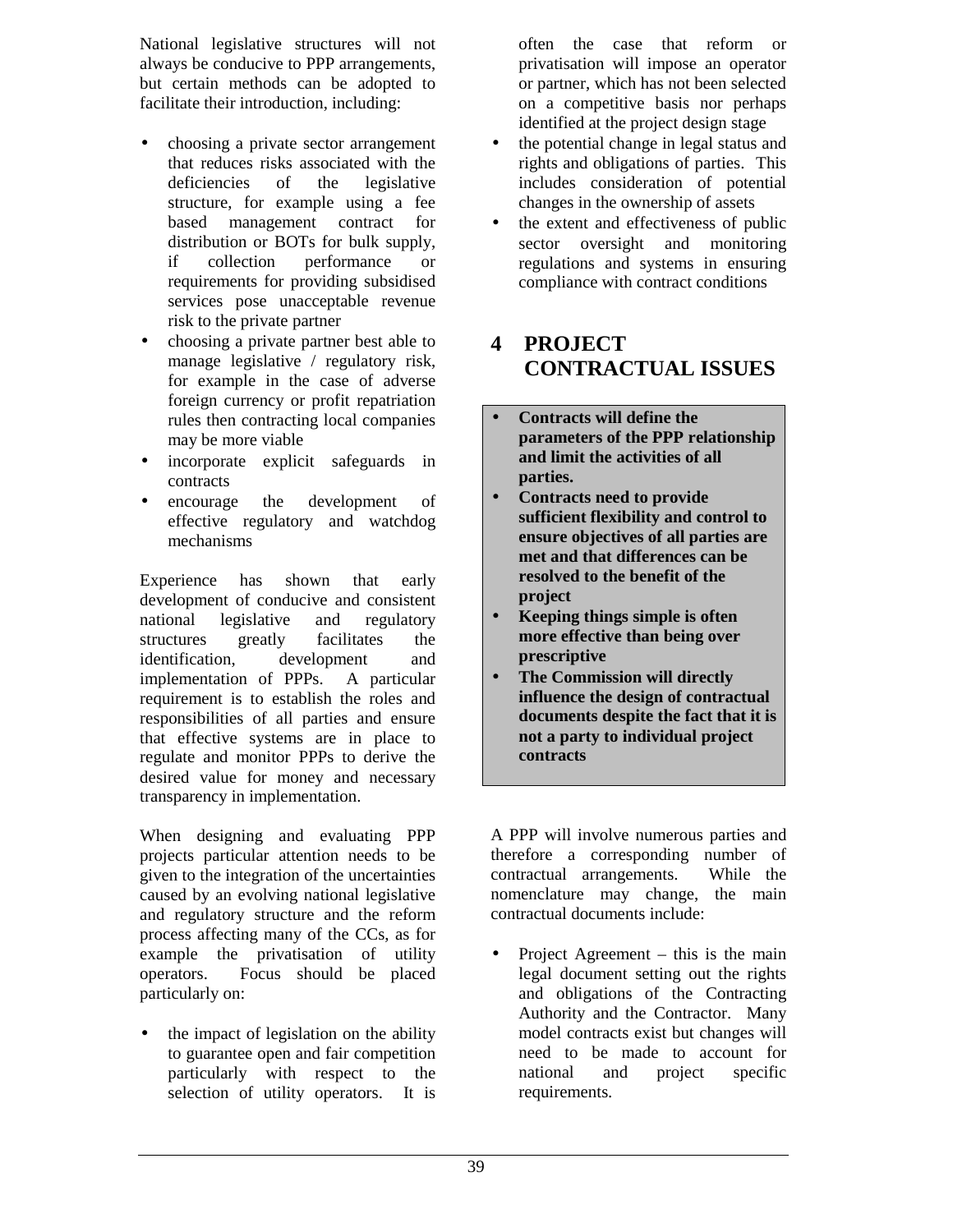- Performance Specifications these will include all of the technical, financial and service requirements of the Contracting Authority and must be specifically referred to in the Project Agreement as constituting an integral part and defining the parties obligations in relation to them.
- Collateral Warranties these provide for direct links between the Contracting Authority and the individual sub-contractors appointed by the Contractor. Their main purpose is to give the Contracting Authority the benefit of an independent obligation in relation to the work carried out by sub-contractors. They will also allow for step-in rights.
- Direct Agreements these regulate the relationship between the Contracting Authority and outside funders including the Commission through the Financing Memorandum.

Other contractual documents of importance include; construction and operating contracts and financial security and guarantee arrangements. It is crucial that these documents are prepared in a transparent manner and that clauses are fully understood by concerned parties.

The following discussion is meant to provide a brief understanding of the issues which contracting parties will be negotiating . This section is not designed to provide a model contract.

| <b>Heading</b>                                             | <b>Detail</b>                                                                  |  |  |
|------------------------------------------------------------|--------------------------------------------------------------------------------|--|--|
| General provisions of the agreement                        | Legislative approaches<br>$\bullet$                                            |  |  |
|                                                            | Governing law<br>$\bullet$                                                     |  |  |
|                                                            | Conclusion of the project agreement<br>$\bullet$                               |  |  |
| Organisation of the concessionaire                         | Legal form<br>$\bullet$                                                        |  |  |
|                                                            | Capital<br>$\bullet$                                                           |  |  |
|                                                            | Applicable accounting standards<br>$\bullet$                                   |  |  |
| Project site, access and easement                          | Ownership of project assets<br>$\bullet$                                       |  |  |
|                                                            | Land acquisition for the purposes of the project<br>$\bullet$                  |  |  |
|                                                            | Easement and transit arrangements<br>$\bullet$                                 |  |  |
| Financial arrangements                                     | Financial obligations of the concessionaire<br>$\bullet$                       |  |  |
|                                                            | Tariff setting and tariff control, including<br>$\bullet$                      |  |  |
|                                                            | concessionaire's authority to collect tariffs<br>$\Omega$                      |  |  |
|                                                            | tariff control methods, ie rate-of-return method, price-cap method<br>$\Omega$ |  |  |
|                                                            | policy considerations on tariff control<br>$\circ$                             |  |  |
|                                                            | Financial obligations of the contracting authority, including<br>$\bullet$     |  |  |
|                                                            | direct payments<br>$\circ$                                                     |  |  |
|                                                            | purchase commitments<br>$\Omega$                                               |  |  |
| Security interests                                         | security interests in physical assets<br>$\bullet$                             |  |  |
|                                                            | security interests in intangible assets<br>$\bullet$                           |  |  |
|                                                            | security interests in trade receivables<br>$\bullet$                           |  |  |
|                                                            | security interests in the project company<br>$\bullet$                         |  |  |
| Assignment of the concession                               |                                                                                |  |  |
| Transfer of controlling interest in the project<br>company |                                                                                |  |  |
| <b>Construction</b> works                                  | review and approval of construction plans<br>$\bullet$                         |  |  |
|                                                            | variation of project terms<br>$\bullet$                                        |  |  |
|                                                            | monitoring powers of the contracting authority<br>$\bullet$                    |  |  |
|                                                            | guarantee period<br>$\bullet$                                                  |  |  |
| Operation of infrastructure                                | performance standards<br>$\bullet$                                             |  |  |
|                                                            | extension of services<br>$\bullet$                                             |  |  |
|                                                            | continuity of services<br>$\bullet$                                            |  |  |
|                                                            | equal treatment of customers or users<br>$\bullet$                             |  |  |
|                                                            | interconnection and access to infrastructure networks<br>$\bullet$             |  |  |
|                                                            | disclosure requirements<br>$\bullet$                                           |  |  |
|                                                            | enforcement powers of the concessionaire<br>$\bullet$                          |  |  |
| General contractual arrangements                           | subcontracting<br>$\bullet$                                                    |  |  |
|                                                            | liability with respect to users and third parties<br>$\bullet$                 |  |  |
|                                                            | performance guarantees and insurance<br>$\bullet$                              |  |  |
|                                                            | changes in conditions<br>$\bullet$                                             |  |  |
|                                                            | exempting impediments, force majeur<br>$\bullet$                               |  |  |
|                                                            | breach and remedies                                                            |  |  |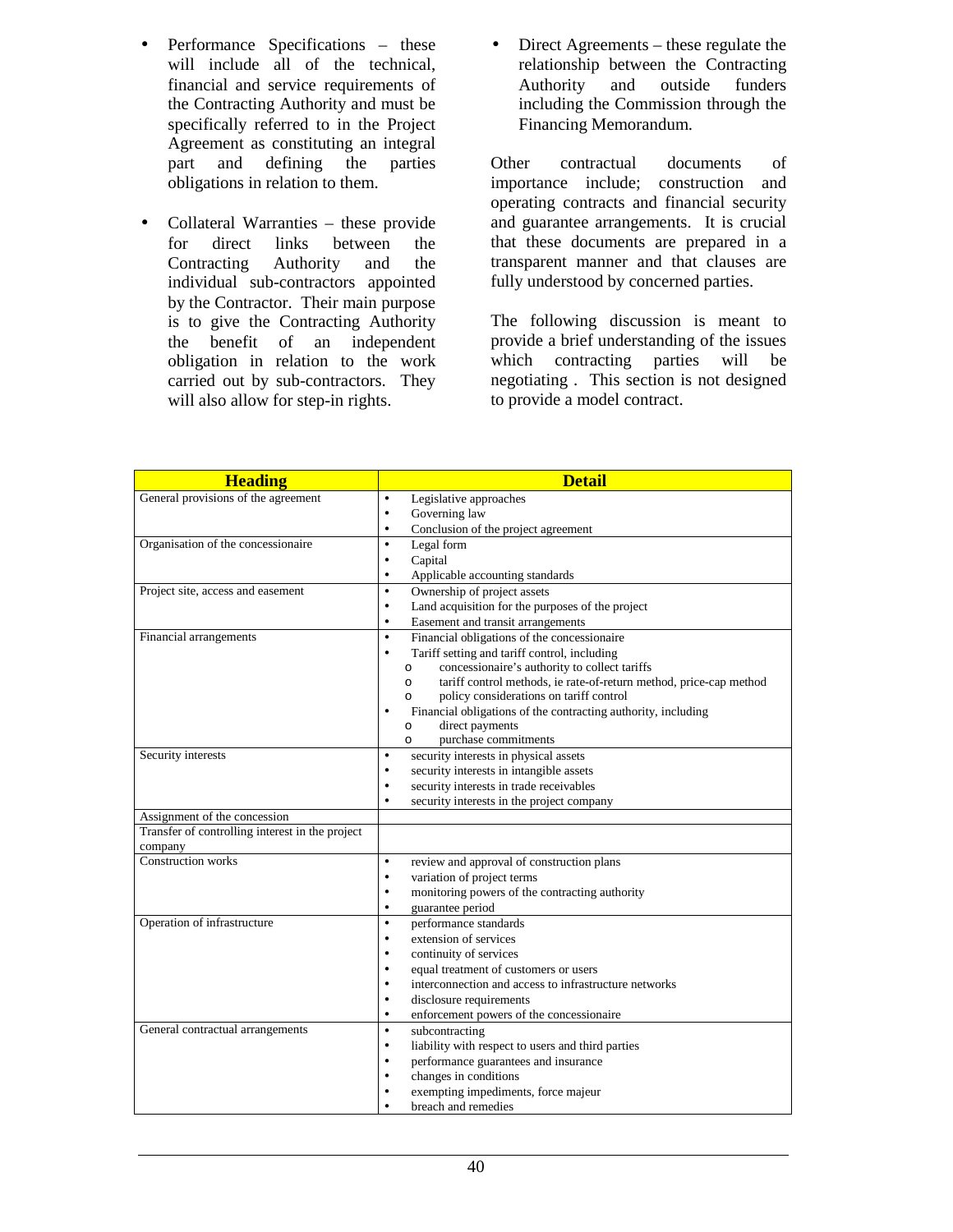*Substantial work has been carried out by a number of organisations to develop model contract forms. The bibliography provides a number of contact points. In all cases it must be remembered that generic documents must be adapted to the characteristics of the actual situation*

Although the Commission will not be a direct party to a contract between project beneficiaries and the private sector, funding being supplied directly to a National Authority, interaction with the Commission and the ISPA regulations are, currently, such that approval of an ISPA grant will be conditional on satisfactory arrangements being made to safeguard Commission interests. While the Commission recognises the continuing evolution of the PPP concept and the need for a degree of flexibility; to safeguard its interests, scrutiny of contractual documents should aim to:

- safeguard the public interest. Commission sponsored projects must be designed to provide effective public services and contractual arrangements should guarantee the continuation of services in a manner which addresses the public's need.
- ensure contract fairness. The contract needs to produce conditions of 'fairness' amongst the parties which includes an equal distribution risks and benefits. In particular price setting mechanisms need to be transparent and equitable, the private sector should not benefit from unreasonable profits, as a result of the grant contribution, and dispute resolution needs to be effective.
- promote effective regulation and monitoring. This is an overriding requirement to ensure that contract terms are respected and the interests of all parties maintained.
- ensure contractual flexibility to meet changed circumstances. This is covered particularly by Article 8 of the

ISPA Financing Memorandum in which the grant conditions may be changed if substantial changes to the status of the project occur within the first 5 years. This covers in particular the transfer of assets from the public to the private sector and hence a significant change in the financial conditions of the project.

Additionally it is crucial that the Commission be involved early on in the project preparation process to ensure that it is able to identify its requirements and integrate them into the project design process.

# **5 PROCURING THE PRIVATE CONTRACTOR**

- **Procurement conditionalities of grant providers often represent the main cause for project collapse**
- **A degree of flexibility is required but the Commission's objectives under procurement policy need to be respected**
- **Procurement options will change with accession**

The field of procurement is often the one with the greatest scope for conflict and PPP relationship failure, particularly if public bodies and IFIs with separate procurement procedures are involved. This is notably the case of the Commission which requires the adoption of specific procurement procedures for the use of its grants but which are not necessarily best suited to complex multi-party PPP arrangements. While these Guidelines treat the specific situation of Commission grants, some procurement issues are common to all funding institutions. Particular attention also needs to be given to the adoption of the correct Community procurement and contracting regime with reference to differentiation between concession and public procurement approaches.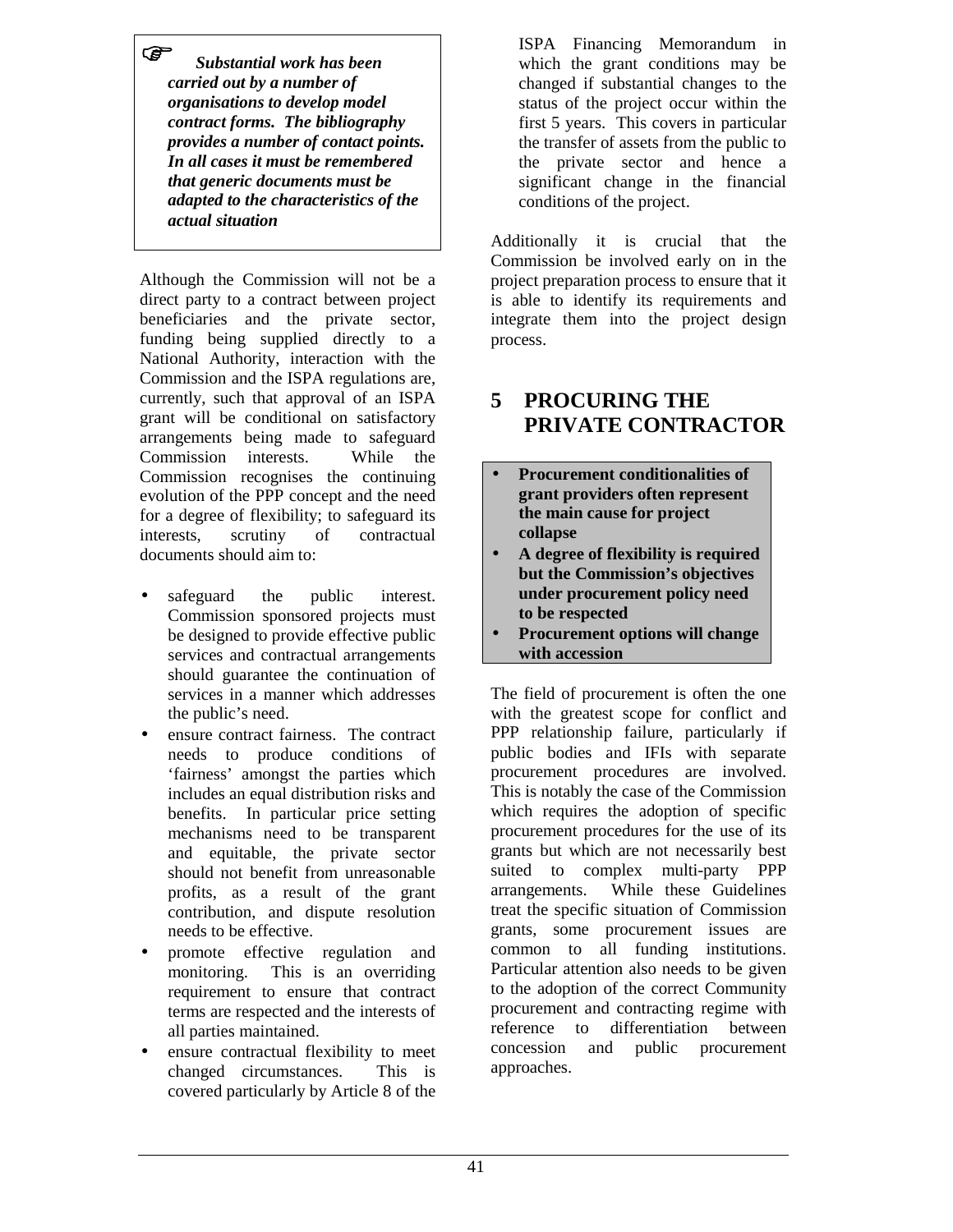This situation is further affected by the evolving legal and regulatory state in CC's which leads to uncertainty both in how to structure procurement procedures and who is responsible for what. The implications of the accession process will lend greater clarity to public procurement once CCs are obliged to adopt the EU Procurement Directives. However until such a time the development of PPPs (using Commission grants) must be adapted to the current procurement regulations and national legislation.

Above all it is necessary to remember that the PPP process aims to attract private sector finance and know-how and, in order to maximise the benefits of PPPs, to include this at the earliest possible stage of a project. In this respect traditional procurement rules present a conflict as the private sector, to compensate for early involvement, will require assurances or a privileged position in the implementation stage. This creates public sector concern based on the arguments that:

- any alternative procurement procedures will leave the public sector open to allegations of corruption, lack of transparency or unfair competition;
- the regulatory environment does not allow procurement other than that based on competitive bidding;
- the public sector does not want to be forced into an early relationship when all technical and financial parameters are not know;
- the private sector may derive unreasonable profits.

Current procurement rules (especially those of the Commission) are designed to ensure transparency, open participation and cost effective solutions based on fully specified tender conditions. However for complex PPP arrangements (particular complex DBFO and concession projects) this may not prove to be the best option as:

• these procedures are usually designed to operate under conditions of certainty;

- they prohibit extensive informal consultation and communication between the parties (which is essential to the development of partnerships);
- they are focused on lowest price whereas PPPs may also target other factors;
- they force tender specifications to be complete and therefore leave little room for variations.

Several procurement alternatives are being developed<sup>8</sup> which have minimum criteria based on:

- tender specifications which state the desired end goal but leave the bidders to propose solutions;
- strict performance criteria and monitoring systems which bind contractors to their bids;
- compensation for private sector participation in bids to those not selected;
- provisions to renegotiate contract terms over the contract life.

Until such time as the Commission develops a unified approach, the selection of procurement procedures with particular reference to the selection of private contractors, must be based on a clear separation of contracts which are covered by the 'specific' provisions of the public procurement Directives and those covered by the rules and principles of the Treaty (as defined by the recent Interpretative Communication on Concessions).

#### **5.1 Choice of Procurement Procedure**

The choice of procurement procedure must be completed at an early stage of the project and must be agreed to by the main parties in particular the funders; and if involved, notably the Commission.

This section will set out two types of procurement procedures based on pre and post accession of CCs. This distinction is

<sup>1</sup> <sup>8</sup> Refer to the UNDP Joint Venture PPP for Urban Environmental Services Project or the FIDIC Silver Book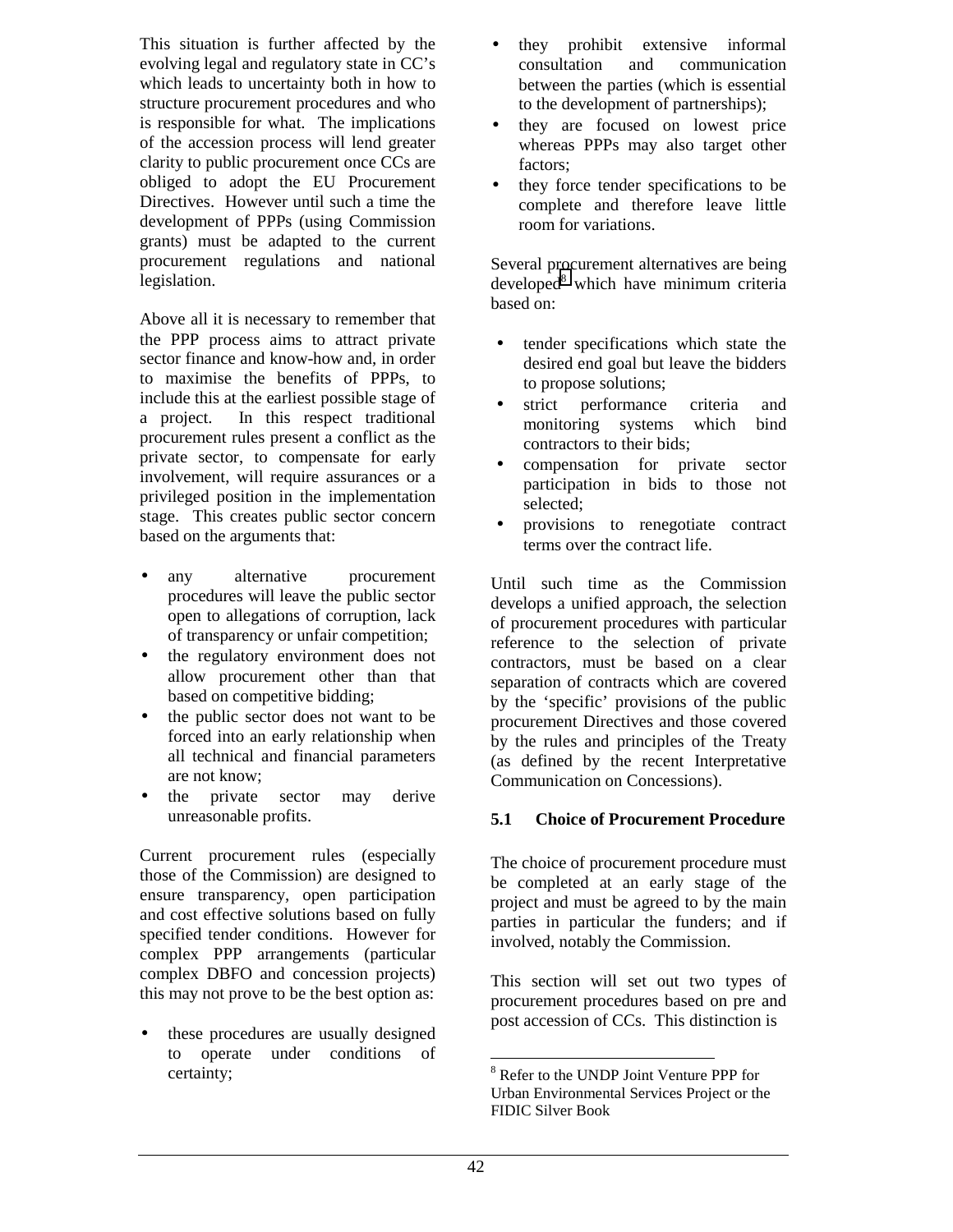

**The FIDIC suite of Contracting Books**

important as currently grants can incorporate only those procurement procedures authorised by the Practical Guide to Contract Procedures<sup>9</sup>. Upon accession CCs will adopt the EU Procurement Directives and will face a different set of issues. To account for the long lead times in project development both situations are described. This section focuses particularly on the need to:

- respect procurement regulations to ensure effective grant allocation
- provide sufficiently flexibility in procurement to maximise the benefits of a PPP relationship
- integrate the characteristics of different types of PPP relationships and seek to adapt procurement to the underlying needs of the relationship and the project

#### 5.1.1 Pre-accession Phase

Procurement procedures are currently defined by the ISPA Regulations, the Practical Guide to Contract Procedures and Title IX of External Aid Regulations. These must be used for the application of ISPA grants with little scope for derogation even if PPP schemes are considered. According to the ISPA Manual "*Commission sources of finance can be integrated into private financing schemes…… Their integration must, however, not restrict the procurement of works, services or supplies during project implementation."*

Two aspects must be considered. The first concerns the selection by CCs of private parties before the involvement of the European Commission, as for example the contracting of a private concessionaire for operations (whether through tender or privatisation). While this is obviously not a consequence of a Commission financed project, the selection and capacity of the private party will be of consequence to the approval of a Grant. As a result, National Authorities should aim, as a minimum, to fully integrate and be able to demonstrate the conditions of:

- Equal opportunity for all relevant companies in the same sector;
- Respect of competition rules in awarding concession;
- Respect of competition rules in awarding the investment contracts;
- Respect of conditions of the concession (service to consumers, maintenance, etc.);
- Absence of disproportionate remuneration on capital.

It is further recommended that an early adoption of the principles and procedures of the EU Procurement Directives, including the recent Interpretative Communication on Concessions Under Community Law (2000/C 121/02) is desirable to demonstrating the fulfillment of these conditions (these are set out in the following Post-accession section).

The second aspect concerns procurement with a Commission Grant. It should be noted that the Commission currently restricts the use of grants to the procurement of supplies, services and works and therefore does not envisage the application of grants in the form of other financial instruments. As a result a grant will be used to directly facilitate the realisation of physical infrastructure which

<sup>&</sup>lt;sup>9</sup> These Guidelines are based on the currently available Practical Guide but note the on-going revision of the Guide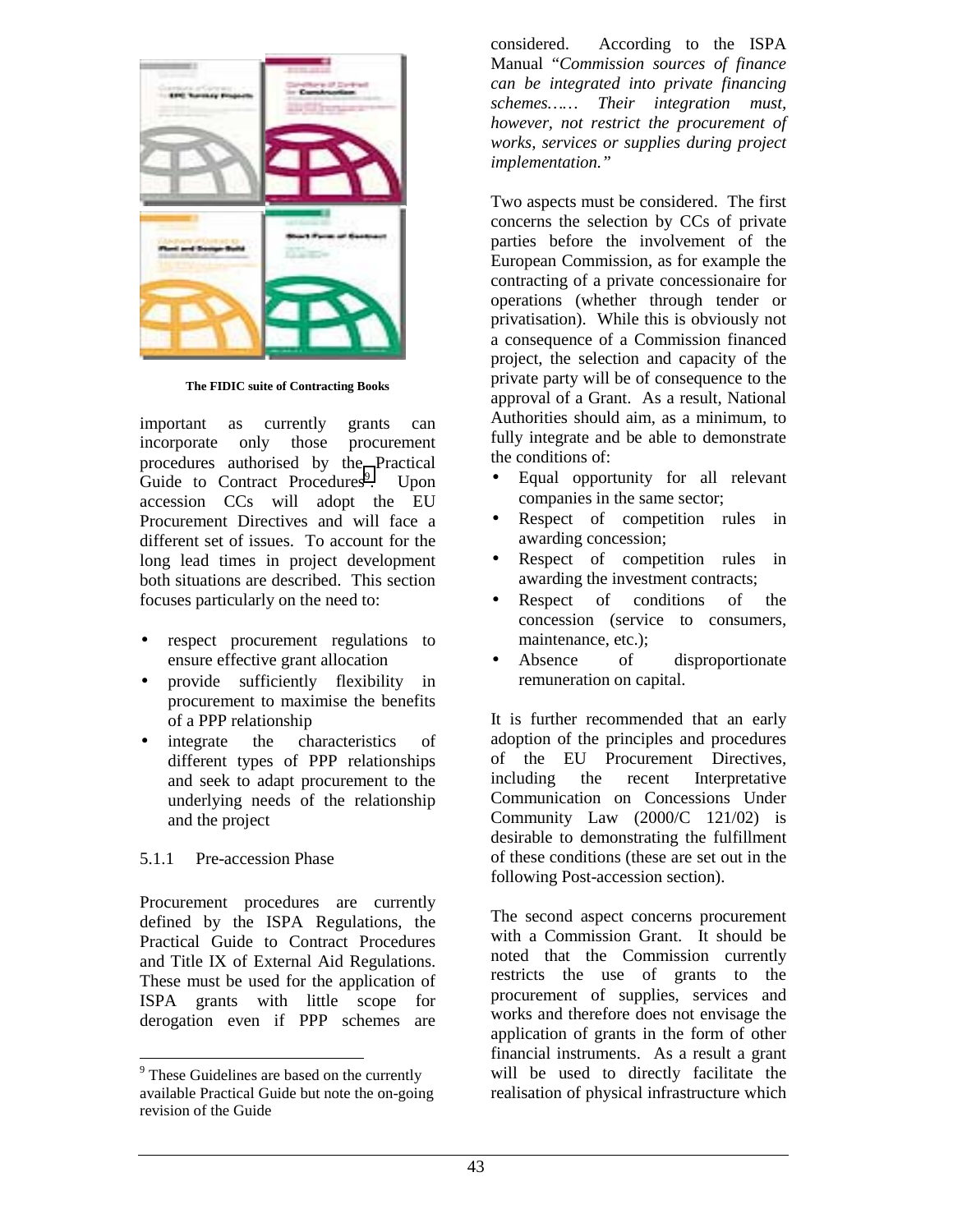must be procured, according to the Practical Guide, using Open or Restricted Procurement Procedures (according to tender type and amount).

It is argued that the Open and Restricted tender procedures limit the development of PPPs in two ways:

- The prospect of competitive tendering, and hence the cost and uncertainty of contract award, reduces the incentive to the private sector to participate.
- The requirement of Open and Restricted procedures is to provide a fully specified project output against which tenderers compete, principally on price. It is argued that this limits the ability to seek innovative solutions based on a private sector approach and potential efficiency gains that this would entail.

The first argument is valid to a degree but can be qualified with respect to the type of PPP relationship targeted. Indeed it is rare to have a situation where some form of competitive tendering is not involved and is usually only found where a PPP project is being promoted by a private sector party. The uncertainty surrounding competitive tendering can be managed by providing up-front information on the scale of the tender, the scope of evaluation criteria and performance requirements. This can provide an effective guidance to companies on whether tendering is in their interest.

In order to avoid a too limited number of Tenderers, a degree of market sounding and informal consultation can be undertaken in order to ensure that the planned tender and project will attract sufficient interest. Should this not be the case, this should in itself be an important indicator for project design and appraisal and may require a re-assessment of project parameters.

It has been suggested<sup>10</sup> that the cost of tendering, particularly for large complex projects, could be partially covered by

Contracting Authority in order to share the risk associated with the tender process. It is believed that this should be considered only for very large projects where substantial conceptual work is required by Tenderers. However Tenderers should be given a measure of intellectual property protection, in that the materials developed in their tenders will not be exploited by any other party.

The argument that Open and Restricted tender procedures limit the ability to seek private sector innovations is valid if the requirement to provide completely specified projects at the tender stage is absolute. This limits competition to the financial considerations. However a number of important innovations are possible, within the procedures, to overcome this but require a preliminary identification of what the important desired values and benefits of the PPP relationship are. Possible innovations, including:

- If the project must meet certain technical standards (including EU standards) which limit the possibility for substantial technical innovations to be gained, the real value of a PPP will lie in financial considerations including cost structures, the degree of service provision and how risks are priced and managed. This therefore assumes that a fully technically specified project will be evaluated (after technical compliance) principally on the financial offer. In other words this will entail evaluation of, amongst others:
	- How **costs** are structured
	- In the case of concession type contracts, how **revenues** are structured
	- How **risks** are priced
	- What is the **value** of the private sector contribution and requirement of additional financing (including ISPA grant)

This in effect requires a detailed value for money assessment including some

<sup>&</sup>lt;sup>10</sup> Notably by the UNDP PPPUE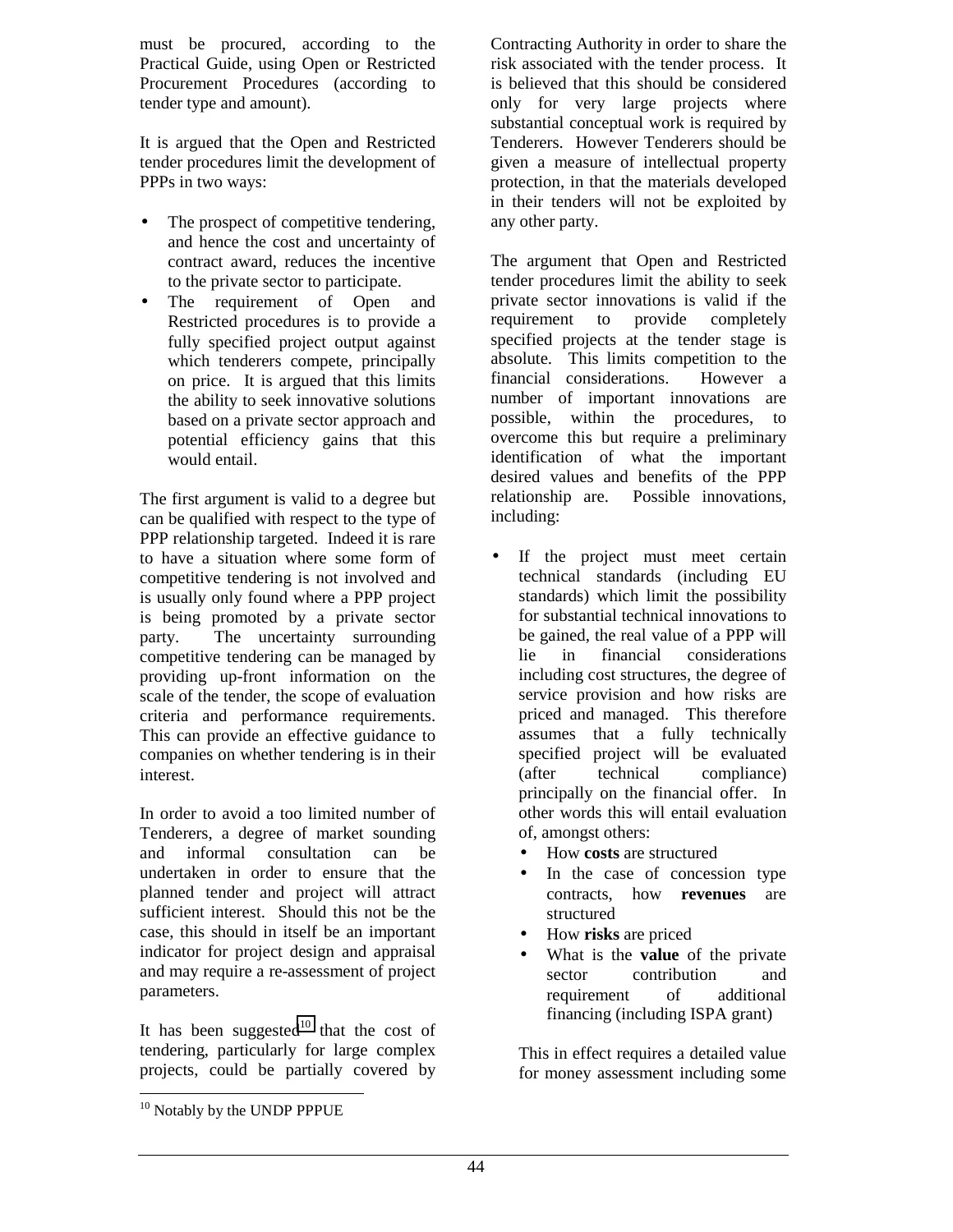form of financial comparator. These are discussed further in Part 3.

If there is the potential for both technical and financial innovation and value added from the private sector it is recommended to allow Tenderers to submit Variant Solutions. This requires that they submit a tender meeting the original conditions and a tender which proposes their alternative approach. It should be noted however that the evaluation of variant solutions must comply with strict guidelines and should be against a set of minimum standards required by the project.

In both cases the emphasis is to remain within the boundaries of existing procedures but to develop more comprehensive evaluation techniques that in effect allow Tenderers some flexibility and the project to harness private sector innovations and efficiencies.

#### 5.1.2 Post Accession Phase

On adoption of the European Acquis the procurement process is governed by a series of Directives. The first step entails deciding which Procurement Directives are applicable. Current Directives and their amendments, relate to four regimes:

- Works (Council Directive 93/37/EEC);
- Supplies (Council Directive 93/36/EEC);
- Services (Council Directive 92/50/EEC);
- Utilities (Council Directive 93/38/EEC).

The first three Directives are commonly referred to as the "Classic Directives". Of importance is also the recent Commission Interpretative Communication on Concessions Under Community Law (2000/C 121/02). The first step in selecting the relevant Directive is to assess whether the project concerns the Classic Directives or the Utilities Directive. The Classic Directives cover the following categories:

• Works - this category covers the full range of building and civil engineering, contracts including the

supplies and services necessary to carry them out;

- Supplies this category covers the procurement of products whether financed through purchase, lease, rental or hire purchase, including the supply, delivery, installation and operation of equipment and machinery; and
- Services this category covers the provision of services including engineering, architectural and other professional services. It specifically includes sewage and refuse disposal services, sanitation and similar services.

Each Directive has contract value thresholds and prohibits the splitting of contracts to circumvent these. It should be noted that some uncertainty has existed as to the categorisation of projects into works or services. The main interpretation offered by the Commission and European Court of Justice is that if works are incidental to the services provided then the Service Directive is applicable. Incidental can be defined with respect to the main object of the contract or the predominant value of the component. It is suggested, based on jurisprudence, that the European Court of Justice favours the latter definition.

Concession contracts pose a similar interpretative issue. The European Commission has stated that if the recovery of costs is guaranteed by the contracting authority without the risk involved in the management of the construction, then the contract will be a works contract rather than a concession.

#### *5.1.2.1 Procurement Procedures*

The Procurement Directives allow for a number of different procurement procedures, including:

- Open Procedure whereby any interested party can tender.
- Restricted Procedure whereby any interested party may submit a request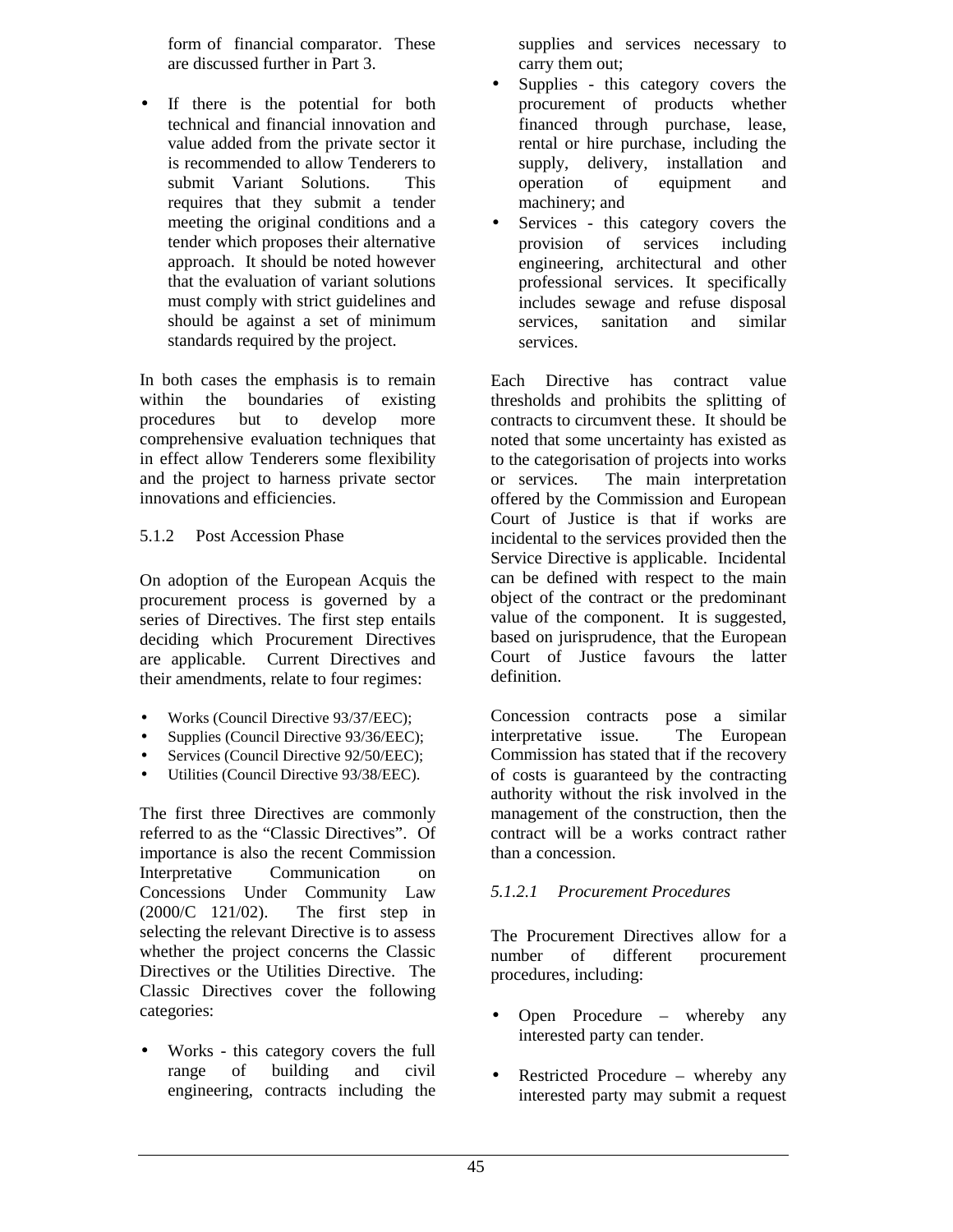for pre-qualification and may tender if successfully pre-qualified.

Negotiated Procedure – which is similar to the restricted procedure but opens the possibility for post-tender negotiations on contract specifications. This procedure can also be used for the selection of concession contracts.

The open procedure is generally not considered suitable for PPP due to scale and complexity issues. Generally if a contract is a works or services concession, or alternatively falls within the Utilities Directive, the negotiated procedure is available but subject to the provisions of the Treaty of Rome and national regulations. In all other instances a decision between restricted and negotiated procedures must be made.

The Works and Services Directives respectively set out specific circumstances in which the negotiated procedure can be used and go on to state that *"in all other cases, the Contracting Authority shall award their public works (services) contracts by the open procedure or by the restricted procedure***"**. Whilst there are a number of grounds set out in the Directives for commencing a procurement using the negotiated procedure, there are only two potentially relevant bases for commencing a procurement with the negotiated procedure in the context of a PPP.

The first is *"in exceptional cases, when the nature of the works (services) or the risks attaching thereto do not permit prior overall pricing*". The second applies only in the context of the Services Directive *"when the nature of the services to be procured is such that contract specifications cannot be established with sufficient precision to permit the award of the contract by selecting the best tender according to the rules governing open or restricted procedures*". It should be noted that the validity of such cases only applies within the strict scope of the Directives.

The European Court of Justice has stated that the use of the negotiated procedure is

a derogation permitted by the Directives and as a consequence the onus will be on the Contracting Authority to show that the circumstances justifying its use apply. Additionally Contracting Authorities using the negotiated procedure or any other non specified procedure will need to demonstrate that the rules and principles of the Treaty have been respected. Internationally, the main drivers behind the use of the negotiated procedure have been the ability to:

- secure the best value for money;
- secure the optimum allocation of risk;
- encourage innovative solutions; and
- reduce tender or bid costs.

The practical reasons why the negotiated procedure is favoured for PPP projects are clear. Indeed, the European Commission has recognised the difficulties associated with using the restricted procedure. In a Communication of 1998 the European Commission stated that:

*"especially in the case of particularly complex contracts in areas that are constantly changing, such as high technology, purchasers are aware of their needs but do not know in advance what is the best technical solution for satisfying those needs.*

*Discussion of the contract and dialogue between the purchasers and suppliers are therefore necessary in such cases. But the standard procedures laid down by the traditional Directives leave very little scope for discussion during the award of contracts and are therefore regarded as lacking in flexibility in situations of this type*".

If a negotiated procedure is permitted the Contracting Authority must ensure that the following principles are clearly adhered to:

- **equality of treatment** this applies throughout the procurement process to the conclusion of a contract and therefore places limitations on the extent of possible negotiations.
- **transparency** notably in the definition of procedures and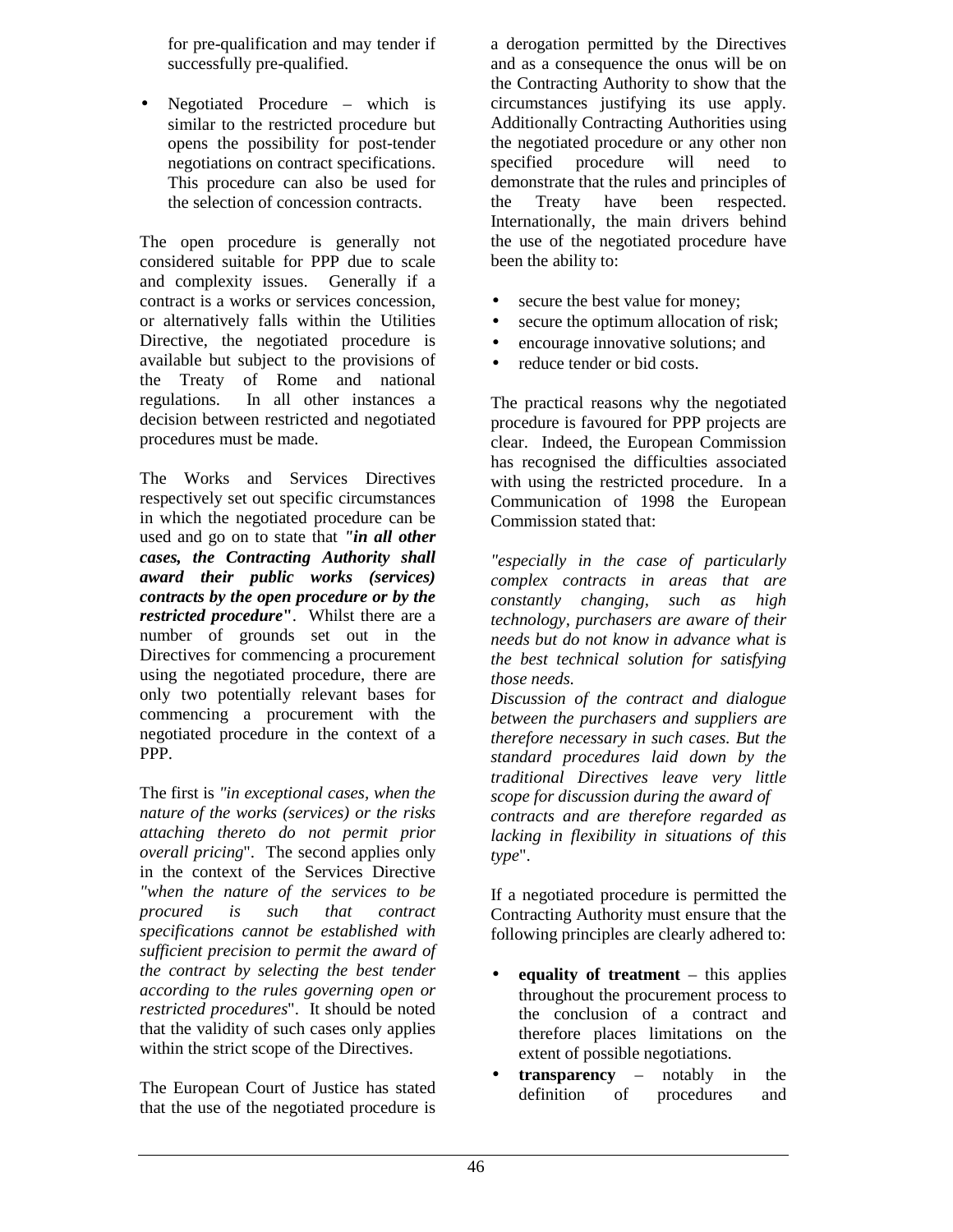publication of tenders in the Official Journal or adequate alternatives.

• **proportionality**

In choosing the appropriate procedure, a Contracting Authority will have regard to a number of factors. These include:

- the scope and nature of the project;
- the degree of precedent available for reference and use;
- the degree of risk transfer proposed (particularly as regards statutory process risk);
- the role and influence of third party funders.

In a Design and Build or BOT contract, the case for the use of the negotiated procedure is difficult to make. There is ample precedent for using the restricted procedure successfully; there will usually be adequate project definition and the nature of the works or the risks attaching to them will usually permit overall pricing.

In addition, there is nothing to prevent a Contracting Authority from seeking the views of tenderers*.* Examples of issues on which the views of Tenderers should be sought include *force-majeur*e, intellectual property rights, payment mechanisms and limitations on liability. Thus, even where a greater degree of risk transfer is proposed than in previous projects, the Contracting Authority is not necessarily left only with the option of using the negotiated procedure.

In the case of a DBFO contract, the Contracting Authority will be seeking optimal risk transfer in the context of the introduction of private finance. Where the restricted procedure is followed in DBFO projects, it may lead to the pricing of projects based on private sector costs of equity and debt without sufficient scope for innovation and an efficient allocation of risk to the private sector. A Contracting Authority can improve its judgment on the appropriate allocation of risk through regular and structured market sounding of private sector appetite for various types of project and the spectrum of risks and rewards they represent. Some of the risks which may be difficult to specify in advance in contract terms are:

- demand or volume risk:
- elements of the statutory process risk;
- payment structures and mechanisms;
- maintenance costs impacted by demand or volume usage;
- financing proposals;
- compensation and termination clauses; and
- change of law risks.

Where the negotiated procedure is used, serious consideration should be given to limiting the areas or scope for negotiation thereby helping to reduce tender costs and the time expended leading to contract award. Efforts should be made to devise procedures that relate as closely as practicable to the restricted procedure, allowing the necessary flexibility to negotiate *only* on the key issues.

In summary, a Contracting Authority must give very careful consideration to the question of the procurement procedure to be used and take appropriate legal advice. It is permitted to commence a procurement using the negotiated procedure but only in very limited circumstances and its use will be reviewed very strictly in the event of a challenge. However, the factors which influence a decision in favour of the use of the negotiated procedure tend to exist in those projects where it is intended to utilise private finance or to achieve a greater degree of risk transfer than is normally anticipated. Where private finance is involved, the use of the negotiated procedure is likely to be appropriate for major projects so that optimal value for money proposals are received.

The European Commission is considering the introduction of a greater flexibility with the introduction of a *Competitive Dialogue* procurement procedure. This proposal is being developed in response to the criticism sometimes leveled at the existing system to the effect that procedures are excessively rigid and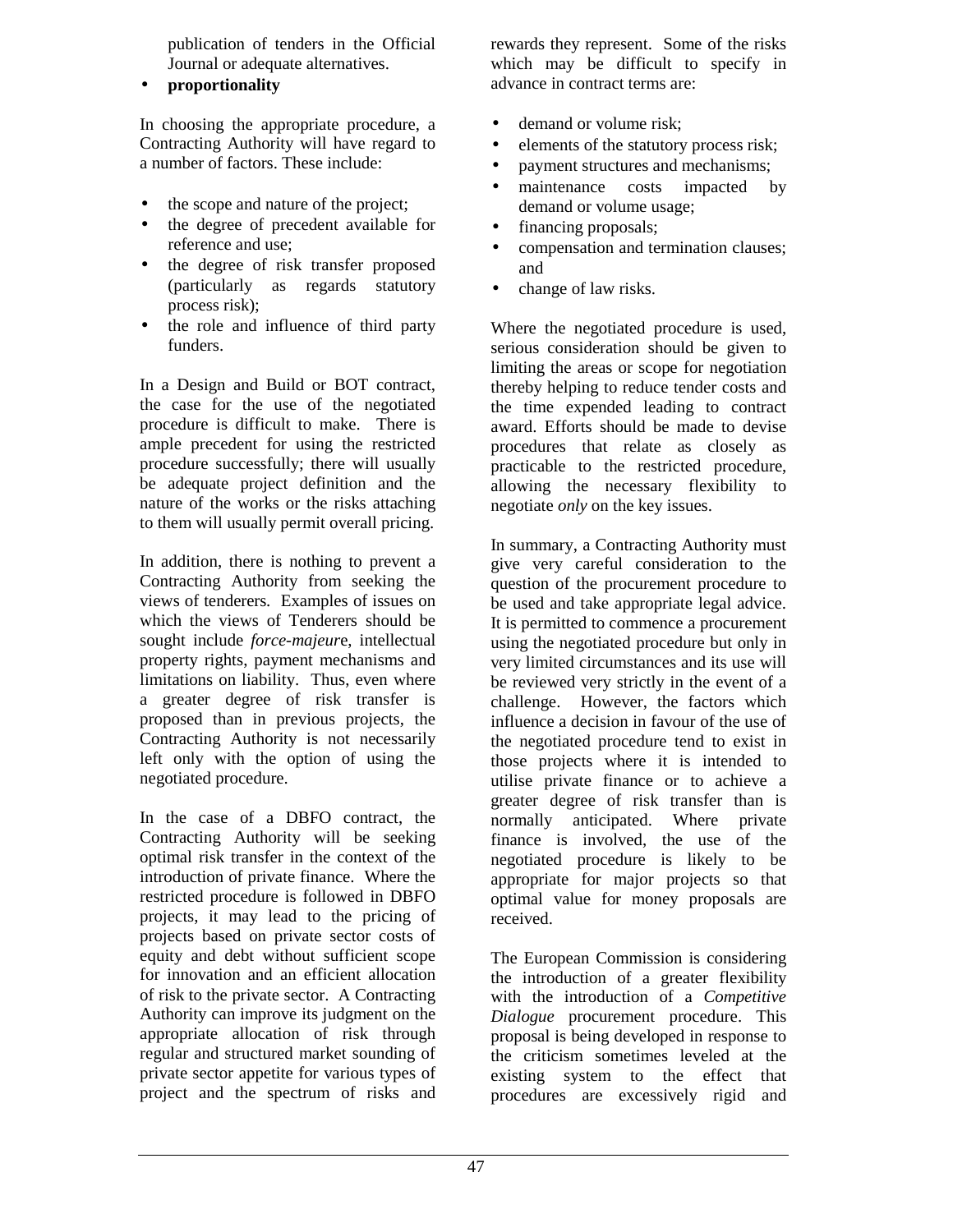formalistic and, where complied with strictly, can lead to malfunctioning in the award of contracts. To that end, it has published a draft proposal for a European Parliament and Council Directive to amend the Classic Directives proposing amendments with a view to making procedures more flexible. Additionally the Commission has made proposals to modify the classic Directives.

# **6 INSTITUTIONAL STRUCTURES**

Effective legal, regulatory and contractual conditions are crucial to PPP success but can only exist if supported by an efficient institutional structure which both facilitates PPP development and provides clear boundaries to protect the interests of all parties. Most Member States have realised that PPP development requires major institutional changes not least because the role and responsibilities of the public sector change from direct service provision to management and monitoring. However a further role is sponsor and developer of the PPP concept. To this end several Member States developed specialised PPP task forces.

Two principal models of intervention exist. The decentralised approach, as adopted by France, places responsibility at the regional level and within the concerned line Ministries. Other countries, such as the UK and Ireland, have selected a more centralise approach by creating one dedicated national PPP unit. In both cases countries have realised the importance of sourcing high calibre experts to create a nucleus able to drive the process. At the beginning such units focus particularly on developing capability, required legal and regulatory structures, market interest and pilot projects in order to test and demonstrate the value of PPPs. As experience is gained the role of such units changes to focus on assisting the selection of PPP opportunities, counselling, ensuring value for money, investor attraction and above all maintaining political support.

Such units and the public sector in general, have a key role to play in creating trust which in turn allows a reduction in risk and therefore cost, but importantly also the development of effective and sustainable partnerships. Trust must include the open exchange of information, the possibility to have non-conflictual dispute resolution and respect for the objectives of all parties.

Trust also implies a strong level of political commitment which must be developed, sustained and communicated by the necessary institutional structures. To this end, experience has shown the value in identifying a 'political champion' of PPPs able to provide an effective link between political priorities and institutional structures. Political support should be realistic and practical about what PPP can achieve and how it is to be implemented. There will be occasions where projects must be stopped (and indeed the public sector must play an active role in identifying these situations), but likewise a reasoned approach is required to identify when projects present greater long term interest as opposed to short term political gain. This requires institutional structures able and willing to effectively negotiate with the private sector. This includes taking the necessary time to correctly structure deals and where necessary to show willingness to renegotiate contracts to enhance benefits fairly for all parties.

An institutional framework is required to allow the public sector to change from being a direct service provider to an independent regulator, manager and monitor. Additionally it must provide the role of project promoter. All functions require an in-depth understanding of the motives of the private sector and therefore how a balance a can be achieved between these and the objective of safeguarding the publics' interest. Sustainable success of PPPs can be enhanced by including civil society in the monitoring / oversight structures. Implementation of PPPs as an alternative financing and service provision model must be seen to provide and demonstrate value for money and quality service provision. The public, as paying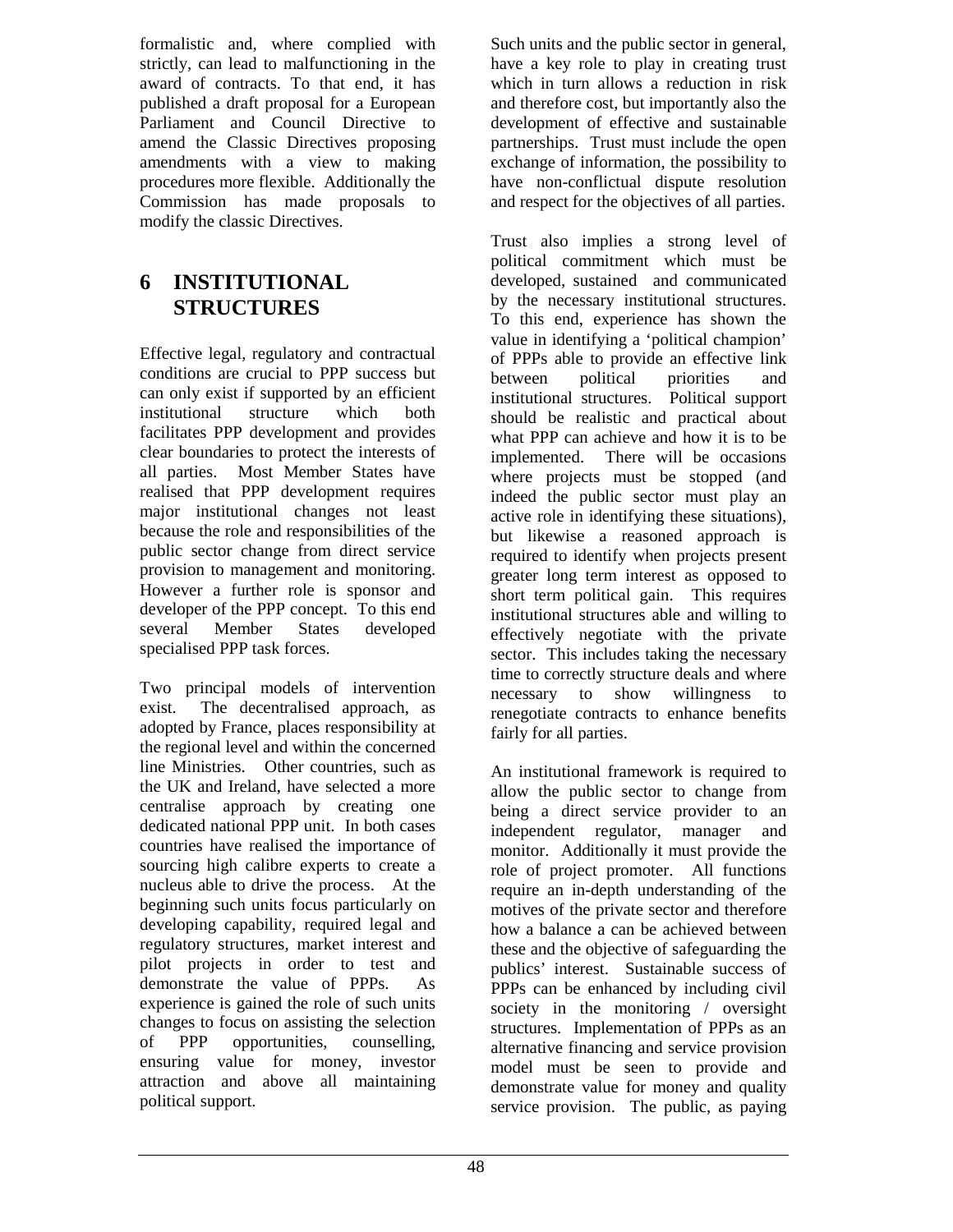consumers, are therefore a critical barometer of performance and suitability of PPP implementation and should be integrated into the monitoring process. This implies that PPPs are influenced both from the top down but also from the bottom up.

#### **Example of Civil Action Against a Planned Incinerator – Source BBC – 3 November 2001**

#### **"Incinerator protesters march again"**



Hull City Council - Protestors claim councillors have not consulted them

A campaign is underway to prevent the construction of a waste incinerator in the centre of Hull.

Hull City Council and East Riding of Yorkshire Council have signed a 25-year contract allowing the Waste Recycling Group (WRG) to burn 165,000 tonnes of rubbish a year in the new incinerator.

Hundreds of protestors who are concerned about the alledged health risks associated with incinerators are marching to the city council buildings to object to the plan.

WRG insists that the incinerator, proposed for Stoneferry in Hull, would be perfectly safe.

#### **'Highest standards'**

Clive Carr, managing director for the company's eastern division, told BBC News Online: "We would operate this plant to the very highest standards currently available in the UK and even in Europe.

"I believe those standards are high enough.

"The land it would be built on is derelict contaminated land, which would be cleaned up as a part of the construction process."

Under the 25-year contract Hull City Council and the East Riding of Yorkshire Council would pay WRG to take the waste, which would

produce electricity to be sold onto the National Grid.

#### **'Profit making'**

Campaigner Eric Wedge, 59, from the group "Hull Against the Incinerator", told BBC News Online: "People need to be aware about the lack of consultation which goes into these profit-making projects.

"Who picks up the tab with all the health problems I do not suppose they care.

"We have thrown down a challenge to the councillors who signed the contract.

"We want them to meet us on the Guild Hall steps on Saturday... we have collected 25,000 signatures, which is the largest petition ever got up in the city of Hull."

#### **Academic studies**

The protest group says academic studies support their viewpoint.

"We are about the only country in the western world that is advocating incinerators - other countries are stopping building them - France has closed 80% of its down, and America has not built one for five years."

Mr Carr said: "The UK Department of Health carried out a seven-year study into 14 million people and 72 incinerators, and found that if there was any cancer risk from incinerators it was so small that it wasn't measurable.

"The level of emissions that would be produced are equivalent to the levels of dioxins in urban soils.

The dioxins released on bonfire night are equivalent to that released from all the UK's incinerators in one year."

In August, 400 people attended a protest March against the incinerator proposals, and demonstrators entered Hull City Council wearing gas masks.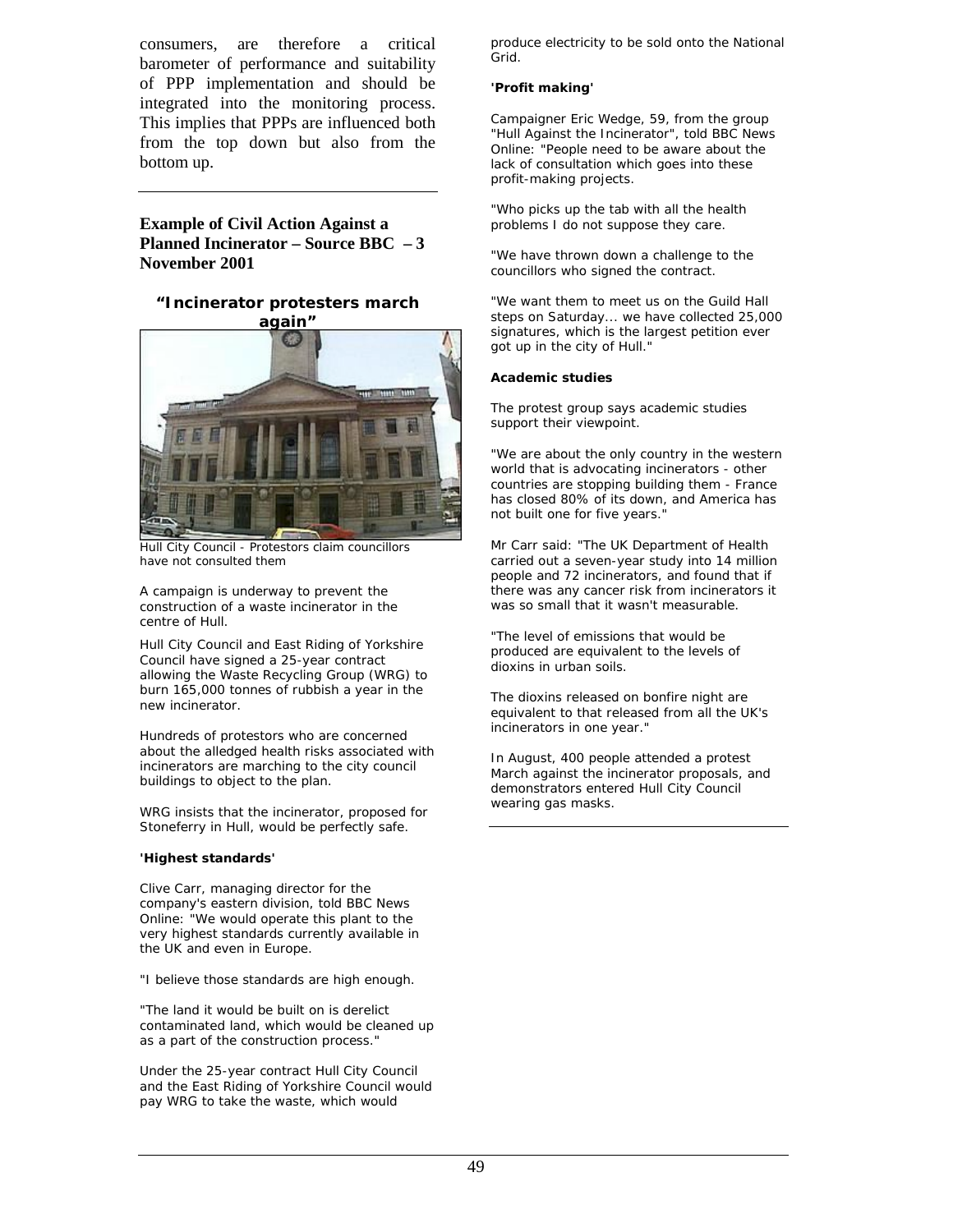### **PART 3 FINANCIAL AND ECONOMIC IMPLICATIONS OF PPP**

#### **PART 3 - Summary**

- **PPP projects present a different risk profile to conventional projects**
- **Risk has a direct financial impact on the project as it is translated into financial terms by the private party**
- **Risk should be transferred to the party best able to manage it in the most cost effective manner**
- **A prime responsibility of the public sector is to ensure value for money in PPPs**
- **Several techniques exist to determine value for money their use should be carefully evaluated against need**
- **Grant financing carries certain risks. The level of grant financing should be carefully matched to ensure that public benefit is maximized and adverse impact on private sector profits is minimsed**
- **This Part will address:**
	- **Financial implications of risk and risk types**
	- **Ensuring value for money in a PPP**
	- **Optimizing grant contributions**

### **1 INTRODUCTION**

The primary focus of this Part is to address the financial and economic implications of PPP relationships. It will focus primarily on three areas, being:

- The financial implications of risk in a PPP relationship
- Ensuring value for money from a PPP at the design and evaluation stages
- The optimization of grant contributions.

It is not intended to explain the different techniques of financial and economic analysis which are well known and integrated into accepted project preparation processes. Instead this Part will present additional issues to include in the analysis of projects which are characteristic of PPP relationships.

### **2 FINANCIAL IMPLICATIONS OF RISK**

- **Risks are directly translated into financial implications**
- **Risk should be transferred to the party best able to manage it in the most cost effective manner**
- **Risk should not be transferred for the sake of doing so**

A risk is defined as any factor, event or influence that threatens the successful completion of a project in terms of time, cost or quality. A key principle of PPPs is that risk should be allocated to the party best able to manage it. The effective allocation of risk has a direct financial impact on the project as it will result in lower overall project costs and will therefore provide enhanced value for money if compared to traditional procurement methods.

The direct relationship between risk and financial impact lies also in the fact that the degree of risk transfer to the private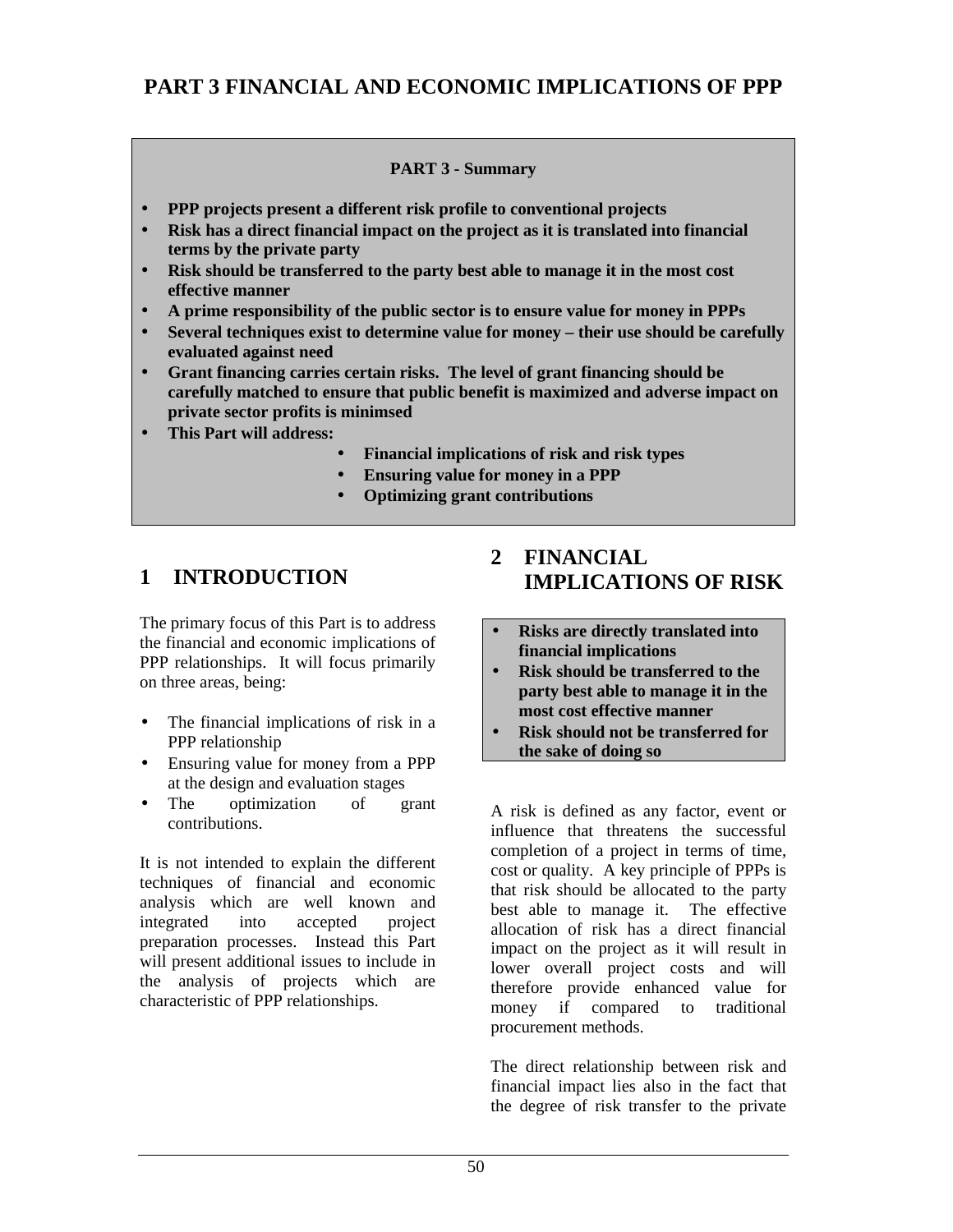sector will influence the overall cost of the project to the public sector as all risk will be associated with a price premium. Therefore the objective must be to achieve cost effective risk transfer not simply risk allocation for its own sake.

The objectives of risk transfer include:

- To reduce long term cost of a project by allocating risk to the party best able to manage it in a most cost effective manner
- To provide incentives to the contractor to deliver projects on time, to required standard and within the budget
- To improve the quality of service and increase revenue through more efficient operation
- To provide a more consistent and predictable profile of expenditure

The following discussions address risk categories and allocation.

### **2.1 Revenue Risk**

Revenue risk is the most fundamental of all unknown factors involved in PPP projects. Revenues flows are generally determined by two factors: utilisation levels, and tariffs. The availability of reliable historic information documenting demand and price elasticity levels varies among different sectors. In the water sector, for instance, a great deal of information is likely to be available. However, the cost of providing water may well have been subsidized in the past, making it more difficult to determine how consumers would behave in the face of unsubsidized pricing.

In the case of road projects, even with extensive investigation of past traffic trends, forecasts of future growth potential, and surveys of people's willingness to pay tolls, there is always a significant residual risk on the traffic levels that projects will actually attract. This risk is only reduced after a number of years of operation. In order to arrange project financing, certain assumptions

regarding usage and revenue levels must be made. While these calculations are usually intended to be conservative, overstatements are not uncommon. Moreover, unforeseen future events can also have dramatic impacts, such as the oil shocks of the 1970s, which were a major factor in the failure of the three private concessions in France.

Traffic risks are also amplified in CCs, where assumptions regarding economic growth and automobile ownership take on greater importance. Moreover, in countries, where automobile ownership and income levels are lower, and motorists often opt to drive on slower parallel routes rather than paying expensive tolls.<sup>11</sup>

For road projects, the adequate level traffic risks to be transferred to the private sector should be carefully analysed. Shadow toll or availability payment mechanisms should be considered instead of real tolling, which usually does not yield enough revenue to cover a significant percentage of investment costs.

#### **French toll-road tempts investors with a smile**

**BBC - March 12 2002**

**France is trying to lure investors to the 2.8 billion (\$A4.7 billion) initial public offering of Autoroutes du Sud de la France. ASF had 1.9 billion in sales last year, mainly from its 2794 kilometres of highways that run along the Mediterranean coast. Meantime, ASF's network is attracting interest from other European highway companies.**

**ASF plans to add 318 kilometres of toll roads by 2009, according to information on its website. Its two main concessions run until 2026 and 2032. The company is allowed to raise tolls by 30 per cent more than inflation through 2006, says a recent report by Standard & Poor's. Traffic on the existing network has grown at an**

**annual rate of 5.7 per cent between 1997 and 2001, according to the company. ASF's 8.3 billion of debt may hinder expansion plans, even though the company would raise about 800 million from the offering, said S&P, which rates the company AA-**

<sup>1</sup> <sup>11</sup> András Timár, "Road Projects in Transition Europe," *Transportation Equipment and Infrastructure Review*, Chapter 5, Euromoney Publications, Essex, UK, 1998, p. 19.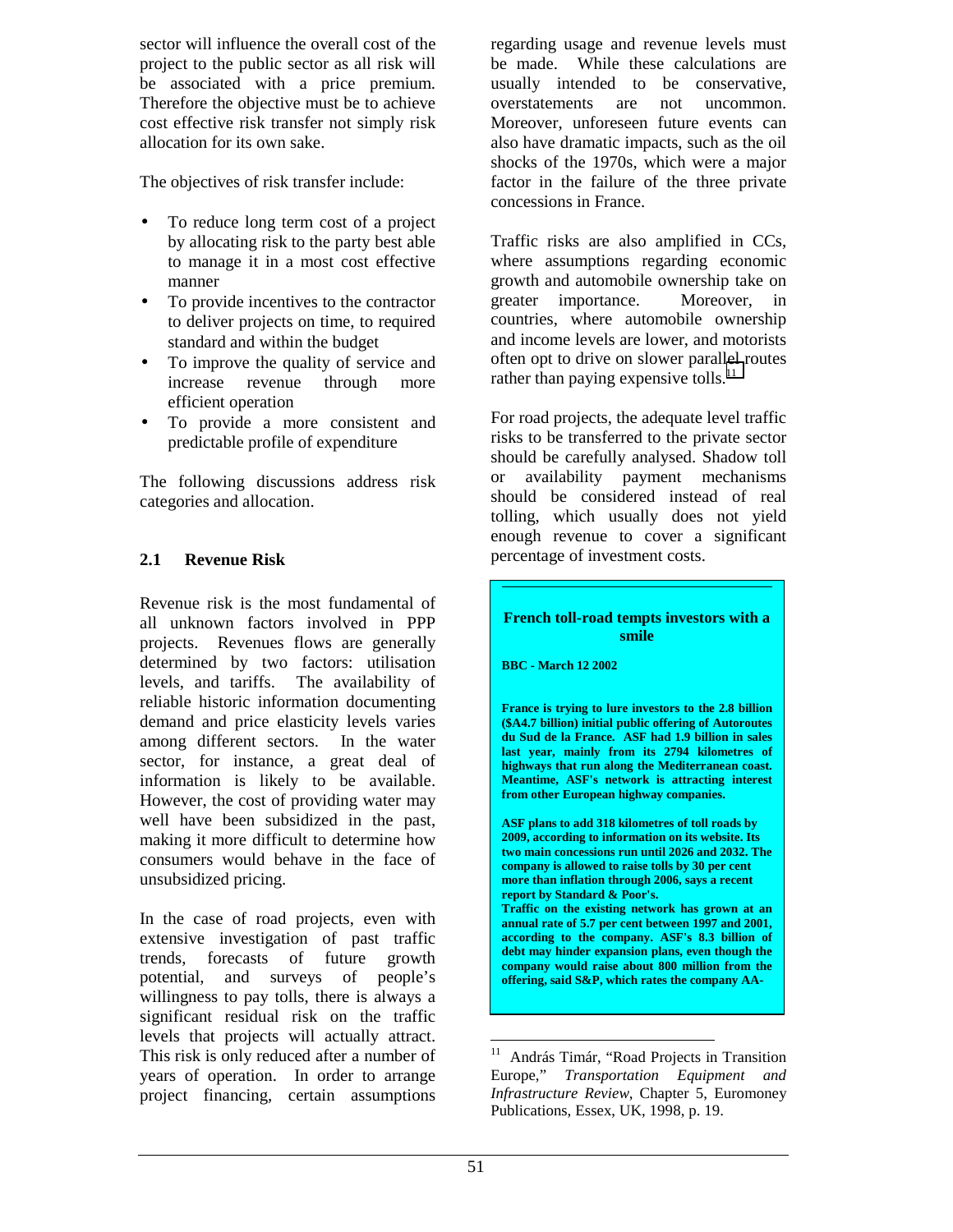#### **2.2 Choice of Private Sector Partner**

Inherent risk is associated with forming a partnership with unknown partners. This is accentuated through a public procurement process which does not facilitate extended negotiation periods allowing a degree of knowledge and confidence to be established. The principle risks are that the private party proves insufficiently competent and / or is not able to deliver the services to the initial specifications. This can be because of a badly researched tender or because tenders were designed to win the contract in the hope of recovering costs at a later stage. In both instances the tender evaluation must aim to identify such situations.

A common concern of public bodies is that by granting a PPP contract they may be creating a monopoly situation for a private company or at least creating a situation of unfair competition or market access. This potentially impacts both on project costs but also the ability to introduce innovation into service provision.

EU Procurement rules stipulate open and fair competition. While this presents a commercial risk to the private sector, a more serious risk occurs with the existence of corruption and market and/or price fixing. This can only lead to financial loss for the public and unsuccessful bidders but also a long term reduction in market interest by the private sector if such practices are thought too prevalent.

### **2.3 Construction Risk**

The capital construction cost of any project is one of the fundamental factors upon which financing is based, and when cost overruns are incurred, the financial feasibility of a concession can be jeopardized. Poor project definition, unknown geological conditions, or loosely defined safety specifications can have dramatic affects on capital construction costs. However, these potential problems can be mitigated with the completion of careful engineering studies before a concession contract is actually signed. Construction delays also have detrimental effects on capital costs. While some delays can be minimized through careful construction management, they still have the potential to arise. Other external factors, such as timely delivery of right-ofway, for example, are more difficult to manage. External forces such as inflation, economic policy, embargoes, and political conflicts also have the potential to have dramatic affects on capital costs. Construction risk is nearly always assigned to the private party, which in turn is likely to include strong incentives for on-time completion of works in its construction contract.

### **2.4 Foreign Exchange Risk**

Debt is a defining characteristic of nearly all concessions and, when money is borrowed abroad, foreign exchange fluctuations can threaten project viability. This risk can be exacerbated when governments require that concessionaires obtain a certain portion of their financing from foreign sources. Foreign exchange risk is greatest when weak currencies are involved, putting projects in emerging economies at greater risk. While accession to the EU and the ultimate adoption of the Euro will limit foreign exchange risk in most CCs, the dangers of currency fluctuations remains a serious detracting factor for PPPs in the CCs. In certain cases, foreign currency risk can be assumed by sovereign governments, export credit agencies, or international financial institutions in order to make concession projects more attractive to private investors.

### **2.5 Regulatory / Contractual Risk**

Although governments negotiate contract terms and conditions with their concessionaires, they are not always successful in maintaining their commitments. This is particularly true of tolls and other user fees, which tend to be politically sensitive. This was the case in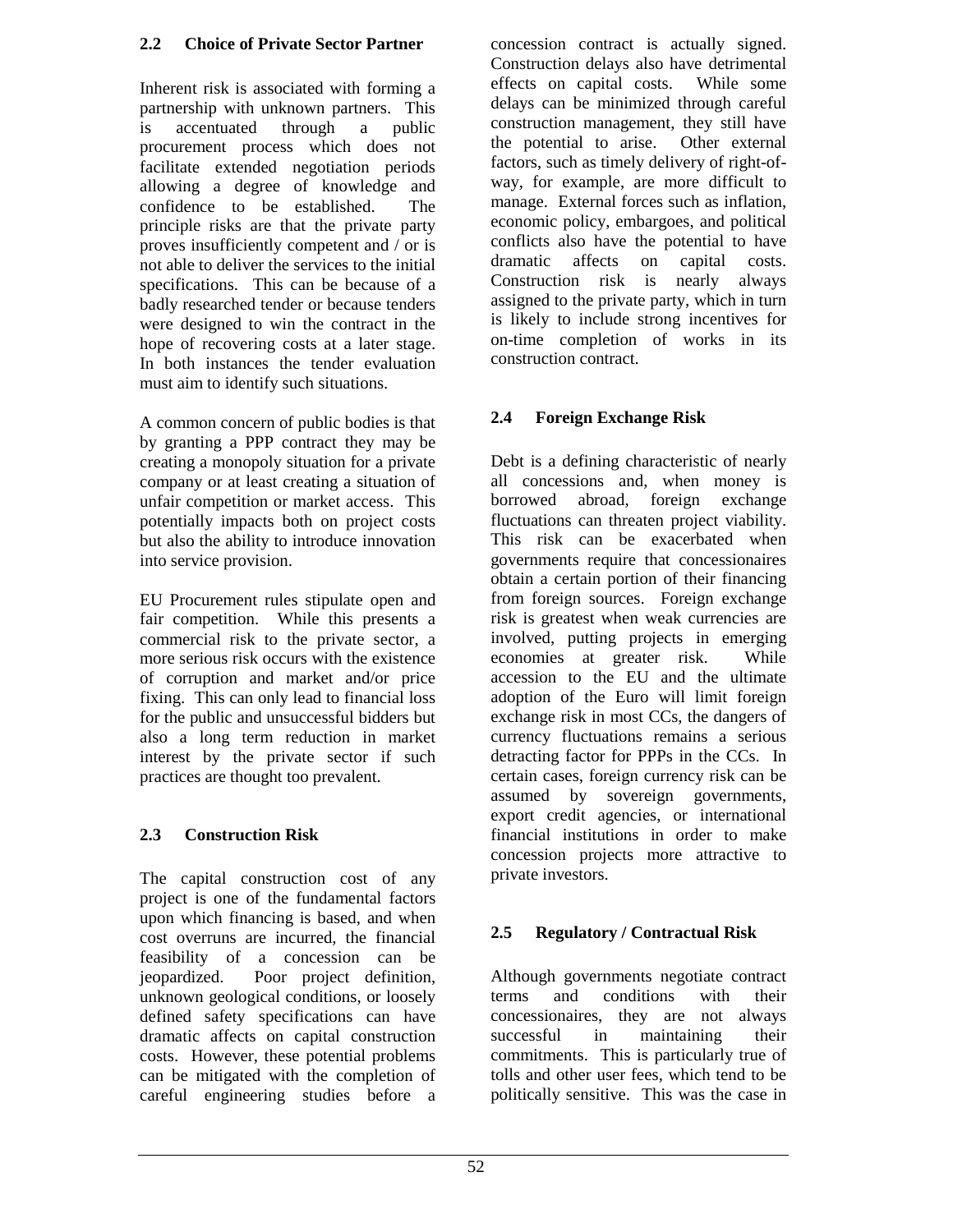France in the 1970's, for example, when the government reneged on its commitment to allow private concessionaires to set toll rates. This factor was critical to the demise of three out of the four private motorway operators in France. More recently a lawsuit sponsored by the Hungary Automobile Club was successful in its charge that the service on the M1/M5 Motorway was not commensurate with the high tolls charged, and the court of first insistence ordered a 50 percent reduction in toll prices.<sup>12</sup> This decision lead to an immediate suspension of disbursements by the European Bank for Reconstruction and Development and delayed construction for seven months.

These risks are more common than many project finance proponents like to admit. They can have substantial effects on existing concession agreements, and also weaken interest in future projects. Regulatory risk is exacerbated in countries where new and untested laws govern PPP projects, which is often the case in CCs. Such risks can be expected to be greatest in countries with comparatively little experience in project finance.

#### **2.6 Political Risk**

Assessments of the inherent strength and stability of local political institutions are common in the investment field and are reflected in bond ratings prepared by internationally recognized rating agencies. As political risk increases, so does the cost of obtaining financing. The long duration of most concession agreements and the common aversion to user fee increases, make PPP projects especially susceptible to political risk. This is exacerbated when new governments oversee unpopular projects instigated by previous administrations. Political risks are often assumed by host governments, but such an assignment can prove less than optimal in the face of lackluster political support for

an infrastructure partnership. IFIs and multilateral organizations such as the Commission can use their influence to help to counter political risk. Bilateral agencies such as export-import banks have also been known to provide political risk guarantees to private concessionaires from aligned countries.

#### **2.7 Environmental / Archeological Risk**

Infrastructure projects have the potential to provoke environmental concern, and governments and citizen groups are becoming increasingly vigilant in their efforts to mitigate potential impacts. Unforeseen environmental issues can



**Public protest can severely disrupt project implementation. However constructive public participation should be encouraged to optimize design, minimize protest and enhance public oversight.**

increase capital costs considerably and result in serious delays. Environmental risk is usually assumed by the private party. For this reasons, most would-be investors undertake thorough environmental assessments and identify likely mitigation programs before entering into a concession agreement.

#### **2.8 Latent Defect Risk**

It is now increasingly common for governments to provide contractors / concessionaires with the right to preexisting infrastructure systems as a way to help finance the construction of new infrastructure. In many cases, new projects may also involve upgrading and expanding existing systems. In exchange, concessionaires usually assume

<sup>&</sup>lt;sup>12</sup> John D. Crothers, "Project financing of toll motorways in central and Eastern Europe: a signpost for transition?" *Law in Transition*, Spring 1997, pp. 6-11.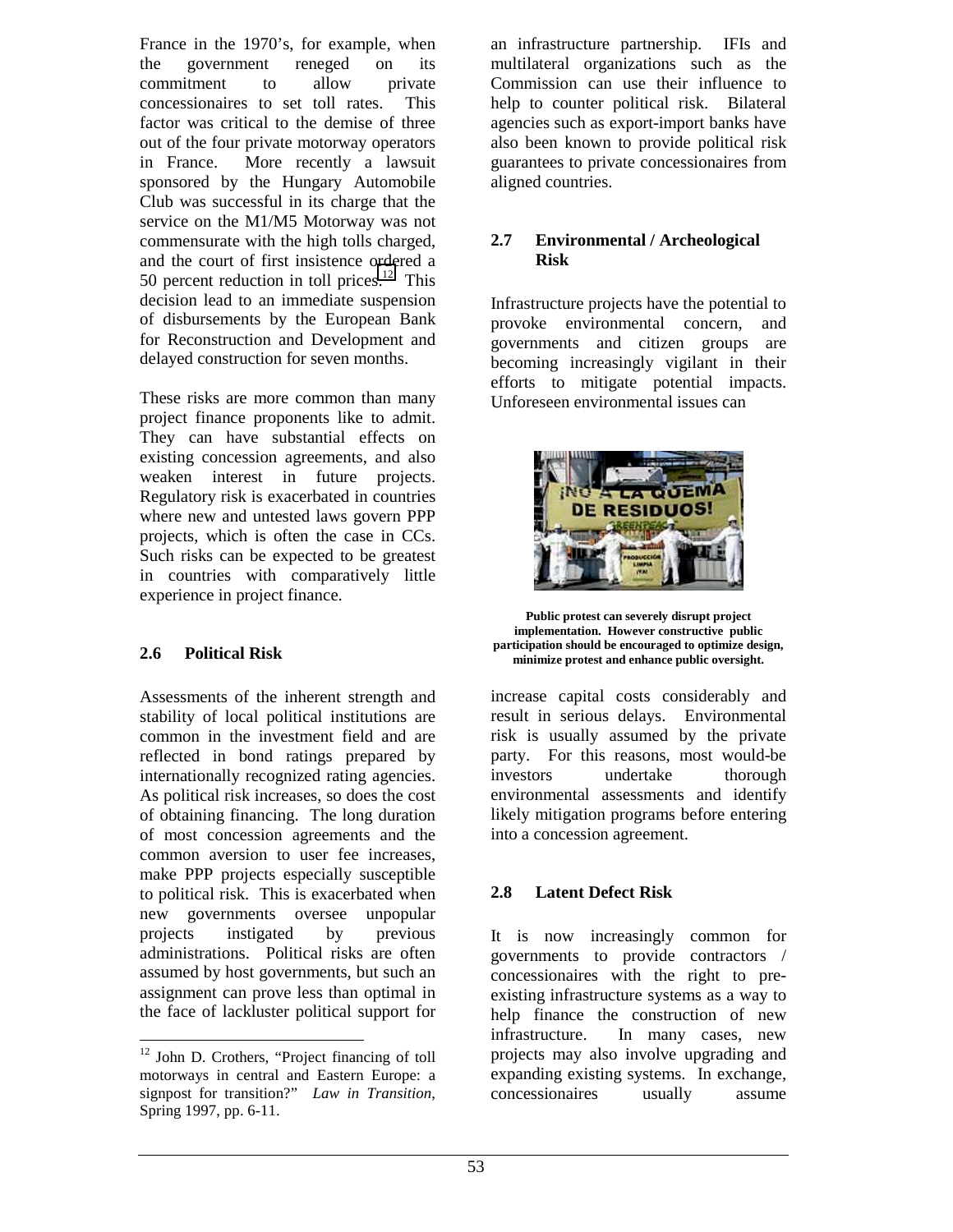responsibility for the maintenance of these facilities for the duration of their contracts. While seemingly attractive, this mechanism can be costly for concessionaires if the facilities they inherit have unknown structural faults. The risk of encountering unpleasant surprises can be minimized when thorough and welldocumented inspections of the facilities to be transferred are completed before concession contracts are formalized.

### **2.9 Public Acceptance Risk**

Infrastructure projects have the potential to provoke vociferous protests among local communities; a fact which can prove fatal to private concessions. There are several notable examples of public acceptance risk in Europe. The Lyon Périphérique Nord concession was ultimately canceled due to wide spread public opposition, boycotts, and protests aimed at the project's high toll levels. Controversy has also surrounded routing of the A2 Motorway through greater Warsaw in Poland, and public protests to toll increases in Lisbon associated with the new Vasco da Gama Bridge concession brought traffic to a halt on Portugal's most heavily traveled roadway link, while images of the angry protests were broadcast around the world. The government quickly acquiesced to the protestors' wishes, reduced the tolls, and paid the concessionaire the difference using public funds. One protestor in the UK stopped construction on the Newbury Bypass single-handedly by lying in a hand-dug tunnel under the construction site for five days. These experiences demonstrate the very real threat that public acceptance risk can pose. Prudent investors need to make careful assessments of the approvals required for their projects, as well as public sentiment towards the projects before deciding to invest.

### **2.10 Sustainability Risk**

A principle objective of the public sector is to protect the public interest and ensure

delivery of value for money. Publicly procured and operated projects provide the tax paying public with the ability to control the quality through votes and taxes. The introduction of private operators may reduce this control if effective control or oversight systems are not developed. Along with the development of an effective public sector management and monitoring capability it is necessary to promote the development of consumer "watchdog" associations and allow for public consultation. This not only creates a direct link with the private operator but also develops a strong sense of consumer ownership or participation in PPP projects.

### **2.11 Hidden Protectionism**

Infrastructure provision is generally perceived to be within the domain of the public sector, and the public can be skeptical when private actors are involved. Such skepticism can be exacerbated when investors are from an outside and more affluent country and have the potential to make a profit on their investment. When such a reaction occurs among the populace, it can also have repercussions in the political arena, making it more difficult for foreign investors and their host governments to resolve conflicts. Foreign investors would be negligent if they ignored this issue, and should investigate the experiences of other outside investors in the countries where they are considering doing business. It can be argued, for example, that this dynamic had negative repercussions on the now defunct M1/M15 motorway concession in Hungary. This risk is borne by the concessionaire and it is best countered by consistent government support. It is however ironic to note the often inconsistent approach of public bodies to foreign participation. Particularly there is often less objection to arrangements developed through direct agreements than when public procurement is involved. It is through the latter that nationality and foreign participation most often becomes an issue.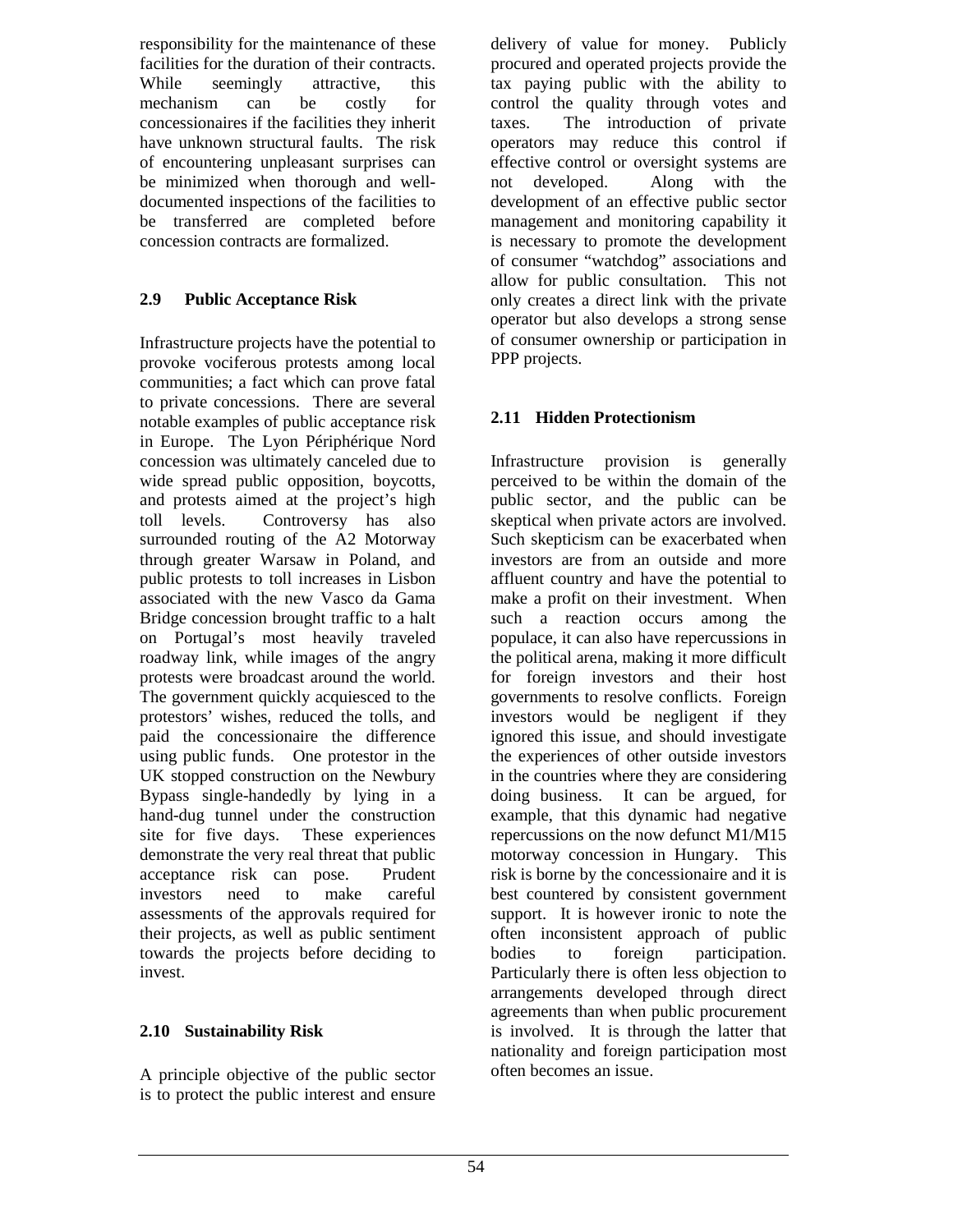Detailed methodology to analyse risk is presented in Part 5. It is important to note here that although the full quantification of all risk facilitates analysis it is not always possible, effective nor desirable. Risk quantification often involves complicated and costly models based on questionable assumptions. This is particularly the case where data is not complete or risks do not have a direct impact. In such cases the cost of risk quantification and the likely value / accuracy of data should be matched against the importance and likelihood of the risk occurring. As such it is recommended to firstly undertake a qualitative assessment of risk focusing on impact and likelihood of occurrence. This should permit the prioritization of risks and hence the quantification of the most important ones. Part 5 discussed some common analytical methodologies.

The allocation of risk should reflect the specific characteristics of the project and the strengths of each party. However the cost of risk transfer must not be neglected as, given the nature of PPPs, the achievement of value for money will often depend on the level and cost of risk transferred to the private sector. It is also good practice to investigate the extent of risk transfer (and the financial implications) in other associated contracts. Given the interdependence between project components and contracts it is likely that a significant transfer in a separate component can have a financial impact on others and hence should be identified and accounted for.

# **3 ENSURING VALUE FOR MONEY IN A PPP**

- **PPPs should be used only if they provide better value for money than traditional methods**
- **Value for money assessment techniques are complicated and require quality data and should be used after careful reflection**
- **However value for money must be a primary objective in maintaining the public interest**

PPPs should only be adopted as a procurement and implementation option if they are reasonably expected to deliver enhanced value for money over traditional methods. Value for Money Assessment (VFM) is therefore crucial to deciding the suitability of a PPP, in general, and the suitability of a particular project design. Additionally, as discussed in Part 2, given certain restrictions on procurement procedures, the evaluation stage of a tender becomes crucial in deciding which tenderer is able to offer the best solution, which is a function of value for money provided.

#### **3.1 Factors Determining Value for Money**

Factors determining value for money will obviously vary from project to project and between sectors. Generally, however, PPP will generate value improvements in a number of areas including:

- Reduced life cycle costs
- Better allocation of risk
- Faster implementation
- Improved service quality
- Generation of additional revenue

A recent survey commissioned by the UK Treasury Taskforce on PPP identified that from a public sector perspective, there are 6 key drivers of value for money in PPP projects including: risk transfer, long term nature of contracts, the use of output based specification, competition, performance measurement and incentives and private sector management skills.

The average percentage saving in net present cost terms of using PPPs was estimated at 17% over the contract duration.

#### **3.2 Assessing Value for Money Potential**

Value for money (VFM) generation potential should be investigated with particular reference to: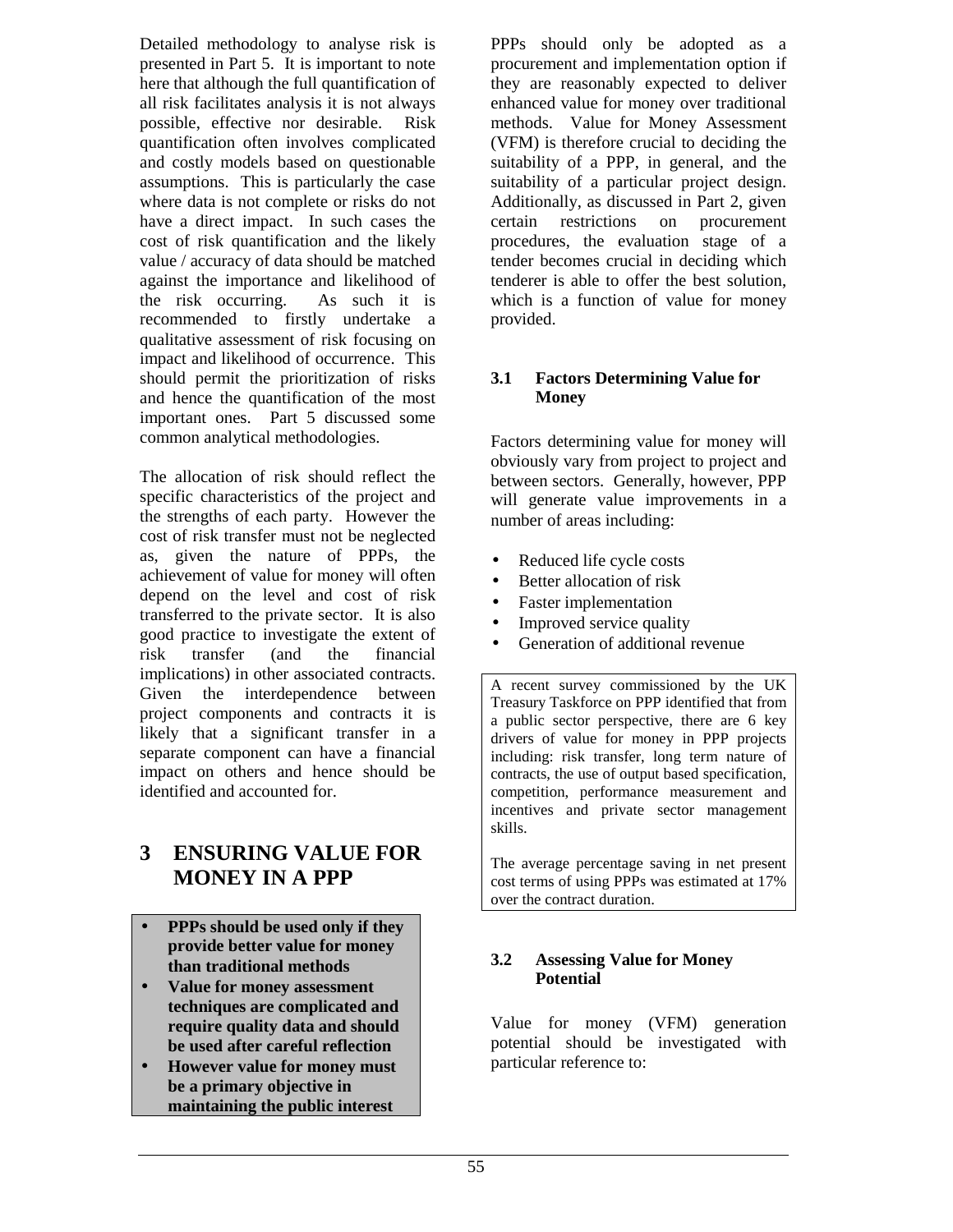- The scope of the project including the balance between asset provision and service delivery
- The potential for cost effective risk transfer particularly with respect to demand and residual value risk
- The scope for user charges, third party revenues and alternative asset usage that might reduce project costs

Traditionally this type of information is gathered from market analysis and reference to previous projects and historical data. However if these sources prove insufficient or substantial concerns exist it may be necessary to undertake a **shadow bid**. This can be done in one of two ways:

- Estimating the cost savings required this involves adding the additional costs of a PPP approach (including the cost of private finance, profit margins, tendering costs and the cost of public sector regulation) to a financial comparator (defined as the comparison of the cost of the preferred PPP tender with the cost of delivering the project through traditional public sector procurement methods) and then making a valued judgement on the potential of the private sector to eliminate these additional costs
- Actual Bid this involves developing an actual bid for the PPP project and comparing it to the estimated cost of traditional public sector procurement costs.

It should be noted that the above concerns assessment for the potential of a PPP to generate value for money. Actual assessment can only take place at the end of the procurement stage but should be done before the conclusion of contractual arrangements.

#### **3.3 Parameters for the Final VFM Assessment**

The achievement of value for money in a Public Private Partnership procurement is, in part, evidenced through effective competition between potential suppliers

and, on projects that involve public money, through a value for money assessment of the costs and benefits of the preferred PPP tender.

The nature of the value for money assessment undertaken at the end of the procurement process depends on whether the PPP project is financially free standing, generates the majority of its revenues from third parties, or is reliant on public finance. The nature of the value for money assessment for each type of project is summarised below.

#### 3.3.1 Financially Free-Standing Projects

Financially free-standing projects require the Contractor to recover all costs through charges on the final users of the service. The public sector plays a facilitating role but no public money is involved. It is therefore the responsibility of the Contractor to determine whether the project is commercially viable and suitable for investment.

The Contracting Authority should satisfy itself through project appraisal that a Concession contract is the preferred form of PPP for the project, and that the application of user charges is appropriate. The Contracting Authority should determine its preferred approach to the setting of user charges, and develop a payment mechanism that will deliver government policy, the objectives of the project and protect the public interest. Value for money is achieved through the competitive tendering process which is based on the economically most advantageous offer principle.

#### 3.3.2 Concession Contracts with Public Grants

The issues set out above for financially free-standing projects also apply to those projects where the public sector provides grant financing and / or subventions but the revenues come principally from user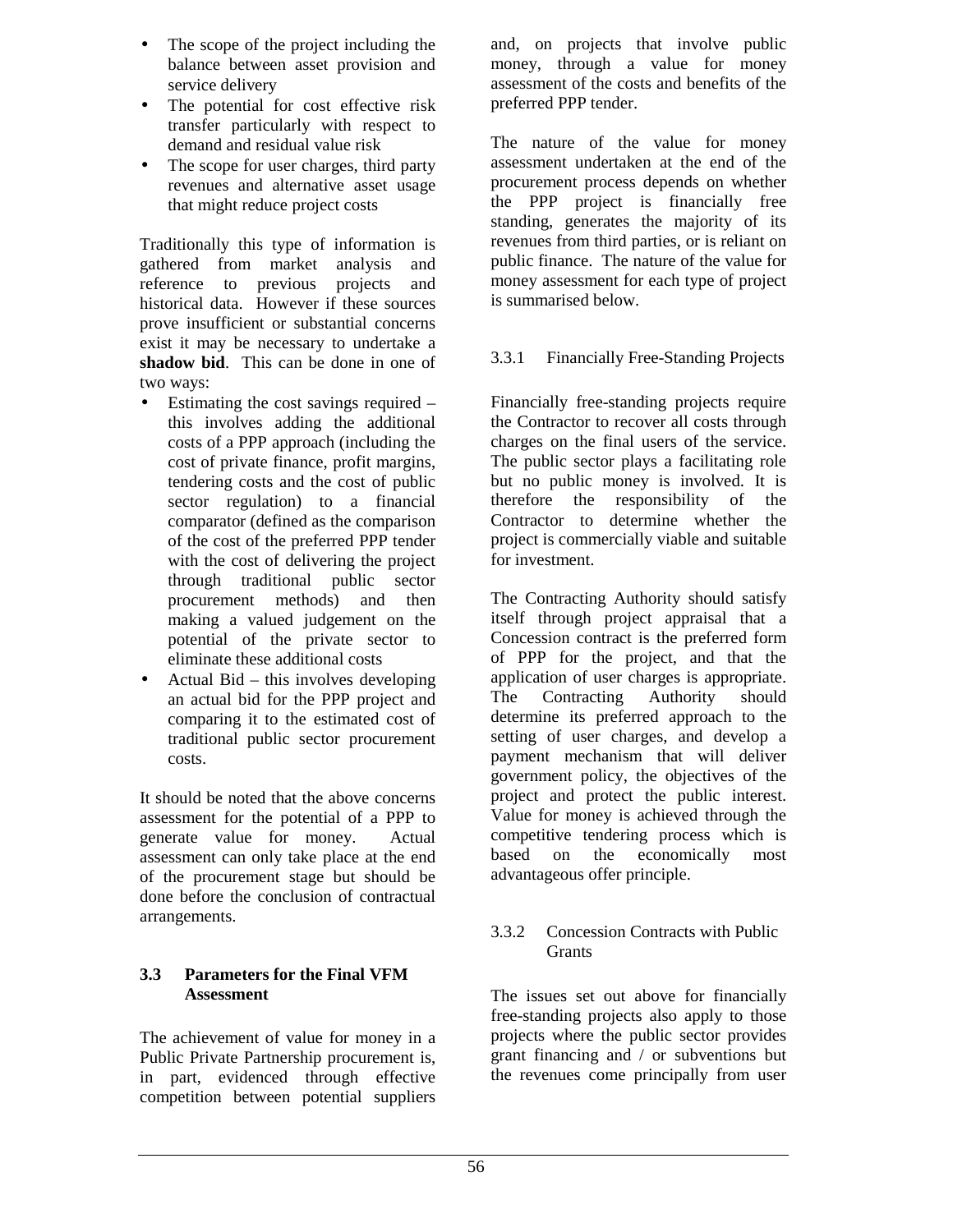charges (ie the public sector is a minority funder).

However, such projects do involve the investment of public money and there is therefore a need to ensure that the project represents the best use of the public funds. For this reason the benefit gained from applying the funds to the PPP project should be compared with the benefit gained from applying them to an alternative project that would otherwise not proceed. Policy priorities will be an important consideration in this regard. Public subvention could take a number of forms, including capital grant and revenue support.

3.3.3 Projects where the Public Sector is the Main Financial Contributor

In the case of projects where the public sector is the sole or main funder a detailed value for money assessment is recommended at the end of the procurement. The assessment should compare the costs and benefits (in monetary and non-monetary terms) of the preferred PPP tender with the costs and benefits of traditional procurement, or under certain circumstances, with other comparable measures.

#### **3.4 Elements of the Value for Money Assessment**

A value for money assessment comprises two key elements:

- Monetary comparison comparison of the cost of the preferred PPP tender, with the cost of traditional public sector procurement, expressed in terms of discounted cashflows over the life of the PPP contract (the Financial Comparator). Under certain circumstances other quantifiable measures may be used as the basis for a Financial Comparator; and
- Non-monetary comparison comparison of all the factors that are difficult to quantify in monetary terms,

but their value to government and the wider public is significant. Examples include speed of project delivery, quality of service, and security of supply.

#### 3.4.1 Parameters Required for the Monetary Comparison

The monetary comparison could take one of four forms depending on the characteristics of the project The four forms of monetary comparison can be summarised as follows:

- Financial Comparator involving a comparison of the cost of the preferred PPP tender with the cost of delivering the project (to the standards set out in the initial output specification) through traditional public sector procurement;
- Best available alternative for projects where the cost of traditional public sector procurement is difficult to determine, the cost of the preferred PPP tender should be compared with the best available alternative costing;
- Price benchmarks involving a comparison of the preferred PPP tender with reliable, comparable and independent price benchmarks or unit costs (for example, standard costs per volume); and
- Comparable PPP projects involving a comparison of the preferred PPP tender with the cost of other comparable existing PPP projects.

#### 3.4.2 Financial Comparator

The Financial Comparator is a techniques employed particularly by the UK Private Finance Initiative to assess the value for money provided by a preferred PPP option and selected tenderer. It is developed based on the preferred PPP option to provide a fully costed estimate of delivering the project (to the standards set out in the initial output specification) through traditional public sector procurement, presented in terms of a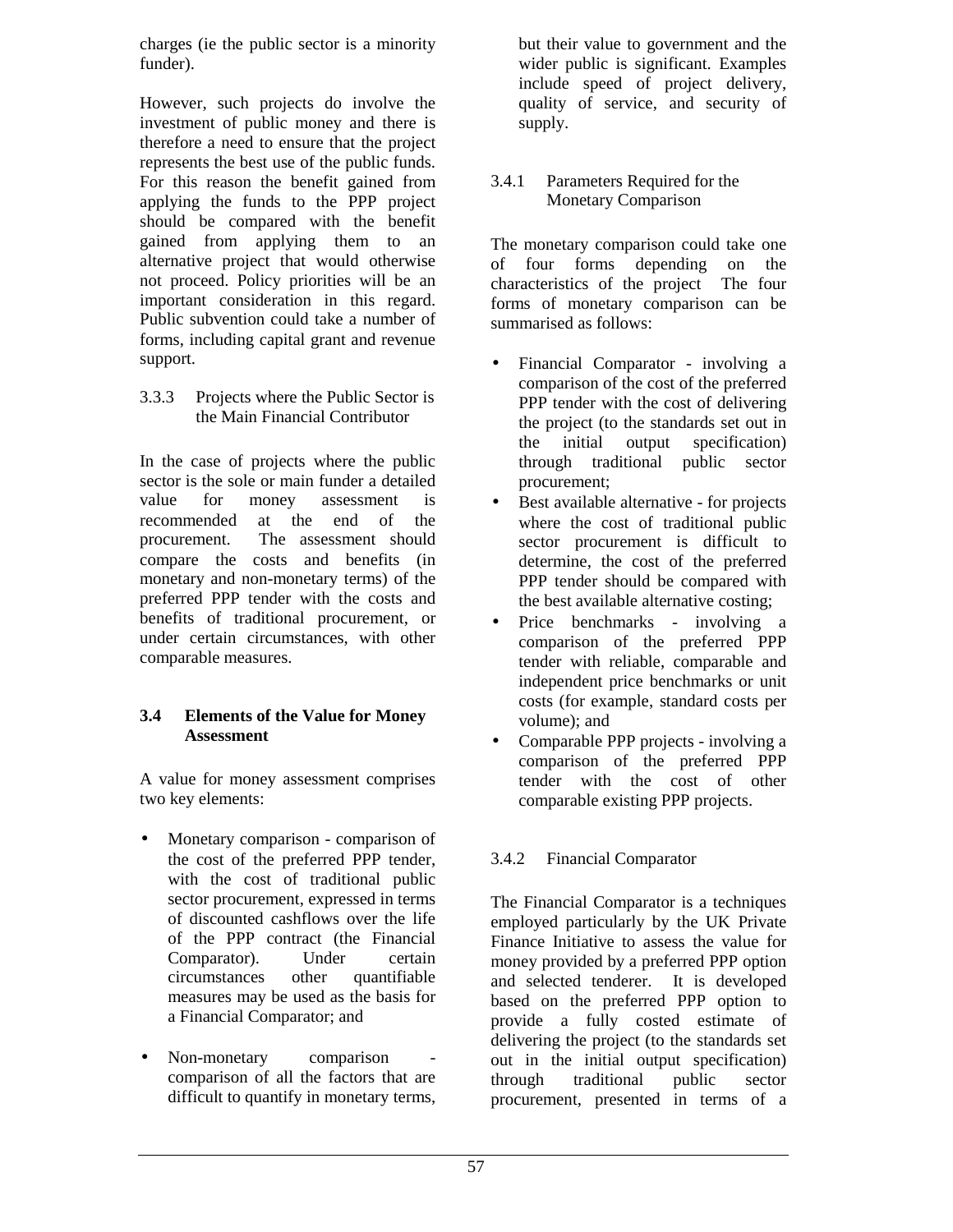discounted cashflow analysis. In practice, if the preferred PPP option results in the transfer to the private sector of all services included in the preferred option arising from the Project Appraisal, then the differences between the Financial Comparator and the preferred option will be limited.

The Comparator is based on a hypothetical project contract in which the public sector undertakes all functions (design, build operate etc) based on actual costs incurred on similar projects. It should include all risks and the value of any assets to made available to the project. Care needs to be taken to avoid double accounting particularly with respect to public sector costs that would not be part of a PPP contract.

The costs expressed in the assessment should be presented in real terms in a

discounted cashflow analysis and over a range of applicable discount rates. The Net Present Value (NPV) of the public sector project is compared with the NPV of the PPP option. If the difference in NPVs is positive then the PPP alternative is considered attractive. A further refinement entails making the cash flow calculations stochastic through the use of ranges instead of mean values and the application of Monte Carlo analysis. The result is a probability distribution of the NPV of the PPP option as compared to the public procurement option. This distribution would also indicate the possible spread in the output and again a positive value means the PPP is the more attractive option.

A suggested layout of the model is provided below:

| <b>Item / Year</b>                  | $\bf{0}$                                 |                                            | $N+1$ |
|-------------------------------------|------------------------------------------|--------------------------------------------|-------|
| <b>Opportunity Costs</b>            |                                          |                                            |       |
| Land                                |                                          |                                            |       |
| <b>Capital Costs</b>                |                                          |                                            |       |
| Construction                        |                                          |                                            |       |
| Etc                                 |                                          |                                            |       |
| <b>Residual Values</b>              |                                          |                                            |       |
| <b>Recurring Costs</b>              |                                          |                                            |       |
| Structural maintenance<br>$\bullet$ |                                          |                                            |       |
| Operational costs                   |                                          |                                            |       |
| Etc                                 |                                          |                                            |       |
| <b>Net Cost Before Risk</b>         |                                          |                                            |       |
|                                     |                                          | <b>NPV of Capital and Opportunity Cost</b> |       |
|                                     | <b>NPV of Recurring Costs</b>            |                                            |       |
|                                     | <b>NPV</b> of Total Costs (without risk) |                                            |       |
|                                     | <b>Equivalent Annual Cost</b>            |                                            |       |
| <b>Risk Analysis</b>                |                                          |                                            |       |
| Design risk<br>٠                    |                                          |                                            |       |
| etc                                 |                                          |                                            |       |
| <b>Net Cost After Risk</b>          |                                          |                                            |       |
|                                     | <b>NPV of Total Costs</b>                |                                            |       |
|                                     | <b>Equivalent Annual Cost</b>            |                                            |       |

#### **Example of Financial Comparator Model**

It should be noted that developing a financial comparator is often a time consuming and expensive task and the results are only as good as the baseline information provided. While it is undoubtedly a useful tool a careful

assessment needs to be made as to its need given project scale, available information, cost and the usefulness of alternative methods.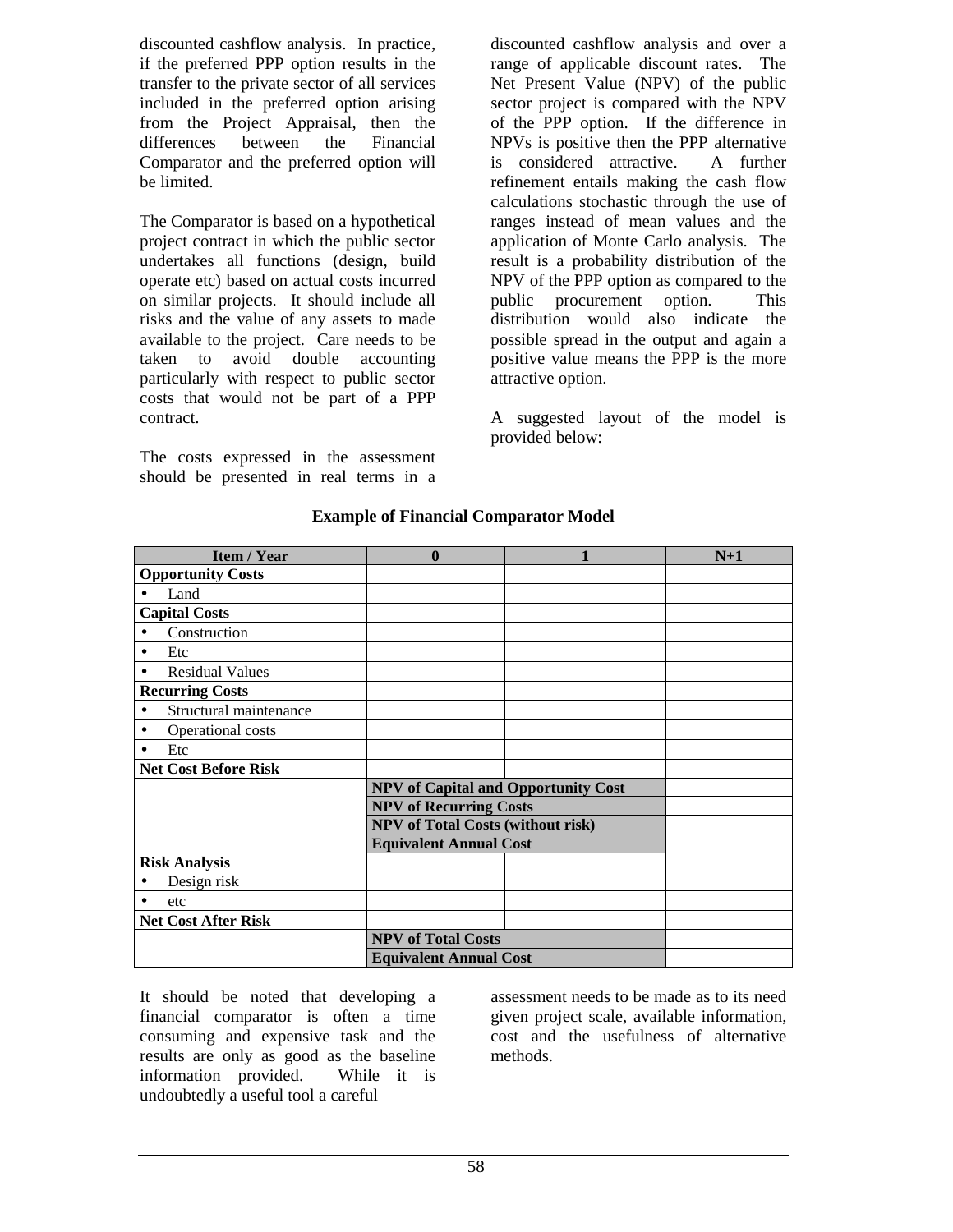Ideally, the Financial Comparator should be based on the same services and service levels as the preferred PPP option. However, for projects where there is no track record of public sector procurement, the cost of the public sector providing the service levels defined in the output specification may be difficult to determine and subject to a high level of uncertainty.

In such circumstances, the Financial Comparator should be based on the best available alternative costing, which will most likely relate to the provision of services to a lower or alternative standard. The best available alternative may relate to the cost of current provision.

It is essential that the service levels assumed by the Financial Comparator are clearly recorded in the PPP Assessment so that, at the end of the procurement process, the differences between the preferred private sector tender and the Financial Comparator can be understood and evaluated.

### 3.4.4 Benchmarking and Comparison

A Financial Comparator may not be required for projects that involve the provision of services for which there is a well established market. In such circumstances, the financial comparison could simply involve a comparison of private sector bids against reliable, comparable and independent price benchmarks or unit costs (for example, standard costs per volume). The use of price benchmarks or unit costs is likely to be most applicable to outsourcing type contracts.

#### **3.5 Parameters Required for the Non-Monetary Comparison**

The monetary comparison will not take into consideration all of the factors that contribute to value for money. Many factors will be difficult to quantify in

monetary terms, but their value to government and the wider public is significant. Examples include speed of project delivery, quality of service, security of supply and equity issues such as the accessibility of services. Consequently, the monetary comparison should not be approached as a pass fail test, and should be complemented with a value for money assessment of the costs and benefits of the preferred tender in nonmonetary terms.

The costs and benefits of the preferred tender may be usefully compared with the costs and benefits of traditional procurement in non-monetary terms through the use of impact statements or a weighting and scoring matrix.

#### **3.6 Results of the Value for Money Assessment**

The results of the value for money assessment that is undertaken at the end of the procurement process determine whether establishing a PPP with the preferred Contractor will deliver improved value for money compared with traditional procurement, or indeed other Tenderers. The value for money assessment is therefore the fundamental tool in deciding whether or not to proceed with a PPP contract.

# **4 OPTIMISING THE GRANT CONTRIBUTION**

- **Grant financing can have positive and negative impacts**
- **Grants, like the entire project financing package, should be matched to actual needs**
- **A compromise has to be reached between permitting project realization, enhancing private sector profit levels and maximizing social benefit**

An inherent characteristic of grant financing is that beneficiaries have little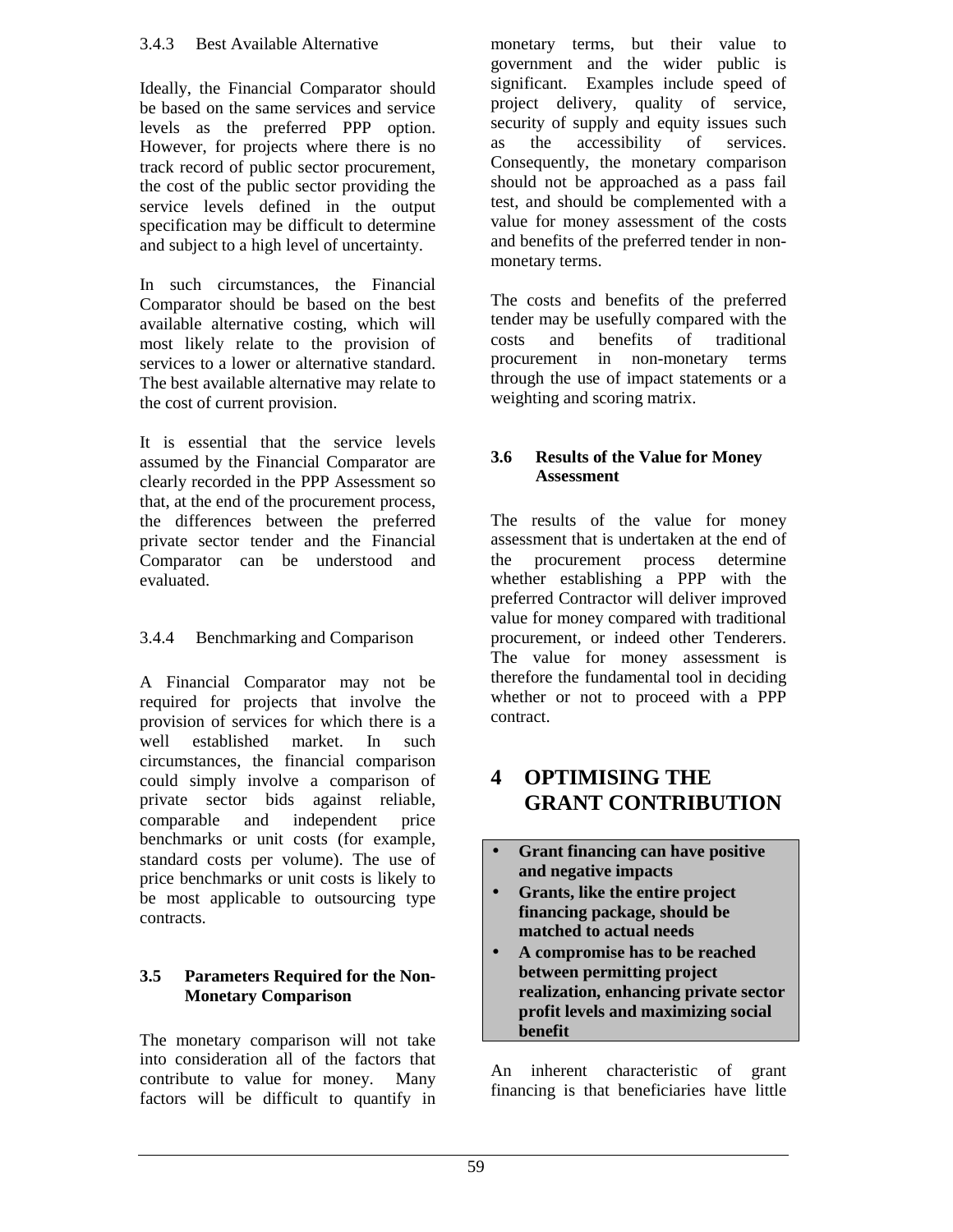incentive to optimise the amount they request. Additionally in the specific case of the ISPA application process introduces a certain element of rigidity in that the grant amount is determined at the project design and application stage and is approved before procurement. This together with procurement procedures that do not facilitate price negotiations make it difficult to adapt grants to real requirements unless an effective negotiation phase is foreseen.

Grant financing has two principal impacts, namely:

- an immediate impact on project financial viability by reducing costs (or increasing revenues)
- an impact on Local Authority (ie Municipal) budgets by reducing demand on funds and allowing budget transfers to other requirements
- an impact on the private sector contractor's perception of project viability

Assessing the level of required grant financing is complex and must give regard to the objectives of and impact on each of the parties in a PPP, not simply 'the project' itself. A basic principle should be to provide grants only up to that amount which allows the project to be realised and operated in a sustainable manner. This assumes that a range of financing options are considered for realisation and that the project is considered over its useful financial life.



**Is the scale of investment matched to actual needs ?**

The overriding consideration must be to match grants to real project needs thereby avoiding the potential for a "**Ferrari syndrome**" in which over ambitious designs are financed and implemented. The ISPA Programme currently bases the calculation of a grant on the revenue generating capacity of the project with regard to an equitable tariff policy, no unreasonable profits to the private party and the maximisation of co-financing opportunities. A Discounted Cashflow Analysis is used to assess the projects' ability to generate revenue to cover costs without a grant and specifically what, if any, percentage of capital costs can be covered. The grant represents the 'financing gap' between forecasted revenue generation and required revenue generation.

An alternative has been to calculate the Internal Rate of Return if this is below an acceptable level then the grant contribution should represent that amount required to raise the IRR to an acceptable level.

Both approaches are well known. However both represent a certain number of difficulties not least of which is the definition of an acceptable IRR and the level of affordability to sustain required user charges and tariffs.

Alternative methods include:

- the Commission has also made a distinction between project types and has assigned fixed rates of grant assistance to each. This obviously provides no incentive to optimise grants or undertake financial engineering
- an holistic approach to financing would look at the financial analysis of the project but also the financial situation and in particular the debt absorption capacity of the project beneficiary. This would allow a more precise assumption on the amount of debt that a project can assume both with respect to the projects viability and the ability of the project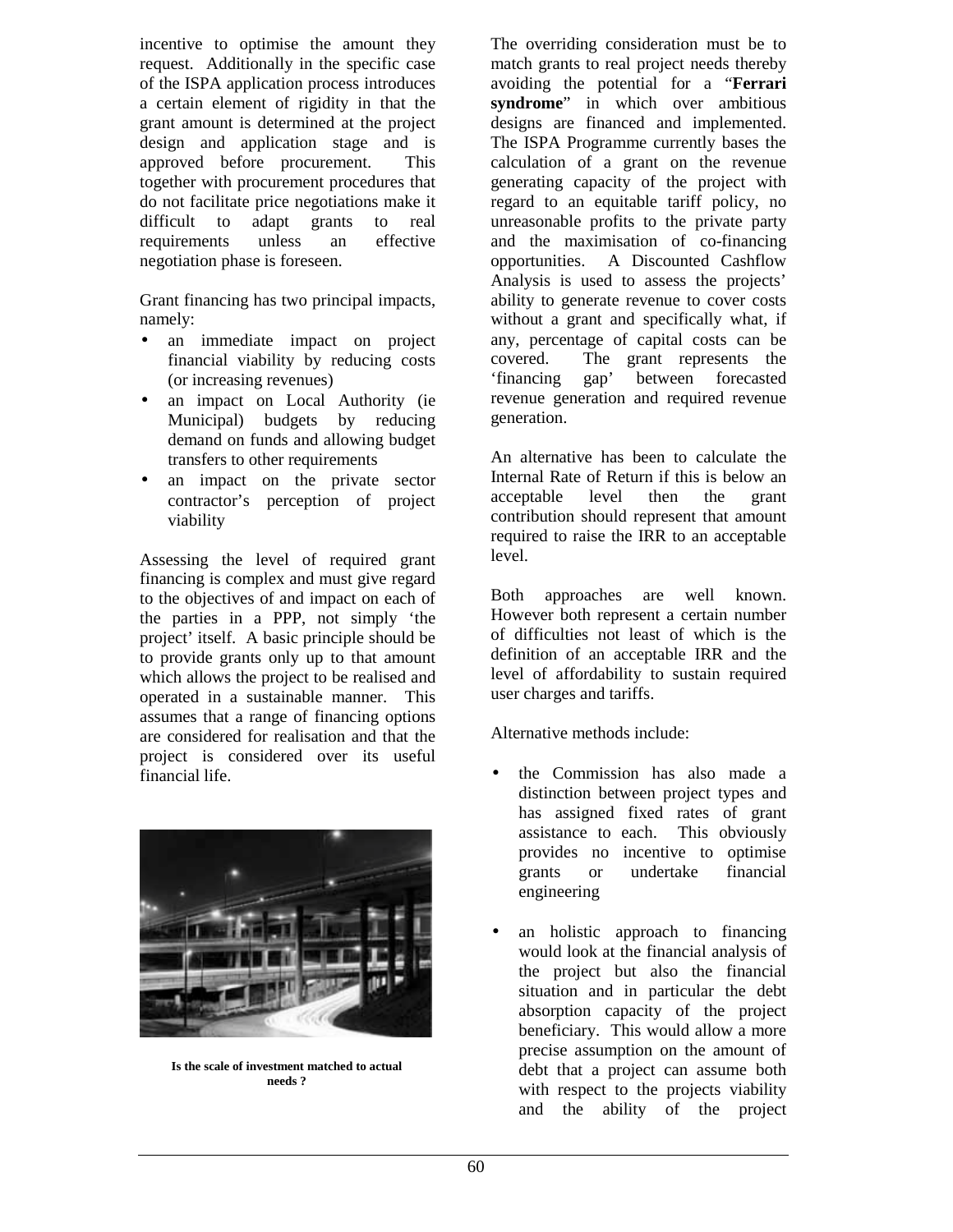beneficiary to finance debt. As a result grants are set to a level which allows realisation of the project but assumes that the first priority of financial engineering will be to assume the maximum [efficient] level of debt. In this approach soft loan investment funds have often been successfully used which blend commercial loans and grants to provide soft loans thereby promoting debt financing but nevertheless reducing the overall debt burden.

- greater emphasis can be placed on determining more accurate estimations of the IRR and ability to pay. Both, currently, suffer from a lack of consistent and reliable data in the CCs which makes benchmarking the figures very difficult. This is a result both of insufficient availability of data and inconsistencies in analysis as is often witnessed in project appraisal work. This situation can be expected to improve with greater experience of project implementation and application of user charges, however for the moment greater expenditure on project financial analysis would seem to be the only alternative.
- a facility that is not sufficiently exploited at this time, due to restrictive procurement procedures, is to allow the private sector Tenderers define the required level of grant assistance. This is a useful benchmark where flexibility is given to Tenderers to suggest their optimum approach and where they are encouraged, through the tender conditions, to minimise their demand for grant financing.

A further element to consider when analysing the amount of effective grant to provide is the potential for conflict with EU policy and directives on State Aid (rules on State Aid are now applicable in CCs). Where a grant contribution to a PPP concerns payment to an economic operator for the provision of "services of general economic interest" (such as water and waste services but not the provision of transport infrastructure, which is regarded

as a general, not selective measure) and where the public is charged for the services, any financial compensation from state resources for the provision of such services could be interpreted as constituting state aid. The precise limits of this restriction are still being defined by case law and awaiting a final ruling by the Court of Justice. The Commission has however published a recent report<sup>13</sup> which suggests that state aid rules are not breached (that is, any state aid is compatible) as long as grant contributions are correctly calculated and only serve to allow the operator to function and provide the services in a situation of "economic equilibrium". This would seem to support the absolute need to ensure both that, no unjustifiable excess profit is created by grant financing and that the project could not operate viably without the grant contribution. Additionally any renegotiation of grant contributions with private operators would need to follow the same logic. This situation is still evolving and the expect decision from the Court Justice will need to be integrated into future grant design.

In all cases the prime objective of the Commission in protecting the public interest, should be to optimise the grant allocation in such a manner that the project is realised, is financially viable, sustainable and generates the maximum social benefit but which also limits [resulting] private sector profits to reasonable levels. This can be represented graphically in the following diagram.

1

<sup>&</sup>lt;sup>13</sup> Report to the Seville European Council on the Status of Work on the Guidelines for State Aid and Services of General Economic Interest 14 COMP.A3/AA/D(2002) 293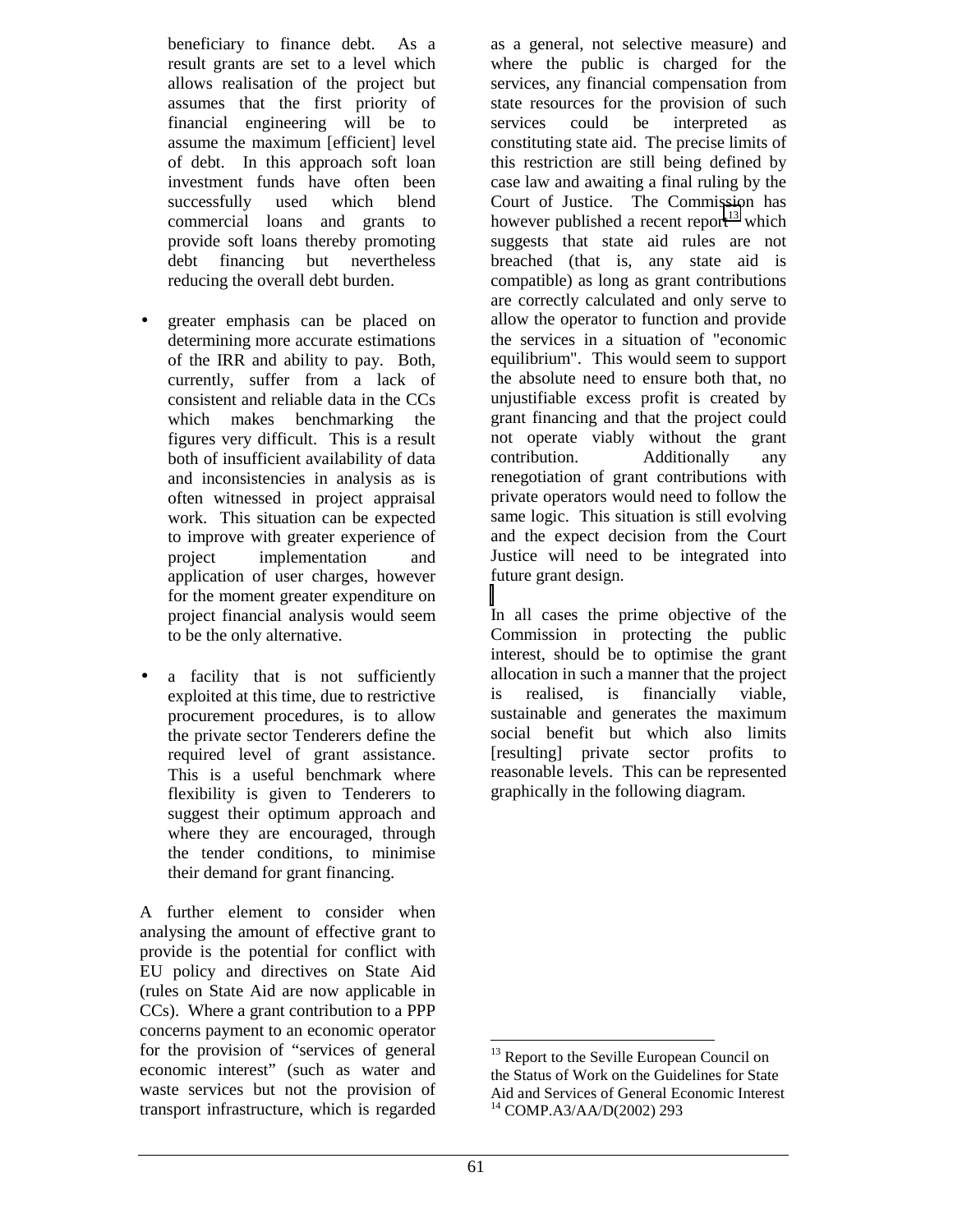

The graphic can be defined as follows:

#### **On the Vertical - Private Sector Profit axis:**

- $0 \rightarrow Y$  Private sector operating profit without grant contribution  $Y \rightarrow X$  Increase in private sector operating profit with grant finan
- Increase in private sector operating profit with grant financing and increased efficiency of an operative asset (resulting from grant financing) Reduction from X towards  $Y =$  the redistribution of pure operating profit (resulting from grant financing) to enhanced social benefit and "fair" private sector profit margins as a result of re-negotiation

#### **On the Horizontal - Social Benefit axis:**

| $0 \rightarrow A$<br>$A \rightarrow B$<br>$B \rightarrow C$ | social benefit arising from a purely public sector project<br>increase in social benefit arising from private sector participation<br>marginal increase in social benefit from project realisation and grant financing<br>contribution |
|-------------------------------------------------------------|----------------------------------------------------------------------------------------------------------------------------------------------------------------------------------------------------------------------------------------|
| $C \rightarrow D$ or E                                      | increase in social benefit as a result of re-negotiation of redistribution of pure<br>profit resulting from grant financing                                                                                                            |
| Point 1                                                     | represents a project financed purely from public sources                                                                                                                                                                               |
| Point 2                                                     | represents a project financed from private sources with public funds                                                                                                                                                                   |
| Point 3                                                     | represents a project financed under a PPP arrangement with a grant<br>contribution                                                                                                                                                     |
| Points $4 & 5$                                              | represent a desired outcome for the grant provider in their objective of<br>maximising social benefit while limiting the impact on private sector profit<br>margins resulting from grant financing.                                    |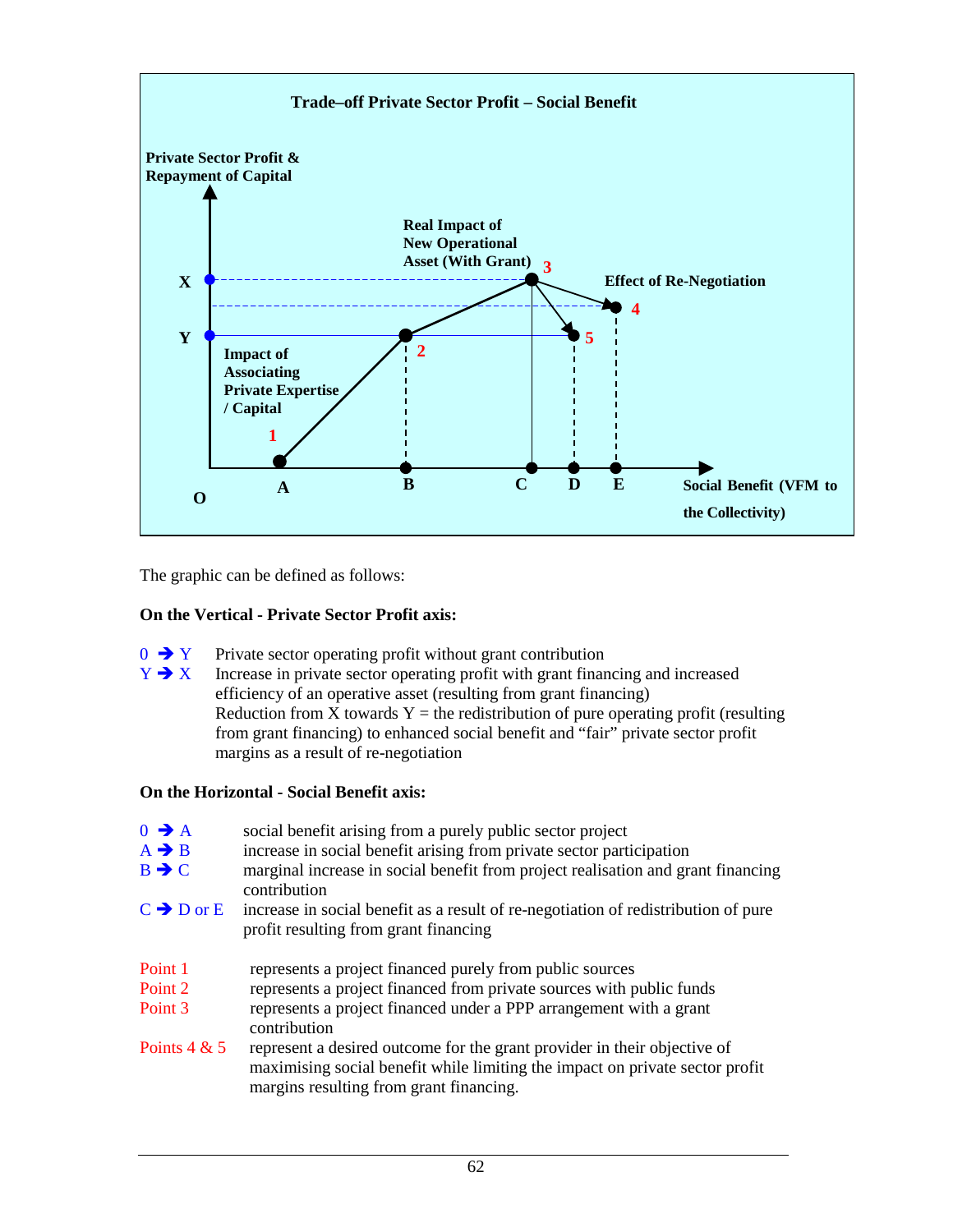# **PART 4 INTEGRATING GRANT FINANCING AND PPP CHARACTERISTICS**

#### **PART 4 – Summary**

- **Grant financing has strengths and weaknesses which must be integrated into the project.**
- **Grants should be used when required and matched to actual project needs**
- **Grants can be delivered in a number of methods depending on required impacts**
- **Grants have a strong conditionalities which may limit their application**
- **The ability to use grants in a PPP depends on the ability to meet conditionalities or provide sufficient safeguards to protect the Commission's interests**
- **The length of concession contracts is of particular interest to the Commission and must correspond to the spirit of the Procurement Directives**
- **This Part will address:**
	- **Justifications for grant financing**
	- **European Commission financing characteristics**
	- **Length of concessions**

### **1 INTRODUCTION**

The section will address the specific issues of integrating grant financing into a PPP package and more specifically how Grant objectives and conditionalities can be addressed.

The section will:

- Identify the pertinent characteristics of grant financing and offer solutions on what to finance (the issue of optimal grant size has been treated in Part 3)
- Identify the characteristics and benefits of PPP approaches and how these can be exploited under European Commission projects

# **2 JUSTIFYING GRANT FINANCING**

- **The impact of including grants in project financing needs to be carefully evaluated against their strengths and weaknesses**
- **Grants can impact positively on project viability but their use must also be justified in terms of real need**

Grant financing has traditionally been employed by the public sector to realise infrastructure requirements which are not financially viable to other sources of financing (due to risk, viability or scale issues), or which present particular social characteristics requiring them to remain in the public domain. As a result grants may have different financing objectives and implementation procedures to classical commercial sources which in turn creates perceived barriers to successful cooperation between the two.

Due to the decreasing amounts of available public finance there has been considerable pressure to integrate grants into more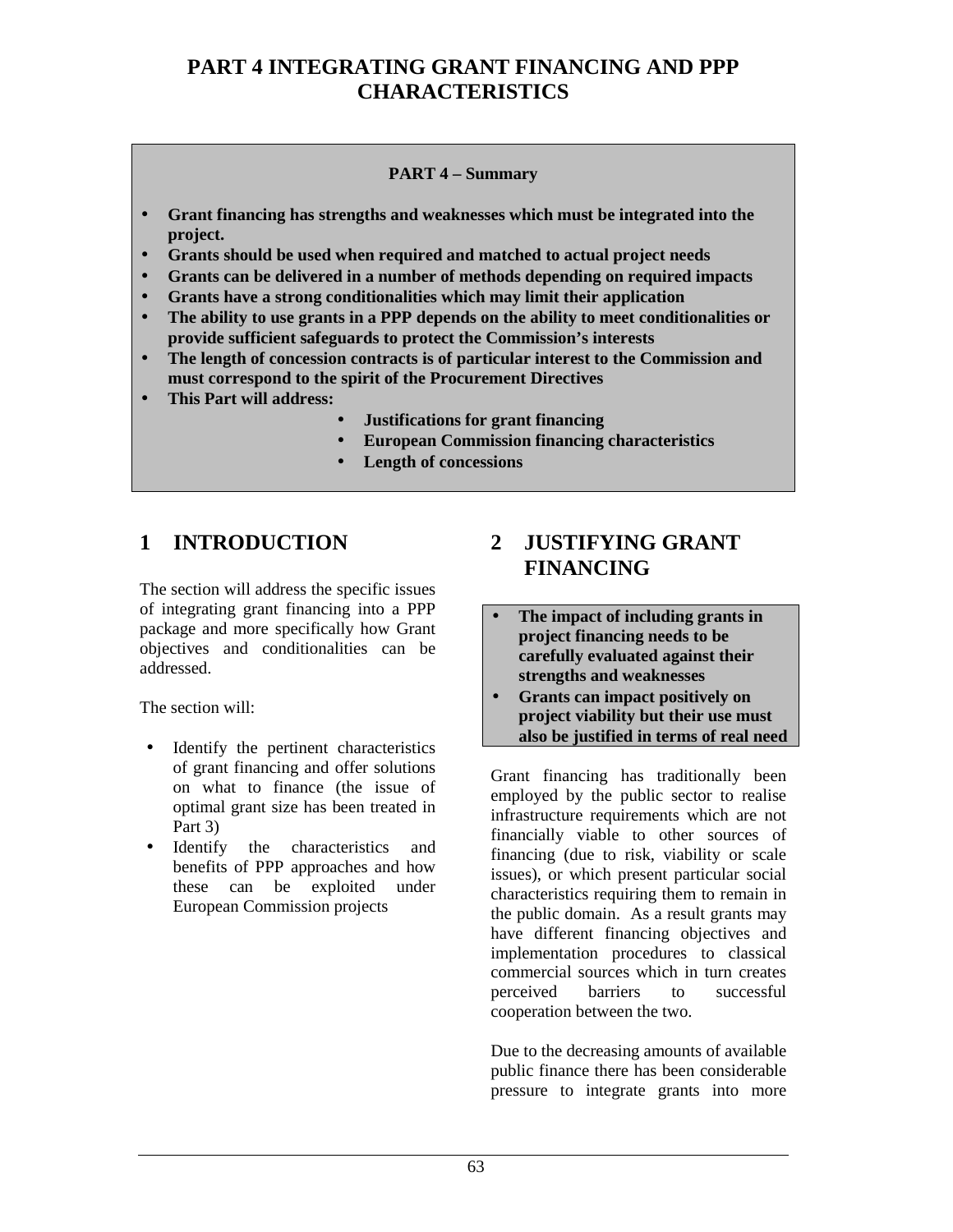commercially orientated forms of financing and hence PPP relationships. These developments has been augmented by the trend of privatisation in utility service provision and the increased availability and application of private finance. These developments have forced a review of how grants are best used and particularly how the advantages of free funds can best contribute to an overall financial package.

Deriving the maximum benefit from grant financing requires an identification of their relative strengths and weaknesses. The following discussion presents a number of these but it should be borne in mind that, as with Commission funds, grants usually have conditionalities attached which do not necessarily relate to market (ie financial) necessities and therefore such an analysis must go wider than a simple cost – benefit analysis of financing instruments.

The most commonly cited advantage of grants is the ability to finance projects which would / could not otherwise be financed by commercial sources alone. This is most often the case with 'social' infrastructure which does not usually provide sufficient financial viability for commercial financing. This argument is valid provided that the investment costs together with operational and maintenance costs are included and therefore that the investment is sustainable over its useful (financial) life and provides a real social benefit.

The use of grants is, arguably, most valuable in co-financing applications where its objective is to increase the financial viability of a project to a level allowing the application of commercial financing. This leveraging function entails the use of grants to reduce the overall cost of the project or to enhance the value of the revenue stream. It is in this field that grants can be applied most intelligently to derive the maximum benefit and different methods of doing so are presented later.

The presence of grants, and by association a public or international body, often also assists in reducing certain types of project

risks and therefore project cost. Grants can be used directly to finance risk coverage or used as a guarantee mechanism. However the presence of the grant giving body and the willingness to commit public funds, additionally provides the private sector with a certain assurance regarding the seriousness of the project and sponsors.

The above two strengths are associated with the 'leveraging' effect of grants meaning that the availability of grants is usually conditional upon or enhances the availability of co-financing or is a facilitator to identifying other sources of funding. In this case grants have an important and complimentary role to play in PPPs as both tools aim to increase the value and volume of financing.

As stated above, conditionalities are usually attached to grants which are often wider than financial conditions. This can have the advantage of accounting for or realising socio-economic externalities particularly if these impinge on project viability and grants pay for them.

However grant financing also has a number of weaknesses which must be recognised if they are to be successfully integrated into PPP's. Most importantly grants, in themselves, provide little incentive to efficiency enhancements usually associated with the pressures of commercial financing. Additionally the availability of free funds can cause a degree of dependency and 'crowding out' of alternative sources. This has been seen in the CC's where a, natural, reaction has been to focus on free grants and national funds before considering other sources to the point of delaying investments or refusing to consider alternative financial sources.

A common complaint has also been the difficulty and cost of implementing grants which are usually subject to more lengthy and bureaucratic procedures. This has made their integration into commercial financing packages difficult. However it must be remembered that grants are usually public funds and therefore imply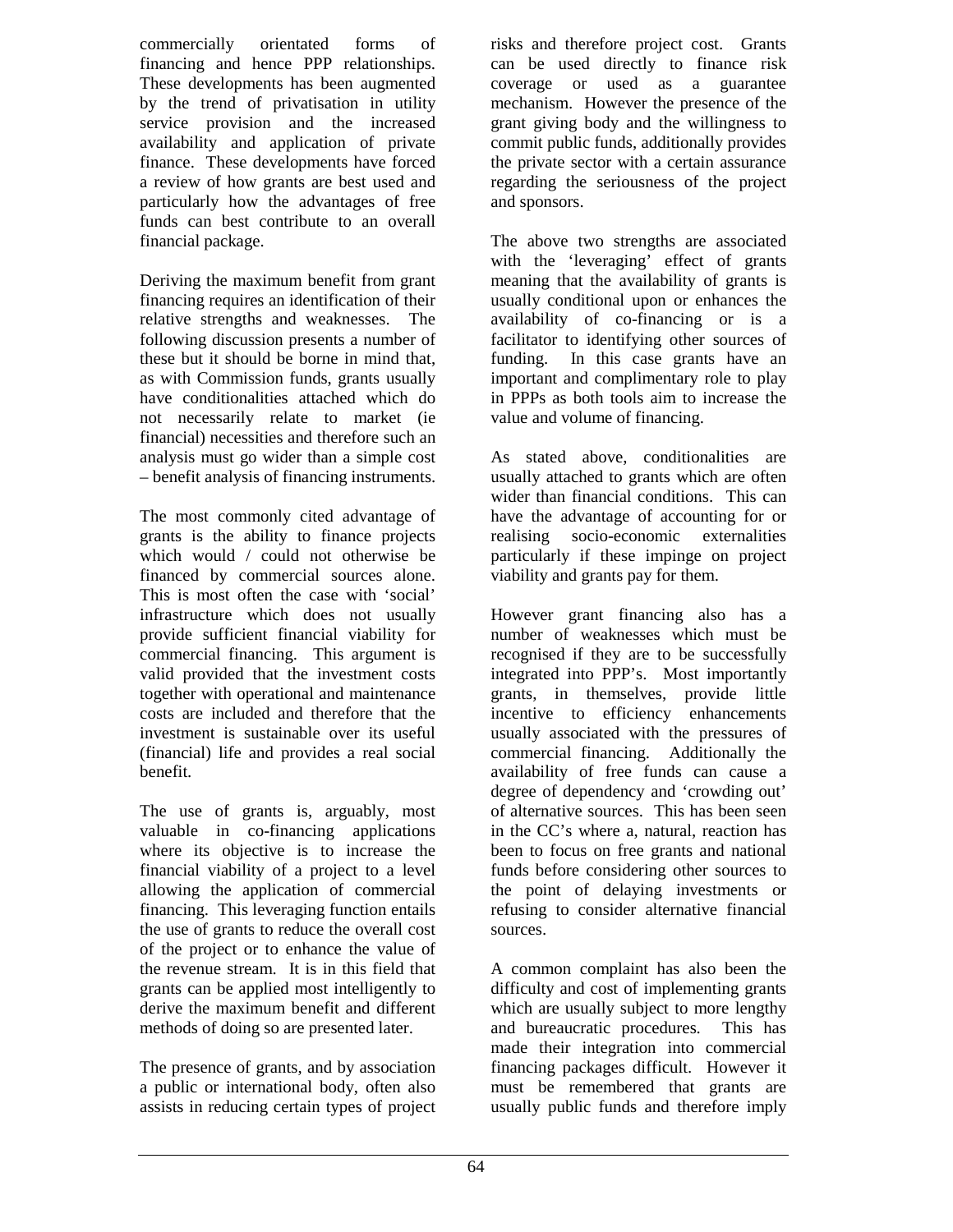stringent public accountability requirements.

#### **2.1 Determining the Form of Grant Assistance**

Grant financing usually focuses on the provision of services, supplies and works for the realisation of physical infrastructure. They therefore intervene directly on the capital costs side of a project by reducing costs and / or enhancing revenue streams.

Grant financing can be used in a number of different ways with the objective of optimising their impact. This objective is driven in part by the fact that the availability of grants is often limited, as is the case of the Commission budget relative to overall financing needs, and that grants should not be seen as an alternative to other sources of financing but rather as a constituent part of a financing package. As a result project designers must ask the question 'where, and in what form, will a grant have the most impact relative to the needs of the project' and 'how much funding should the grant provide' (this is treated in Part 3).

Alternative applications of grants include (but are not limited to) the following:

- Provision of regular, subsidy, payments to operational costs. This can be particularly useful in the first years of operation when cashflow is still developing but is not sufficient to cover all costs, particularly the cost of capital.
- Coverage of financial costs. This can include:
	- Reducing the cost of borrowing by effectively 'softening' loans
	- Providing loan guarantees
	- Financing risk elements
	- Subsidising taxation payments
	- Covering exchange rate losses
- Subsidising revenue flows. This is particularly useful if a policy objective is to keep user charges low. However this should not be considered a

permanent arrangement due to the introduction of inefficiencies.

- Financing the public sector's contribution in-kind.
- Assisting the financing of the public sector's financial incentives to the private sector.

Additionally the restrictions placed on grant financing by the potential to contravene State Aid rules as discussed in Part 3 chapter 4 must be integrated.

In all cases it is crucial to assess the real need for grants and to optimise the grant amount relative to this. While grants have many positive contributions, the negative impacts of grants on a project and public financing should not be forgotten.

## **3 COMMISSION FINANCING CHARACTERISTICS**

- **Grant conditionalities influence the entire project cycle but are designed primarily to safeguard the public interest and guarantee the correct use of funds**
- **Of particular concern is the development of PPP relationships and procurement and hence at what stage the Commission becomes involved**

The ISPA objectives and implementation procedures are a good example of the conditionalities often attached to grants. Although focus is placed on technical and financial viability and sustainability criteria, nevertheless grant recipients must also fulfill numerous wider conditions. The recognition of their implications is crucial to the successful integration of Grants into PPP's.

ISPA has been designed as an instrument to assist the development and realisation of environmental and transport infrastructure with the specific recognition that it operates in economies which do not have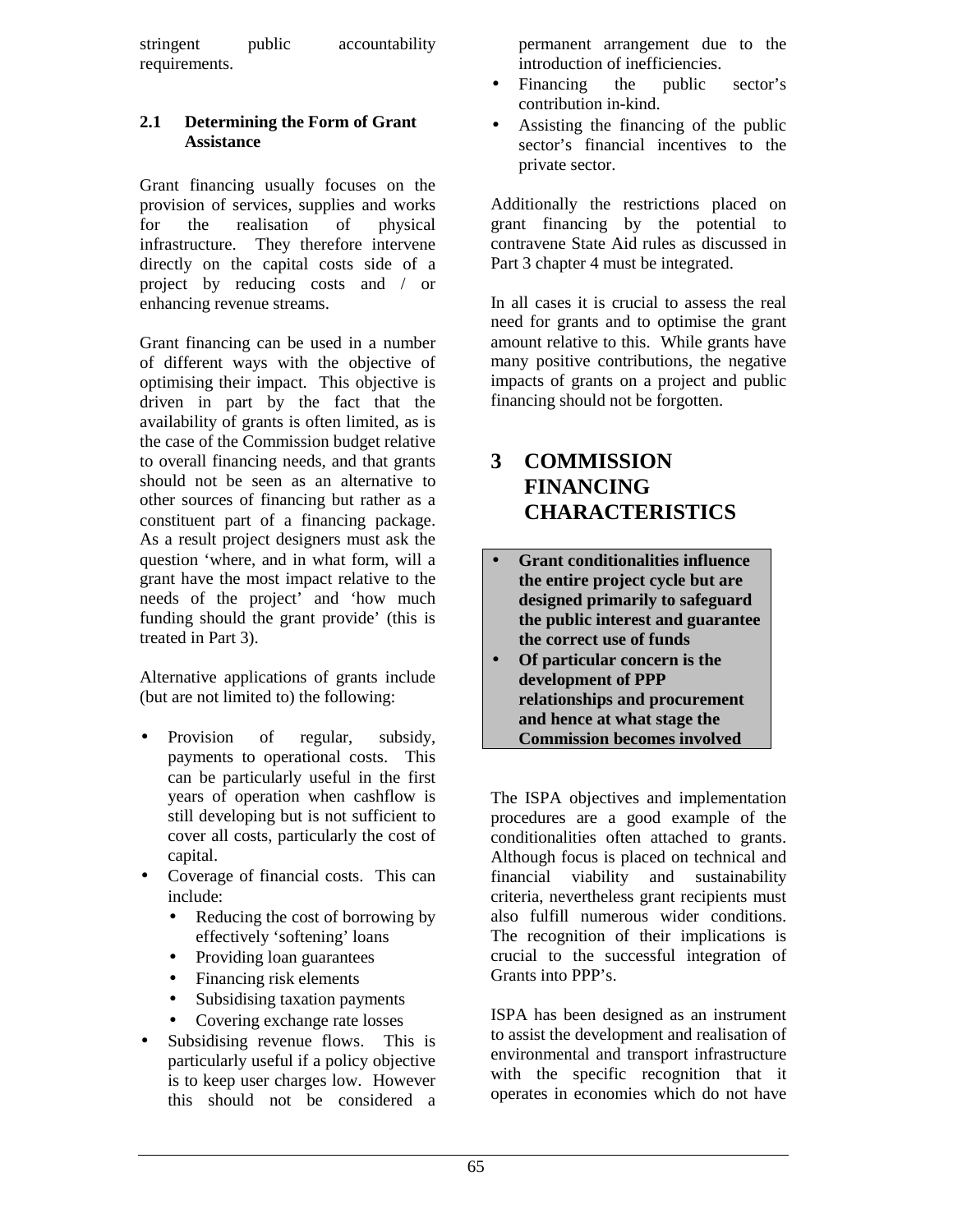the financial means or investment climates to finance them themselves. It should be noted however that it was not designed to undertake the financing of these investments itself and indeed insists both on co-financing and encourages the possibility of using a diverse range of funding sources and mechanisms.

It is also important to note that the Commission is not directly a contractual partner with the project beneficiary but instead channels its funds through a national structure which is responsible for ensuring that the conditions of financing are respected. There is however an important difference with other EU funds in that ISPA [currently] maintains ex ante control over implementation. This results in a situation in which while ISPA is not directly [contractually] related to the project implementers it nevertheless exercises an enormous influence on the design and implementation of the project. While ISPA provides majority financing this situation can be justified but would

become less tenable if ISPA grants present a smaller minority of total funds.

The main characteristics, over and above the technical and financial project characteristics, defining ISPA financing (and hence potential cooperation with private sector partners) include the need for a project to enter into a defined list of financing objectives and priorities, the adoption of financing rules and Commission approved procurement procedures and ex-ante control of implementation. Additionally the Commission has certain needs which must be met in all projects including: transparency in implementation particularly with respect to procurement, early involvement, clear demonstration of public benefit and value for money including that grants are not unfairly benefiting the private sector and evidence that European standards are adopted in design criteria. The factors influencing a Commission grant to a PPP can be summarised in the following diagram.



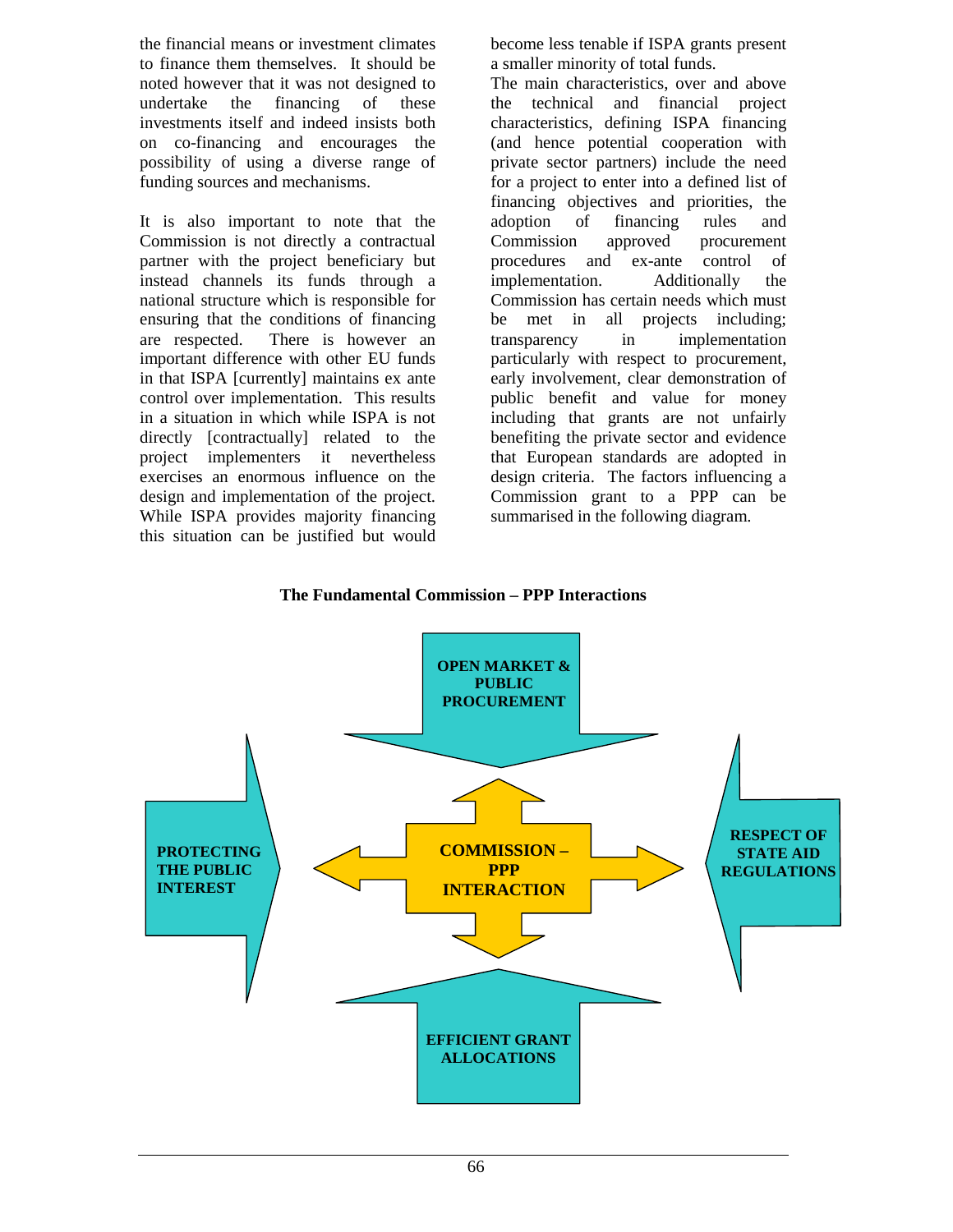These influences derive from the principles of the European Union as enshrined in the Treaty and Acquis and from the objectives associated with Commission grant financing. They can be summarised as:

- Ensuring Open Market Access this includes:
	- Fair and open participation of parties receiving equality of treatment
	- Application of transparent public procurement procedures
	- Application of the Public Procurement Directives
- Adherence to the principles governing State Aid – this includes:
	- Ensuring there is no overcompensation for services rendered
	- Grants matched to real needs
- Protection of the public's interest this includes:
	- Ensuring PPPs and grants deliver quality of service
	- Value for money must be demonstrated
	- Public participation in the oversight function should be included for sustainability
	- Windfall profits to contractors must be avoided
- Re-negotiation of contracts should be undertaken where required to re-balance contracts
- Implementation of PPP should not diminish focus on and responsibility for social consequences including employment and socio-economic development
- Defining the optimal level of grant financing – this includes:
	- Grants to be matched to real needs
	- Maximise use of limited funds
	- Do not distort market operation
	- Maximise leverage potential of grants
	- PPP are not to be treated as an accounting tool to move public expenditure 'of balance sheet'.

#### **3.1 Managing the Commission – PPP Relationship**

PPP relationships function when the concept of a partnership between parties is fully recognised. This requires both joint cooperation and an understanding and integration of the aims and objectives of all parties. As such if the characteristics of one party are not addressed the partnership is unlikely to proceed effectively. This interdependency can be demonstrated by a tripod whereby if one leg is removed the structure collapses:



#### **The PPP Relationship**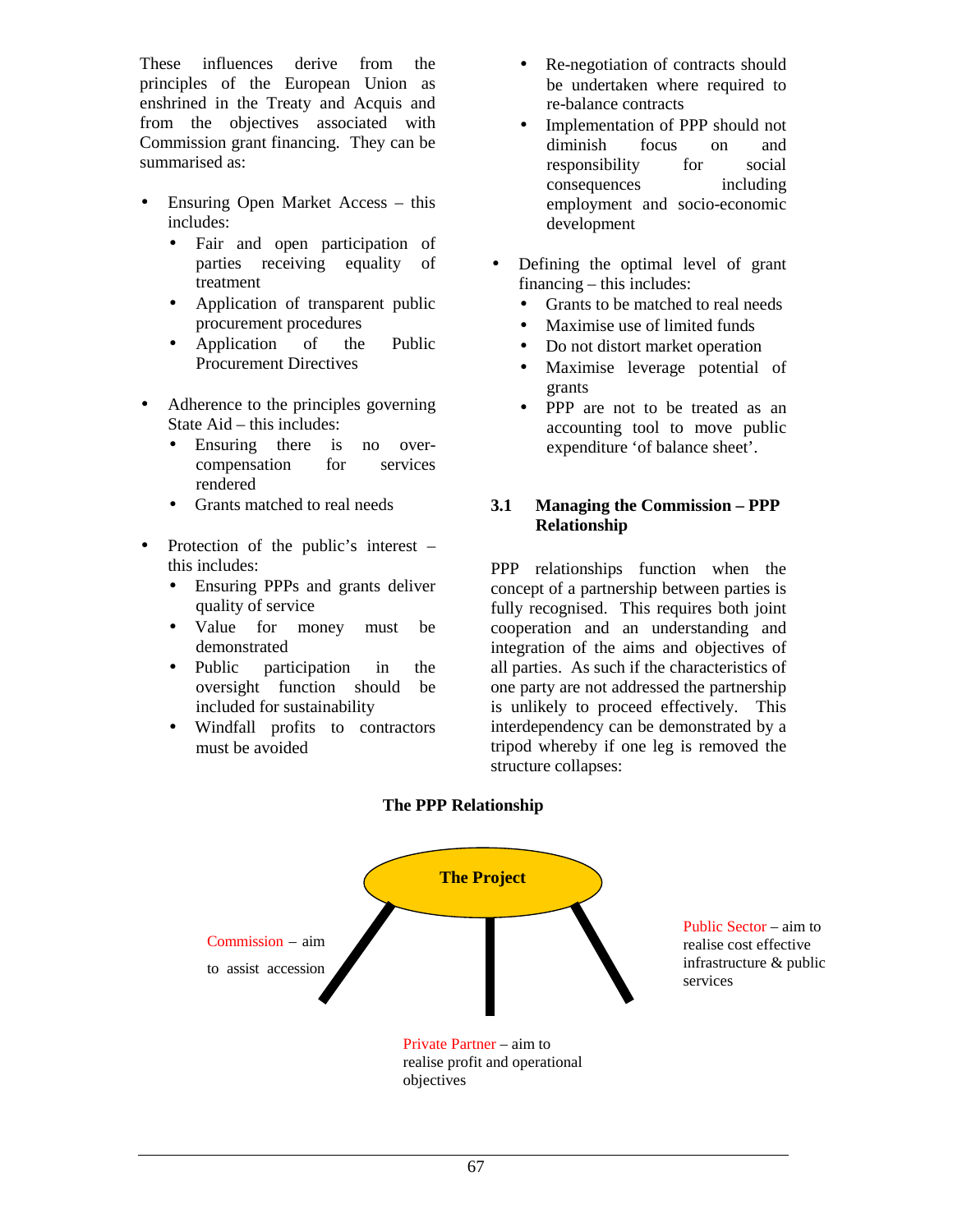This section will deal with the problematic of integrating Commission objectives and conditionalities into a PPP relationship (the following section will address the specific issue of how to structure a grant). It is assumed that the problematic of integration lies in operating with the private sector as the Commission already has experience of joint or co-financing with other IFI's. Commission exposure to cooperation with the Private Sector will change with the increasing pace of privatisation of utility operators and the need to rely on private funding sources to complement limited public funds. As a result the Commission is already facing the existence of both local and foreign private operators. Although their intervention is predominately in the form of service contracts, the Commission is nevertheless increasingly finding itself

included in simple PPP relationships. This has raised the issues of:

- how will or was the private party selected and is this in-line with EU procurement Directives and procurement policy and hence acceptable
- what will be the impact of grants on the private sector financial balance
- is the continued viability and sustainability of the investment guaranteed
- will the EU's standards be fulfilled
- who will retain ownership of assets
- is public benefit assured

The main issues can be summarized as follows:

| <b>PPP</b><br><b>Relationship</b>                        | <b>Issues</b>                                                                                                                                                                                                     | <b>Required</b><br><b>Activities</b>                                                                                                                                                                                       | <b>Outcomes</b>                                                                                                                                                                                                      | <b>Risks</b>                                                                                                                                                   |
|----------------------------------------------------------|-------------------------------------------------------------------------------------------------------------------------------------------------------------------------------------------------------------------|----------------------------------------------------------------------------------------------------------------------------------------------------------------------------------------------------------------------------|----------------------------------------------------------------------------------------------------------------------------------------------------------------------------------------------------------------------|----------------------------------------------------------------------------------------------------------------------------------------------------------------|
| A PPP exists<br>A PPP is under                           | selection process of<br>$\bullet$<br>private party<br>suitability &<br>$\bullet$<br>competency of<br>private party<br>• financial status of<br>parties<br>• what is to be grant<br>financed<br>$\bullet$ as above | financial & legal<br>$\bullet$<br>review of PPP<br>contracts<br>due diligence of<br>private party<br>justify lack of<br>$\bullet$<br>open competition<br>develop safeguard<br>clauses under Art 8<br>as above<br>$\bullet$ | grant only for<br>$\bullet$<br>specific targeted<br>applications<br>clearly defined<br>impacts and outcomes<br>effective<br>monitoring<br>renegotiation as<br>$\bullet$<br>required<br>harmonization of<br>$\bullet$ | • unfair competition<br>• misuse of funds<br>• generation of undue<br>profit<br>• reduced grant impact<br>• reduced social<br>henefit<br>as above<br>$\bullet$ |
| preparation and a<br>Grant is requested                  | existence of open<br>$\bullet$<br>and fair competition<br>expected private<br>$\bullet$<br>sector profit margins                                                                                                  | influence selection<br>$\bullet$<br>process<br>develop penalty<br>clauses<br>match grant to<br>$\bullet$<br>need                                                                                                           | PPP and grant<br>approaches<br>competitive<br>tendering<br>grant<br>conditionalities and<br>monitoring                                                                                                               | loss of private<br>$\bullet$<br>partner if no match<br>with Commission<br>conditionalities                                                                     |
| A grant has been<br>awarded and a PPP is<br>entered into | as above<br>$\bullet$<br>potential conflict<br>$\bullet$<br>with the Commission<br>conditionalities<br>safeguarding public<br>interest                                                                            | Invoke Art 8 if<br>required<br>Renegotiate grant<br>$\bullet$                                                                                                                                                              | Revoke grant or<br>renegotiated grant<br>Misuse of funds<br>$\bullet$                                                                                                                                                | As above<br>Revocation of<br>$\bullet$<br>grant<br>Project<br>$\bullet$<br>unsustainable                                                                       |
| A PPP is desired<br>regardless of Grant<br>award         | is grant necessary<br>$\bullet$<br>can public benefit<br>$\bullet$<br>be enhanced<br>are EU Directives<br>$\bullet$<br>respected                                                                                  | Cost benefit<br>$\bullet$<br>analysis of project<br>Assess public<br>$\bullet$<br>benefit                                                                                                                                  | Project impact<br>$\bullet$<br>not maximized                                                                                                                                                                         | Over reliance on<br>$\bullet$<br>private sector<br>Private sector<br>$\bullet$<br>exploitation<br>Reduce social<br>benefit<br>Lack of<br>competition           |

It should be noted that these issues are usually raised at the beginning of a project but also during project implementation particularly with the current trend of privatisation. Methods must be developed

allowing the effective integration of Commission grants into the PPP process focusing particularly on changes to contractual terms between parties, for ISPA notably through the Financing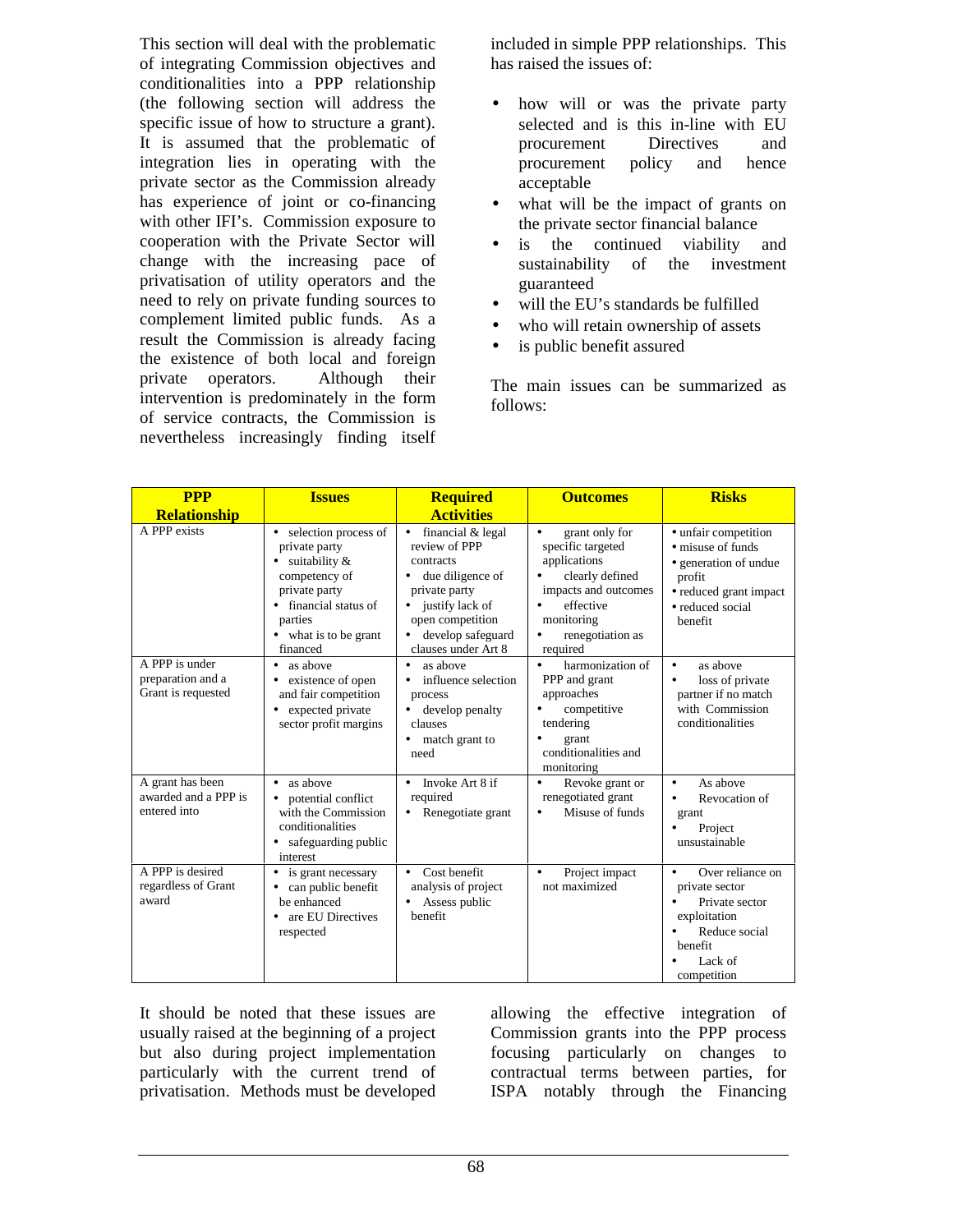Memorandum; and changes to selection and procurement procedures. This requires recognition of the fact that as the complexity of PPP relationships increases, the Commission may find itself no longer in the position of majority financier and therefore imposing its current conditionalities may create inefficient barriers to project realisation. Additionally, as discussed in the following section, the use of grants may also change in terms of what is financed thereby further removing the Commission from physical project implementation.

In order to define such methods, each of the 4 categories of PPP relationships (defined in Part 1) will be analysed in terms of changes required to ensure:

- that no undue financial benefit accrues to the private sector as a result of grant financing
- that there are clear justifications for the application of grants in particular with respect to demonstrating value for money
- that there is transparency and fairness in selection and procurement procedures
- that the Commission is able to benefit from an early involvement in project design and implementation
- that effective monitoring systems and procedures are available

#### 3.1.1 Traditional Public Sector Procurement

This basic type of PPP relationship essentially involves service contracting for well defined tasks with ownership of assets and the management of financing remaining in public hands. As such there should be no conflict with current ISPA regulations and indeed the Commission is already commonly involved in these relationships.

Two issues remain outstanding:

• given the increased private sector interest in providing services in CC

markets it is questionable whether greater attention should be paid to the size of grants in relation to possible commercial financing which in turn is relative to the debt capacity of the project and the beneficiary. Attention should be placed to avoid crowding out commercial / alternative financing sources. Related is the issue of whether grants could not also be used to directly finance the application of commercial loans to project implementation.

increasingly projects are faced with changing circumstances in terms of ownership, privatisation, project conditions. It is obviously the Commission's interest to maintain the value of conditionalities it imposes. The Financing Memorandum, Article 8, makes provision for changed circumstances during the first 5 years of the project. With increasing private sector participation it is however important to ensure that potential benefits from changed circumstances are not lost.

### 3.1.2 BOT Projects

The pertinent feature of this group of PPP relationships is that while ownership of assets and responsibility for funding management remains with a public body, the assets have a private operator who derives financial returns from their operation and hence (direct or indirect) charging of users. As a result the concerns of undue financial gain and value for money are particularly relevant.

While the procurement process can essentially remain the same, the advantage of these relationships is gained through the grouping of contracting, engineering and operational functions to derive life cycle cost benefits. The real issue therefore becomes one of how to design procurement and particularly evaluation, procedures to ensure that all efficiencies of the BOT approach are captured. Part 2 demonstrated that given the restrictions of the current ISPA procedures, some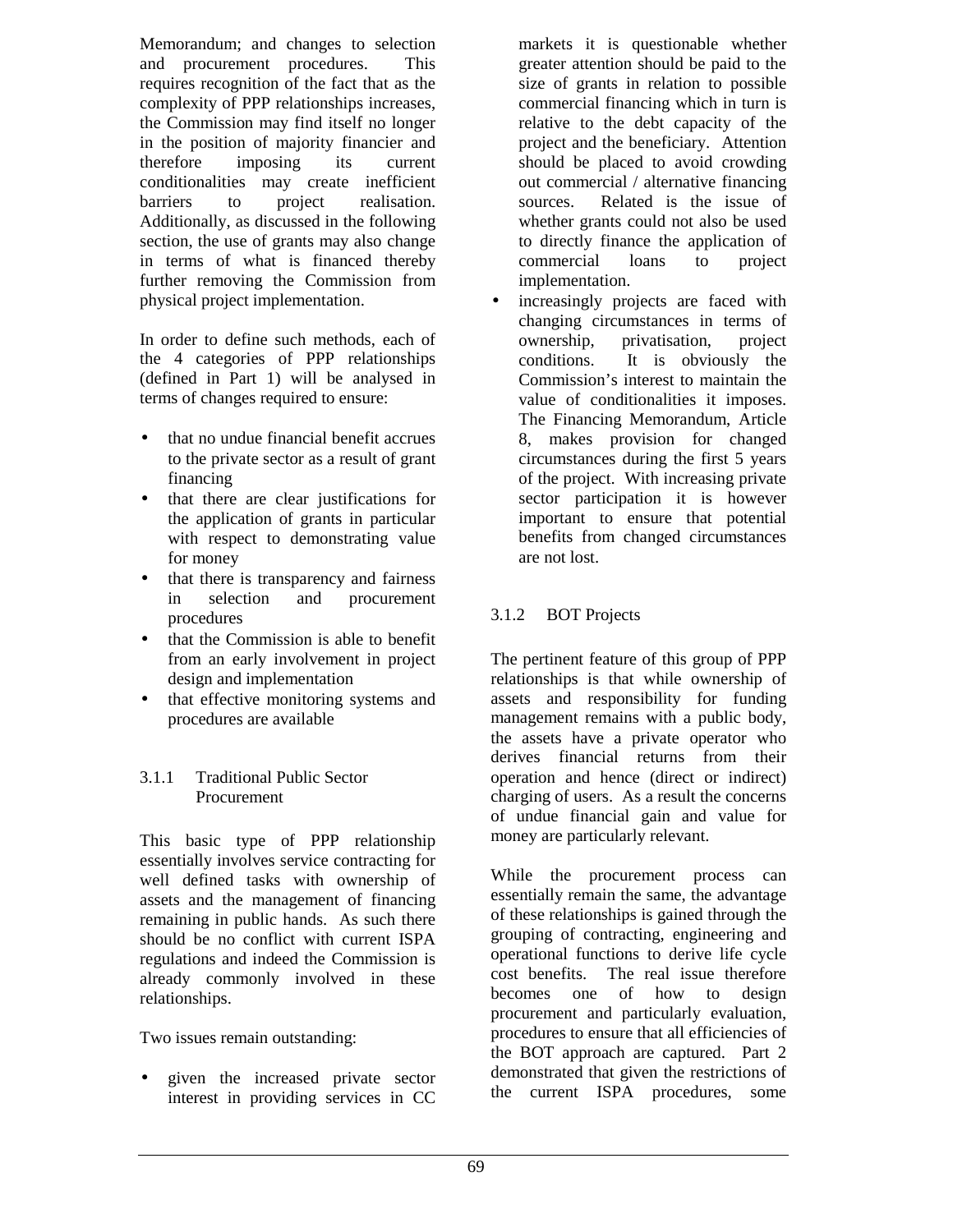flexibility can nevertheless be introduced either by allowing variant solutions in tenders and / or by placing more emphasis on evaluation techniques which identify the full range of costs and benefits.

This approach allows project beneficiary to organise a tender which takes advantage of life cycle cost benefits resulting from the tender competition while also respecting the need for presenting full technical specifications. This would assume that the Commission is satisfied with:

- Technical and financial performance criteria
- Evaluation methodology and criteria
- A minimum number of participants in the tendering process
- Adequate transparency and openness in the procedures.

To further ensure that the project meets implementation criteria, the Commission should play an active role in the development of the evaluation criteria (which in itself is a useful analytical tool for project design).

Given the time difference between grant approval and project implementation, such evaluation criteria will also better define the need for grant financing. It is therefore recommended that the results of the evaluation process be integrated into the Financing Memorandum and the grant adjusted accordingly. This could provide a mechanism to more accurately match grant contributions to actual need.

Concerns of undue financial gain to private parties can be addressed by stipulating the expected financial returns to operations either by defining payments to contractors or setting maximum user fee charges. Indeed it is now common practice to limit user charges and build in incentives for additional profits to be raised through efficiency gains thereby reducing the burden on fees. This should be supported by flexibility in the FM to reduce overall grant contributions should

financial projections prove better than initially forecasted.

The monitoring function is particularly important in this relationship as the public body changes from being an operator to a manager and must therefore develop adequate monitoring and oversight capabilities to ensure that the contractor delivers against contract specification. The existence of these capabilities would allows the Commission to ensure its value for money, public benefit and monitoring requirements. Two further functions can be introduced. The Commission should be present at the evaluation of the private contractor to ensure the fairness of the procedure against specifications. Additionally the current role of ISPA supervising engineer could be transformed to an independent monitor of the BOT contract until such time as the national monitoring structures are able to effectively adopt this function.

A number of further issues have been raised as a result of recent experiences, these include:

- The need to investigate the ownership structure of all assets and whether transfer of assets is envisaged in any part of the infrastructure chain. This is important as ownership or leasing arrangements of one piece of related infrastructure can cross – subsidies the operations of a private concessionaire and can therefore impact on the financial conditions of the project
- An holistic approach needs to be taken to the investigation of Municipal finances both to analyse the overall debt capacity, ensure that finances are sustainable and that the grant is not being used as a transfer payment
- The selection of private concessionaires prior to the ISPA project remains an important issue. Justification for selection should be assisted if local authorities respect the spirit of EU Procurement Directives and make specific reference to the requirements of the Treaty of Rome in their selection. This is not always the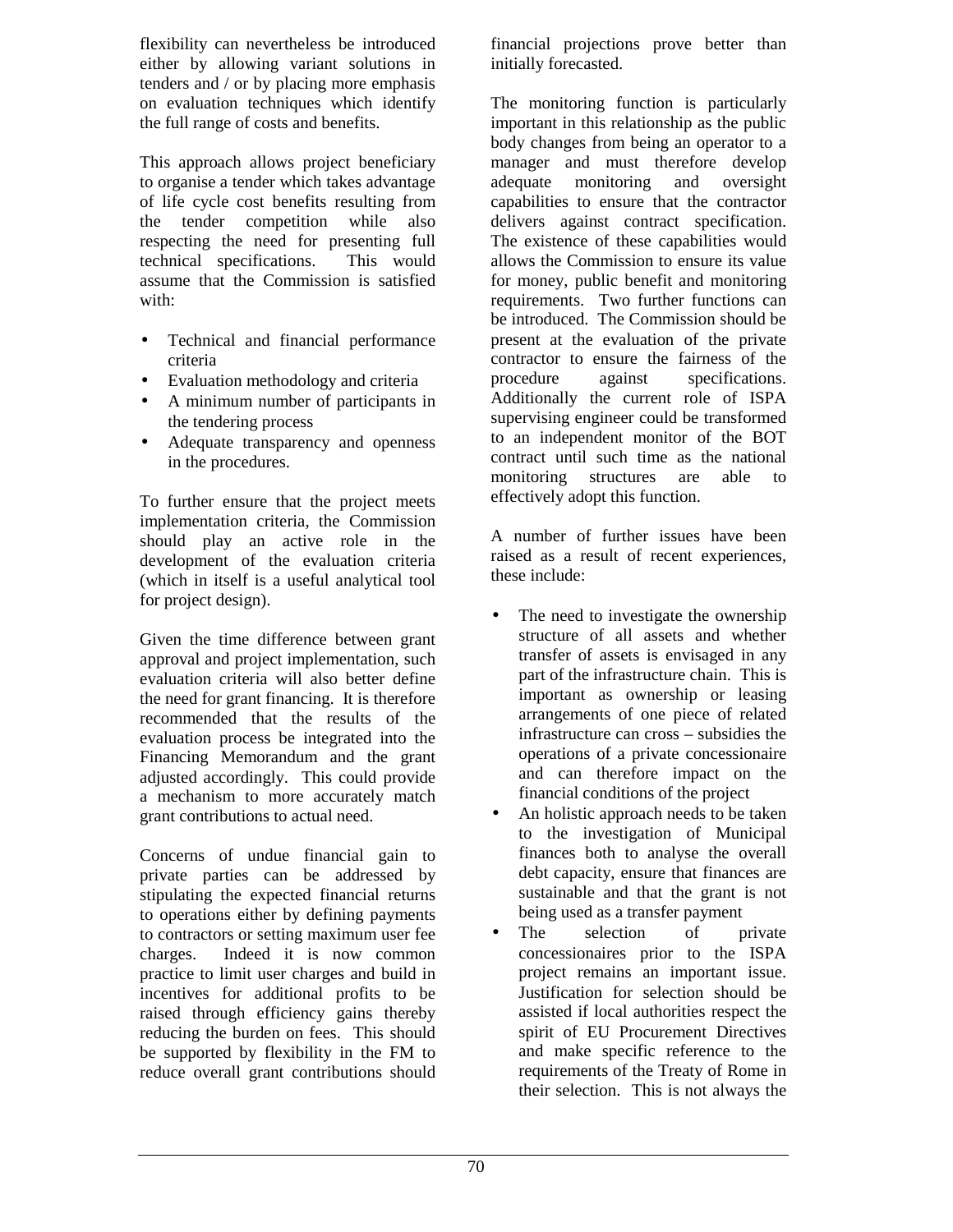case and the Commission may be required to undertake a separate analysis of the arrangements and the value for money provided by the concessionaire. It is therefore advisable to include the Commission at an early stage of any procedures if a grant is to be applied for.

#### 3.1.3 DBFO and Concession Agreements

The comments relative to BOT relationships are also relevant for DBFO and concessions as the public sector entrusts operations to a private party but additionally the financing responsibility is shared in that the private concessionaire brings an equity participation and / or privately identified financing sources. Asset ownership however remains (ultimately) with the public sector. Given the high degree of interest in concession contracts in the Member States, the Commission is currently investigating these to ensure there are no possibilities for infringing competition and market rules. It's Interpretative Communication sets out its argumentation as discussed in Part 2.

A DBFO must demonstrate the ability to make sufficient financial returns to warrant private financing in a qualified risk environment. This raises the question of the best role for grant financing being either in the realisation of infrastructure or the realisation / facilitation / leveraging of a financing package (see next section).

Even more so than with BOT schemes, there are efficiencies to be gained by ensuring that funds are pooled and managed by the concessionaire. Because of the implied derogation of responsibility an even greater degree of preparation is required with particular attention to the definition of performance criteria which will both ensure that conditionalities are met but which do not stifle private sector initiatives to enhance efficiencies. The answer to this apparent contradiction may lie in the use of more effective evaluation

techniques, notably the application of a public / financial comparator at project design and procurement evaluation.

Additional issues include:

- Undue profit concerns can be addressed by setting financial return guidelines in the tender specifications and limiting the extent of user fees although this may be difficult in concession arrangements where the private party assumes majority financing. As with BOT schemes opportunities for additional profit should be included as incentives for efficiency gains.
- Value for money must be addressed through the minimum performance criteria and standards to be implemented.
- Transparency is addressed through the selection procedure, agreed upon beforehand with the Commission and through the application of a public comparator to assess the bids.
- Effective monitoring systems are particularly crucial as the public sector is normally further removed from operations than under BOT schemes. The FM must include provisions for changing the terms of the grant in relation to the regular findings of the monitoring process. This ensures that an additional performance guarantee is placed on the private party.

 *As a general rule, Municipalities wishing to integrate ISPA financing into a proposed PPP are advised to include the Commission at the earliest possible stage to ensure that conditionalities can be fully integrated with minimal disruption to the project.*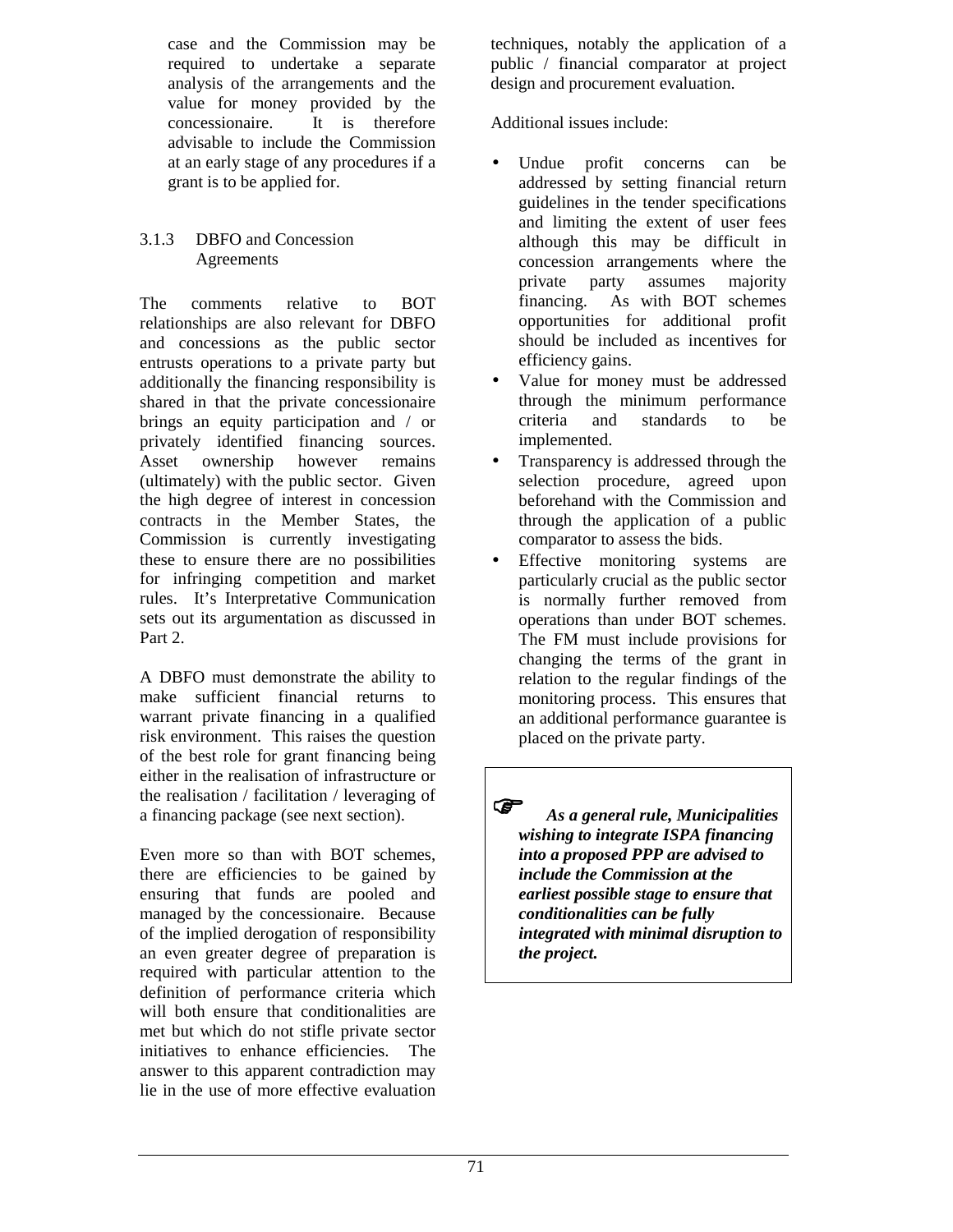# **4 LENGTH OF CONCESSIONS**

• **The length of contracts is of major concern to the Commission in its desire to achieve open and fair competition**

An issue which impacts both on private sector participation in projects and the Commission's ability to approve PPP arrangements is the duration of concession agreements. Private operators will naturally aim to maximise the length of concessions to safeguard their cashflow and the viability of their investment. The Commission on the other hand aims to promote open competition and fair market access, reduce the possibility of monopolies and ensure the public benefit. These objectives would suggest shorter concession agreements.

These issues have been addressed recently by the Commission in its Interpretative Communication on Concessions Under Community Law (2000/C 121/02) which results from the growth of concession arrangements in the EU Member States and the potential for conflict with fair competition / open market Directives.

A number of considerations can be taken into account when designing concession agreements both when the Commission is directly or indirectly involved, including:

- At the tender evaluation stage there must firstly be a clear demonstration of value for money from a concession arrangement which should be a priority factor in approving it. It is argued that currently not enough effort is placed in identifying value for money and where further efficiency gains or cost savings can be achieved.
- A common complaint of the private sector concerns the perception of fairness of concession tenders. In other words is the tender fair enough to warrant the investment in developing a tender. This can be

overcome, in part, by increased efforts to publicise the purpose and organisation of tenders and to ensure greater openness and transparency in procedures. This should also include highlighting cases of private sector corruption. It is therefore argued that a perception of fairness will create greater interest in concession tenders and facilitate their organisation on a more regular basis.

- As a general rule the lower the amount of risk assumed by the private party and the lower their financial contribution, the shorter should be the concession period.
- A common tool is to impose a maximum cap on user charges but to support the concessionaires cashflow with subsidies (or shadow charges). While this does not promote the implementation of effective tariff systems or the polluter pays principle it does allow social considerations to be integrated into the financial implications of concession duration.
- Another common tool is to separate the concessionaires revenue stream between user charges and an incentive payment relate to cost savings realised through increases in operational efficiency. This allows greater justification for longer concessions because the concessionaire is incentivised to take a long term operational approach to meet his revenue targets.
- Several countries, particularly in the solid waste sector, have taken the approach that where the former public utility has been privatised and has been awarded the first concession, the period of the first concession should be very short (in the region of 5 years maximum) to reflect the fact that there has been an unfair competitive advantage and that the concessionaire probably received the concession at a very low price. This gives sufficient time for the private sector to analyse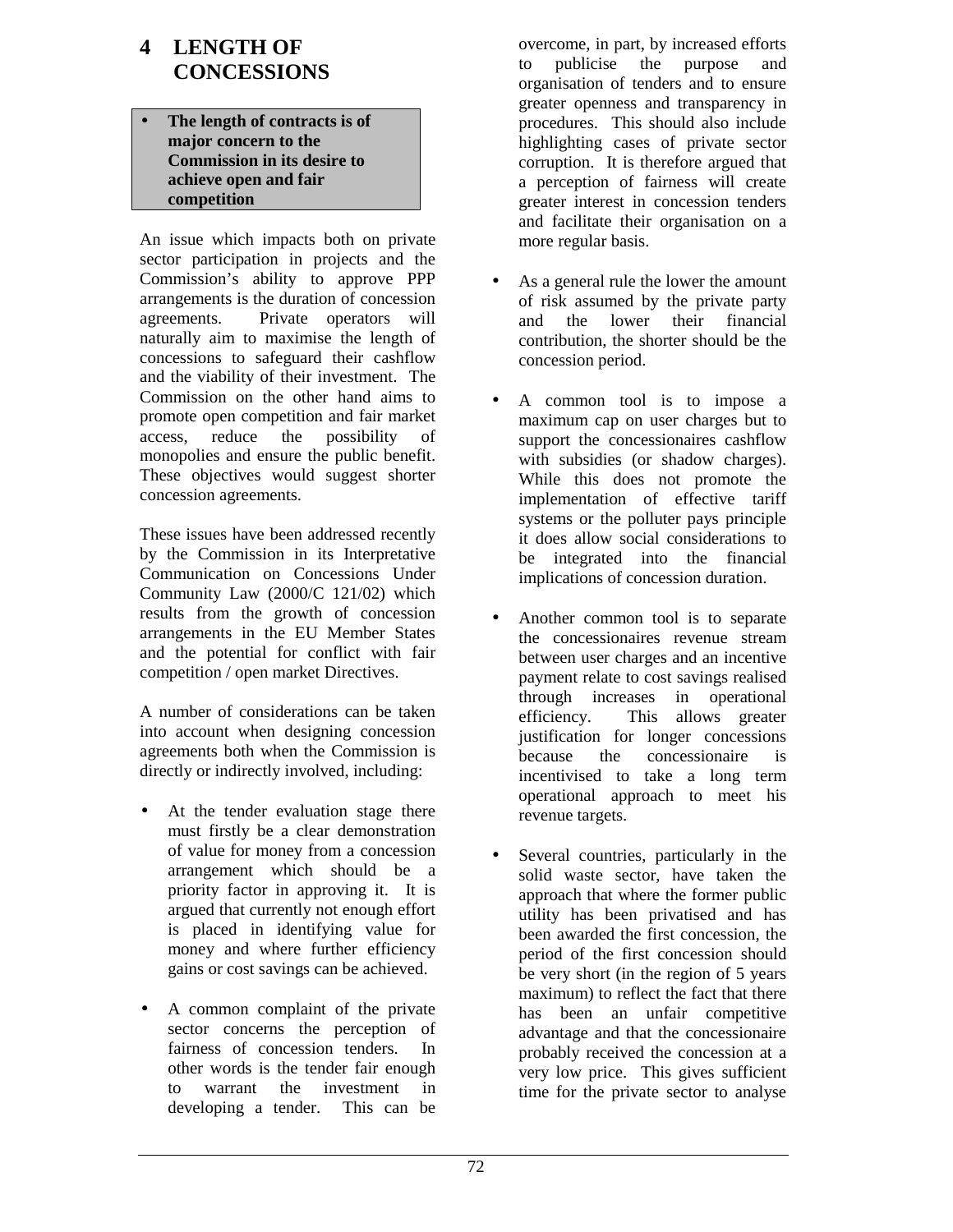the concession and prepare for the next tender and for the former public utility to restructure itself sufficiently to compete in a fair market.

These considerations recognise that the duration of concessions can be reduced provided that sufficient knowledge is available on the ability to meet a reasonable cashflow to the private sector and that tender conditions are recognised to be fair and open thereby stimulating private sector interest.



**Heavy commuter traffic crossing the river in Bratislava means that the four existing bridges cannot adequately cope. The new Košická Bridge is expected to meet 18% of traffic crossing the river, and ease congestion.**

**On 10 September 2001, the European Investment Bank (EIB) and METRO Bratislava signed an agreement on a EUR 45 EIB loan for the new bridge. METRO is a special-purpose company owned by the City of Bratislava and the Slovak Republic.**

**The loan agreement fixes the financing parameters and reduces uncertainties for all parties involved. It contains concrete commitments and may serve as a roadmap for the planners. The conditions in the agreement have furthermore facilitated the terms of reference for studies and the formulation of tender documents for the works themselves.** 

**Disbursement of the funds remains subject to the successful completion of an ongoing Environmental Impact Assessment, including identification of mitigation measures, adequate public consultation and public tendering procedures in line with international standards. The tender process has now started and, subject to completion of remaining actions on the EIA, works are expected to begin in Spring 2002.**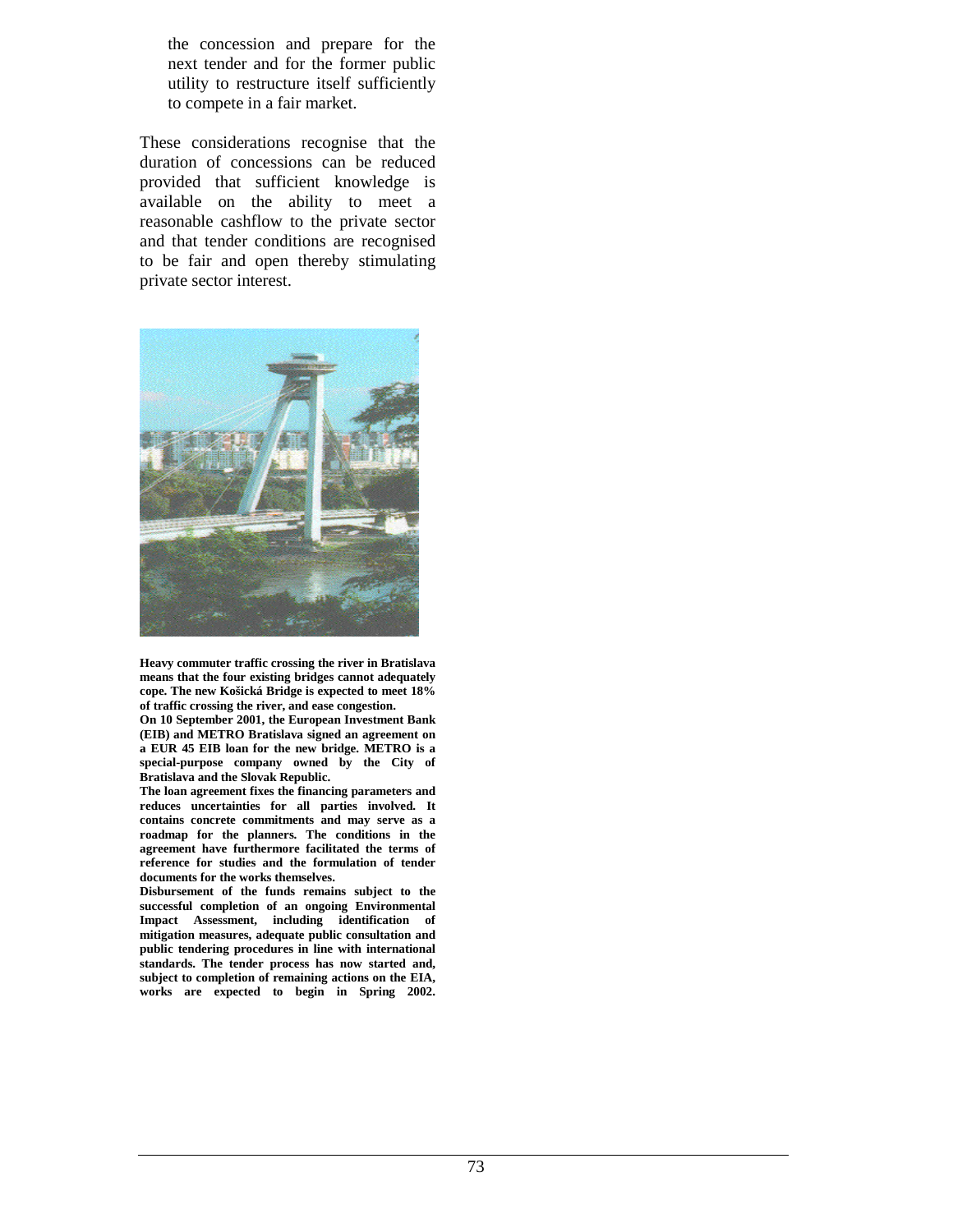# **PART 5 PPP CONCEPTION, PLANNING & IMPLEMENTATION**

#### **PART 5 – Summary**

- **PPP project require careful design, effective support structures and a good understanding between partners**
- **Previous Parts have discussed thematic issues. This Part presents a guide for the development of PPP projects with a grant financing element**
- **Particular focus is placed on addressing 8 key PPP issues, namely:**
	- o **What are the objectives of grant financing and what is their best use**
	- o **Selection of the most suitable PPP type**
	- o **Success and constraint factors**
	- o **Ensuring open market access and competition**
	- o **Timing including when the Commission should be involved**
	- o **Defining the right level of grant contribution**
	- o **Protecting the public's interest**
	- o **Future requirements**
- **This Part will address:**
	- **Project identification**
	- **Project appraisal**
	- **Design & agreement**
	- **Procurement**
	- **Implementation**

# **1 INTRODUCTION**

Based on the previous thematic Parts, current Commission objectives and procedures and best practice examples, this section presents a detailed guide for :

- Deciding whether a PPP relationship is feasible for a particular project
- Selecting an appropriate PPP structure
- Designing the PPP relationship
- Implementing a PPP project

Such a guide, by necessity, includes many aspects of the PPP process which are not directly relevant to the function and responsibilities of all concerned parties / PPP practitioners. However these are included to ensure that, through their detailed knowledge, Commission staff are able to effectively stimulate the PPP process and influence the process, where necessary, to ensure the inclusion of Commission objectives in the design and therefore facilitate early approval. This is

also in-line with the Commission's desire to be involved early on in the PPP process development and design.

It is important to stress that there is not one method to analyse PPP's, rather this guide will present a logical progression based on the project cycle with suggested methodologies to structure thought and analysis for decision making. Again the Commission will, in most cases, not be required to undertake detailed project analysis as this is normally the responsibility of project sponsors or consultants. They should however be aware of the different methodologies used behind presented information or to stimulate the required studies.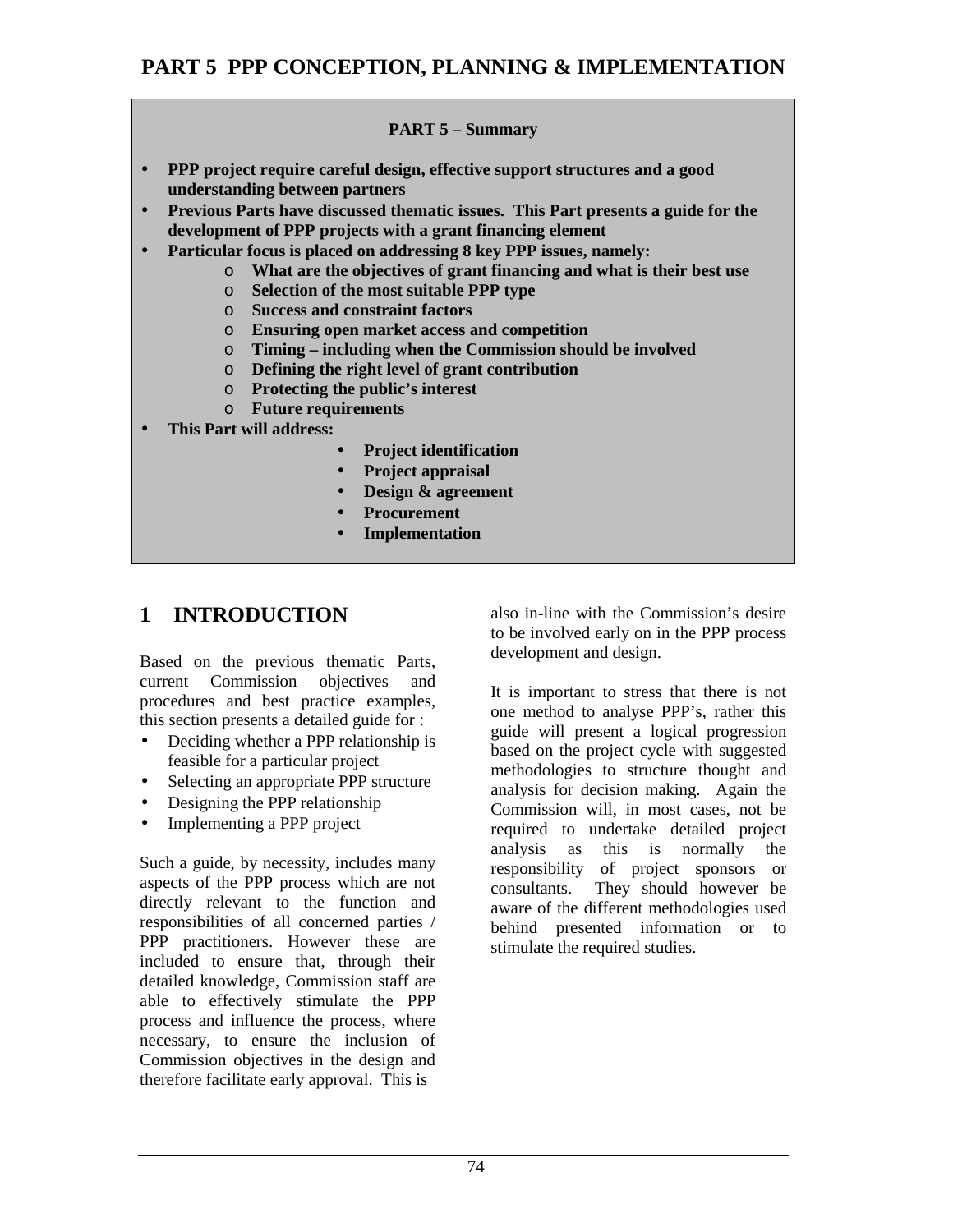# **2 PRACTICAL CONSIDERATIONS**

The development of a successful PPP requires attention to a large variety of issues. As PPP is a developing concept the first stage must be to create a supporting institutional structure able to develop, guide and manage PPPs on behalf of the public sector. This will entail the development of supporting national and local legislation and regulations enabling PPPs, the development of institutional capabilities and importantly the creation of effective management and oversight structures.

Practical issues associated with PPP development include the following:

- selection of the most suitable PPP structure for the local setting and project characteristics
- developing systems and structures which reduce complexity and wherever standardise the approach
- ensuring that the structures are manageable both in terms of size and complexity
- ensuring that a full understanding of the timing is achieved
- the public sector should be realistic about the skills and experience it has

to develop and implement PPP – integrate private sector expertise if required

- PPPs must demonstrate additional value for money over and above traditional procurement systems and must be designed to maximise benefits to all parties according to their objectives
- All parties must recognise and understand their objectives. The public sector has wider concerns than the private sector who will not deliver "free gifts" through the PPP process
- Effective institutional and regulatory structures must be developed to manage and monitor PPPs. The Public sector should be clear that some control must be given to the private sector
- The paying public should be integrated into the monitoring / oversight function
- Trust must be established between all parties if a partnership is to be created

The following roadmap can be envisaged to the development of an effective enabling framework for PPP implementation. This is followed by the critical path to practical PPP development which forms the basis of this chapter.



## **Roadmap to Successful PPP Development**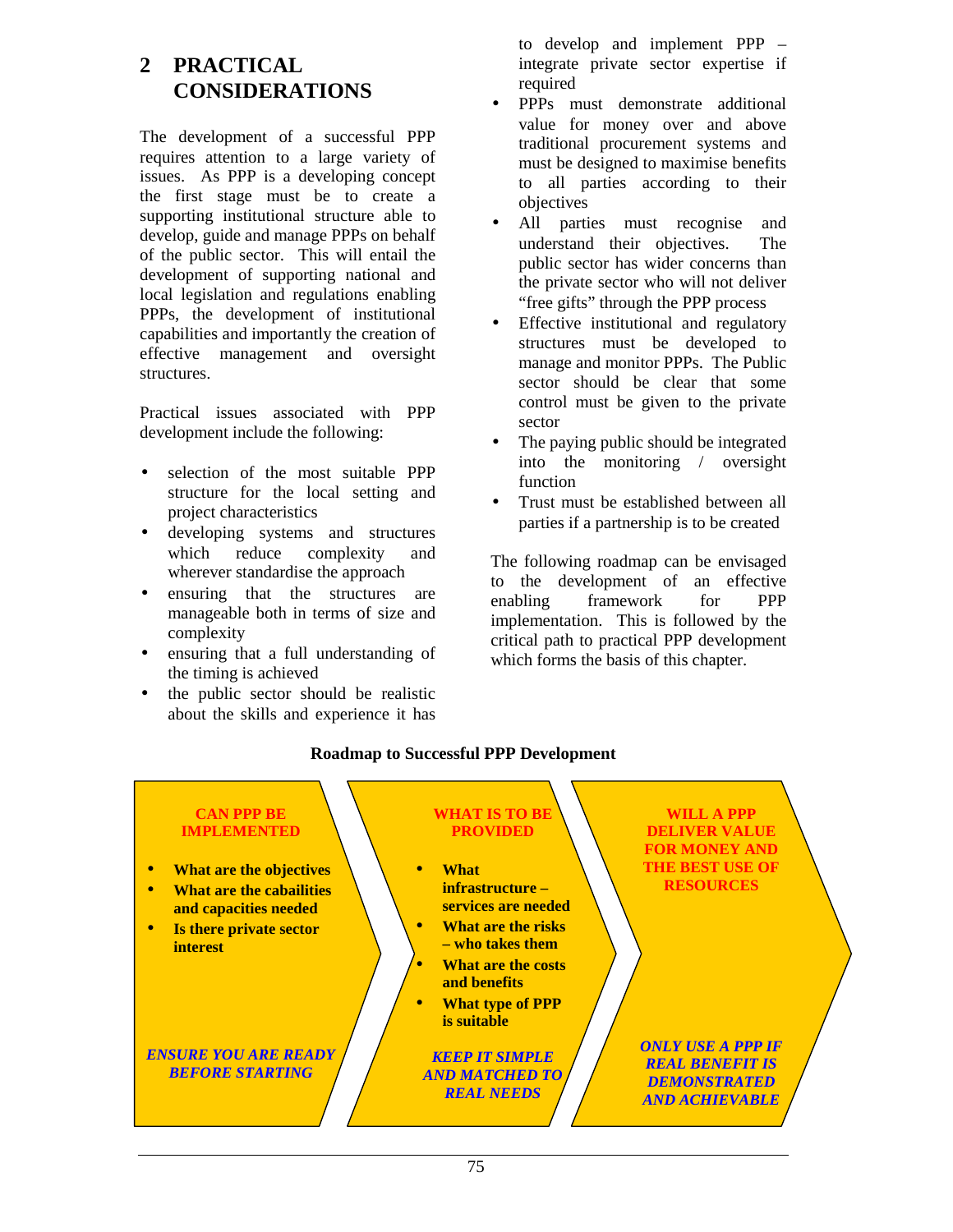

#### **PPP Project Cycle**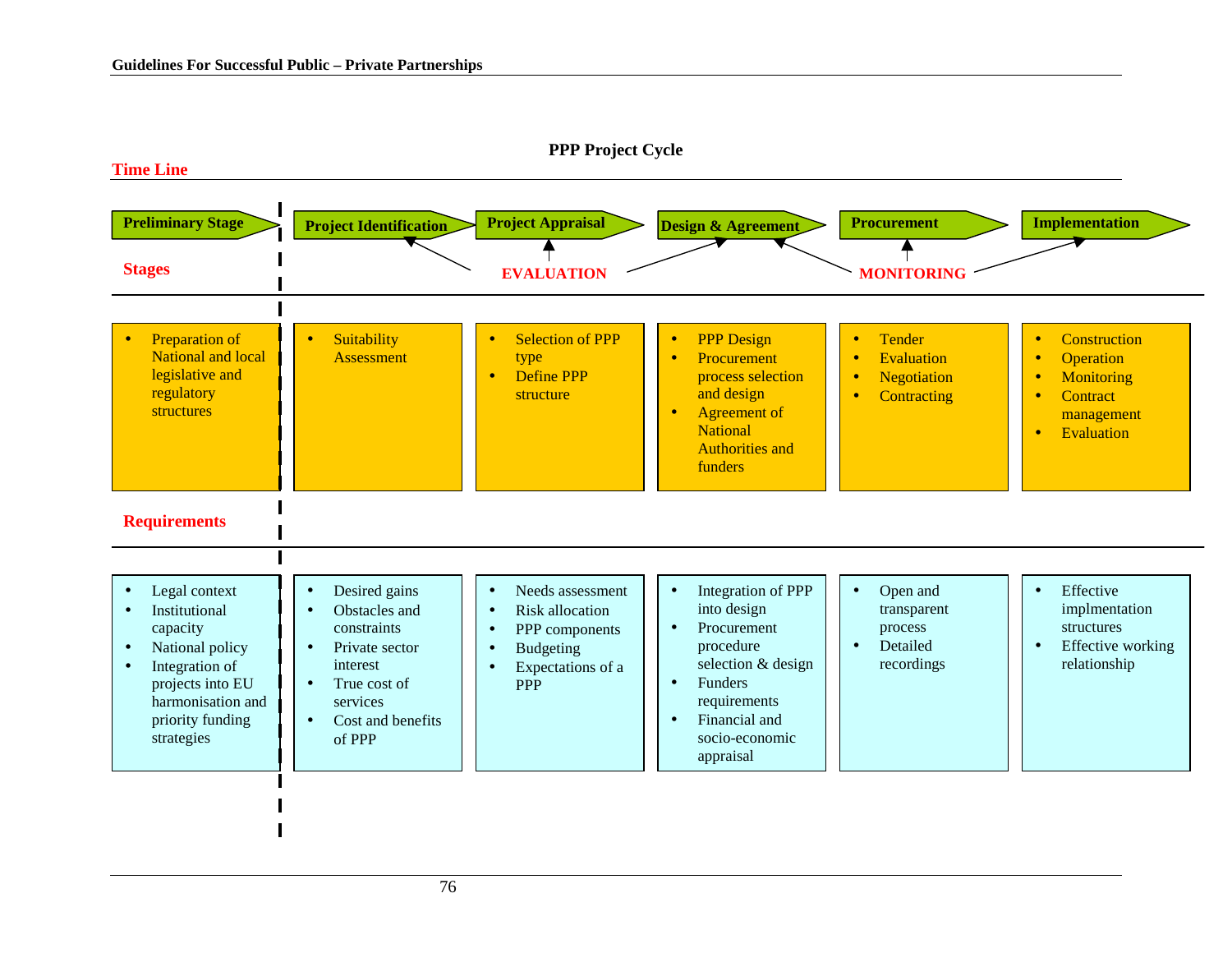# **3 IS A PPP FEASIBLE - IDENTIFICATION**

- **Effective PPP development requires effective regulatory and strategic structures to be in place**
- **The suitability of a PPP approach to project realisation should firstly be assessed given the capability and capacity of the public sector to implement PPPs and derive benefit**
- **Suitability of PPP approach includes whether there is sufficient private sector interest and whether PPP is the best delivery method**

Prior to the decision process a number of preconditions must exist within national / local authorities as defined in the Preliminary Preparation Stage. These include:

- Identification of who is responsible for PPP and who has authority and responsibility including for ultimate decision making and regulation.
- Developing (whether in-house or accessing externally) the necessary expertise to design, tender, evaluate, implement and monitor PPP.
- Establishing policies to guide decision making including ensuring that the necessary legal and regulatory structures are in place to allow PPP.
- Establishing procedures that enables the effective evaluation and delivery of PPP services.
- Developing a policy for PPP in current and future services in order to introduce a coherent planning process which encourages early identification of PPP opportunities.
- Integrating projects into EU harmonisation and priority funding strategies.

The Commission has a valuable role to play in this process particularly in aspects of institutional strengthening and ensuring the effective development of PPPs.

The objective of this phase is to assess whether a PPP approach is suitable for a particular project. The responsibility for this assessment and final decision should lie with the National Authority as project beneficiary and project sponsor (for convenience in this Part the term "National Authority" is assumed to imply the relevant national body responsible for identifying, developing and implementing PPPs whether this be on a national or local level). However the private sector will need to be considered in that a basis for viable PPP relationships is that the private sector finds an interest in the project. Additionally the Commission as a promoter of the PPP approach has a valuable role to play in encouraging this assessment, which is still often neglected in CC's.

The potential for applying PPPs will reflect local authority policy, expectations and openness to cooperating with the private sector. This in turn will determine the criteria to be applied and to their respective weightings. This first stage will assess the desirability and suitability of procuring a project as a PPP. Essential questions that must be asked include:

- What are the potential obstacles and constraints to PPP opportunities
- Would the private sector be interested in the opportunities
- Is PPP the best method to deliver the required services / infrastructure

## **3.1 Obstacles and Constraints**

Potential PPPs can be hindered by several constraints and obstacles which must be considered by National Authorities. The main ones include: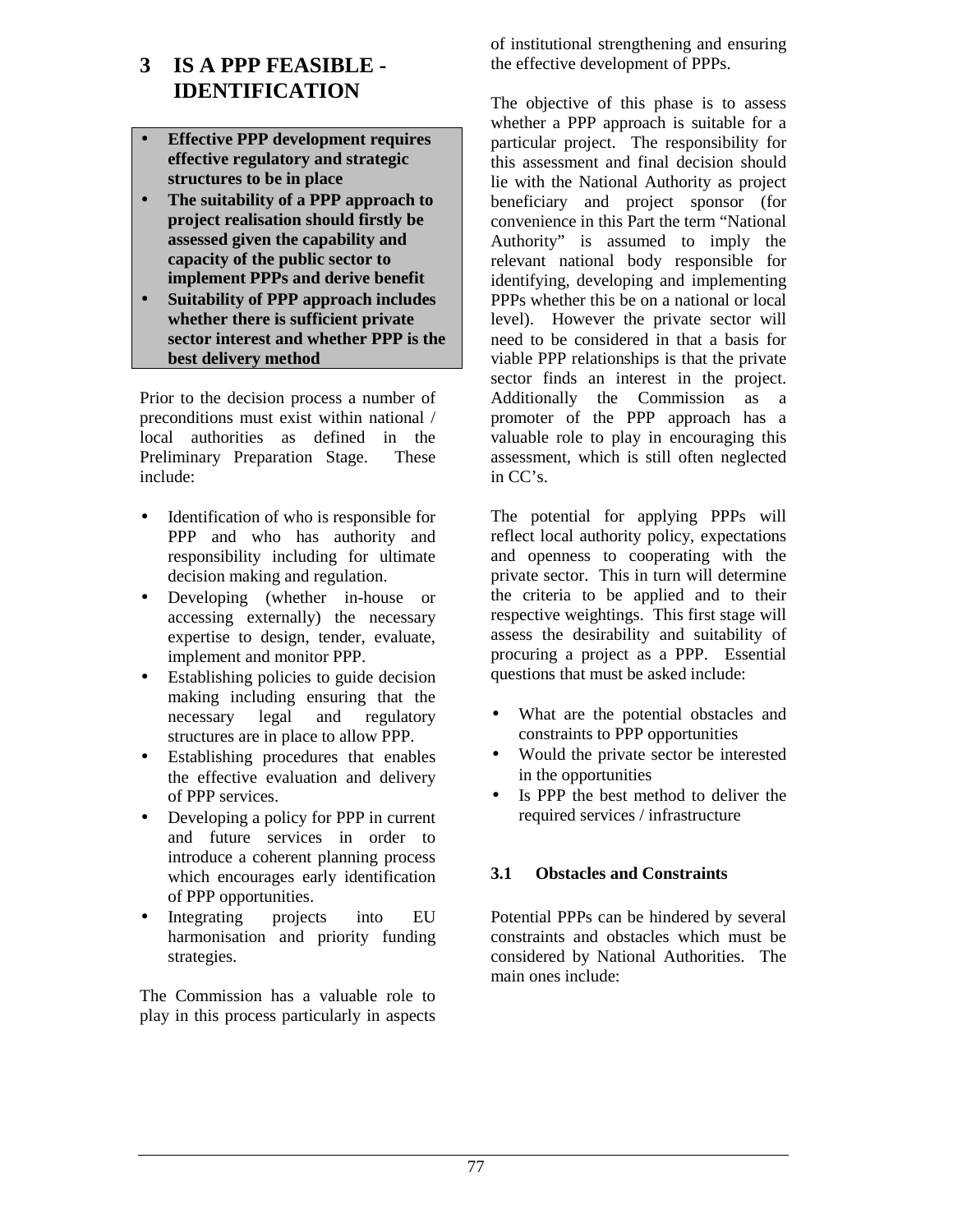| <b>FACTOR</b>                  | <b>COMMENT</b>                                                           |
|--------------------------------|--------------------------------------------------------------------------|
| Local and national             | Does the policy environment favour PPP application and<br>$\bullet$      |
| government policy              | the different components required for a PPP                              |
|                                | Is PPP consistent with other government policies ie land<br>$\bullet$    |
|                                | use, social policies etc                                                 |
| Extent of legislative          | Is there a or sufficient legislative authority for entering<br>$\bullet$ |
| authority                      | into PPPs                                                                |
|                                | Is there sufficient legislation to support the management<br>$\bullet$   |
|                                | and supervisory role of the public sector in a PPP                       |
|                                | Are there sufficient authorisations and what are the limits<br>$\bullet$ |
|                                | to enter into debt agreements                                            |
| Taxation framework             | What is the tax status of a PPP<br>$\bullet$                             |
|                                | What are the possibilities to offer tax exemptions to                    |
|                                | private parties                                                          |
| Reporting and accounting       | How are PPPs treated in national authority accounts<br>٠                 |
| requirements                   | What are public disclosure requirements<br>$\bullet$                     |
| <b>Financial issues</b>        | Can private sector financing compete with public<br>$\bullet$            |
|                                | financing                                                                |
|                                | What is the effective cost of borrowing                                  |
|                                | Is the project financial self sufficient or can become so<br>٠           |
|                                | What financial support mechanisms are available                          |
| Technical and organisational   | Is there sufficient data to allow design and preparation<br>$\bullet$    |
| issues                         | Can competitive tendering be assured<br>$\bullet$                        |
|                                | What quality control mechanisms exist<br>$\bullet$                       |
| Political and social           | Is the national authority regarded as creditworthy<br>$\bullet$          |
| considerations                 | Is there strong political commitment to the PPP approach<br>٠            |
|                                | Will a PPP be socially acceptable<br>٠                                   |
| Ability to integrate different | Will a PPP be acceptable to existing sources of financing<br>$\bullet$   |
| forms of funding               | ie Commission and what factors are likely to have to be                  |
|                                | integrated into designs ie procurement rules                             |

## **3.2 Private Sector Interest**

The private sector will be interested in some projects more than others based not only on purely financial considerations. National authorities have a major role to play in adding to the value of a project. Generally the private sector will give priority to projects which demonstrate:

- Sufficient demand
- Revenue generating and development potential
- Strong viability
- Strong political commitment
- Meet internal development criteria

A crucial issue, which must be addressed by the national authority, is the management of risk. While considering

the principal that the party best able to manage a risk should adopt it, it should also be remembered that the degree of risk transfer to the private sector will determine the extent of return required by the private sector.

Various market factors will need to be analysed including existing and future demand. Various techniques are used to determine financial viability but at this stage a simple cash flow analysis may be sufficient to determine whether private interest is possible.

## **3.3 Is PPP the Best Delivery Method**

Crucial to the selection process of a PPP is whether it will provide value for money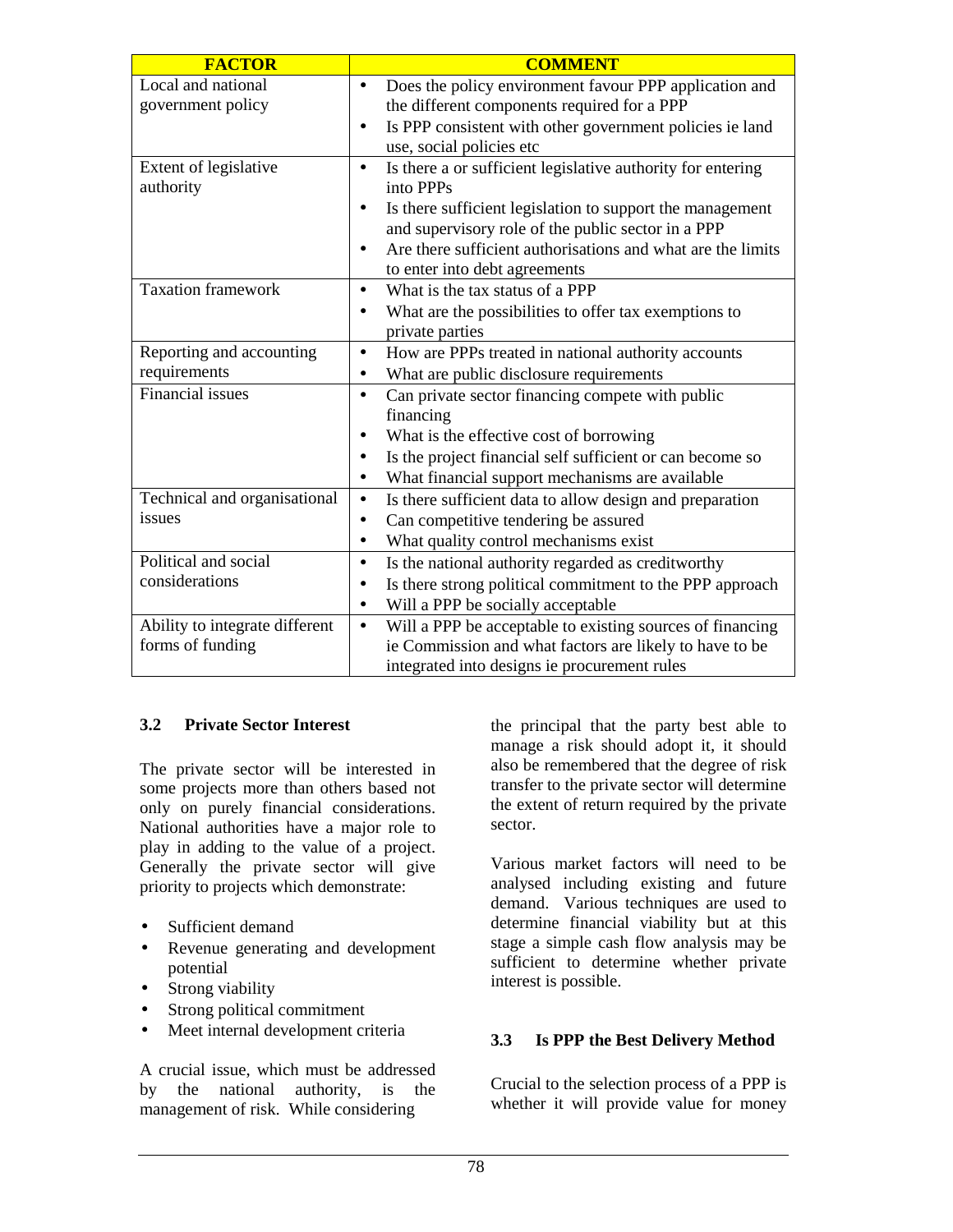and above all additional value than traditional public procurement methods. Two considerations are important:

- The national authority should establish the true cost of providing a service with the purpose of benchmarking or shadow biding potential private costs
- The benefits and costs should be systematically analysed considering both quantifiable and non quantifiable items

The factors determining value for money will change between projects. A number of common methods for PPPs to generate better value for money exist including:

- Reduced life cycle costs
- Better allocation of risk
- Faster implementation
- Improved service quality
- Generation of additional revenue

Other project specific factors will usually be identified by considering the experience of similar projects and quantifying project specific characteristics.

It should be noted that this, preliminary, value for money assessment can only provide an understanding of the potential value of using a PPP approach. Final assessment can only be made at the end of the procurement process.

# **4 SELECTING AN APPROPRIATE PPP STRUCTURE – PROJECT APPRAISAL**

- **Selection of a PPP requires assessment of what deliverables are actually required**
- **Risk allocation will be affected by the type of PPP selected**
- **A decision is required as to what parts of the project to include in a PPP**

There is no one method for deciding which type of PPP approach will best serve the needs of a project as this depends on the

project characteristics and public perception of the need for PPP. It is however important that the selection of an appropriate PPP form be undertaken at an early stage to facilitate effective project design and achieve early buy-in of the parties.

Part 1 presented the main types of PPP relationships with their respective advantages and disadvantages. Selection of the most appropriate type will require, as a minimum, consideration of the following items.

#### **4.1 Needs Assessment**

The main focus in a needs assessment is to define the service needs and to determine the objectives to be achieved through the PPP. These objectives must be quantifiable, measurable and specific in order to assist in analysis and the future preparation of the procurement process. For this purpose and for future monitoring after the completion of the project, it is extremely important that the national authority's needs and objectives are clearly stated.

#### **4.2 Risk Allocation**

A major component of any PPP is risk allocation. Who will assume risks in the delivery of a service or in the construction, operation and maintenance of infrastructure is often the central question in a PPP. The national authority should attempt to reduce risks but it should also be aware that risks are inherent in most projects and servicing initiatives.

There is some debate as to how much risk should be transferred from the public to the private sector. Generally, the more risk transferred to the private sector partner, the more financial reward the private partner will demand. Risk should be allocated to the party who can best assume it in the most cost effective manner.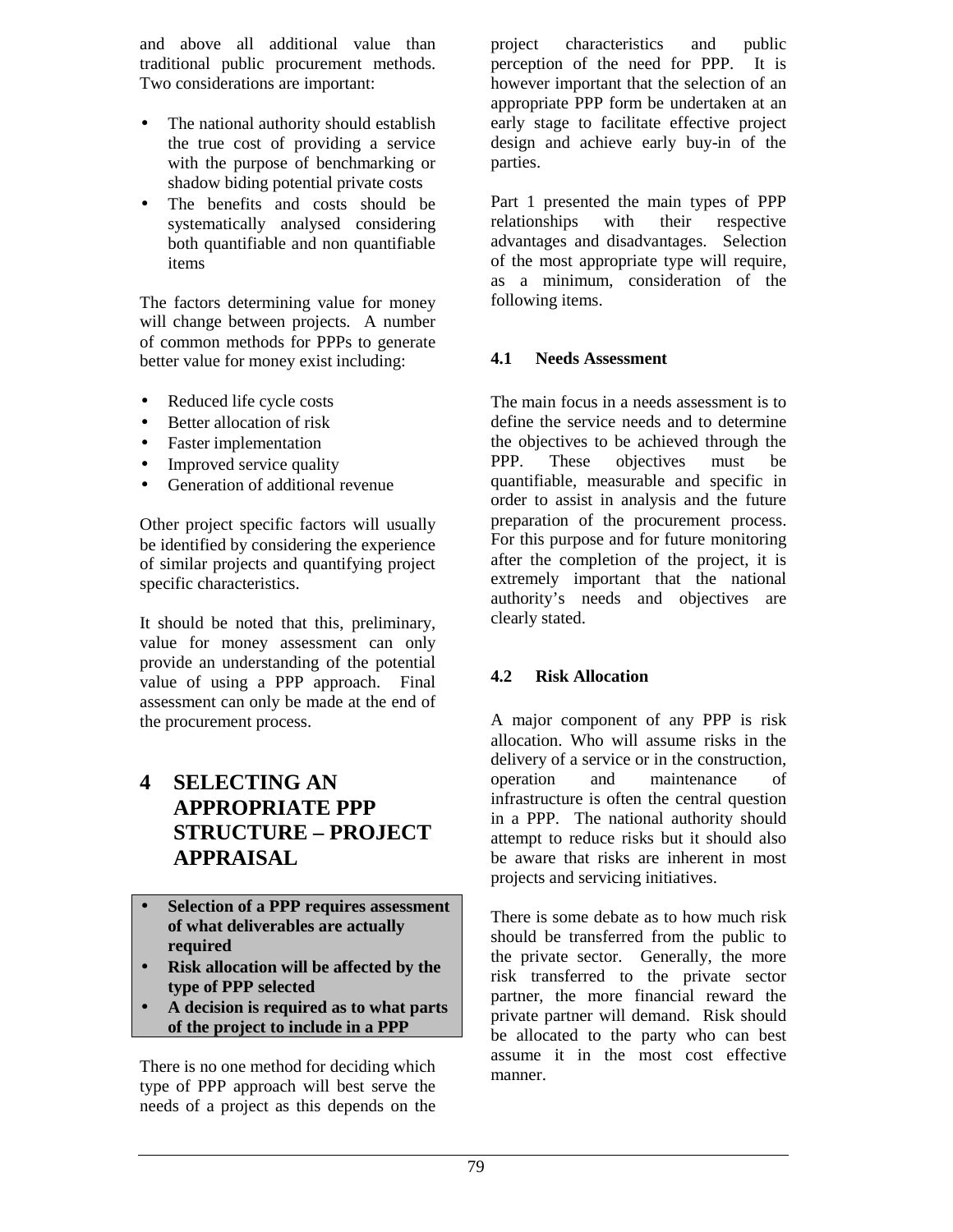From the standpoint of the national authority, there are several political risks that need to be addressed. These include:

- loss of control in the provision of infrastructure or in the delivery of a service
- potential reduced service quality for service users

There are also a number of other risks inherent with infrastructure or service delivery projects that need to be analyzed and understood by both public and private sector partners. Examples include risk associated with:

| fire, flood, etc.  |                                               | $\bullet$ | employment practices and changes in labour       |
|--------------------|-----------------------------------------------|-----------|--------------------------------------------------|
|                    | changes in financing costs                    |           | legislation                                      |
|                    | reduced demand for service or failure of      |           | performance monitoring                           |
|                    | demand to increase as projected               |           | technology issues (failure of existing           |
| design errors      |                                               |           | technology, inappropriate choice of              |
| ٠                  | construction-related problems, including      |           | technology)                                      |
|                    | failure to meet the schedule and/or quality   | ٠         | force majeure (that is, dealing with major       |
| <i>issues</i>      |                                               |           | change arising beyond the control of either      |
| ownership transfer |                                               |           | party, including acts of God, natural disasters, |
| $\bullet$          | environmental liability                       |           | court orders, war)                               |
| ٠                  | non-compliance with regulations and permits,  | ٠         | insolvency of private sector partner             |
|                    | or changes in regulations                     |           | inflation/currency strength                      |
| ٠                  | value of assets at end of partnership, change |           |                                                  |
| of ownership       |                                               |           |                                                  |

#### **4.3 Components of Service Delivery to Include in Public Private Partnerships**

The national authority must decide which components of a servicing initiative are best addressed through a PPP and which are best kept in the public domaine. Consideration should be given to the following questions:

- **Project design**  Can the private sector bring more innovation and efficiency to the design process than the public sector? This is an important consideration. The objective should be to develop designs that provide value for money and lower overall life-cycle costs of the project, not only the capital cost.
- **Procurement and construction**  Who can secure goods and services required for the project or servicing initiative most quickly and competitively? Who is in the best position to construct the facility?
- **Financing** Who can secure the most competitive financing?
- **Ownership**  Who should own the facility or service? Do the benefits of public ownership outweigh the benefits of private ownership?
- **Operations and maintenance**  Who is in the position to operate the service cheaper and more efficiently? Will the inclusion of operations or maintenance as part of the public private partnership enhance the original objectives of the national authority?
- **Marketing**  Who would do a better job promoting the use of the service?

Many of the components of service delivery are logically bundled together, such as design-construction, ownershipfinancing, and operations and maintenance. It is important to consider bundling to determine whether combining various components leads to greater value for money than providing individual components. The choice of which components of service delivery should be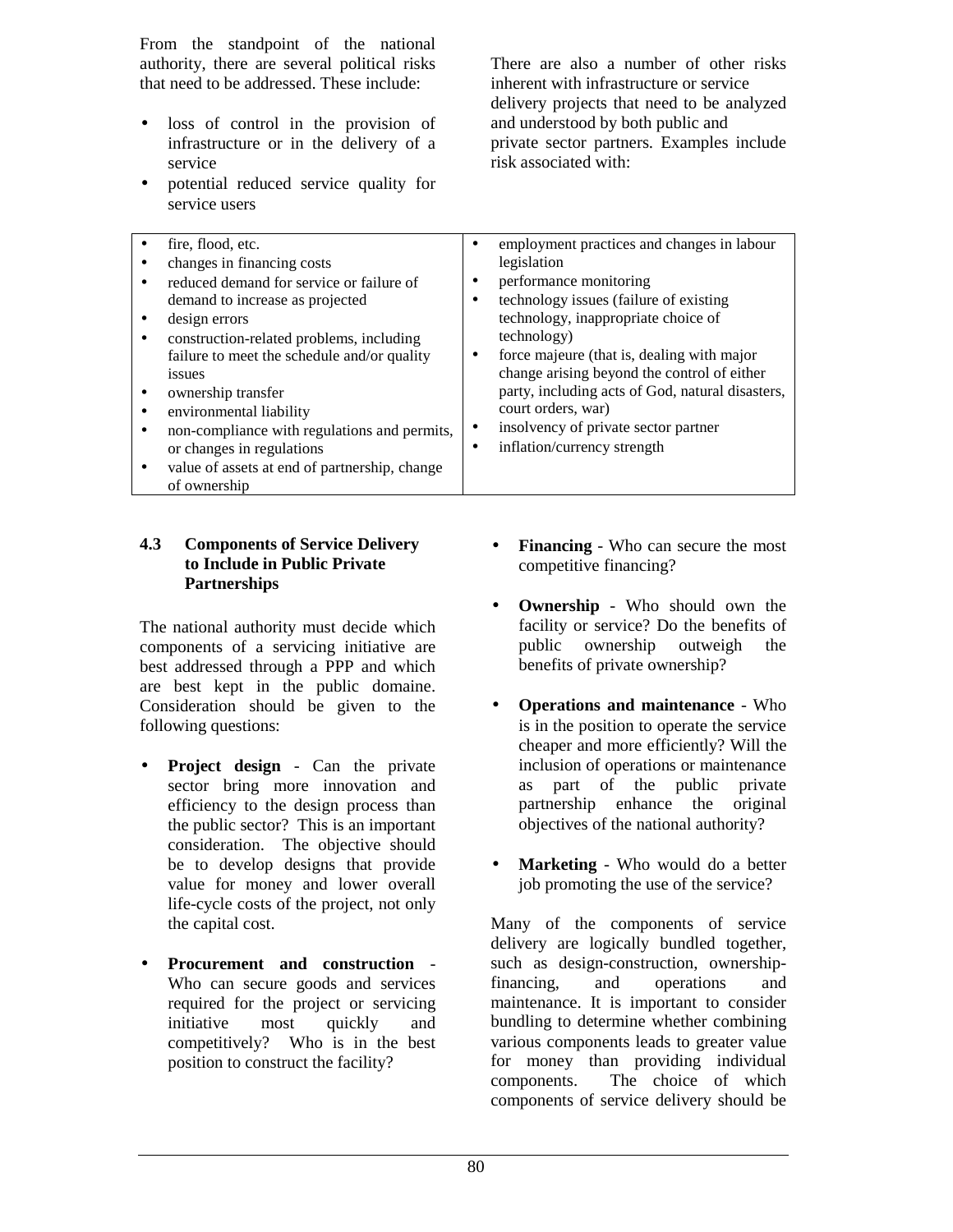provided will determine the form of PPP to be used. In selecting the preferred form, it is always important for the national authority to confirm that the approach is consistent with the overall national and local policies relating particularly to:

- ownership of services and facilities
- impact on local government staff and public sector employees
- risk management
- financial policies (e.g., debt)
- economic development

#### **4.4 Budget Refinement**

Before a tender is issued, the national authority needs to determine or refine the project's budget. In many cases, this is completed by determining what the project would cost if it were built strictly by the public sector. This process is used for a number of reasons:

- It will determine if a PPP will actually save money for the public sector. Unless a proponent's solution is innovative and would result in a significant improvement in service or cost savings, it is unlikely that a national authority will participate in a PPP arrangement.
- It will provide potential partners with a "benchmark" on which they need to

improve in their proposals. Again, if the proposal comes in at a higher cost than proposed by the national authority, the expectation is that the private partner will provide an improvement in quality of infrastructure or service for users.

It will determine if the national authority can afford to be involved. If it cannot build a much-needed project on its own, assistance from the private sector may be required.

Costs are not the only consideration. The national authority must also benchmark quality of service, technology and implementation time. The preparation of a "shadow bid" will allow the national authority to evaluate and compare proposals from potential private partners on a fair and equitable basis. More often than not, national authorities do not make a full accounting of the cost involved in providing a service. Administration, overhead and maintenance costs can often be separate budget items. These costs are then not directly attributed to the services that create them.

When the true or actual cost of an infrastructure project or a service is being analyzed for benchmarking, the following components need to be examined in detail:

| Program-associated capital costs                |   | office equipment                           |
|-------------------------------------------------|---|--------------------------------------------|
|                                                 |   |                                            |
| Salaries and benefits of all employees          |   | postal costs/courier expenses              |
| directly involved in the provision of the       |   | cost of office supplies used               |
| service                                         |   | advertising and promotion costs            |
| Allocation of the salaries and benefits paid to |   | public relations costs                     |
| administrators, accountants and human           |   | travel, meals and accommodation allowances |
| resources employees who deal with the           | ٠ | cost of outside consulting contracts       |
| specific service                                |   | proportion of overhead incurred by the     |
| Telephone, fax, courier, Internet, computer     |   | service through space needed in the local  |
| network costs                                   |   | government building, use of a central      |
| Training                                        |   | accounting system, payroll, engineering    |
| <b>Itilities</b>                                |   | department, procurement, clerical staff    |

In infrastructure projects, both capital and operating costs must be considered in developing a benchmark cost.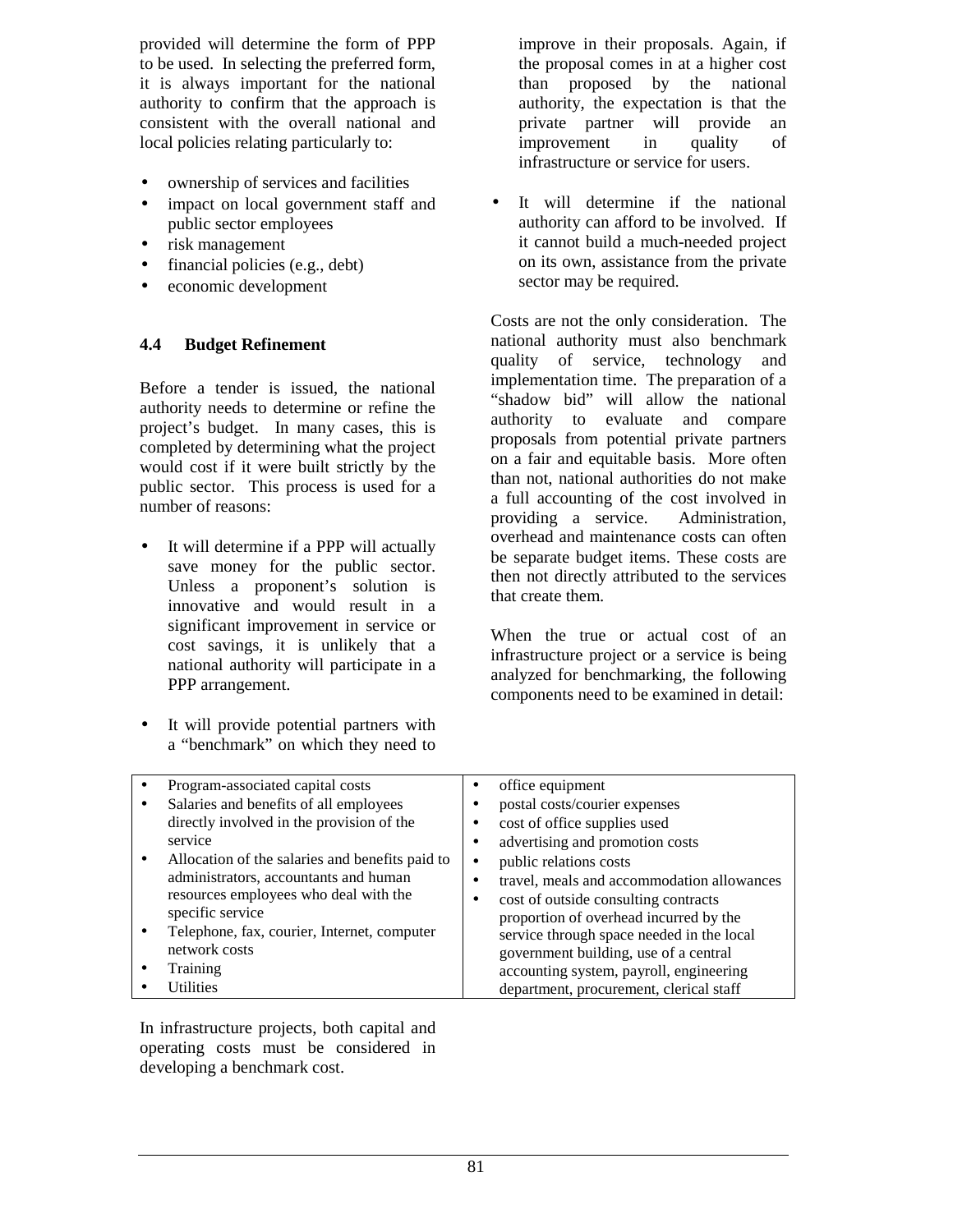#### **4.5 Basic Conditions Expected in a Partnership**

The basic conditions expected in a partnership must be included in the future tender document. They will form one of the building blocks on which bidders will build their submissions. The national authority should consider the following aspects of the proposed PPP and establish their requirements:

- preferred length of the partnership
- ownership of assets during and after the partnership
- treatment of public employees who may be displaced by the partnership
- performance specifications, standards and expectations, including the roles and responsibilities of both partners
- how both partners' performance will be measured
- a definition of an "adequate rate of return"
- profit and cost sharing provisions
- performance bond requirements

It is important for the national authority to keep in mind that these conditions are not set in stone. Rather, they are subject to change in the negotiation process with the preferred partner. These conditions provide an indication to prospective partners of what the national authority is seeking in the partnership arrangement.

# **5 PPP DESIGN & AGREEMENT**

- **PPP design must consider the needs of all parties and how best to achieve delivery**
- **Particular attention is required for the design of procurement procedures and contract management / monitoring systems**

The previous sections aimed to determine whether a PPP is feasible and what form it should take. The detailed design will focus on what will be achieved and how. This discussion will be limited to the

design analysis relative to PPP relationships and will not treat basic project technical and financial design. Sequential steps will be considered, including:

- completion of project design relative to PPP structure selected, including:
	- o technical performance standards
	- o financial assessment to ensure viability
	- o design of future contract forms
- selection and design of tendering process, including:
	- o type of tender process
	- o tender procedures
	- o evaluation procedures
	- o negotiation procedures
	- o contract award procedures
- implementation conditions, including:
	- o monitoring and oversight conditions
	- o redress and re-negotiation
- integrating the Commission, including:
	- o consultation and approval requirements

The majority of these tasks should be completed by the National Authorities. However it is considered crucial that the Commission be consulted and included in the process as it is at this stage that the grant eligibility criteria need to be integrated into the project and that the future approval of projects is predetermined.

## **5.1 Completion of Project Design**

Project preparation must ensure that it addresses the specific needs of PPP relationships.

## 5.1.1 Technical Design

The main considerations to be integrated include: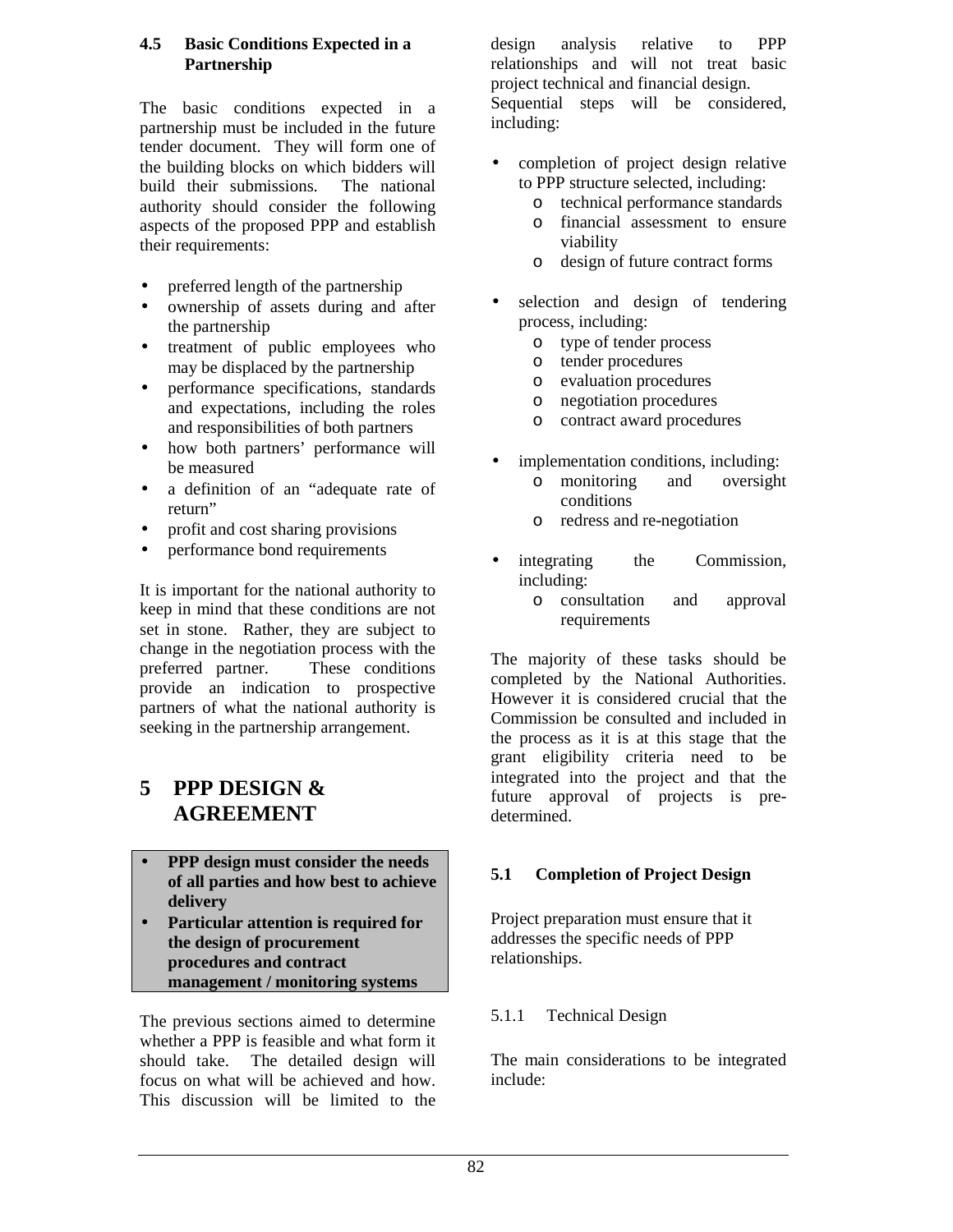- is the private sector able to deliver the technical standards set for the project
- is the private sector in a position to introduce technical innovations and improvements for the project
- what tender process is best able to provide the technical standards (see following section on procurement process design)
- what are the minimum technical standards to be used for tender evaluation and performance monitoring
- how will performance monitoring be undertaken
- what are the operation and maintenance arrangements including upgrading and emergency service provision

## 5.1.2 Financial Design

This component entails three headings:

- risk assessment and allocation
- financial appraisal
- socio-economic appraisal

#### *5.1.2.1 Risk Assessment*

Risk assessment and allocation is core to a PPP relationship. Each party will value risk differently with the private party applying higher discount rates and therefore more weight on costs and benefits. It is essential that there is a common understanding on the scope and implication of risks between the parties in order to properly cost the project. This

section is based on the presentation of risk in Part 3. Risk assessment is based on three steps:

#### Risk Identification

The principal risks will have already been identified during the preliminary stages and can be categorized as described in Part 3.

A common error in risk identification is to inadvertently duplicate risk. For example to risk of failure to deliver a service may not be independent of other risks such as process design deficiency or of inadequate resourcing or skill levels. Risks may be inter-related and have a common result.

#### Risk Assessment

It is common to assume that all risks can be or should be quantified. While this may be possible it often requires considerable effort which does not necessarily produce results with a high degree of certainty nor is in proportion with the risk or size of a project. As a result it is recommended to undertake a preliminary qualitative risk assessment.

This enables the potential significance or impact of risk to be considered and prioritized. This should be conducted in two stages:

• assessment of the potential impact of a risk – this is a subjective measure of how sensitive the project is to a particular risk, classified (for example) into high, medium and low impact as demonstrated in the following table:

#### **Assessment of the Potential Impact of Risk**

| <b>Scale of Impact</b> | <b>Description</b>            | Value (% of Project Cost) |
|------------------------|-------------------------------|---------------------------|
| High                   | Critical to continued service | $> 50\%$                  |
| Medium                 | Serious impact                | $5\% - 50\%$              |
| Low                    | Small impact                  | - 5%                      |

• assessment of the probability of occurrence – this is a subjective indication of how likely the risk is to occur, classified, for example, into high, medium and low probability as demonstrated in the following table: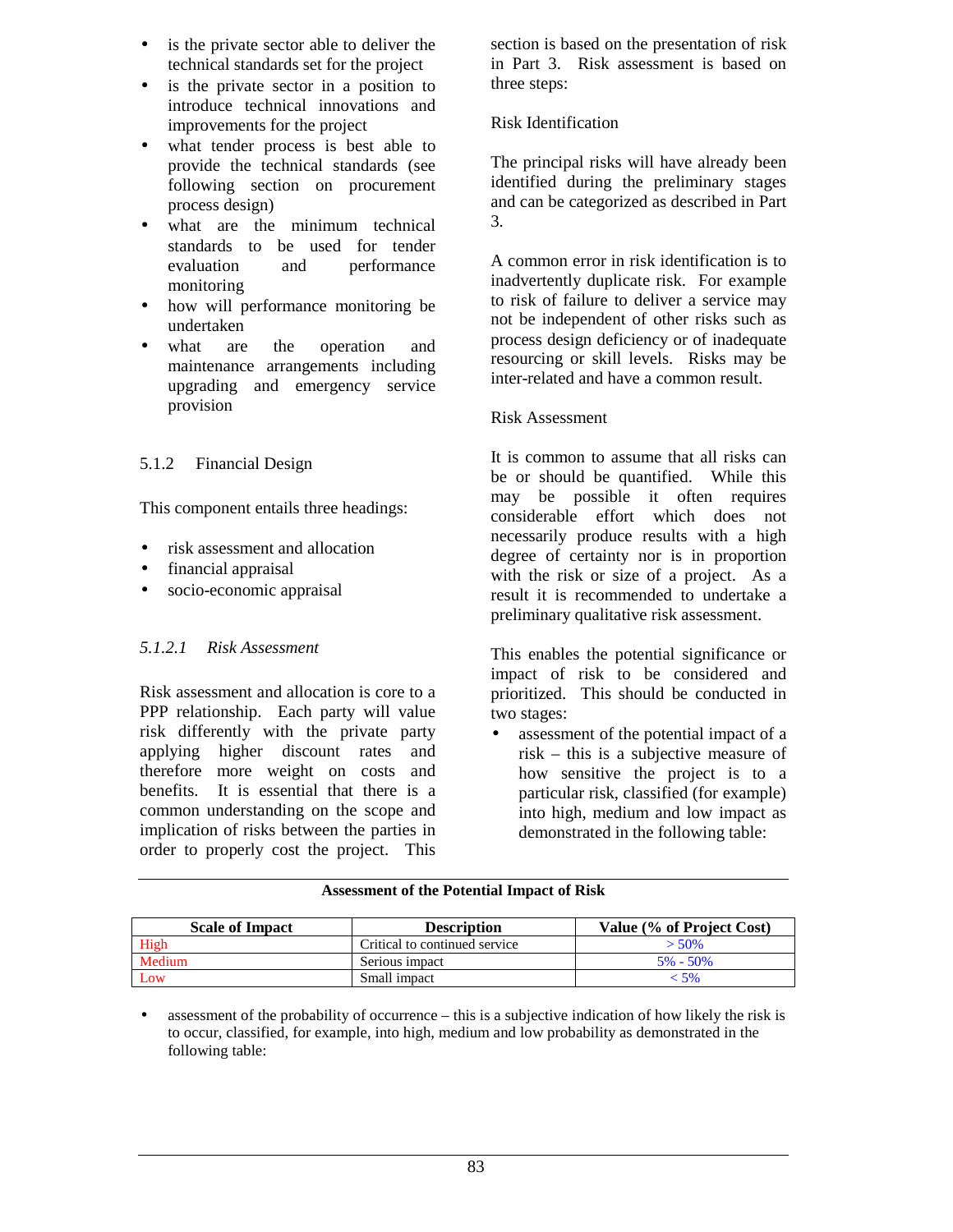#### **Assessment of the Probability of Occurrence**

| <b>Probability</b> | <b>Description</b>    | Value (% of Project Cost) |
|--------------------|-----------------------|---------------------------|
| High               | Likely to occur       | $>10\%$                   |
| Medium             | Occasionally occurs   | $1\% - 10\%$              |
| Low                | Unlikely but possible | $\sqrt{96}$               |

The probability and impact of each risk can be combines in a single matrix to provide a measure of the qualitative value of each risk as follows:

#### **Assessment of the Significance of Risk**

|  | Probability |  |  |
|--|-------------|--|--|
|  |             |  |  |
|  |             |  |  |
|  |             |  |  |
|  |             |  |  |

 $1 =$  greatest significance / impact

This method allows a qualitative assessment and indication of the most important risks that are likely to require quantification

Risk quantification will express the potential impact of a risk in financial terms and will allow the identification of a cost effective risk allocation and management strategy. This is also required to permit the functioning of comparative analysis during the evaluation process. As discussed above the time and effort devoted to risk quantification should reflect:

- project size and complexity
- the number of significant project risks
- the need for a financial comparator
- the type of procurement process

A number of methods exist to quantify risk involving increasingly rigorous analysis as presented in the following table:

#### **Risk Quantification Approaches**

| <b>Method of Risk</b>                                                      | Method of                                                                                                   | <b>Suitable Projects</b>                                                                                                                                                                                                                                                                                                                                                                                                                                 |  |
|----------------------------------------------------------------------------|-------------------------------------------------------------------------------------------------------------|----------------------------------------------------------------------------------------------------------------------------------------------------------------------------------------------------------------------------------------------------------------------------------------------------------------------------------------------------------------------------------------------------------------------------------------------------------|--|
| Quantification                                                             | <b>Analysis</b>                                                                                             |                                                                                                                                                                                                                                                                                                                                                                                                                                                          |  |
| Range of values for<br>selected risk factors<br>(eg min and max<br>demand) | sensitivity<br>٠<br>analysis for<br>individual risks<br>scenario<br>analysis for<br>combinations of<br>risk | projects where there is no data to facilitate more detailed<br>analysis<br>projects for which there is no flexibility in how risks are<br>٠<br>managed<br>projects which will go ahead regardless of the risk analysis<br>$\bullet$                                                                                                                                                                                                                      |  |
| Point estimates                                                            | root square<br>٠<br>methods                                                                                 | projects for which rough estimates of the probability and<br>value of risk is known and risks are independent and<br>follow normal distributions                                                                                                                                                                                                                                                                                                         |  |
| Consider full range of<br>outcomes                                         | Monte Carlo<br>٠<br>analysis                                                                                | Projects for which there is a reasonable understanding of<br>٠<br>the likely probability and value of risk<br>Monte Carlo analysis is the most suitable method where a<br>٠<br>rational cost contingency needs to be estimated, where the<br>likelihood of various outcomes needs to be understood,<br>where several ways of managing risk need to be compared<br>or where risks combine in complex ways<br>It is recommended for large complex projects |  |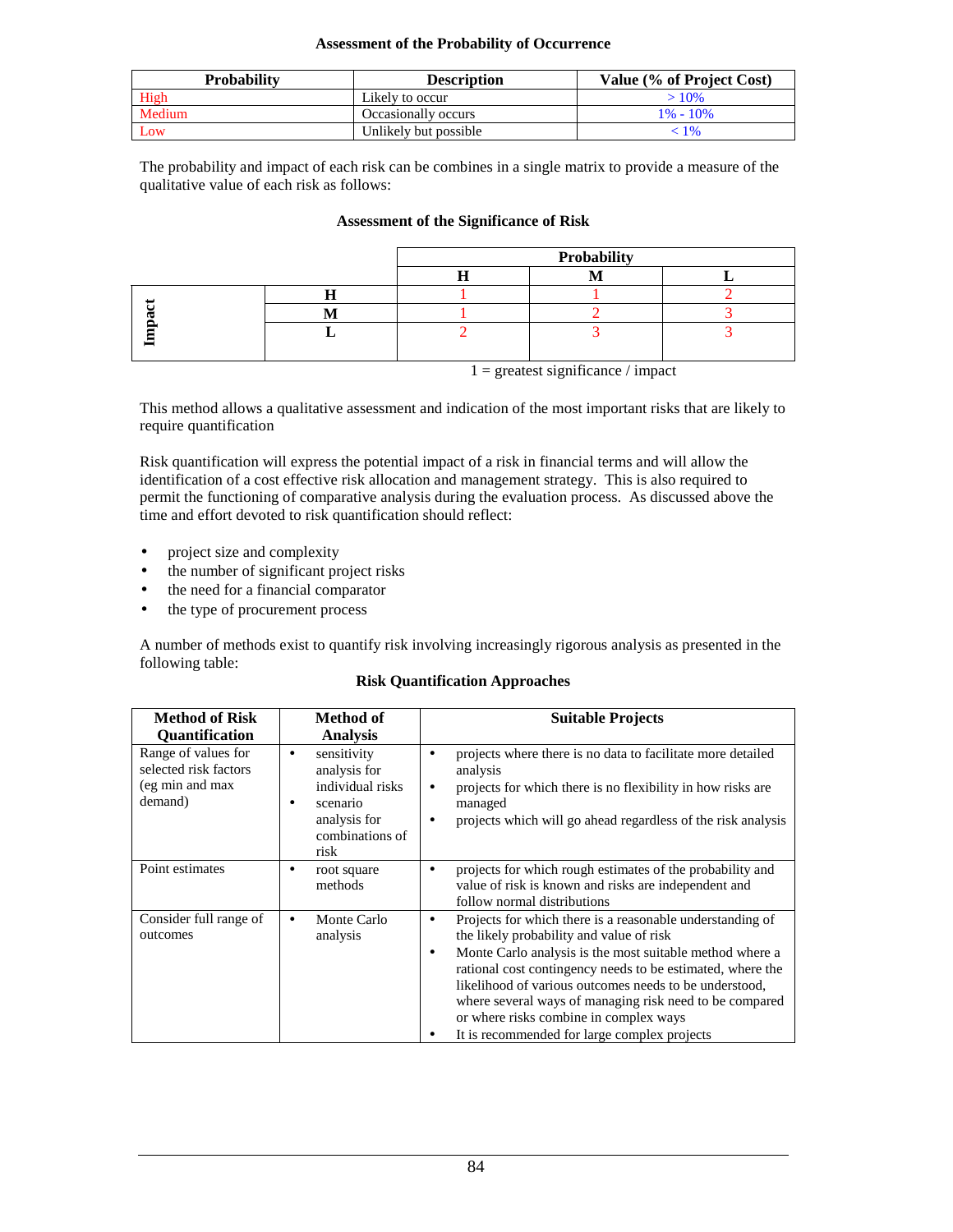#### Risk Allocation

The guiding principle of risk allocation is that risk should be allocated to the party best able to manage it. However, there may be cases where the price charged by a Contractor for taking on a exceeds the value to the Contracting Authority of transferring the risk. Cost effective allocation of risk between a Contracting Authority and the Contractor will result in lower costs of construction and operation for infrastructure projects, and will provide enhanced value for money when compared to traditional procurement. However, if risks are transferred inappropriately to the appointed Contractor, value for money will decline as the premium demanded by the Contractor for managing the risk will outweigh the benefit to the Contracting Authority.

At the design stage, the price charged by a Contractor for taking on a risk will not be known. The risk assessment should therefore focus on determining, in principle, whether the Contracting

Authority or the Contractor is best able to manage the risk, or whether the risk should be shared. In considering the most appropriate allocation of risk, the following issues should be taken into account:

- the capacity of the Contracting Authority to manage the risk and its ability to control it;
- the capacity of private sector contractors to manage the risk and their ability to control it; and
- the preferred allocation of risk, given any public interest issues.

The preliminary allocation of risk should reflect the specific characteristics of the project and the underlying strengths and capacities of each party. The degree of risk transfer to the private sector will vary on a project by project basis and will be informed by the precedent reviews and analysis and the selected PPP relationship as demonstrated by the following table.

| <b>Risk Category</b>     | <b>Allocation</b>                             | <b>Comment</b>                            |
|--------------------------|-----------------------------------------------|-------------------------------------------|
| <b>Planning Risk</b>     | May be retained by Contracting                |                                           |
|                          | Authority for pilot projects. However, there  |                                           |
|                          | may be occasions when transfer in whole or    |                                           |
|                          | part is appropriate or unavoidable            |                                           |
| Design and               | Transferred to Contractor through             | Contractor bears risk of cost and time    |
| <b>Construction Risk</b> | payment mechanism                             | overruns. Contracting Authority retains   |
|                          |                                               | risk of changes to Output Specification   |
| <b>Operating Risk</b>    | Transferred to Contractor under DBO, DBFO     | Deductions are made from payments for     |
|                          | and Concession contracts through payment      | failure to meet service requirements      |
|                          | mechanism.                                    |                                           |
| <b>Demand</b> Risk       | Often retained by Contracting Authority or    | An example of demand risk transfer is     |
|                          | shared. May be transferred under DBOF and     | when the Contractor recovers its costs    |
|                          | Concession contracts where the Contractor can | through user charges (e.g. road tolls).   |
|                          | control demand and                            |                                           |
|                          | forecast revenues with reasonable             |                                           |
|                          | certainty.                                    |                                           |
| <b>Residual Value</b>    | Retained under DB and DBO contracts May       | Contractor carries residual value risk if |
| <b>Risk</b>              | be transferred under DBFO and Concession      | asset not automatically transferred to    |
|                          | contracts to ensure fitness for purpose       | Contracting Authority at end of contract  |
|                          | throughout the duration of the contract       |                                           |
| <b>Other Financial</b>   | Other financial risk Often transferred (or    | An indexation mechanism may be used       |
| <b>Risk</b>              | shared) under DBFO and Concession             |                                           |
|                          | contracts                                     |                                           |
| <b>Legislative Risk</b>  | Legislative risk Often retained (or shared).  | Key issue is whether the regulatory or    |
|                          | Government is often best placed to control    | legislative change is discriminatory in   |
|                          | regulatory and legislative risks              | respect of the specific project or sector |

#### **Typical Allocation of Risk**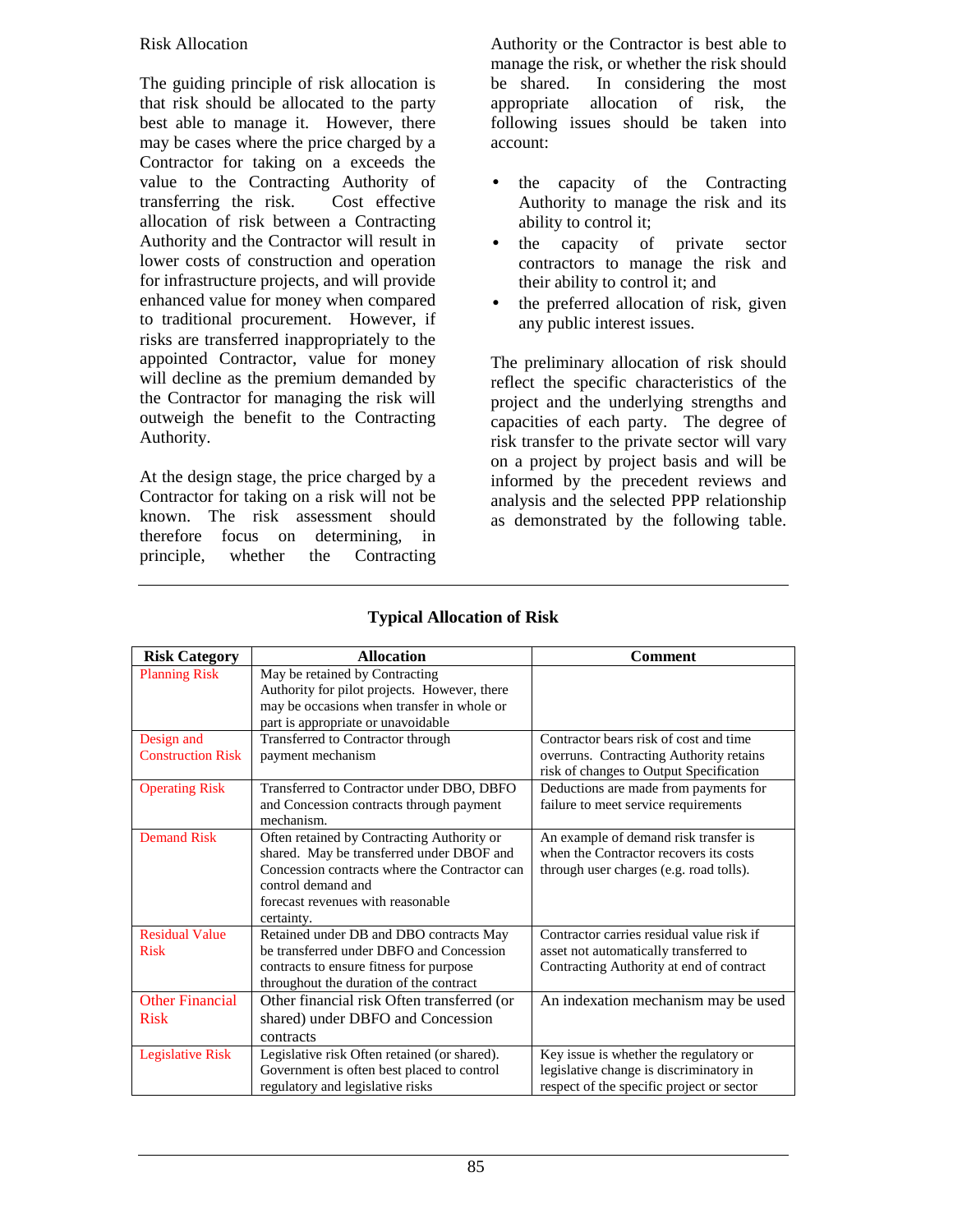One of the areas in which risk transfer is most problematic is statutory process. As a general rule, the Contracting Authority is best placed to manage the statutory process by virtue of its legislative basis, experience and resources. In general, private sector parties internationally have indicated an unwillingness to accept planning risk, especially in the roads sector, identifying the following difficulties:

- a lack of familiarity with the statutory processes and procedures;
- uncertainty regarding the cost and timescale of such processes and their ability to manage this;
- the reluctance of funders to finance the costs and risks associated with the statutory process; and
- the need for price adjustment and/or negotiation to cater for changes arising during the statutory process.

Notwithstanding these reservations, there will be occasions when transfer of statutory process in whole or in part will be appropriate or unavoidable.

## *5.1.2.2 Financial Appraisal*

The active involvement of the private sector markedly changes the importance and nature of financial appraisal, relative to schemes that are undertaken solely in the public sector. While both public and private sectors have reason to be concerned about the outcome of the financial assessment, their perspectives will usually be different. This will cause them to focus on different aspects of the process, giving more emphasis to some and less to others and possibly using different model parameters. The key areas of concern for both groups may be summarised as:

- Financial viability.
- Distribution of revenues.
- Assessment of risk.

While the financial viability is clearly a major concern for private sector

participants in a PPP, it is also significant for the public perspective. If the project is financially non-viable and has to be abandoned or significantly amended, attaining the social objectives of the public sector may be compromised. The winners and losers in financial terms are also an issue for both sectors. Significant redistribution of financial wealth may be seen as socially unacceptable, or may prompt active lobbying to amend or abandon a proposal. Each of these is a public as well as a private concern, for example, if a road PPP may seriously undermine the financial health of railway operators. Finally, the involvement of the private sector boosts substantially the importance of understanding and responding to the risk profile of a project, but again is not solely a private sector concern.

#### **Financial Viability**

The principals of financial analysis are well known and fully integrated into the grant application process so will not be reproduced here. It must be stressed that the financial viability of a project must be clearly demonstrable to potential investors and all lending organisations. The project must have clear and defined revenues that will be sufficient to service principal and interest payments on the project debt over the term of the loans and to provide a return on equity which is commensurate with development and long term project risk taken by equity investors. *It is therefore important to realise that the financial plan may have a greater impact on the terms of a project than the physical design or construction costs.*

PPPs are often characterized by more complicated financial engineering in the sourcing and combination of different financing types. In structuring a financial loan package a number of aspects could be taken into consideration to reduce (future) financial uncertainties as much as possible. These include:

- Maximisation of long term debt;
- Maximisation of fixed rate financing;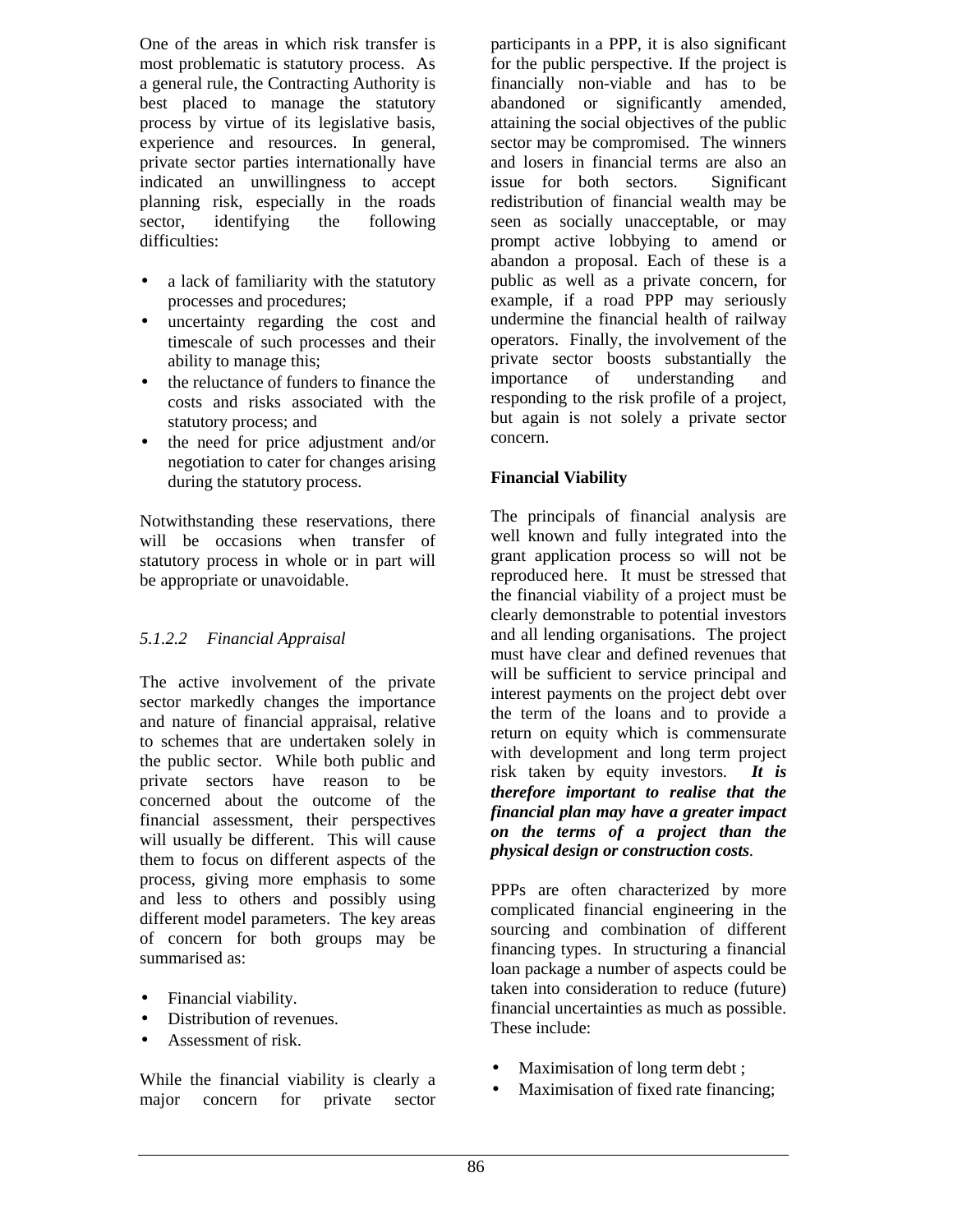• Minimisation of refinancing risk.

## **Distribution of Revenues**

Another very important further dimension that is of concern to many private sector companies is the timing of the cash flows deriving from a project. While this is in part a reflection of aversion to risk it is also a legitimate additional concern that, where a project is very large relative to the financial base of the company undertaking it, the company may literally run out of money before the inward cash flows from the project start to materialise. The company's capacity to borrow may not be enough to bridge the gap between expenditure and revenue generation.

In project financing it is the future cash flow that is the basis for raising private finance. Project financial appraisal should therefore be thought of as a continuous process that takes place throughout the early stages of a project right from the emergence of the need for the project and up to the point when the decision to sanction or abandon the project is made.

While it should be stressed that it would not normally be the public sector's responsibility to undertake this continuous monitoring of a project's financial viability, it is in the public sector's interest to ensure that private sector partners are doing so and to create an environment in which, should potential problems be identified, early discussion and resolution can take place. At the early stages of a project it is important that the significant risks are identified and their effect on the project considered. Thus good management of a project by the private sector should:

- achieve the triple constraints of specification, budget and schedule;
- be able to manage the liquidity (cash flow) of a project, and not consider only long-term profitability;
- involved in a continuous assessment of project risks;

• perform continuous monitoring of project's financial viability, involving an interactive process with the public sector.

#### **Assessment of Risk**

Risk assessment was presented in the previous section. In this section only the issues necessary for the financial analysis are highlighted. Generally when considering an investment under conditions of risk, investors will require a higher rate of return to compensate them for taking on that risk. In financial appraisal terms this is undertaken by using a risk-adjusted rate which adds a risk premium on the discount rate that would be required to take on the investment with zero risk to take account of the riskiness of the investment under consideration.

Practical methods for incorporating risks in the financial investment analysis of PPP projects include the following:

- reducing the minimum payback period;
- raising the required rate of return of the project investment;
- adjusting cash flows for the cost of risk reduction; and
- adjusting cash flows to reflect the specific impact of a particular risk.

The allocation of residual risk in PPP projects is primarily the role of the promoter. In choosing the appropriate policy for risk transfer the promoter must consider the basic rules for risk allocation as already presented previously. An issue could arise that needs to be treated with caution: if risks are likely to occur in the early years of the project, then the remaining period is relative "risk free". Thus, it must be appropriate to reduce the risk premium paid to the private sector (either as Government finance or through user charges), to avoid accumulation of unnecessary profit by the private sector. A solution to this could be the introduction of two types of discount rates: one for the "risk period" and the other (being lower) for the "risk-free period".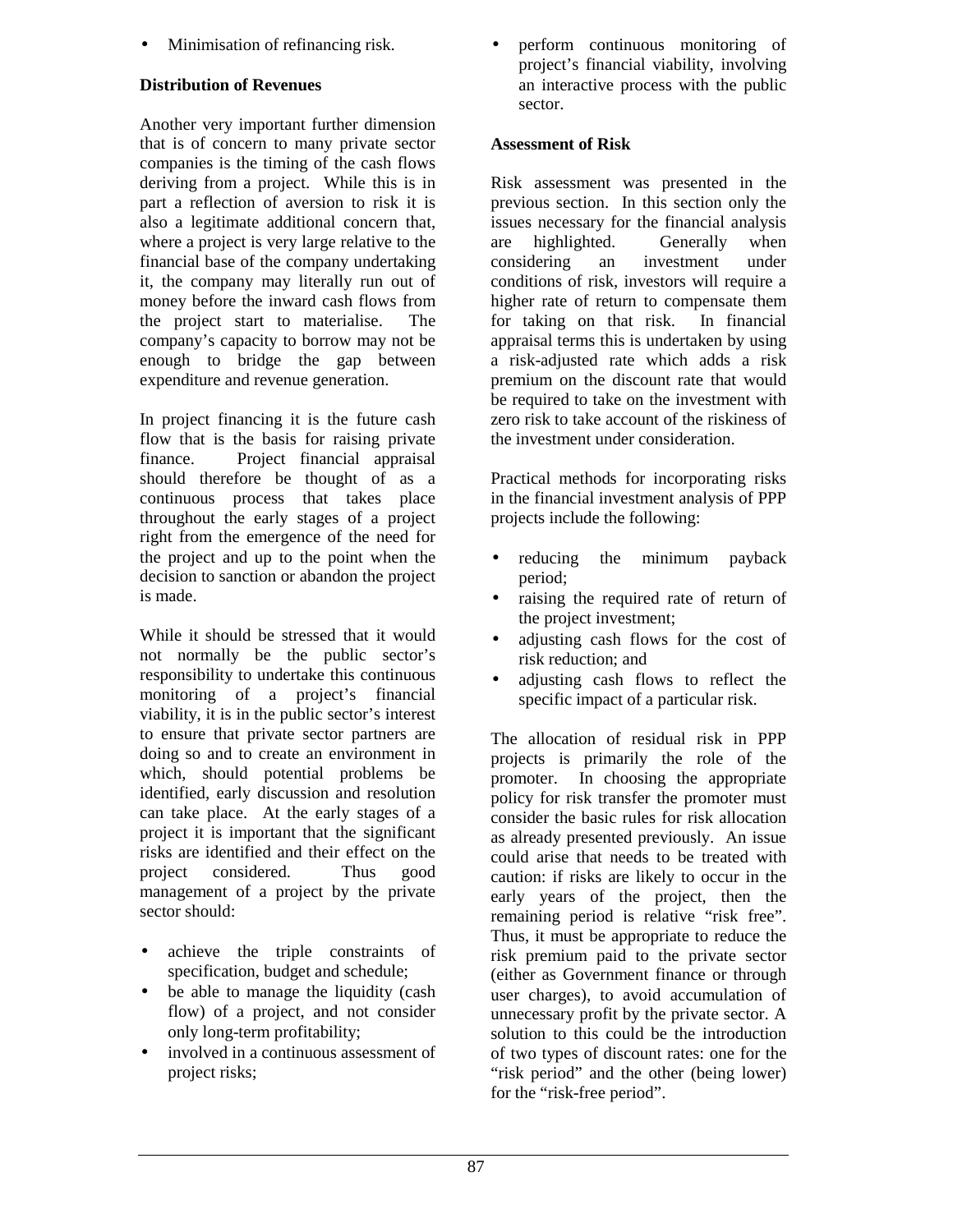Care also should be exercised by the public sector not to undertake risks that will be ultimately a burden to the taxpayer in real terms. Hence, it might be more appropriate for the public sector to forego some revenues than make actual payments. On the other hand, the charging of the user by the private sector to cover possible risks, must be done in such a manner to observe the marginal cost principle for pricing, and of course to avoid the possible non-accepted loss of forecasted traffic volumes, caused by increases in user charges above the level the user is willing to pay. There are mechanisms to safeguard this: in most cases, in the agreements the public sector sets upper limits for the user charges (tools), during the period of concession and presents detailed guidelines how they will be updated in the future.

## 5.1.3 Socio-Economic Appraisal

It is not the purpose of this section to discuss socio-economic analysis which is well documented and included in the ISPA application process. Instead this section will highlight several issues which arise through PPP relationships and which need to be incorporated into project design particularly if grant financing is maintained. These factors include:

- equity considerations relative to the choice of PPP schemes. A project is usually considered desirable from a societal perspective if aggregated benefits exceed total costs. This should include an element of how benefits and costs are distributed over society groups. Of particular concern is the implementation of user charges both in terms of their level and how they are charged. In this respect the Commission has a particular concern that the introduction of private sector participation does not lead to undue profit nor to unjustifiable application of charges
- equity consideration relative to the provision of services. Transport and

environmental projects will often include an element of 'social service provision' in the sense that they provide services to non profitable areas. PPP arrangements must ensure service coverage is maintained and that an equitable balance is achieved between profitable services and social service provision

Socio-economic appraisal should be undertaken from the perspective that the Commission's main objective is to protect and enhance public benefit. Therefore socio-economic appraisal needs to clearly define what impact the grant will have, how it can be measured and verified. It also needs to identify the risks and institutional weaknesses which may hinder the maximization of public benefit thereby facilitating the development of effective monitoring systems and public oversight / "watchdog" institutions to work with the private sector.

## **5.2 Contract Form Design**

Part 2 presents the issues surrounding contractual arrangements and contract forms. At this stage of the PPP process it is crucial to ensure that a draft contract form is prepared and is ready to be integrated into the following design of the tender process.

In particular attention needs to be paid to the following issues:

- the draft contract must address and incorporate all the design features prepared in the preceding sections as it will constitute a part of tender process
- the draft contract must include the conditions of grants both in terms of conditionalities attached to the grant and the procedures under which the grant will be allocated and disbursed

With respect to the last point it is crucial that a draft contract is approved by the Commission before the tender process as project approval will be dependant upon Commission approval of contracts. This is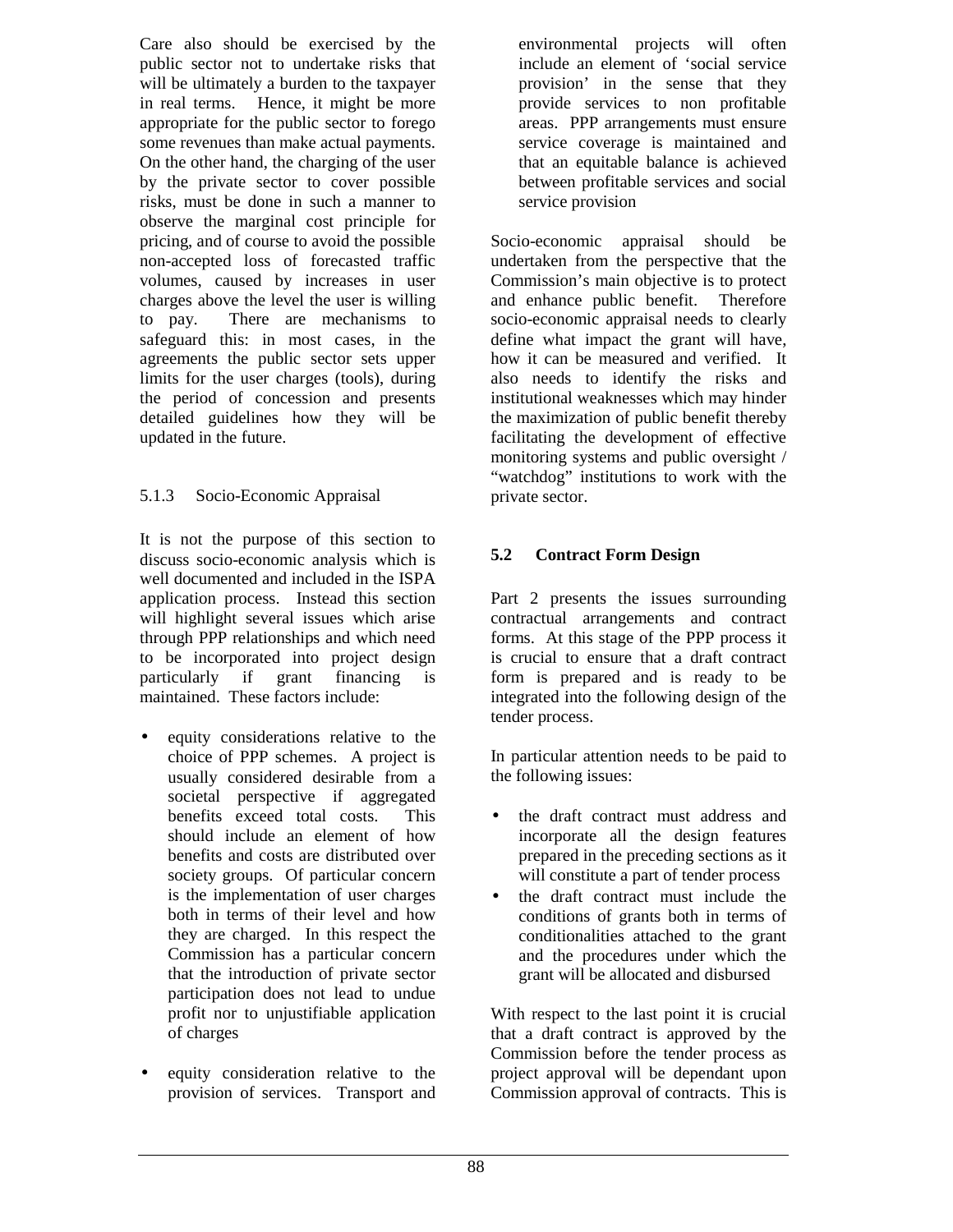particularly the case with PPP arrangements going beyond simple service and works provision. This issue is further elaborated on in the following section.

#### **5.3 Selection and Design of Procurement Process**

This section will describe the different procurement systems available to a PPP relationship. It should be noted that at this stage the Commission must be fully integrated not only because of the procurement conditionalities attached to a Commission grant but also in an effort to comply with EU Procurement Directives.

As set out in Part 2 it is anticipated that there is scope for conflict between the current Commission procurement regulations and achieving the maximum benefit from a PPP relationship. However it should be noted that the Commission regulations do not absolutely preclude the adoption of alternative procurement systems provided that certain minimum conditions are maintained and that the Commission is involved at an early stage of the design and decision making process. This section applies to procurement relative to an ISPA grant. In the case of procurement by the national / local authority in advance of an ISPA grant (but related to the ISPA project) it is recommended that the Commission strongly recommends the adoption of either EU Procurement Directives or as a minimum the conditions of theTreaty of Rome. This is to ensure that there is no scope for a conflict of interest with an ISPA grant.

Part 2 identifies two types of procurement processes currently allowed in the preaccession phase. suited to different types of PPP relationships. While the Open and Restricted Procedures do not pose any particular difficulties for basic PPPs involving only private sector service, works or supply procurement, they may be limiting for more complex approaches. As a result Part 2 proposed several methods to introduce a greater degree of flexibility to

allow the private sector to present options based essentially on reinforcing evaluation methodology and making use of variant solutions.

In selecting the appropriate process the National Authority will have regard for a number of considerations including:

- The scope and nature of the project
- The degree of risk transfer proposed
- The degree of precedent available to support the choice
- The role and influence of third party funders (in particular the Commission)

In BOT type arrangements there is both ample precedent for successful restricted procurement and there is usually sufficient project definition in technical scope and costing.

In the case of more complex DBFO type of concessions, the national authority will normally seek maximum / optimal risk transfer. Use of the restricted procedure may lead to the pricing of projects based on private sector costs of equity and debt without sufficient scope for innovation and an efficient allocation of risk to the private sector. The argumentation for using more sophisticated evaluation techniques and / or variant solutions includes:

- Ability to secure the best value for money.
- Ability to optimize risk allocation
- Encouragement of innovative solutions.
- Generally lower tender or bid costs.

The key to tender process selection lies in the degree to which it is possible to define the project. The greater the definition of the project, the greater the case for using a restricted process.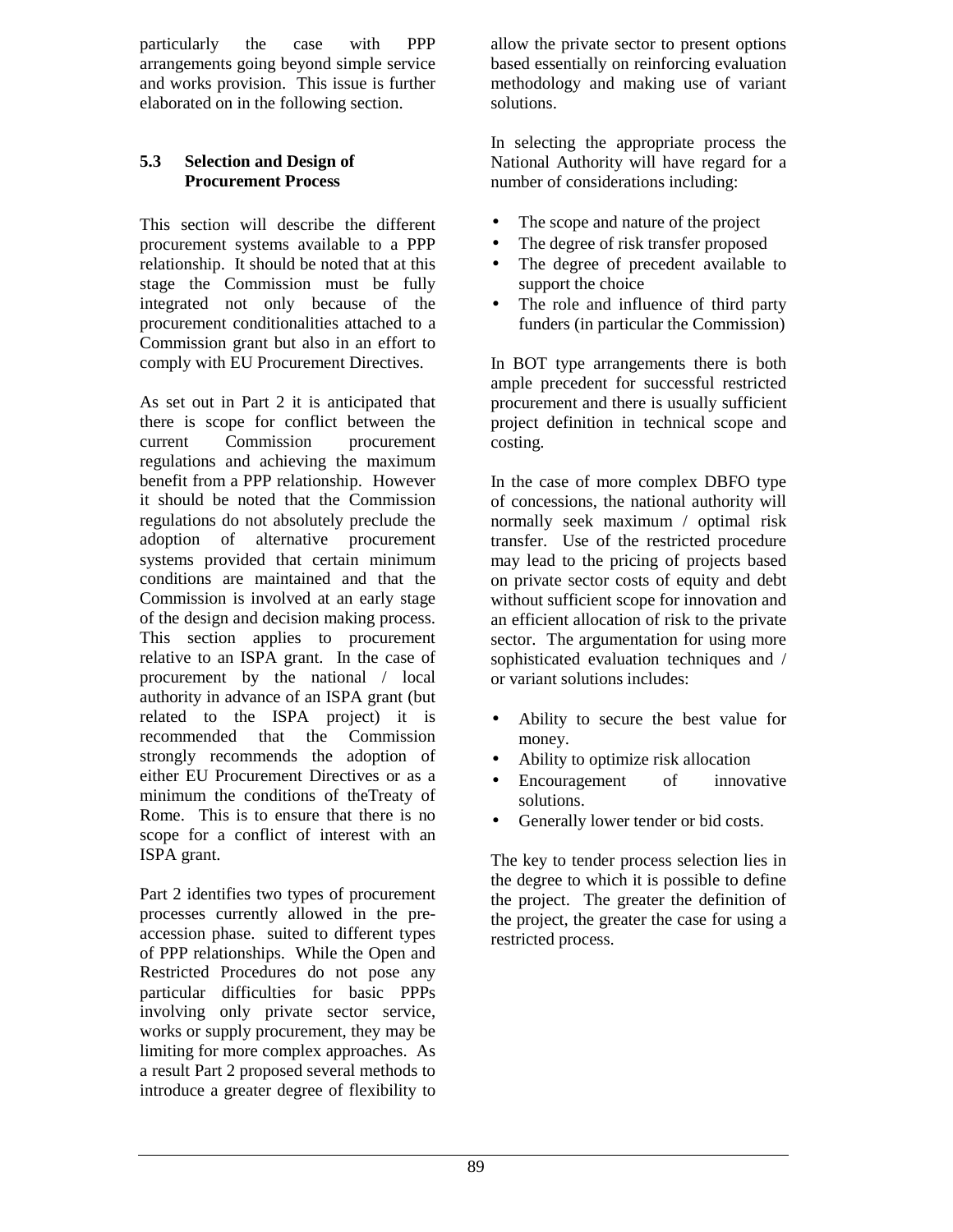# **6 IMPLEMENTATION CONDITIONS**

- **A degree of flexibility is required throughout implementation corresponding to the different needs of all parties**
- **However project structures need to be sufficiently robust to allow effective monitoring and to ensure that the public interest is guaranteed**

As discussed in Part 4 the Commission through its principle of ex-ante control, has a major direct and indirect role to play in the implementation of projects both from the perspective of implementation monitoring and in creating the required institutional structures to facilitate implementation. Indeed effective implementation structures are a precondition to the allocation of grants.

PPP relationships will require changes to the implementation systems associated with classical grant financed projects. This is primarily because the role and responsibilities of the parties change with increased private sector involvement. The most important of these is the transformation of the public sector role from operator to a management and regulatory function. This requires both the development of effective regulatory systems and monitoring practices. This entails a strengthening of national legislative, regulatory and institutional capacities to provide an effective framework for PPPs.

It is further suggested that the role of ISPA Consultant Engineer be developed to establish an independent monitoring function allowing the monitoring of projects beyond the current construction phase. Indeed as PPP relationships become more complex the value for money and correct use of grants issues extend in duration to include operations over the period of the concession. Therefore in order to facilitate the approval of the Commission for grant financing it is proposed to extend the

period of active monitoring to the life of the concession (if feasible) and to associate non-compliance or non performance issues with a disbursement of funds (ie approval of the interim payment) or indeed repayment of the grant. In this way the Commission maintains effective control over the use of grant funds but links this control to the function which the national authorities must undertake.

The remainder of this section is dedicated to practical contract and performance management issues.

## **6.1 Contract Management**

The implementation of any public sector infrastructure project requires a significant level of proactive management of the interface between the National Authority and the Contractor in order to ensure that the service is provided in accordance with the precise requirements set out in the Project Agreement and Output Specification. In a conventional project, project management covers the procedures and organization needed to take a project through the planning, design, procurement and construction stages before handing it over to operational staff to deliver the service. In the context of a PPP project, two separate management processes must be considered:

- Project management dealing with the development of a project up to and including award of contract, generally along the lines of conventional project management, but with additional expertise reflecting the changed nature of the process; and
- Contract management describing the procedures and organisation required to ensure that the appropriate service is provided from the date of contract award to the end of the operating period.

In a PPP project that involves a transfer of operating activity to the private sector, contract management extends throughout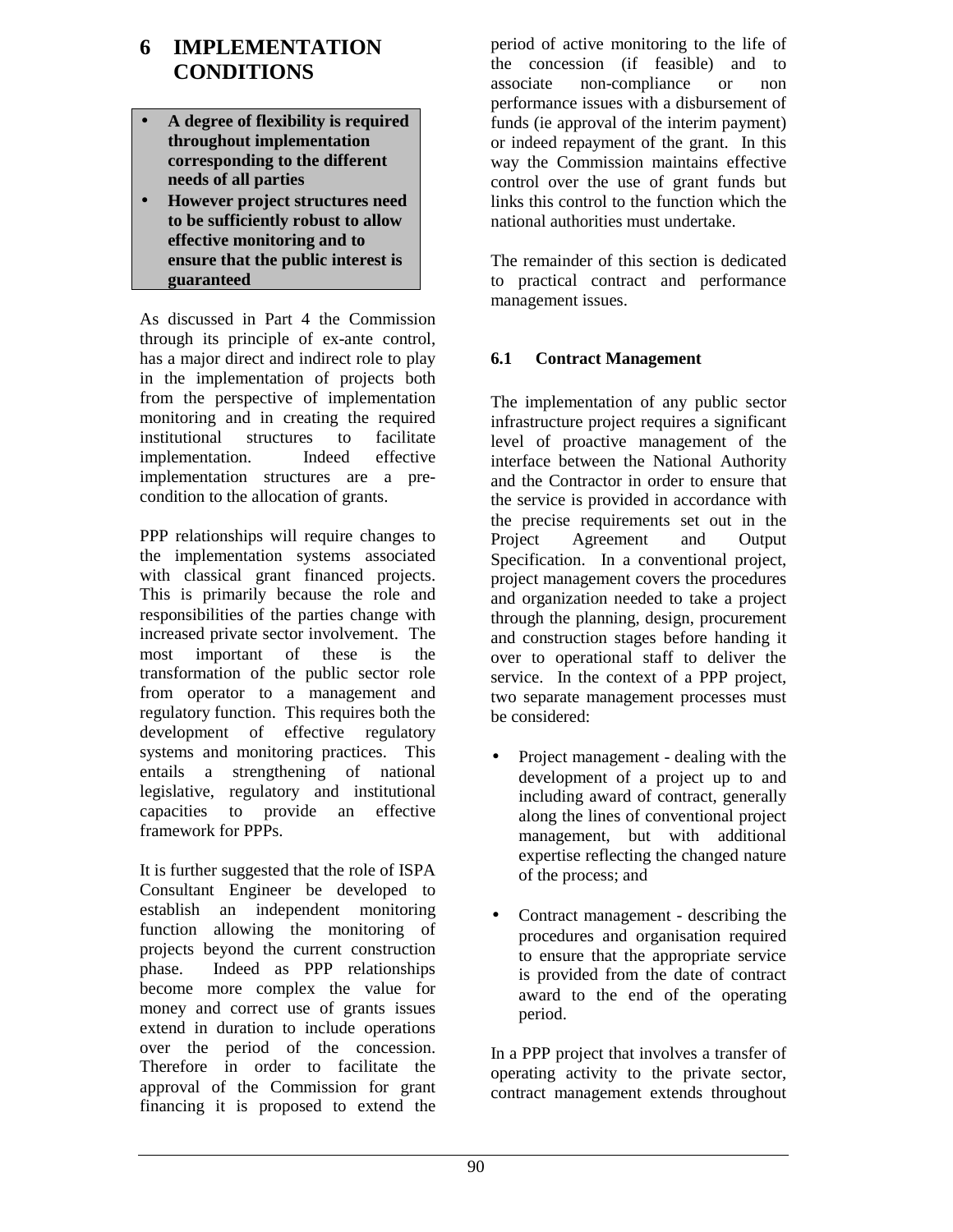the term of the contract. The overall objective of contract management is to ensure the actual delivery of a service that represents value for money and typical contract management responsibilities include the ongoing monitoring of performance, the management of change, the authorisation of payments and the maintenance of records and reporting. Contract management responsibilities may also include the discharge of statutory duties in relation to reporting to National Authorities.

#### 6.1.1 Performance Management

Performance management forms part of the contract management function and relates to the monitoring of service delivery and the assessment of performance relative to the standards defined in the Output Specification. Since payment for services will be based upon the achievement of specific objectives, this is a critical matter that will determine whether or not the Contractor is in compliance with the contract terms and therefore the amount of payment due.

The transfer of risk in the Project Agreement must be confirmed on an ongoing basis by the performance monitoring carried out. This will ensure that the level of service required by the Output Specification is delivered and if a compliance failure is identified, this will be reflected both in payment penalties and in an obligation on the Contractor to remedy the default. It follows that any failure to implement effective performance monitoring arrangements may result in performance risk reverting to the Contracting Authority with a consequent

loss of value for money. Effective performance monitoring and management of the risk transfer element of the contract is critical from the point of view of service delivery and value for money. Where monitoring shows under-performance by the Contractor, the contract manager must ensure that the obligations of the Contractor under the terms of the Project Agreement are properly enforced. The onus on Contracting Authorities in relation to the effective management of PPP contracts will be critical to ensuring satisfactory long-term service delivery and risk transfer. Performance monitoring will involve a variety of significant tasks. These tasks are usually set out in the Project Agreement and are likely to include:

- the review and analysis of measurements of specified parameters carried out by the Contractor relating to load conditions and the performance of a facility;
- the review of quality control and quality assurance procedures to ensure that quality systems are in place and effective;
- the independent monitoring by the Contracting Authority to verify that the monitoring undertaken by the Contractor is accurate and valid; and
- the independent calibration of measurement equipment used in the delivery of the service to verify its accuracy.

Key issues arising in relation to the contract and performance management of PPP projects will include:

• the nature of the ongoing relationship between the Contracting Authority and the project funders including the Commission. In a project involving private finance the funders will also have a long term role in ensuring that the service is delivered satisfactorily and that the payment stream is secure.

<sup>•</sup> the identification of the skills and expertise required to effectively manage the implementation of a PPP project and to ensure that these resources are put in place early in the process;

<sup>•</sup> the ability to ensure effective and non-reversible transfer of risk;

<sup>•</sup> the impact on Contracting Authorities of PPP projects in terms of the availability and long-term retention of the expertise and resources needed for contract management;

<sup>•</sup> the procedures for reviewing PPP projects, especially in the pilot phase, with a view to learning lessons as experience is gained; and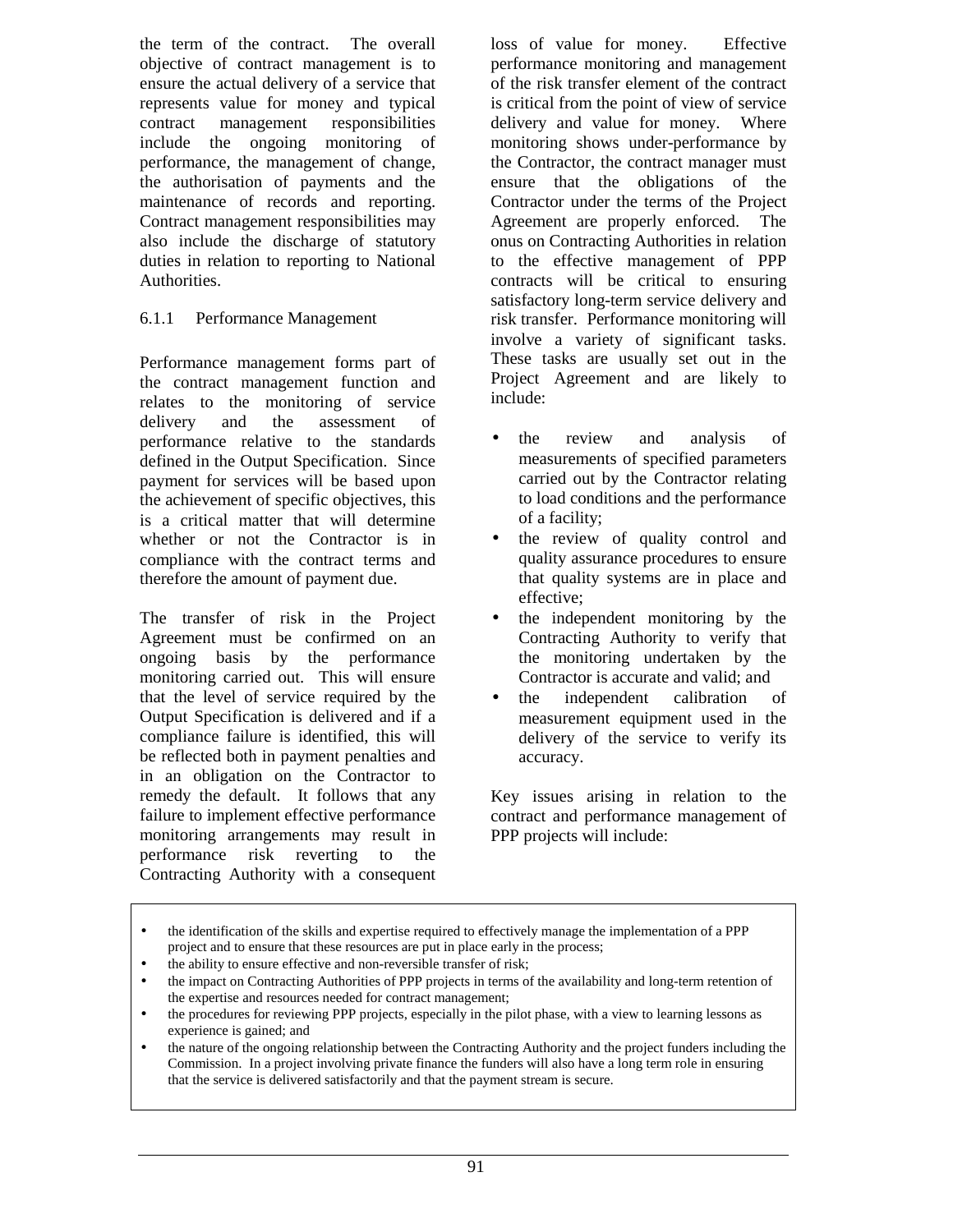#### 6.1.2 Principles of Contract and Performance Management

The implementation of public sector infrastructure projects using the PPP approach is intended to deliver cost effective, reliable and timely services at agreed prices and to agreed quality standards, consistent with legal standards, financial probity and management accountability. The success of this process will be significantly aided by the maintenance of a good relationship between the Contracting Authority and the Contractor. The expertise developed by the Contractor during the procurement stage should be maintained through implementation and operation in order to ensure consistency of approach and a detailed understanding of the process. In doing so, care must be taken with regard to the items set out below:

- contract management structures should be established during the procurement stage in parallel with the project management function in order to ensure a full understanding of how the specifics of the service and the monitoring systems are reflected in the contract documentation.
- personnel will require a detailed knowledge of contract documentation in order to provide for continuity in achieving effective service delivery.

At the outset, it will be necessary for the Contracting Authority to establish realistic financial and resource budgets to cover the costs relating to contract management and performance monitoring. While arrangements can be made to have these costs covered by the Contractor, it is usually considered more satisfactory that each party bear its own costs in order to avoid any possible conflict of interest. In addition, while the PPP approach is designed to allocate risk to the Contractor, competent contract management is necessary to ensure that this risk transfer is effective.

## 6.1.3 Project Agreement

The contract management and performance monitoring duties associated with a PPP project will be derived substantially from the terms of the Project Agreement. The Project Agreement will include specific provisions in relation to:

- **Monitoring** provisions on contract management covering the monitoring to be undertaken by the Contracting Authority and the financial consequences of under-performance.
- **Risk management** management of the risks to be retained by the Contracting Authority or which fall to the Contracting Authority for management due to substandard service delivery by the Contractor.
- **Change management** provisions in relation to change management, covering items such as technical developments, changes in law, changes in volumes and changes in Contracting Authority requirements.
- **Under-performance** a Contracting Authority may have to enhance the scale, nature and frequency of its management and monitoring capability where there is continued under-performance by a Contractor.
- **Interdependence** some projects may be dependent on delivery of certain enabling services by the Contracting Authority, for example, the operation of water or drainage networks, the delivery of waste, or traffic management in a roads network. This may require organisational interfaces, information flows and the meeting of key milestone dates or objectives, to be included in the Project Agreement.

Over time, the under resourcing of the contract management function can lead to the inadvertent re-acceptance of risks that have been allocated to a Contractor through the earlier procurement process. In this way, the Contracting Authority may end up with liabilities in respect of asset condition or service performance not previously expected or envisaged. Major difficulties can arise in relation to the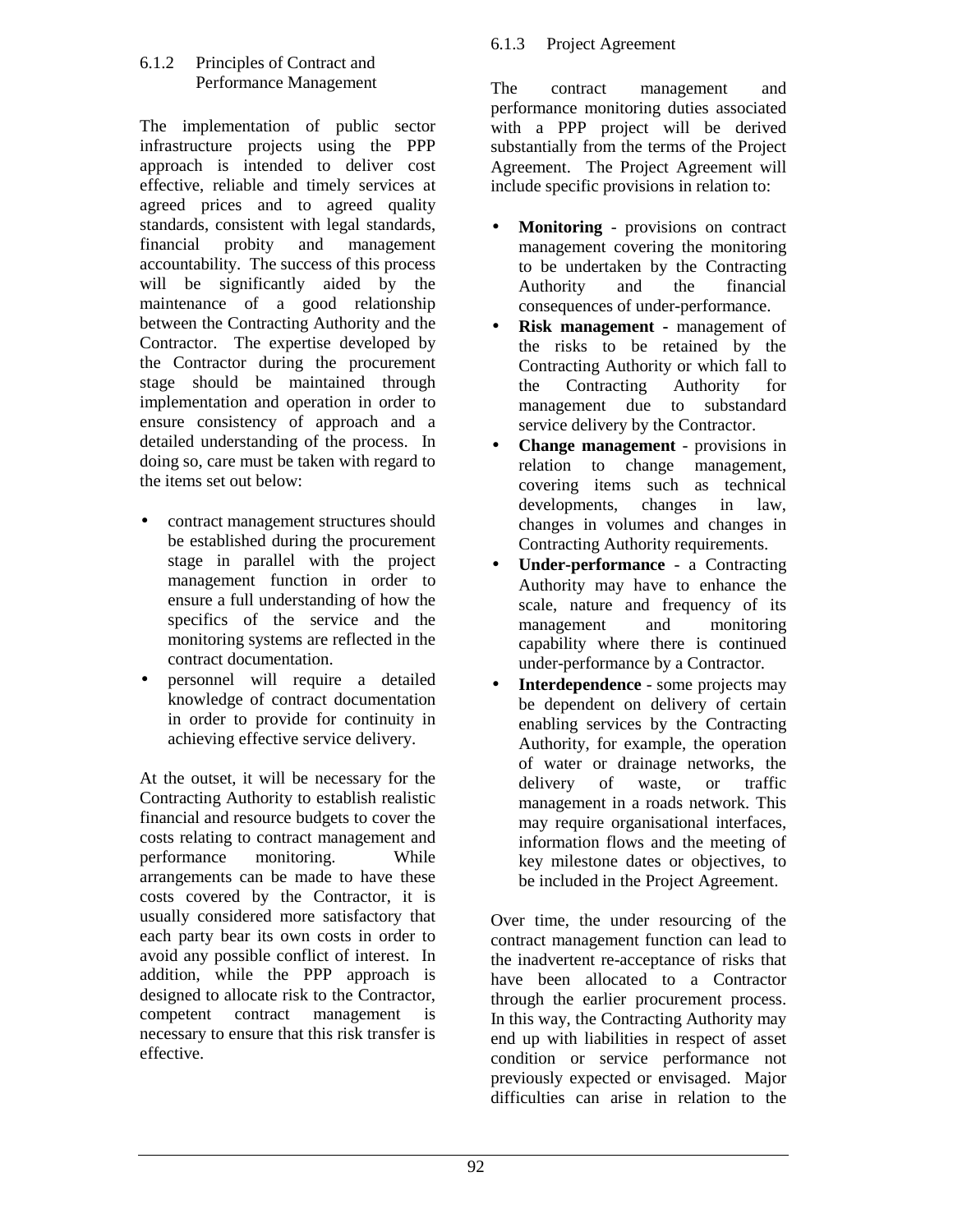satisfactory performance of a Contractor under a PPP project where the obligations of the Contractor are not rigorously policed and insisted upon by the Contracting Authority from the outset. Typical problems that can arise include:

- a failure to ensure quality control of construction may lead to asset defects in the long term;
- a failure to maintain plant and equipment may similarly result in increased liabilities for the Contracting Authority at the end of the contract;
- a failure to manage the interface between the Contracting Authority and the Contractor may lead to the blurring of responsibilities or even the transfer of performance liability. This might occur, for example, if poor management of the network caused unacceptable load conditions at a sewage treatment works;
- a failure to implement independent monitoring or equipment calibration may result in a failure to detect unsatisfactory performance or an overpayment for service delivery; and
- a failure to resolve issues or disputes promptly may lead to more serious conflict and a loss of control of the contract.

## 6.1.4 Relationship Management

In practice a flexible but controlled range of contacts may be required to manage effectively the day to day delivery of the required services. It will be important to ensure that such arrangements are properly managed so as not to confuse the respective contractual responsibilities of each party. Underlying these arrangements will be specific provisions in the Project Agreement to be administered by the contract management team, covering all aspects of service delivery and payment. These will include:

• **Output Specifications** - establishing the required levels of performance and the associated information requirements for judging service

performance, all of which must be capable of objective measurement;

- **Payment** arrangements enforcing and monitoring the payment mechanism, including the conditions required for the commencement of payment and the basis for ongoing certification (frequency, measurement basis, variations, and specific conditions);
- **Financial performance** reviewing the ongoing financial performance and position of the Contractor against the forecasts set out in the financial model and enforcing and monitoring any arrangements for revenue sharing or profit capping;
- **Monitoring** arrangements involving the defined monitoring obligations of the Contracting Authority and the Contractor, the provision of facilities for monitoring by the Contracting Authority, and the procedures for determining compliance;
- **Security and insurance** monitoring compliance with specific conditions in relation to insurance policies, indemnities, tax clearance certification, safety procedures and systems;
- **Management of interactions** managing all of the interfaces between the operations of the Contractor and those of the Contracting Authority. These interfaces may cover network management issues, the effects of new planning and development and the regulation of existing development (for example, waste collection and discharge licenses);
- **Dispute resolution** providing mechanisms for problem solving and dispute resolution where and when appropriate;
- **Compliance**  setting out the arrangements for dealing with non compliance by the Contractor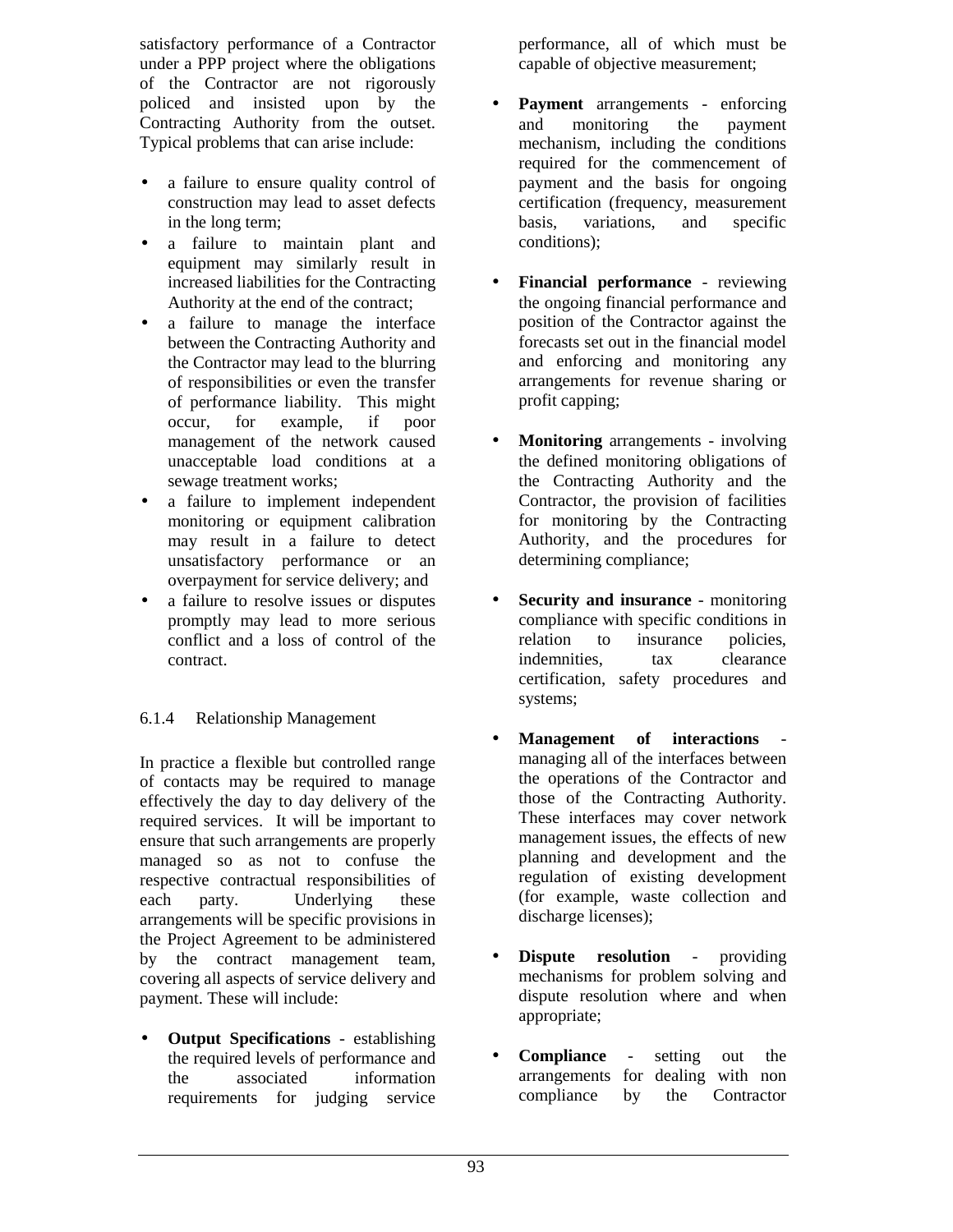including enhanced monitoring, proposals for rectification and payment deductions;

- **Contingency** for default arrangements to cover default on the part of the Contractor or its subcontractors where the continued delivery of the service is at risk, including step-in rights;
- **Change management** implementing and managing the procedures and protocols for dealing with changing requirements over the life of the project; and
- **End of contract conditions** dealing with maintenance, the condition of the assets at the expiry of the contract period and the ability of the Contracting Authority to re-tender for the provision of the service.

## 6.1.5 Quality Monitoring

In a conventional infrastructure project, monitoring involves direct sampling, analysis and compliance determination by the Contracting Authority. In a PPP project, these quality management processes will be performed differently in that the Contractor will be expected to provide for performance monitoring and quality management as part of its role. The Contracting Authority will then be entitled to independently verify the information produced by these systems as considered necessary.

The role of the Contracting Authority will therefore be to audit these systems, with planned and random spot checks, to ensure that performance is being measured and reported reliably, accurately and comprehensively. Similarly, detailed approval of drawings or other design arrangements may not always be regarded as essential provided the quality assurance system established by the Contractor is demonstrated to be effective. Nevertheless, it is in the interest of the Contracting Authority to ensure a robust

and high quality facility to minimise the risk of operational problems later.

Equally, the Contracting Authority will not normally interfere in relations between the Contractor and its subcontractors. However, the Contracting Authority will also wish to be satisfied that the Contractor retains proper control of the project and that its contract management arrangements are generally robust. For these reasons, it is usual to retain a technical adviser during the construction stage to monitor and confirm that the Contractor is complying with the Output Specification and to review the testing and commissioning process. The level of resources applied to this task will depend upon the complexity of each individual project but will always be less than in a conventional project. Where private sector finance is involved, the contract manager will also need to liaise closely with the representatives of the funders, including sharing of information and joint presence at meetings with the Contractor. It is important to note that both the Contracting Authority and the funders have a common interest in the quality of the asset and the required standard of service commencing on time.

## 6.1.6 Dispute Resolution Procedures

Formal dispute resolution procedures for the efficient and cost effective determination of issues arising during the contract should be put in place as an alternative to legal procedures. The contract manager must endeavour to resolve matters in dialogue and discussion wherever possible. Where this fails and more formal dispute resolution procedures are invoked (such as conciliation, arbitration and litigation), the contract manager should have comprehensive records of all relevant issues and be capable of giving evidence and generally supporting the Contracting Authority throughout the process.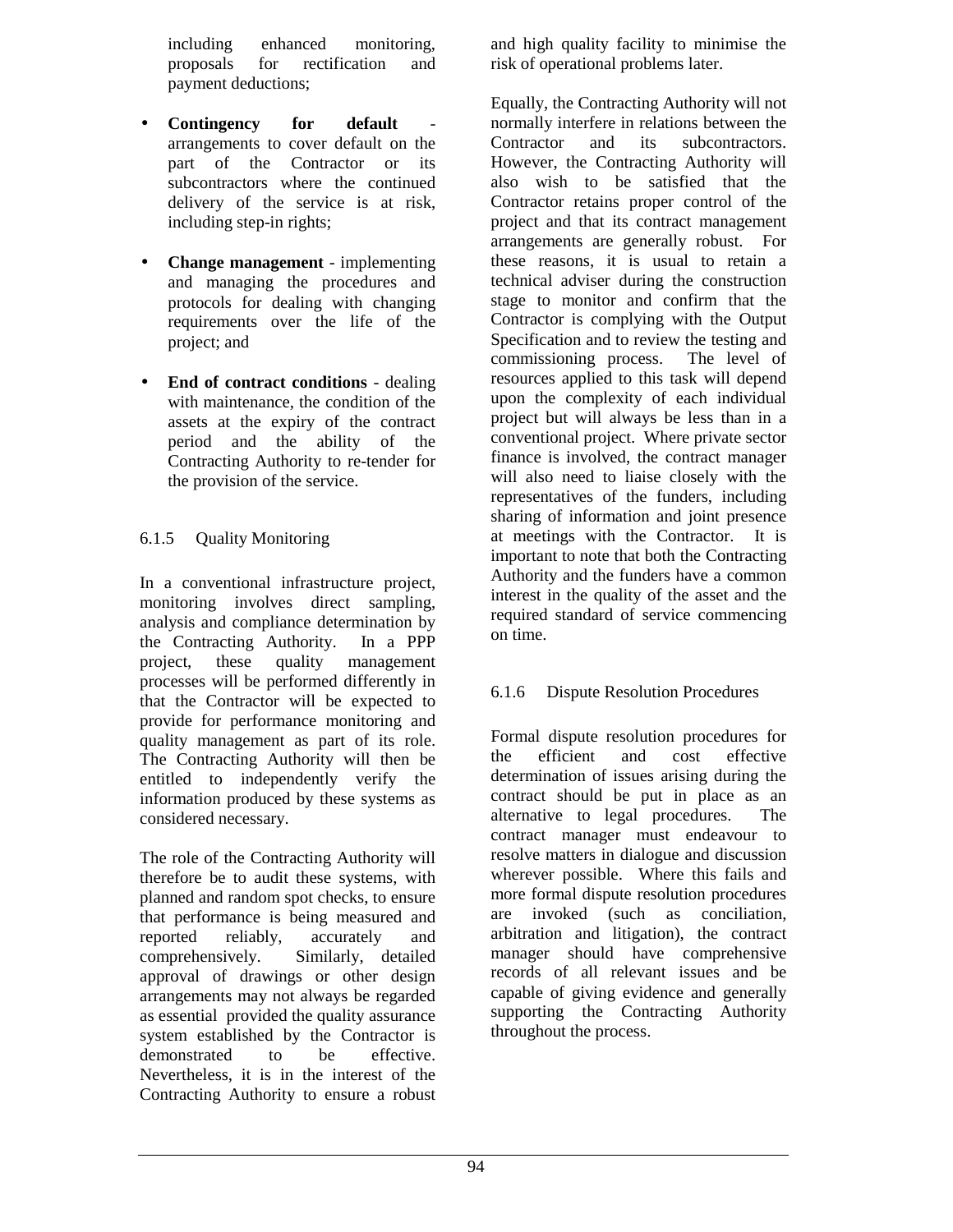# **ANNEX 1. BIBLIOGRAPHY**

- 1. *"Public Private Partnership A Local Government Guide*": Ministry of Municipal Affairs, British Columbia, Canada, 1999
- 2. *"Public Private Partnerships; Introduction, Handbook, Recommendations and Conclusions. Private Operations and Financing of TEN's":* NEI Transport, 2001
- 3. *"Achieving Public Private Partnerships in the Transport Sector":* Diebold Institute for Public Policy Studies, New York, 2002
- 4. "*Road Projects in Transition Europe"*: Transportation Equipment and Infrastructure Review, Euromoney Publications, 1998
- 5. *"Public Private Partnerships Guidance Note"*: Department of the Environment and Local Government, Ireland, 2000
- 6. *"Law in Transition"*: EBRD, Spring 2001
- 7. *"Lending in Central European Countries"*: European Investment Bank, 2002
- 8. *"Joint Venture PPP for Urban Environmental Services Project":* UNDP
- 9. "*Project Financing of Toll Motorways in Central and Eastern Europe a Signpost for Transition?*": John Crothers, Law in Transition, Spring 1997
- 10. *"8th ISPA Management Committee, Working Document 01/ISPA/MC/010'*: European Commission Feb 9 2000
- 11. *"Practical Guide to Phare, ISPA, Sapard Contract Procedures":* European Commission, 2000
- 12. *"ISPA Manual":* European Commission, DG Regio, July 2001
- 13. *The Financing of Trans-European Transport Networks":* European Commission, DG Transport, 1997
- 14. *"Fair Payment for Infrastructure Use, A Phased Approach to a Common Transport Infrastructure Charging Framework in the EU.":* European Commission, White Paper, COM(1998) 466 Final
- 15. *"Interpretative Communication on Concessions":* European Commission, JOCE C/121, 29 April 2000
- 16. Council Directives, 93/37/EEC Works, 93/36/EEC, Supplies 92/50/EEC Services, 93/38/EEC – Utilities
- 17. '*Report to the Seville European Council on the Status of Work on the Guidelines for State Aid and Services of General Economic Interest":* CMP.A3/AA/D(2002) 293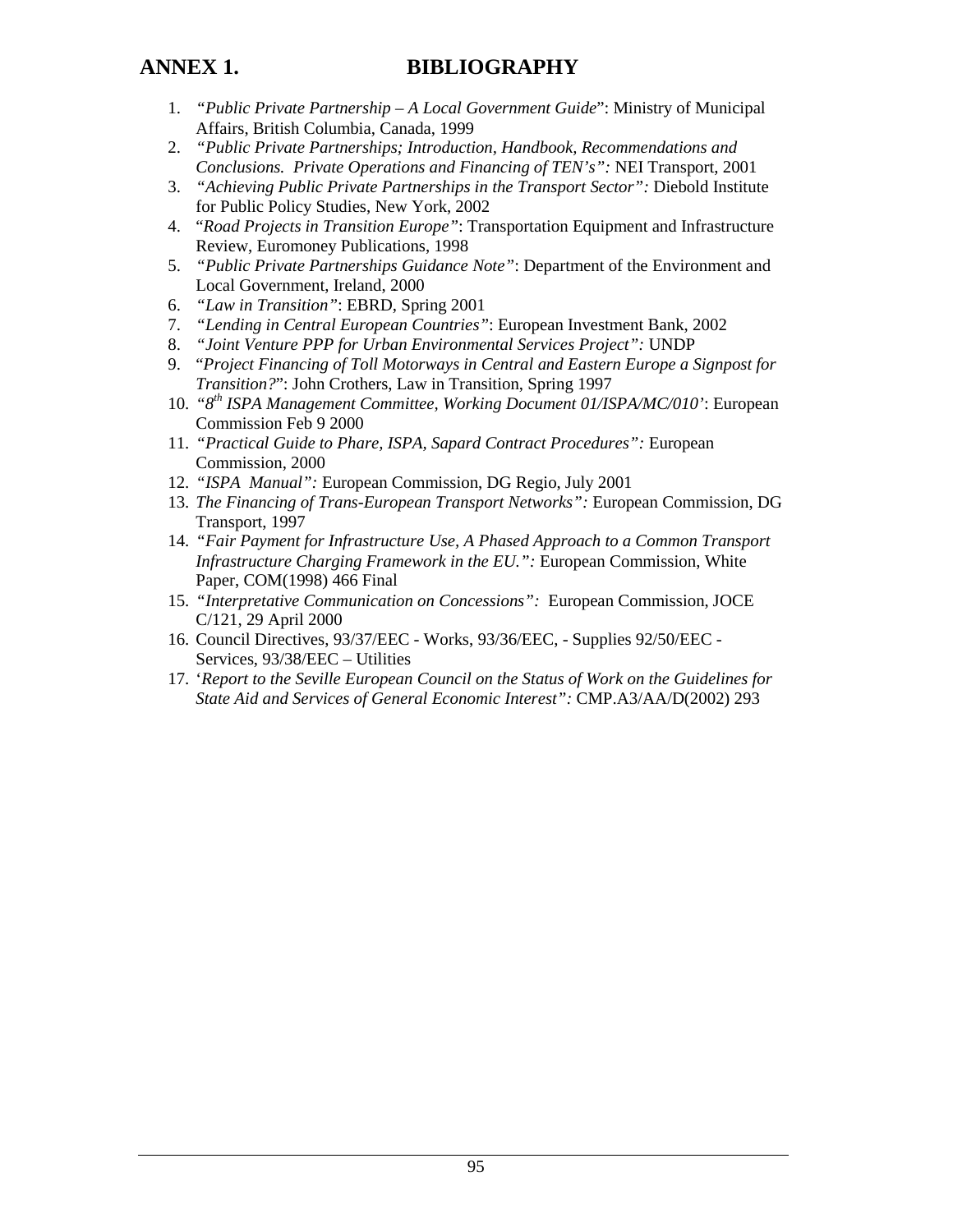# **ANNEX 2. NOTES FROM THE WORKSHOP**

#### **Working session on the draft guidelines: Building a Valuable Approach for PPP-ISPA projects, Brussels, 4th July 2002.**

The final agenda of the day is annexed with the actual speakers

The high quality presentations were thorough and informative whereby a range of ideas, incentives, examples and experiences in connection with PPP were shared. A number of points were raised that reveal a degree of consensus on what exactly preparations for PPP should involve. The debate and workshop not only contribute to the preparation of the guidelines, but also the wider debate on the Cohesion Fund and Structural Funds, as well as at Commission level – enhancing the discussions relating to aspects of PPP and Public Procurement, Competition and State Aid.

#### **1. Common themes emerging in the presentations:**

There is a body of experience that has developed in a number of countries to date providing a strong basis for the elaboration of suitable PPPs. There emerged a convergent understanding that good PPPs due to their complexity, need to be well prepared, and require political backing at a high level. The public authority remains accountable but through early and well apportioned risk sharing the full range of benefits of PPPs can be harvested.

Most of the presentations cited not only the positive financial aspect, but also the benefits the private sector can bring in terms of innovation, greater efficiency, and value for money. Task forces, new legislation and political commitment are driving forces for the process, however, caution should remain in that PPPs cannot be seen as a quick fix solution and should be developed only for appropriate projects.

A major emphasis also centred on the need for success stories in Candidate Countries as well as early evidence of success in the development of PPP projects (although the need for good preparation and the application of rules on the duration of projects under Community funding was a concern).

At the European level, there is a role for support, simplification of legal issues and sharing of know-how. Furthermore, PPPs must fit well in the domestic sphere, being tailored to the institutional arrangements present in a specific country. The legal aspects of PPP frameworks were discussed at length. The treaty provisions, principles and legislative frameworks provide for sufficient flexibility of interpretation which can facilitate the designing of PPP guidelines in order to achieve compatibility with Community rules and yet being conducive for effective Private interventions. In this way it is possible to envisage for ISPA a role of innovator in providing a structural architecture for PPP in the practice of Community funding feeding into Cohesion and Structural Funds but also into Pan and Trans European projects in Transport Energy Environment.

#### 2. **The working session on the guidelines:**

The discussions issues are outlined below. The main points moved between analysis and more policy-oriented statements and questions. The range of themes included eligibility in relation to the legislative basis, the need for a regulatory framework, the peculiar of marginally viable communities in the CEEC and the viability of PPP, as well as the political and pragmatic sides of PPP.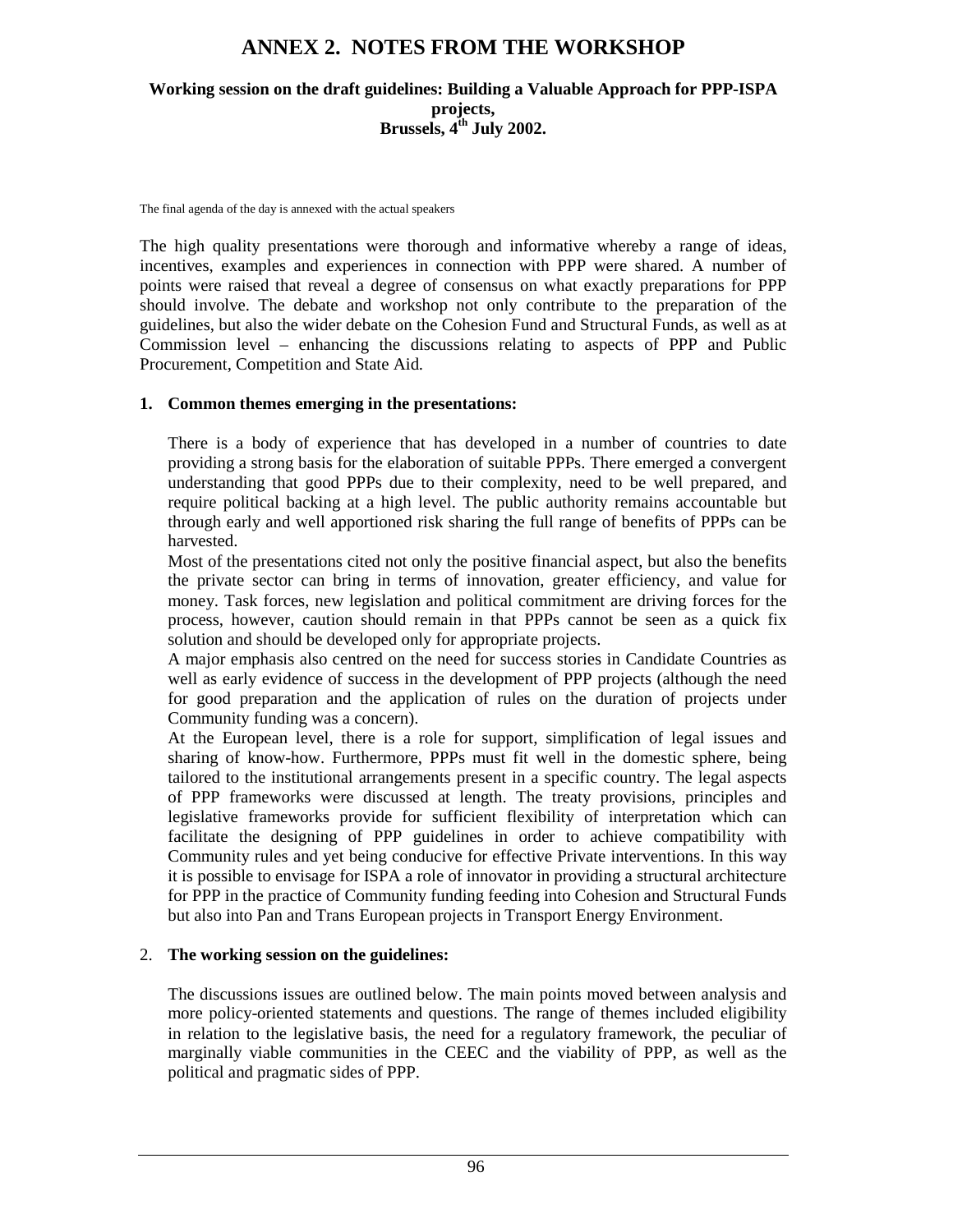#### **Discussion on Key PPP Issues:**

- First of all it was expressed that the guidelines have no legal value nor can they be taken as a blueprint approach to specific. In relation to this a point was raised urging for a concrete understanding of what form of PPP would be **eligible** for ISPA finance. However, it was recognised that there are no detailed rules at present – only general principles and treaty provisions, which are fundamentally **flexible**. As stated in art 6 of the EC Regulation 1267/99 the definition is on *"…public equivalent expenditures by bodies whose activities are undertaken within an administrative or legal framework by virtue of which they are regarded as equivalent to public bodies"*
- The Spanish experience of PPP, which began in 1995 was outlined where PPP accounts for 25% of total operations in the transport sector. This has led to the building up of a 'Concessionary Culture' in Spain - the first country to have PPP in Cohesion Fund projects. Various speakers agreed on the need for a European regulatory framework as a way to promote additional investments and to oversee the whole concession business: this is not a tool, rather a *requirement.*
- The question of whether PPP is financially suitable for two thirds of the CEEC population who live in small towns was raised. More specifically, what can be done to aid sewage treatment in these areas and how is it going to be possible to subsidise this?
- Similarly, in relation to **smaller communities** aggregating the population is not always possible for many reasons. Economies of scale at plant level are not available. Through ISPA however, the Water Framework Directive provides for 'groups of projects' - a relatively new dimension, to increase the economic viability of projects which help maintain the population patterns of these areas.
- A more pragmatic attitude to PPP is emerging . Returns are reasonable for the private sector, yet certain areas go less comfortably with PPP – such as services that directly touch the public on a daily basis. Regulation provides the basis for an ongoing balance between quality and cost. Accountability and the right of appeal of the regulator is therefore a useful tool for PPP in terms of range and diversity.
- There is a need to develop momentum and a need to develop early successes. Basic problems must be resolved at the beginning, otherwise programmes will be overwhelmed: good selection is essential as to demonstrate achievements on expectations. In the transport sector, many priority projects have not progressed because they have not been convinced of their basic viability and there are fundamental doubts – therefore, the issue to address is what can be done to improve project viability and ensure a sound basis for PPP?
- Concerning the **TENs** cross-border projects are an area of legal complexity and may deter private investors.
- On the issue of the **renegotiation** of contracts: a World Bank study on concessions in contracts in Latin America was highlighted whereby 50% were renegotiated. Problems can arise here if a bilateral monopoly is created where the outcome is based on bargaining strength – this may not be in the public sector favour. Robust National Regulations, internal negotiating capacity to achieve fair re-negotiation is necessary. The private sector can gain from re-negotiation but also the public sector can ensure good deals for consumers.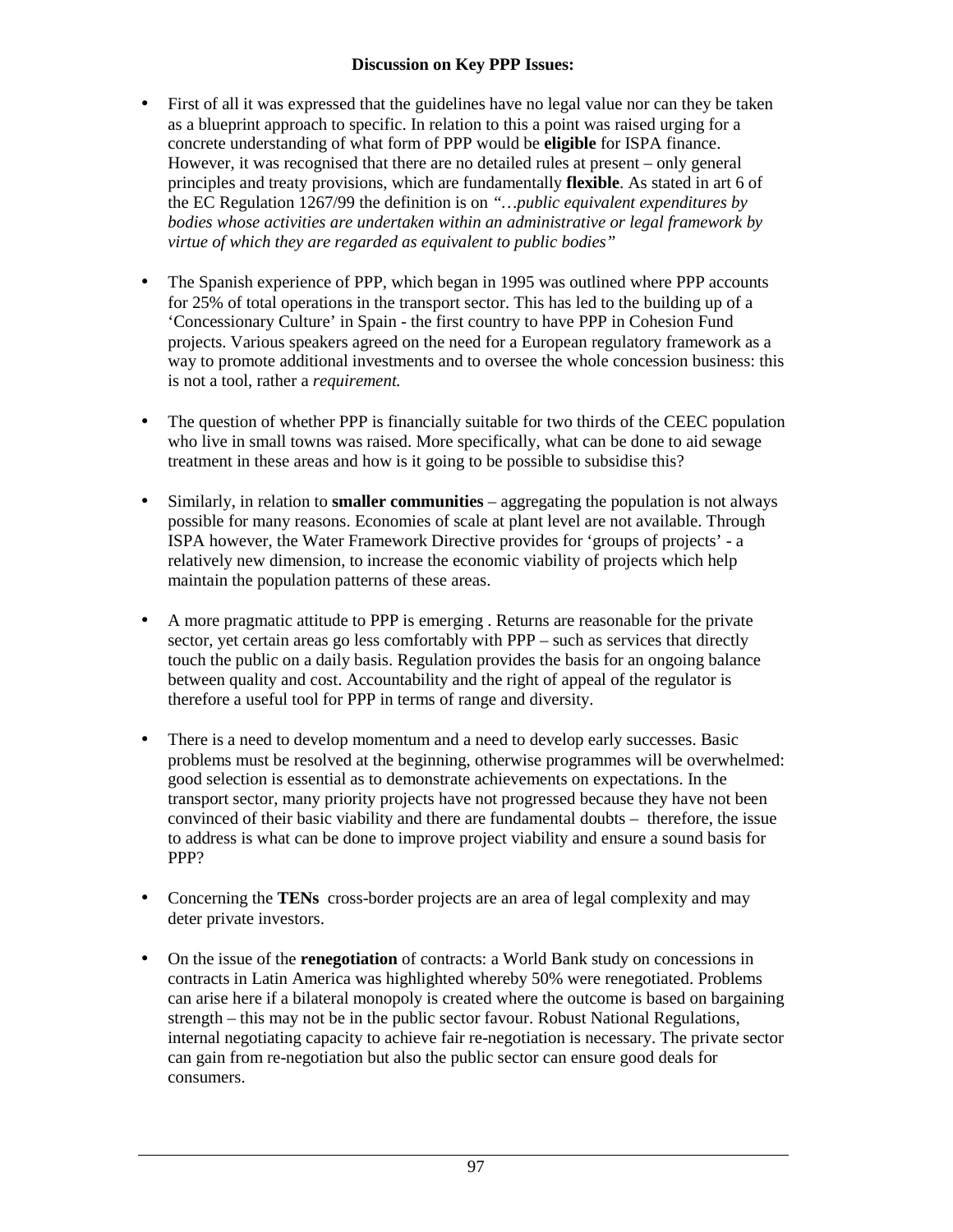- One speaker underlined the usefulness of PPP for gaps in finance especially in CCs. There are limits with rules, however, the guidelines are exhaustive. It was pointed out that state procurement and competition rules should not be understood in terms of 'eligibility', rather compliance with the EU rules as they are laid out. There is a need for seeking the right balance – changing the situation and ensuring legal stability with an obligation to ensure the public interest.
- Concerning 'windfall profits' ISPA should ideally increase social benefit seek a way to renegotiate down the windfall profit if any. Complex and broad is the role of a public body that retains responsibility and necessitates control efficiency to monitor to ensure business in the public interest. Consumers can act as a counterweight and controlling mechanism within civil society to ensure sustainable delivery of service.
- In the case of the UK: re-financing of a concession already in place to share benefits disproportional in favour of Government (due to the regulatory framework) but also for the Private Partner (so to retain its interest).
- The benefits going to the private sector from the UK experience must be built into the design of the contracts. The nature of discussion should focus on – how to design good PPP (independent of ISPA) and how to combine PPP and grants? Good projects are the issue and then PPP is the option. It was again advocated the need for simple guidelines that should give clarity on the eligibility of projects for the grant and how much would be given. On the issue of small towns: Phare and EBRD are looking at this issue – the strategic and structural concerns for delivery that are involved which do not necessarily involve PPP, since the difficulties involved with a PPP as a regional service provider may be too great to organise on that level.
- There is an emerging consensus and Member State experience is being built upon where the ideological debate seems to have now settled. Questions relate to this for the EC and ISPA; One commentator has emphasized that private sector interest had to be decided early – and that ISPA has already begun. What practical conclusions from the guidelines vis à vis projects for the ISPA Committee and the political awareness of this can be made? With consensus: will ISPA and furthermore Cohesion and Structural funds projects systematically go hand in hand with PPP?
- The rate of assistance and how this is handled in the bidding process could give rise to the creation of perverse incentives i.e. with an efficient bidder not as much ISPA grant is needed so that the city has no incentive. There is a need for concrete guidelines on this aspect to avoid paradox situations.
- In Candidate Countries and from the business community in Member States there is a shared interest to upgrade major infrastructure through these projects. The opportunity to participate in this is the reason for PPP and for the guidelines which become the basis for facilitation.
- One concern relates to the upper limit of CCs in absorbing projects. A number of factors come into play here such as project management in a given sector, period, country and indeed the macro economic conditions which are all involved.
- The guidelines like a 'map' are not to be seen as the solution nor as definite or static position of the European Commission and they represent a decision to ensure the focus remains on the public interest.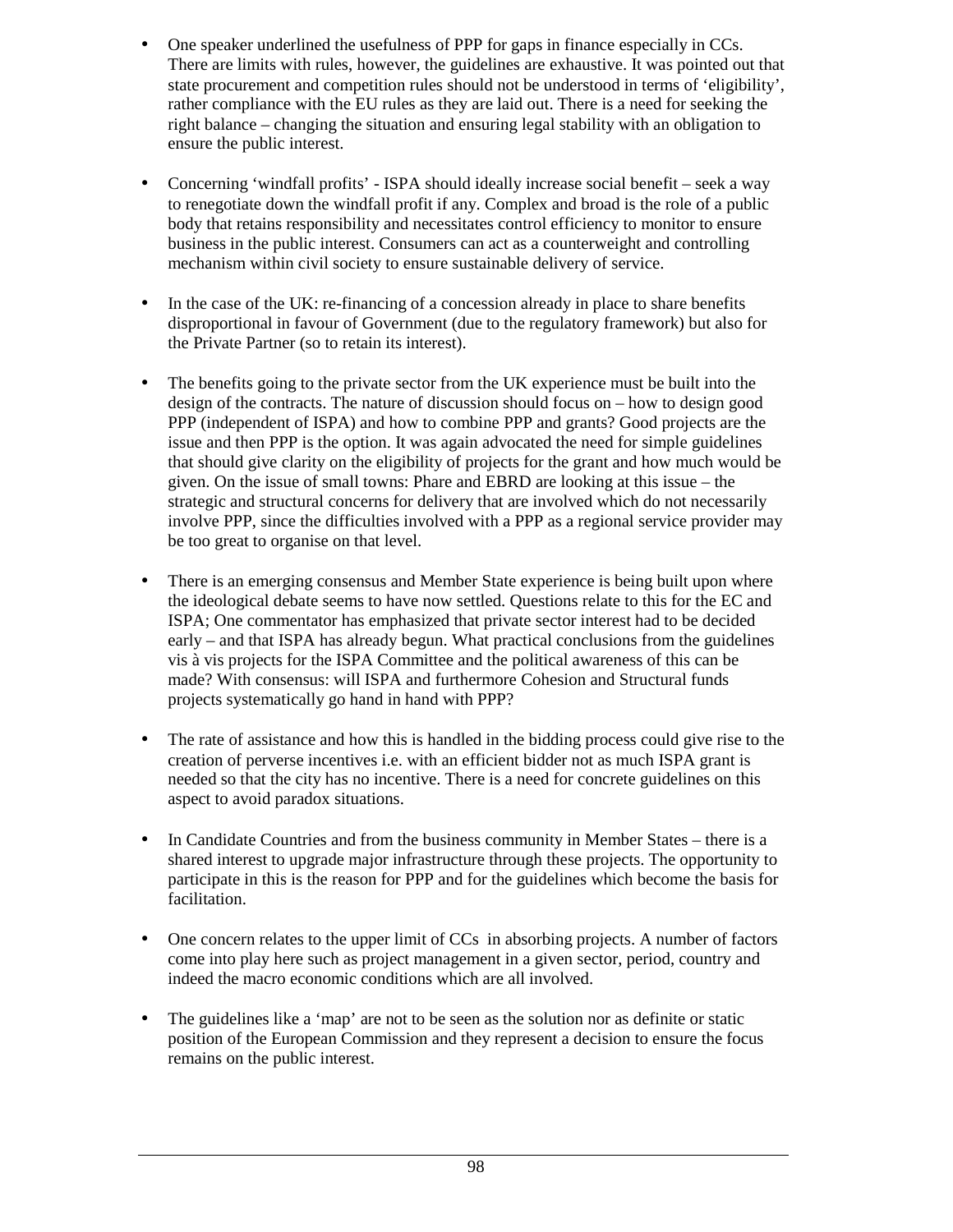## 3. **What next**

- The final version of the guidelines after careful incorporation of all comments consistency checks and final editing will be distributed to selected audiences and available on the ISPA website at the INFOREGIO.
- Dissemination seminars will be organised in Candidate Countries to enhance the practical nature of the Guidelines without pre-empting specific decisions on individual projects. Contribution from the member states would be useful i.e. Designing laws for the concession or assistance (if required) for the establishment of the task force for PPP.
- Specific task assignments through experts will continue organised by the ISPA Directorate to analyse specific cases and propose appropriate solutions in line with the principles enshrined in the guidelines which were re-stated in the closing remarks of the Director General of DG REGIONAL POLICY Mr Guy Crauser:
- ensuring open market access and equal fair and transparent competition under the public procurement directive;
- protecting and safeguarding the public interest;
- ensuring compatibility between PPP and State Aid rules;
- defining the right level of grant contribution and the right PPP formula tailored to the specific circumstances.